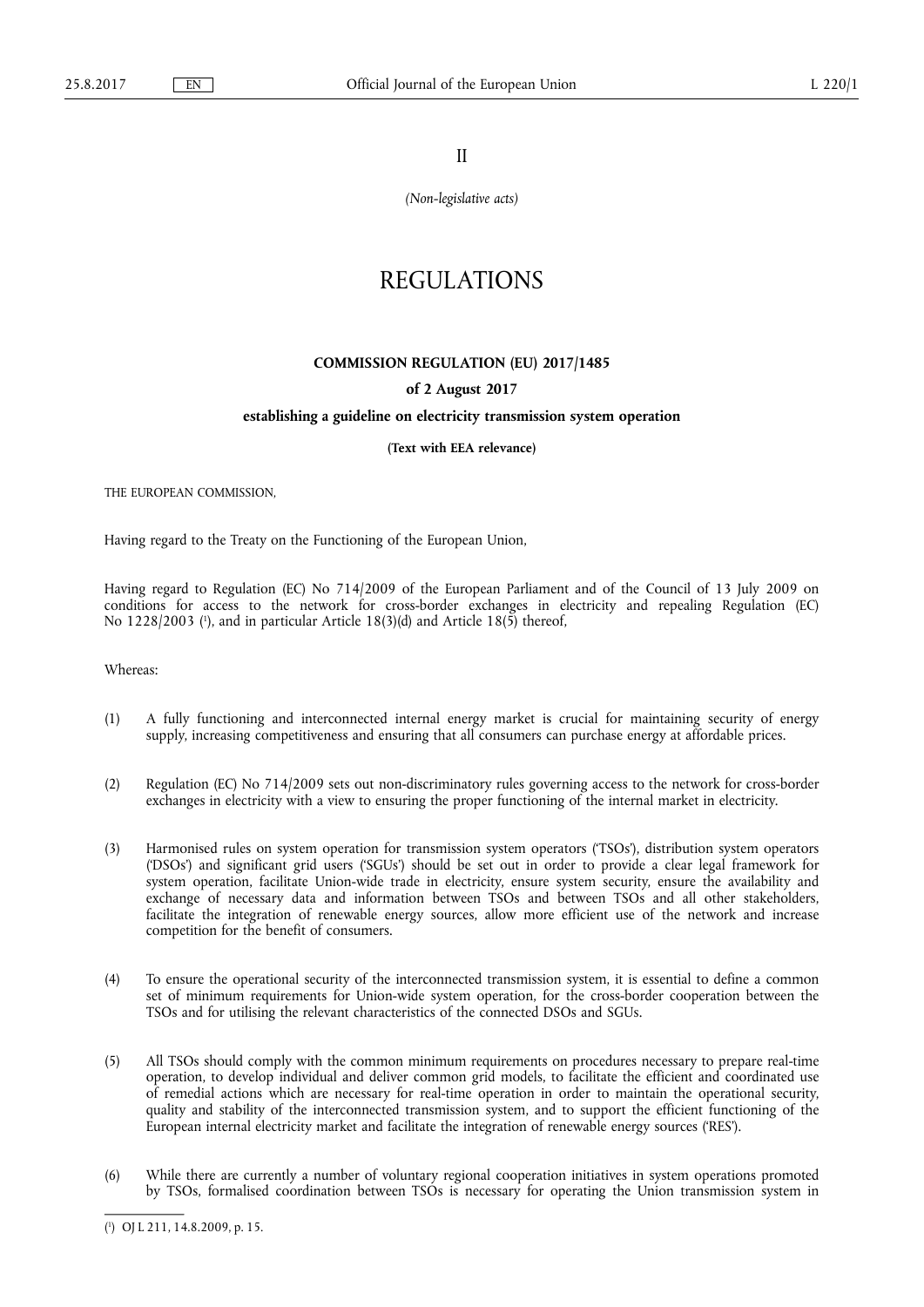order to address the transformation of the Union electricity market. The rules for system operation provided for in this Regulation require an institutional framework for enhanced coordination between TSOs, including the mandatory participation of TSOs in regional security coordinators ('RSCs'). The common requirements for the establishment of RSCs and for their tasks set out in this Regulation constitute a first step towards further regional coordination and integration of system operation and should facilitate the achievement of the aims of Regulation (EC) No 714/2009 and ensure higher security of supply standards in the Union.

- (7) This Regulation should set out a framework for the mandated cooperation of TSOs via the appointment of RSCs. RSCs should issue recommendations to the TSOs of the capacity calculation region for which it is appointed. TSOs should, individually, decide whether to follow or not the recommendations of the RSC. The TSO should remain responsible for maintaining operational security of its control area.
- (8) Rules on operational training and certification are required in order to guarantee that system operator employees and other operational staff are skilled and well trained and that the system operator employees in real-time operation are certified to operate the transmission system in a secure way during all operational situations. The rules on training and certification strengthen and formalise existing best practices amongst TSOs and ensure that minimum standards are applied by all TSOs in the Union.
- (9) Operational testing and monitoring requirements aim at ensuring the correct functioning of the elements of the transmission system, the distribution system and of the grid users' equipment. Planning for and the coordination of operational tests are necessary to minimise disruptions in the stability, operation and economic efficiency of the interconnected system.
- (10) In view that planned outages impact grid stability also outside of a TSO's control area, each TSO should, within the scope of operational planning, monitor the feasibility of planned outages for each time-frame and where necessary, coordinate outages with and between TSOs, DSOs and SGUs when those outages have an impact on cross-border flows affecting the operational security of the transmission systems.
- (11) The operational and scheduling processes required to anticipate real-time operational security difficulties and develop relevant remedial measures involve timely and adequate data exchange. Therefore, such exchange should not be hampered by any barriers between the different actors involved.
- (12) One of the most critical processes in ensuring operational security with a high level of reliability and quality is the load-frequency control ('LFC'). Effective LFC can be made possible only if there is an obligation for the TSOs and the reserve connecting DSOs to cooperate for the operation of the interconnected transmission systems as one entity and for providers' power generating modules and providers' demand facilities to meet the relevant minimum technical requirements.
- (13) The provisions on LFC and reserves, aim at setting out clear, objective and harmonised requirements for TSOs, reserve connecting DSOs, providers' power generating modules and providers' demand facilities in order to ensure system security and to contribute to non-discrimination, effective competition and the efficient functioning of the internal electricity market. The provisions on LFC and reserves provide the technical framework necessary for the development of cross-border balancing markets.
- (14) In order to ensure the quality of the common system frequency, it is essential that a common set of minimum requirements and principles for Union-wide LFC and reserves are defined as a basis for both the cross-border cooperation between the TSOs and, where relevant, for utilising characteristics of the connected generation, consumption and distribution systems. To that end, this Regulation addresses the LFC structure and operational rules, the quality criteria and targets, the reserve dimensioning, the reserve exchange, sharing and distribution and the monitoring related to LFC.
- (15) Synchronous areas do not stop at the Union's borders and can include the territory of third countries. The Union, Member States and TSOs should aim for secure system operation inside all synchronous areas across the Union. They should support third countries in applying similar rules to those contained in this Regulation. ENTSO for Electricity should facilitate cooperation between Union TSOs and third country TSOs concerning secure system operation.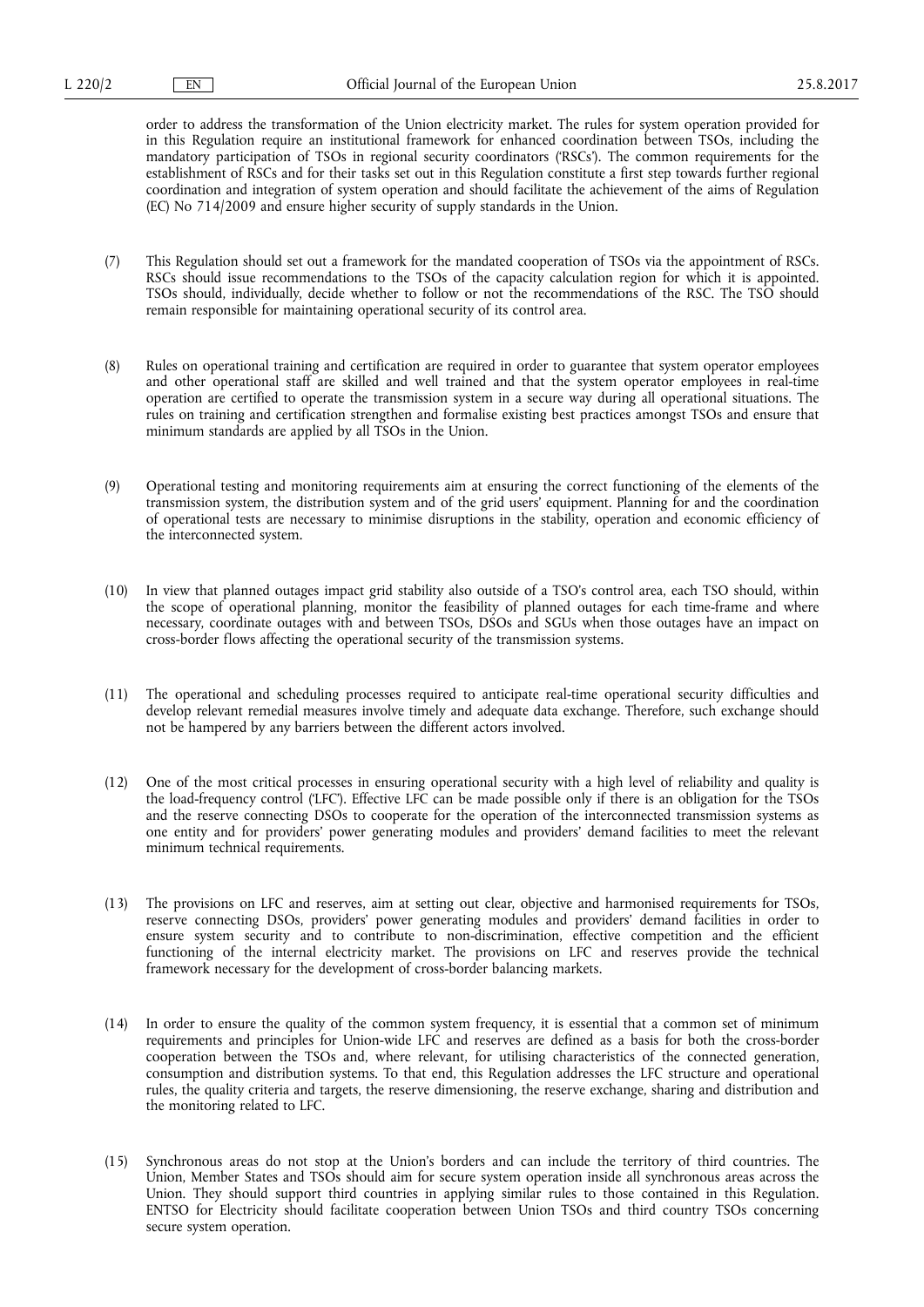- (16) In accordance with Article 8 of Regulation (EC) No 713/2009 of the European Parliament and of the Council ( 1 ), the Agency for the Cooperation of Energy Regulators ('the Agency') should take a decision if the competent regulatory authorities are not able to reach an agreement on common terms and conditions or methodologies.
- (17) This Regulation has been developed in close cooperation with the Agency, ENTSO for Electricity and stakeholders, in order to adopt effective, balanced and proportionate rules in a transparent and participative manner. In accordance with Article 18(3) of Regulation (EC) No 714/2009, the Commission will consult the Agency, ENTSO for Electricity and other relevant stakeholders before proposing any amendment to this Regulation.
- (18) The measures provided for in this Regulation are in accordance with the opinion of the Committee referred to in Article 23(1) of Regulation (EC) No 714/2009,

HAS ADOPTED THIS REGULATION:

# PART I

## **GENERAL PROVISIONS**

# *Article 1*

#### **Subject matter**

For the purpose of safeguarding operational security, frequency quality and the efficient use of the interconnected system and resources, this Regulation lays down detailed guidelines on:

- (a) requirements and principles concerning operational security;
- (b) rules and responsibilities for the coordination and data exchange between TSOs, between TSOs and DSOs, and between TSOs or DSOs and SGUs, in operational planning and in close to real-time operation;
- (c) rules for training and certification of system operator employees;
- (d) requirements on outage coordination;
- (e) requirements for scheduling between the TSOs' control areas; and
- (f) rules aiming at the establishment of a Union framework for load-frequency control and reserves.

# *Article 2*

# **Scope**

- 1. The rules and requirements set out in this Regulation shall apply to the following SGUs:
- (a) existing and new power generating modules that are, or would be, classified as type B, C and D in accordance with the criteria set out in Article 5 of Commission Regulation (EU) 2016/631 (?);
- (b) existing and new transmission-connected demand facilities;
- (c) existing and new transmission-connected closed distribution systems;
- (d) existing and new demand facilities, closed distribution systems and third parties if they provide demand response directly to the TSO in accordance with the criteria in Article 27 of Commission Regulation (EU) 2016/1388 ( 3 );

<sup>(</sup> 1 ) Regulation (EC) No 713/2009 of the European Parliament and of the Council of 13 July 2009 establishing an Agency for the Cooperation of Energy Regulators (OJ L 211, 14.8.2009, p. 1).

<sup>(</sup> 2 Commission Regulation (EU) 2016/631 of 14 April 2016 establishing a network code on requirements for grid connection of generators (OJ L 112, 27.4.2016, p. 1).

<sup>(</sup> 3 ) Commission Regulation (EU) 2016/1388 of 17 August 2016 establishing a Network Code on Demand Connection (OJ L 223, 18.8.2016, p. 10).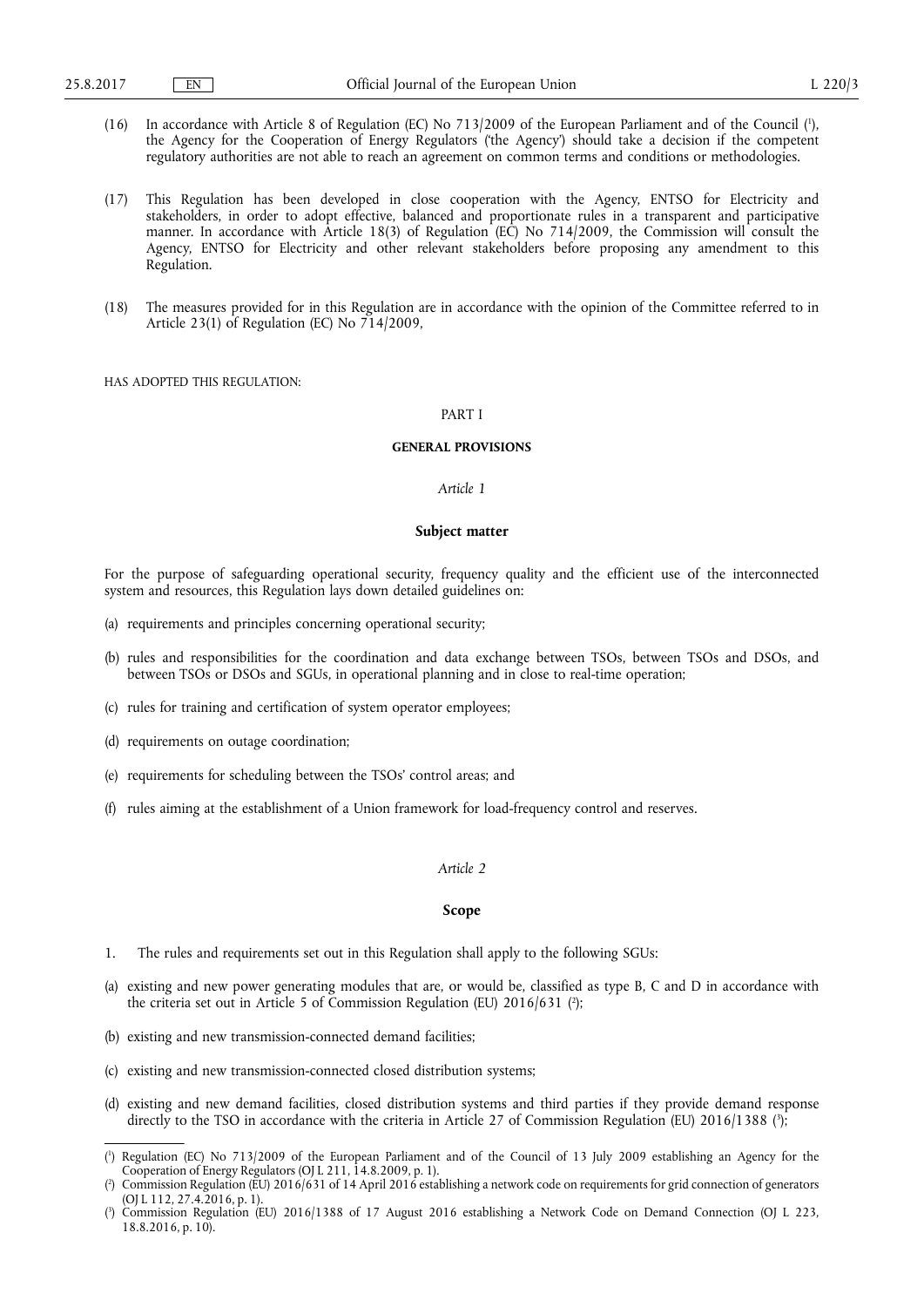- (e) providers of redispatching of power generating modules or demand facilities by means of aggregation and providers of active power reserve in accordance with Title 8 of Part IV of this Regulation; and
- (f) existing and new high voltage direct current ('HVDC') systems in accordance with the criteria in Article 3(1) of Commission Regulation (EU) 2016/1447 ( 1 ).

2. This Regulation shall apply to all transmission systems, distribution systems and interconnections in the Union and regional security coordinators, except transmission systems and distribution systems or parts of the transmission systems and distribution systems located in islands of Member States of which the systems are not operated synchronously with Continental Europe ('CE'), Great Britain ('GB'), Nordic, Ireland and Northern Ireland ('IE/NI') or Baltic synchronous area.

3. Where more than one TSO exists in a Member State, this Regulation shall apply to all TSOs in a Member State. Where a TSO does not have a function relevant to one or more obligations under this Regulation, Member States may, under the national regulatory regime, provide that the responsibility of a TSO to comply with one or some or all obligations under this Regulation is assigned to one or more specific TSOs.

4. The TSOs of Lithuania, Latvia and Estonia are, as long as and to the extent that they are operating in a synchronous mode in a synchronous area where not all countries are bound by Union legislation, exempted from the application of the provisions listed in Annex I to this Regulation, unless otherwise foreseen in a cooperation agreement with third country TSOs setting the basis for their cooperation concerning secure system operation pursuant to Article 13.

5. Where the requirements under this Regulation are to be established by a relevant system operator that is not a TSO, Member States may provide that instead the TSO be responsible for establishing the relevant requirements.

# *Article 3*

# **Definitions**

1. For the purposes of this Regulation, the definitions in Article 2 of Regulation (EC) No 714/2009, Article 2 of Commission Regulation (EU) 2015/1222 ( 2 ), Article 2 of Commission Regulation (EU) 2016/631, Article 2 of Commission Regulation (EU) 2016/1388, Article 2 of Commission Regulation (EU) 2016/1447, Article 2 of Commission Regulation (EU) 2016/1719 (<sup>3</sup>), Article 2 of Commission Regulation (EU) No 543/2013 (<sup>4</sup>) on submission and publication of data in electricity markets and Article 2 of Directive 2009/72/EC of the European Parliament and of the Council ( 5 ) shall apply.

- 2. In addition, the following definitions shall apply:
- (1) 'operational security' means the transmission system's capability to retain a normal state or to return to a normal state as soon as possible, and which is characterised by operational security limits;
- (2) 'constraint' means a situation in which there is a need to prepare and activate a remedial action in order to respect operational security limits;
- (3) 'N-situation' means the situation where no transmission system element is unavailable due to occurrence of a contingency;
- (4) 'contingency list' means the list of contingencies to be simulated in order to test the compliance with the operational security limits;

<sup>(</sup> 1 ) Commission Regulation (EU) 2016/1447 of 26 August 2016 establishing a network code on requirements for grid connection of high voltage direct current systems and direct current-connected power park modules (OJ L 241, 8.9.2016, p. 1).

<sup>(</sup> 2 ) Commission Regulation (EU) 2015/1222 of 24 July 2015 establishing a guideline on capacity allocation and congestion management (OJ L 197, 25.7.2015, p. 24).

<sup>(</sup> 3 ) Commission Regulation (EU) 2016/1719 of 26 September 2016 establishing a guideline on forward capacity allocation (OJ L 259, 27.9.2016, p. 42).

<sup>(</sup> 4 ) Commission Regulation (EU) No 543/2013 of 14 June 2013 on submission and publication of data in electricity markets and amending Annex I to Regulation (EC) No 714/2009 of the European Parliament and of the Council (OJ L 163, 15.6.2013, p. 1).

<sup>(</sup> 5 ) Directive 2009/72/EC of the European Parliament and of the Council of 13 July 2009 concerning common rules for the internal market in electricity and repealing Directive 2003/54/EC (OJ L 211, 14.8.2009, p. 55).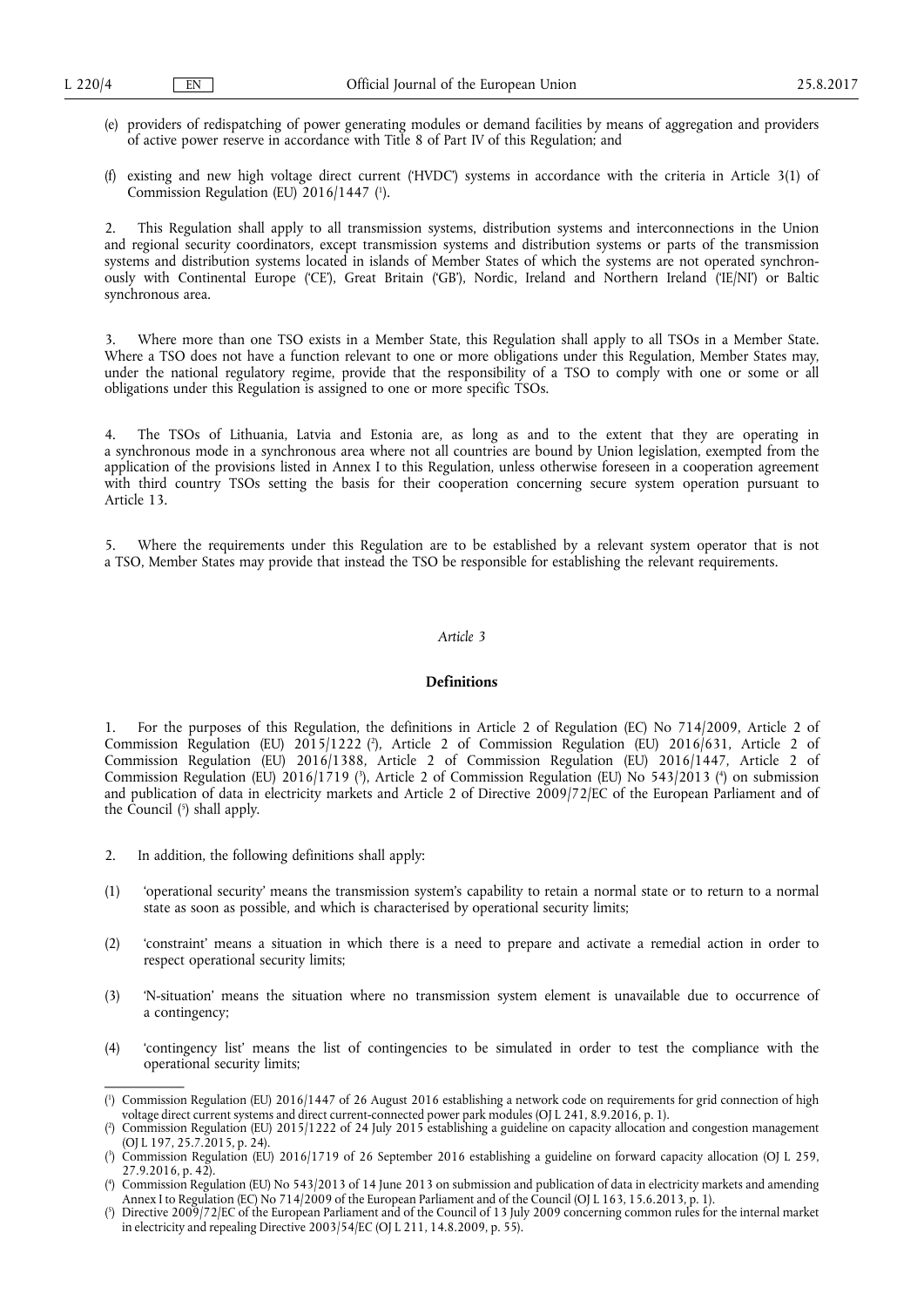- (5) 'normal state' means a situation in which the system is within operational security limits in the N-situation and after the occurrence of any contingency from the contingency list, taking into account the effect of the available remedial actions;
- (6) 'frequency containment reserves' or 'FCR' means the active power reserves available to contain system frequency after the occurrence of an imbalance;
- (7) 'frequency restoration reserves' or 'FRR' means the active power reserves available to restore system frequency to the nominal frequency and, for a synchronous area consisting of more than one LFC area, to restore power balance to the scheduled value;
- (8) 'replacement reserves' or 'RR' means the active power reserves available to restore or support the required level of FRR to be prepared for additional system imbalances, including generation reserves;
- (9) 'reserve provider' means a legal entity with a legal or contractual obligation to supply FCR, FRR or RR from at least one reserve providing unit or reserve providing group;
- (10) 'reserve providing unit' means a single or an aggregation of power generating modules and/or demand units connected to a common connection point fulfilling the requirements to provide FCR, FRR or RR;
- (11) 'reserve providing group' means an aggregation of power generating modules, demand units and/or reserve providing units connected to more than one connection point fulfilling the requirements to provide FCR, FRR or RR;
- (12) 'load-frequency control area' or 'LFC area' means a part of a synchronous area or an entire synchronous area, physically demarcated by points of measurement at interconnectors to other LFC areas, operated by one or more TSOs fulfilling the obligations of load-frequency control;
- (13) 'time to restore frequency' means the maximum expected time after the occurrence of an instantaneous power imbalance smaller than or equal to the reference incident in which the system frequency returns to the frequency restoration range for synchronous areas with only one LFC area and in the case of synchronous areas with more than one LFC area, the maximum expected time after the occurrence of an instantaneous power imbalance of an LFC area within which the imbalance is compensated;
- (14) '(N-1) criterion' means the rule according to which the elements remaining in operation within a TSO's control area after occurrence of a contingency are capable of accommodating the new operational situation without violating operational security limits;
- (15) '(N-1) situation' means the situation in the transmission system in which one contingency from the contingency list occurred:
- (16) 'active power reserve' means the balancing reserves available for maintaining the frequency;
- (17) 'alert state' means the system state in which the system is within operational security limits, but a contingency from the contingency list has been detected and in case of its occurrence the available remedial actions are not sufficient to keep the normal state;
- (18) 'load-frequency control block' or 'LFC block' means a part of a synchronous area or an entire synchronous area, physically demarcated by points of measurement at interconnectors to other LFC blocks, consisting of one or more LFC areas, operated by one or more TSOs fulfilling the obligations of load-frequency control;
- (19) 'area control error' or 'ACE' means the sum of the power control error ('ΔP'), that is the real-time difference between the measured actual real time power interchange value ('P') and the control program ('P0') of a specific LFC area or LFC block and the frequency control error ('K\*Δf'), that is the product of the K-factor and the frequency deviation of that specific LFC area or LFC block, where the area control error equals ΔP+K\*Δf;
- (20) 'control program' means a sequence of set-point values for the netted power interchange of a LFC area or LFC block over alternating current ('AC') interconnectors;
- (21) 'voltage control' means the manual or automatic control actions at the generation node, at the end nodes of the AC lines or HVDC systems, on transformers, or other means, designed to maintain the set voltage level or the set value of reactive power;
- (22) 'blackout state' means the system state in which the operation of part or all of the transmission system is terminated;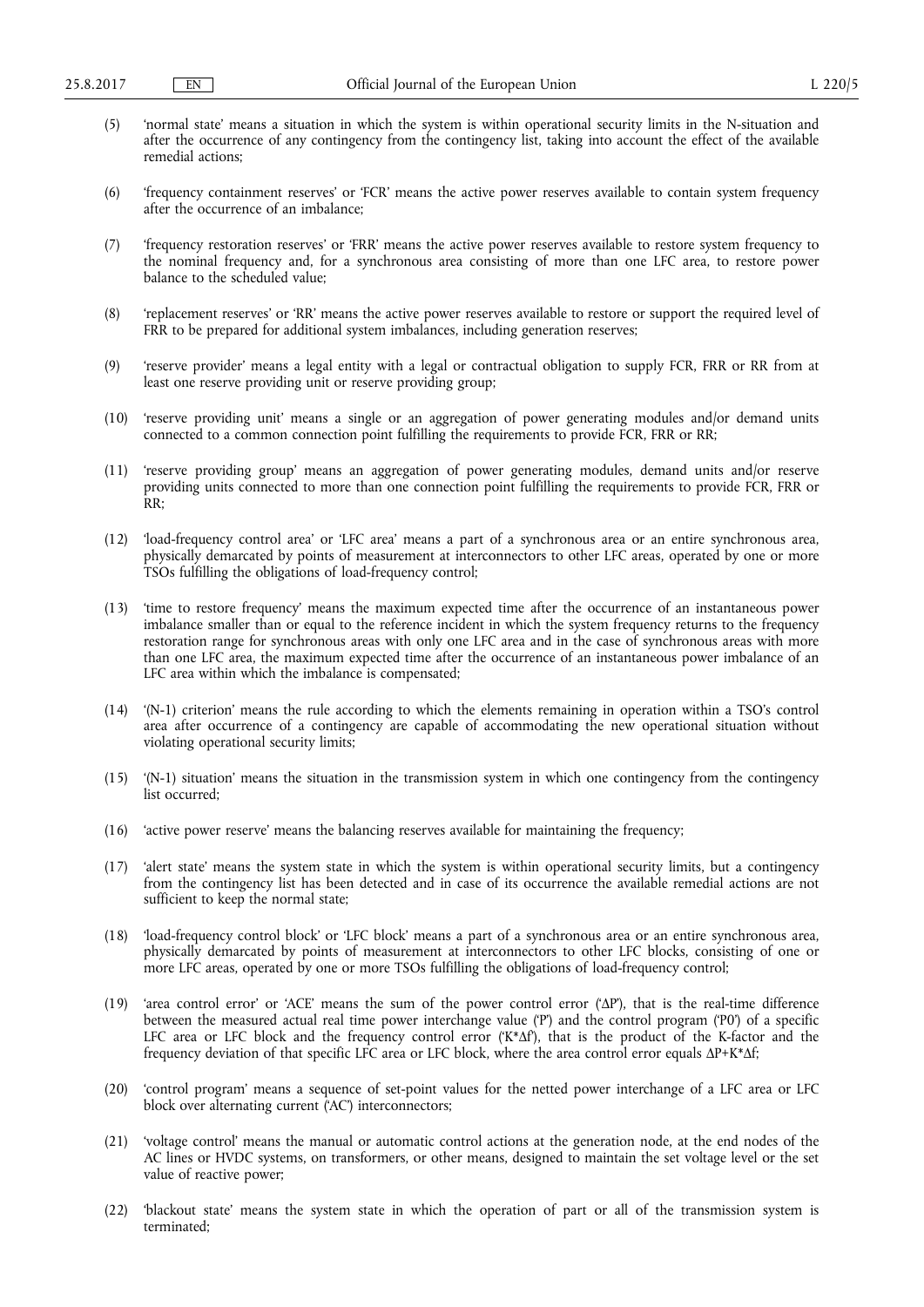- (23) 'internal contingency' means a contingency within the TSO's control area, including interconnectors;
- (24) 'external contingency' means a contingency outside the TSO's control area and excluding interconnectors, with an influence factor higher than the contingency influence threshold;
- (25) 'influence factor' means the numerical value used to quantify the greatest effect of the outage of a transmission system element located outside of the TSO's control area excluding interconnectors, in terms of a change in power flows or voltage caused by that outage, on any transmission system element. The higher is the value the greater the effect;
- (26) 'contingency influence threshold' means a numerical limit value against which the influence factors are checked and the occurrence of a contingency located outside of the TSO's control area with an influence factor higher than the contingency influence threshold is considered to have a significant impact on the TSO's control area including interconnectors;
- (27) 'contingency analysis' means a computer based simulation of contingencies from the contingency list;
- (28) 'critical fault clearing time' means the maximum fault duration for which the transmission system retains stability of operation;
- (29) 'fault' means all types of short-circuits (single-, double- and triple-phase, with and without earth contact), a broken conductor, interrupted circuit, or an intermittent connection, resulting in the permanent non-availability of the affected transmission system element;
- (30) 'transmission system element' means any component of the transmission system;
- (31) 'disturbance' means an unplanned event that may cause the transmission system to divert from the normal state;
- (32) 'dynamic stability' is a common term including the rotor angle stability, frequency stability and voltage stability;
- (33) 'dynamic stability assessment' means the operational security assessment in terms of dynamic stability;
- (34) 'frequency stability' means the ability of the transmission system to maintain frequency stable in the N-situation and after being subjected to a disturbance;
- (35) 'voltage stability' means the ability of a transmission system to maintain acceptable voltages at all nodes in the transmission system in the N-situation and after being subjected to a disturbance;
- (36) 'system state' means the operational state of the transmission system in relation to the operational security limits which can be normal state, alert state, emergency state, blackout state and restoration state;
- (37) 'emergency state' means the system state in which one or more operational security limits are violated;
- (38) 'restoration state' means the system state in which the objective of all activities in the transmission system is to reestablish the system operation and maintain operational security after the blackout state or the emergency state;
- (39) 'exceptional contingency' means the simultaneous occurrence of multiple contingencies with a common cause;
- (40) 'frequency deviation' means the difference between the actual and the nominal frequency of the synchronous area which can be negative or positive;
- (41) 'system frequency' means the electric frequency of the system that can be measured in all parts of the synchronous area under the assumption of a coherent value for the system in the timeframe of seconds, with only minor differences between different measurement locations;
- (42) 'frequency restoration process' or 'FRP' means a process that aims at restoring frequency to the nominal frequency and, for synchronous areas consisting of more than one LFC area, a process that aims at restoring the power balance to the scheduled value;
- (43) 'frequency restoration control error' or 'FRCE' means the control error for the FRP which is equal to the ACE of a LFC area or equal to the frequency deviation where the LFC area geographically corresponds to the synchronous area;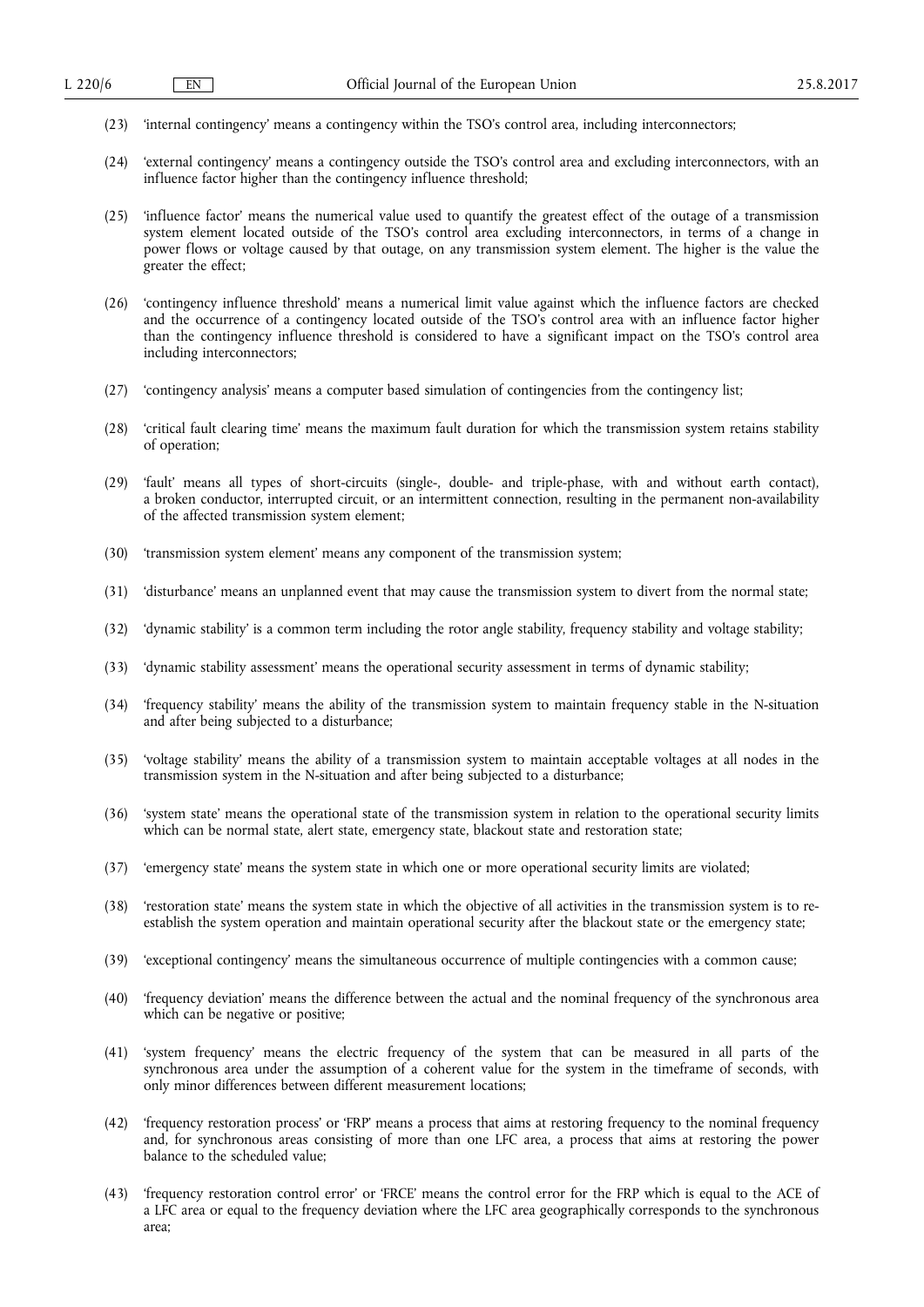- (44) 'schedule' means a reference set of values representing the generation, consumption or exchange of electricity for a given time period;
- (45) 'K-factor of an LFC area or LFC block' means a value expressed in megawatts per hertz ('MW/Hz'), which is as close as practical to, or greater than the sum of the auto-control of generation, self-regulation of load and of the contribution of frequency containment reserve relative to the maximum steady-state frequency deviation;
- (46) 'local state' means the qualification of an alert, emergency or blackout state when there is no risk of extension of the consequences outside of the control area including interconnectors connected to this control area;
- (47) 'maximum steady-state frequency deviation' means the maximum expected frequency deviation after the occurrence of an imbalance equal to or less than the reference incident at which the system frequency is designed to be stabilised;
- (48) 'observability area' means a TSO's own transmission system and the relevant parts of distribution systems and neighbouring TSOs' transmission systems, on which the TSO implements real-time monitoring and modelling to maintain operational security in its control area including interconnectors;
- (49) 'neighbouring TSOs' means the TSOs directly connected via at least one AC or DC interconnector;
- (50) 'operational security analysis' means the entire scope of the computer based, manual and automatic activities performed in order to assess the operational security of the transmission system and to evaluate the remedial actions needed to maintain operational security;
- (51) 'operational security indicators' means indicators used by TSOs to monitor the operational security in terms of system states as well as faults and disturbances influencing operational security;
- (52) 'operational security ranking' means the ranking used by TSOs to monitor the operational security on the basis of the operational security indicators;
- (53) 'operational tests' means the tests carried out by a TSO or DSO for maintenance, development of system operation practices and training and to acquire information on transmission system behaviour under abnormal system conditions and the tests carried out by significant grid users for similar purposes on their facilities;
- (54) 'ordinary contingency' means the occurrence of a contingency of a single branch or injection;
- (55) 'out-of-range contingency' means the simultaneous occurrence of multiple contingencies without a common cause, or a loss of power generating modules with a total loss of generation capacity exceeding the reference incident;
- (56) 'ramping rate' means the rate of change of active power by a power generating module, demand facility or HVDC system;
- (57) 'reactive power reserve' means the reactive power which is available for maintaining voltage;
- (58) 'reference incident' means the maximum positive or negative power deviation occurring instantaneously between generation and demand in a synchronous area, considered in the FCR dimensioning;
- (59) 'rotor angle stability' means the ability of synchronous machines to remain in synchronism under N-situation and after being subject to a disturbance;
- (60) 'security plan' means the plan containing a risk assessment of critical TSO's assets to major physical- and cyberthreat scenarios with an assessment of the potential impacts;
- (61) 'stability limits' means the permitted boundaries for the operation of the transmission system in terms of respecting the limits of voltage stability, rotor angle stability and frequency stability;
- (62) 'wide area state' means the qualification of an alert state, emergency state or blackout state when there is a risk of propagation to the interconnected transmission systems;
- (63) 'system defence plan' means the technical and organisational measures to be undertaken to prevent the propagation or deterioration of a disturbance in the transmission system, in order to avoid a wide area state disturbance and blackout state;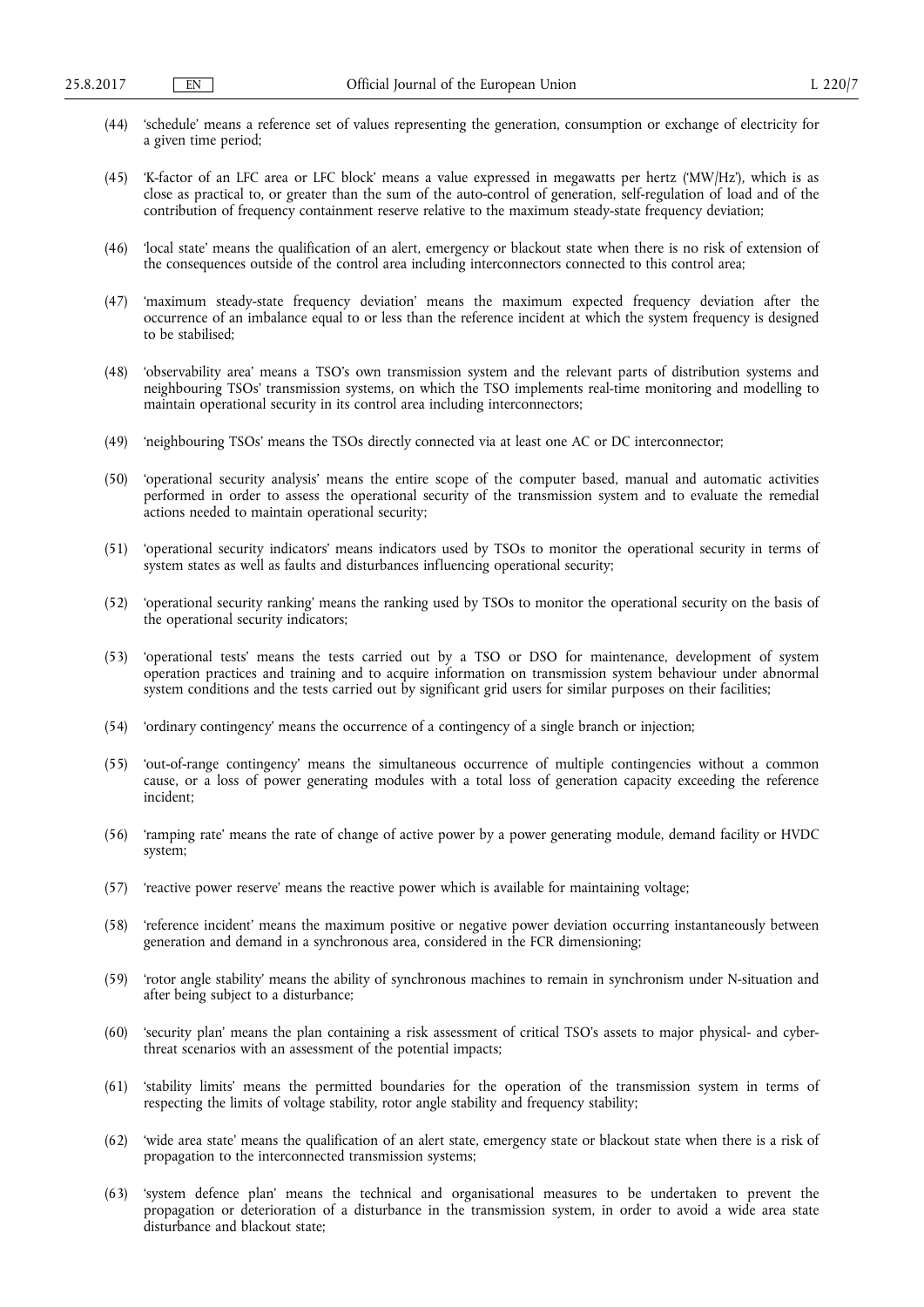- (64) 'topology' means the data concerning the connectivity of the different transmission system or distribution system elements in a substation and includes the electrical configuration and the position of circuit breakers and isolators;
- (65) 'transitory admissible overloads' means the temporary overloads of transmission system elements which are allowed for a limited period and which do not cause physical damage to the transmission system elements as long as the defined duration and thresholds are respected;
- (66) 'virtual tie-line' means an additional input of the controllers of the involved LFC areas that has the same effect as a measuring value of a physical interconnector and allows exchange of electric energy between the respective areas;
- (67) 'flexible alternating current transmission systems' or 'FACTS' means equipment for the alternating current transmission of electric power, aiming at enhanced controllability and increased active power transfer capability;
- (68) 'adequacy' means the ability of in-feeds into an area to meet the load in that area;
- (69) 'aggregated netted external schedule' means a schedule representing the netted aggregation of all external TSO schedules and external commercial trade schedules between two scheduling areas or between a scheduling area and a group of other scheduling areas;
- (70) 'availability plan' means the combination of all planned availability statuses of a relevant asset for a given time period;
- (71) 'availability status' means the capability of a power generating module, grid element or demand facility to provide a service for a given time period, regardless of whether or not it is in operation;
- (72) 'close to real-time' means the time lapse of not more than 15 minutes between the last intraday gate closure and real-time;
- (73) 'consumption schedule' means a schedule representing the consumption of a demand facility or of a group of demand facilities;
- (74) 'ENTSO for Electricity operational planning data environment' means the set of application programs and equipment developed in order to allow the storage, exchange and management of the data used for operational planning processes between TSOs;
- (75) 'external commercial trade schedule' means a schedule representing the commercial exchange of electricity between market participants in different scheduling areas;
- (76) 'external TSO schedule' means a schedule representing the exchange of electricity between TSOs in different scheduling areas;
- (77) 'forced outage' means the unplanned removal from service of a relevant asset for any urgent reason that is not under the operational control of the operator of the concerned relevant asset;
- (78) 'generation schedule' means a schedule representing the electricity generation of a power generating module or of a group of power generating modules;
- (79) 'internal commercial trade schedule' means a schedule representing the commercial exchange of electricity within a scheduling area between different market participants;
- (80) 'internal relevant asset' means a relevant asset which is part of a TSO's control area or a relevant asset located in a distribution system, including a closed distribution system, which is connected directly or indirectly to that TSO's control area;
- (81) 'netted area AC position' means the netted aggregation of all AC external schedules of an area;
- (82) 'outage coordination region' means a combination of control areas for which TSOs define procedures to monitor and where necessary coordinate the availability status of relevant assets in all time-frames;
- (83) 'relevant demand facility' means a demand facility which participates in the outage coordination and the availability status of which influences cross-border operational security;
- (84) 'relevant asset' means any relevant demand facility, relevant power generating module, or relevant grid element partaking in the outage coordination;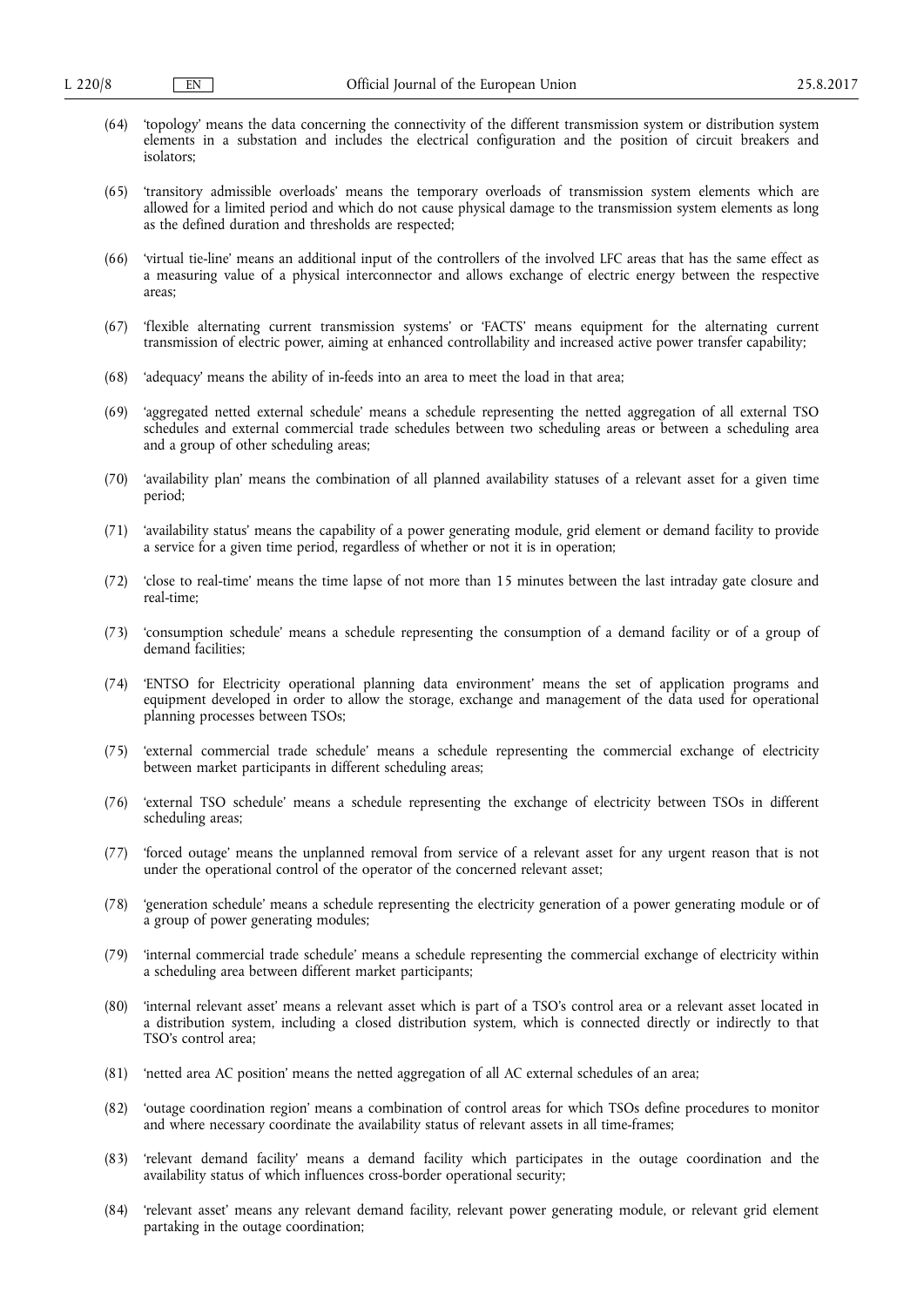- (85) 'relevant grid element' means any component of a transmission system, including interconnectors, or of a distribution system, including a closed distribution system, such as a single line, a single circuit, a single transformer, a single phase-shifting transformer, or a voltage compensation installation, which participates in the outage coordination and the availability status of which influences cross-border operational security;
- (86) 'outage planning incompatibility' means the state in which a combination of the availability status of one or more relevant grid elements, relevant power generating modules, and/or relevant demand facilities and the best estimate of the forecasted electricity grid situation leads to violation of operational security limits taking into account remedial actions without costs which are at the TSO's disposal;
- (87) 'outage planning agent' means an entity with the task of planning the availability status of a relevant power generating module, a relevant demand facility or a relevant grid element;
- (88) 'relevant power generating module' means a power generating module which participates in the outage coordination and the availability status of which influences cross-border operational security;
- (89) 'regional security coordinator' ('RSC') means the entity or entities, owned or controlled by TSOs, in one or more capacity calculation regions performing tasks related to TSO regional coordination;
- (90) 'scheduling agent' means the entity or entities with the task of providing schedules from market participants to TSOs, or where applicable third parties;
- (91) 'scheduling area' means an area within which the TSOs' obligations regarding scheduling apply due to operational or organisational needs;
- (92) 'week-ahead' means the week prior to the calendar week of operation;
- (93) 'year-ahead' means the year prior to the calendar year of operation;
- (94) 'affected TSO' means a TSO for which information on the exchange of reserves and/or sharing of reserves and/or imbalance netting process and/or cross-border activation process is needed for the analysis and maintenance of operational security;
- (95) 'reserve capacity' means the amount of FCR, FRR or RR that needs to be available to the TSO;
- (96) 'exchange of reserves' means the possibility of a TSO to access reserve capacity connected to another LFC area, LFC block, or synchronous area to fulfil its reserve requirements resulting from its own reserve dimensioning process of either FCR, FRR or RR and where that reserve capacity is exclusively for that TSO, and is not taken into account by any other TSO to fulfil its reserve requirements resulting from their respective reserve dimensioning processes;
- (97) 'sharing of reserves' means a mechanism in which more than one TSO takes the same reserve capacity, being FCR, FRR or RR, into account to fulfil their respective reserve requirements resulting from their reserve dimensioning processes;
- (98) 'alert state trigger time' means the time before alert state becomes active;
- (99) 'automatic FRR' means FRR that can be activated by an automatic control device;
- (100) 'automatic FRR activation delay' means the period of time between the setting of a new setpoint value by the frequency restoration controller and the start of physical automatic FRR delivery;
- (101) 'automatic FRR full activation time' means the time period between the setting of a new setpoint value by the frequency restoration controller and the corresponding activation or deactivation of automatic FRR;
- (102) 'average FRCE data' means the set of data consisting of the average value of the recorded instantaneous FRCE of a LFC area or a LFC block within a given measured period time;
- (103) 'control capability providing TSO' means the TSO that shall trigger the activation of its reserve capacity for a control capability receiving TSO under the conditions of an agreement for sharing reserves;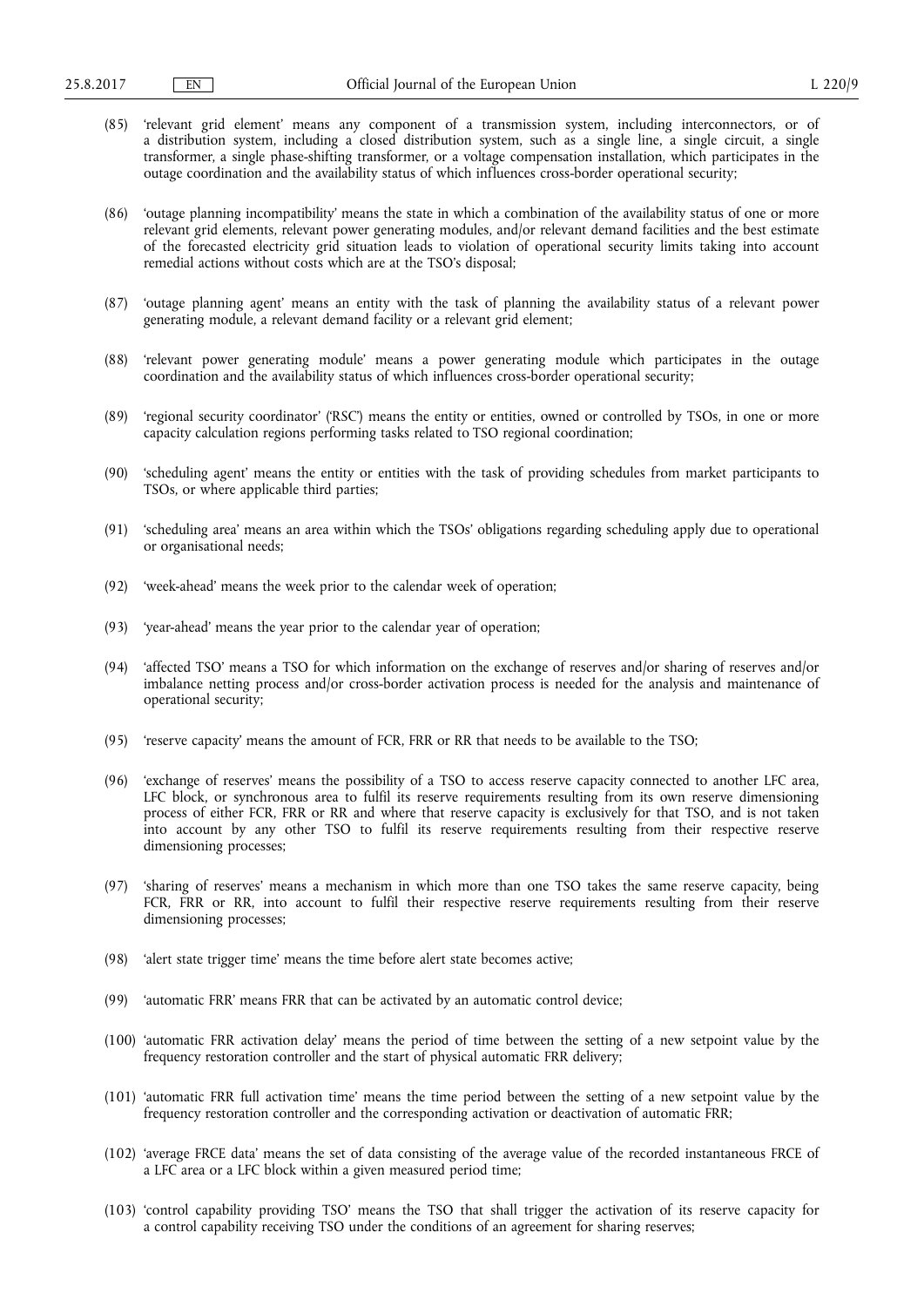- (104) 'control capability receiving TSO' means the TSO calculating reserve capacity by taking into account reserve capacity which is accessible through a control capability providing TSO under the conditions of an agreement for sharing reserves;
- (105) 'criteria application process' means the process of calculating the target parameters for the synchronous area, the LFC block and the LFC area based on the data obtained in the data collection and delivery process;
- (106) 'data collection and delivery process' means the process of collection of the set of data necessary in order to perform the frequency quality evaluation criteria;
- (107) 'cross-border FRR activation process' means a process agreed between the TSOs participating in the process that allows for activation of FRR connected in a different LFC area by correcting the input of the involved FRPs accordingly;
- (108) 'cross-border RR activation process' means a process agreed between the TSOs participating in the process that allows for activation of RR connected in a different LFC area by correcting the input of the involved RRP accordingly;
- (109) 'dimensioning incident' means the highest expected instantaneously occurring active power imbalance within a LFC block in both positive and negative direction;
- (110) 'electrical time deviation' means the time discrepancy between synchronous time and coordinated universal time ('UTC');
- (111) 'FCR full activation frequency deviation' means the rated value of frequency deviation at which the FCR in a synchronous area is fully activated;
- (112) 'FCR full activation time' means the time period between the occurrence of the reference incident and the corresponding full activation of the FCR;
- (113) 'FCR obligation' means the part of all of the FCR that falls under the responsibility of a TSO;
- (114) 'frequency containment process' or 'FCP' means a process that aims at stabilising the system frequency by compensating imbalances by means of appropriate reserves;
- (115) 'frequency coupling process' means a process agreed between all TSOs of two synchronous areas that allows linking the activation of FCR by an adaptation of HVDC flows between the synchronous areas;
- (116) 'frequency quality defining parameter' means the main system frequency variables that define the principles of frequency quality;
- (117) 'frequency quality target parameter' means the main system frequency target on which the behaviour of FCR, FRR and RR activation processes is evaluated in normal state;
- (118) 'frequency quality evaluation criteria' means a set of calculations using system frequency measurements that allows the evaluation of the quality of the system frequency against the frequency quality target parameters;
- (119) 'frequency quality evaluation data' means the set of data that allows the calculation of the frequency quality evaluation criteria;
- (120) 'frequency recovery range' means the system frequency range to which the system frequency is expected to return in the GB and IE/NI synchronous areas, after the occurrence of an imbalance equal to or smaller than the reference incident, within the time to recover frequency;
- (121) 'time to recover frequency' means, for the synchronous areas GB and IE/NI, the maximum expected time after the occurrence of an imbalance smaller than or equal to the reference incident in which the system frequency returns to the maximum steady state frequency deviation;
- (122) 'frequency restoration range' means the system frequency range to which the system frequency is expected to return in the GB, IE/NI and Nordic synchronous areas, after the occurrence of an imbalance equal to or smaller than the reference incident within the time to restore frequency;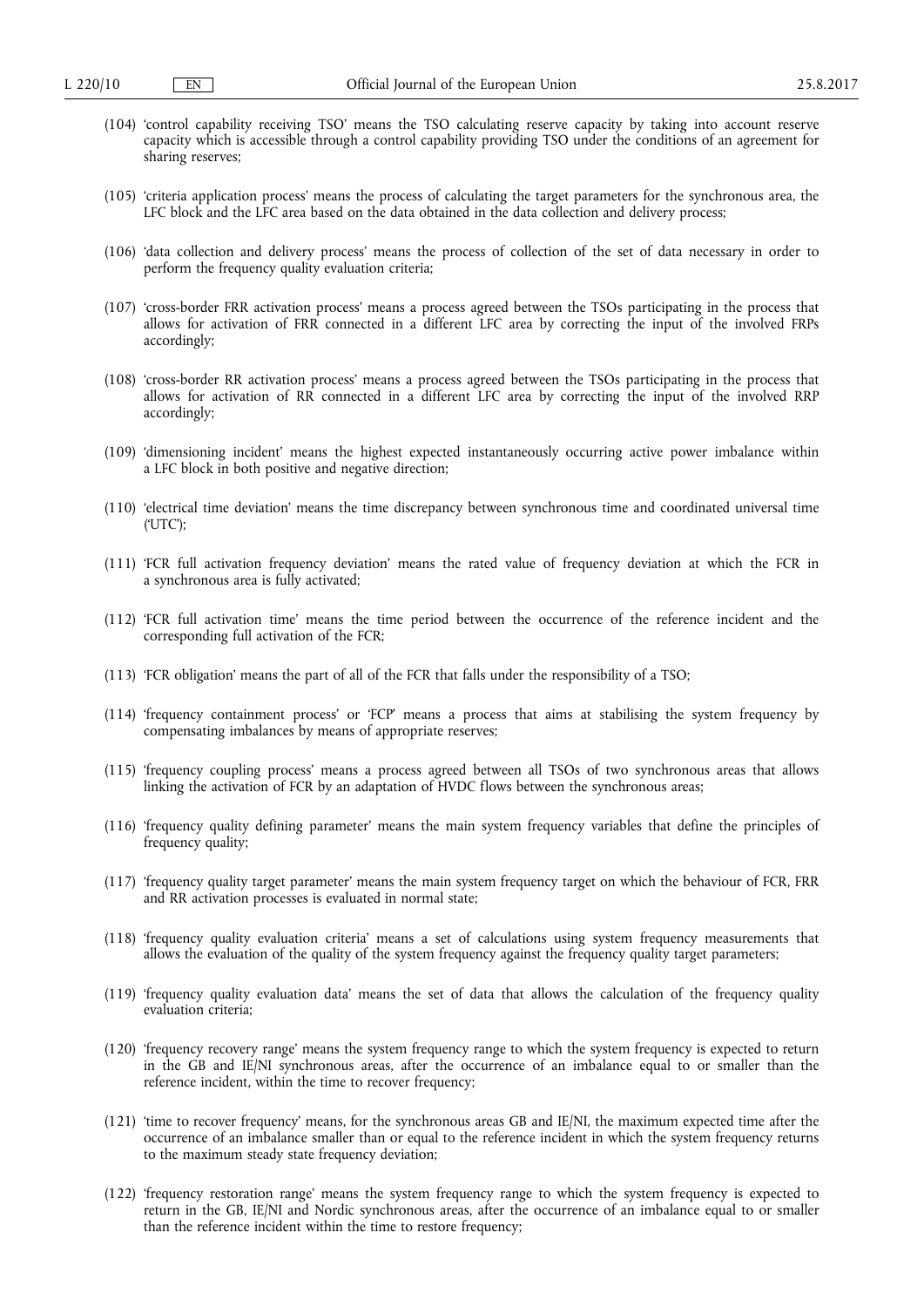- (123) 'FRCE target parameters' means the main target LFC block variables on the basis of which the dimensioning criteria for FRR and RR of the LFC block are determined and evaluated and which are used to reflect the LFC block behaviour in normal operation;
- (124) 'frequency restoration power interchange' means the power which is interchanged between LFC areas within the cross-border FRR activation process;
- (125) 'frequency setpoint' means the frequency target value used in the FRP, defined as the sum of the nominal system frequency and an offset value needed to reduce an electrical time deviation;
- (126) 'FRR availability requirements' means a set of requirements defined by the TSOs of a LFC block regarding the availability of FRR;
- (127) 'FRR dimensioning rules' means the specifications of the FRR dimensioning process of a LFC block;
- (128) 'imbalance netting process' means a process agreed between TSOs that allows avoiding the simultaneous activation of FRR in opposite directions, taking into account the respective FRCEs as well as the activated FRR and by correcting the input of the involved FRPs accordingly;
- (129) 'imbalance netting power interchange' means the power which is interchanged between LFC areas within the imbalance netting process;
- (130) 'initial FCR obligation' means the amount of FCR allocated to a TSO on the basis of a sharing key;
- (131) 'instantaneous frequency data' means a set of data measurements of the overall system frequency for the synchronous area with a measurement period equal to or shorter than one second used for system frequency quality evaluation purposes;
- (132) 'instantaneous frequency deviation' means a set of data measurements of the overall system frequency deviations for the synchronous area with a measurement period equal to or shorter than one second used for system frequency quality evaluation purposes:
- (133) 'instantaneous FRCE data' means a set of data of the FRCE of a LFC block with a measurement period equal to or shorter than 10 seconds used for system frequency quality evaluation purposes;
- (134) 'level 1 FRCE range' means the first range used for system frequency quality evaluation purposes on LFC block level within which the FRCE should be kept for a specified percentage of the time;
- (135) 'level 2 FRCE range' means the second range used for system frequency quality evaluation purposes on LFC block level within which the FRCE should be kept for a specified percentage of the time;
- (136) 'LFC block operational agreement' means a multi-party agreement between all TSOs of a LFC block if the LFC block is operated by more than one TSO and means a LFC block operational methodology to be adopted unilaterally by the relevant TSO if the LFC block is operated by only one TSO;
- (137) 'replacement power interchange' means the power which is interchanged between LFC areas within the crossborder RR activation process;
- (138) 'LFC block imbalances' means the sum of the FRCE, FRR activation and RR activation within the LFC block and the imbalance netting power interchange, the frequency restoration power interchange and the replacement power interchange of this LFC block with other LFC blocks;
- (139) 'LFC block monitor' means a TSO responsible for collecting the frequency quality evaluation criteria data and applying the frequency quality evaluation criteria for the LFC block;
- (140) 'load-frequency control structure' means the basic structure considering all relevant aspects of load-frequency control in particular concerning respective responsibilities and obligations as well as types and purposes of active power reserves;
- (141) 'process responsibility structure' means the structure to determine responsibilities and obligations with respect to active power reserves based on the control structure of the synchronous area;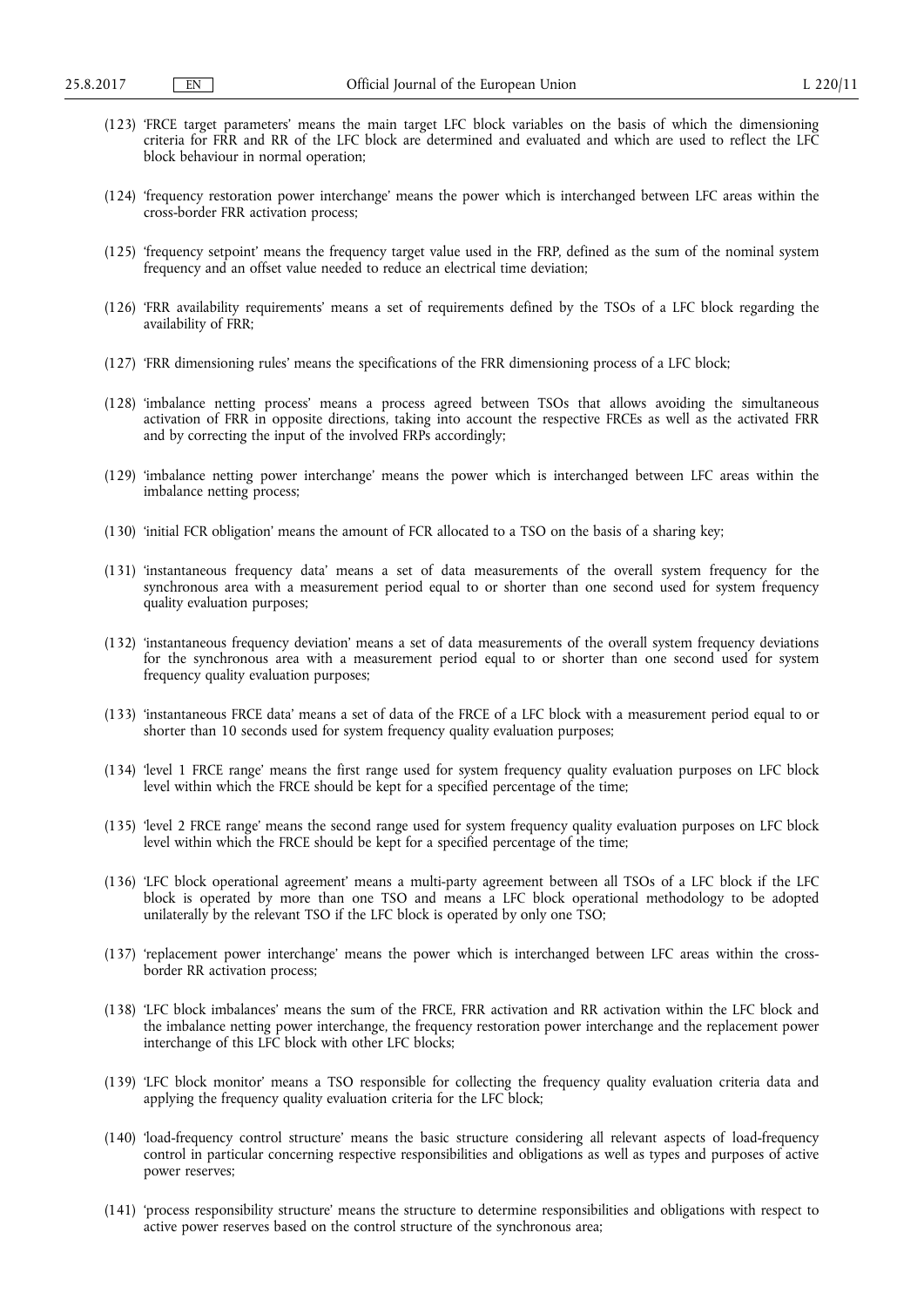- (142) 'process activation structure' means the structure to categorise the processes concerning the different types of active power reserves in terms of purpose and activation;
- (143) 'manual FRR full activation time' means the time period between the setpoint change and the corresponding activation or deactivation of manual FRR;
- (144) 'maximum instantaneous frequency deviation' means the maximum expected absolute value of an instantaneous frequency deviation after the occurrence of an imbalance equal to or smaller than the reference incident, beyond which emergency measures are activated;
- (145) 'monitoring area' means a part of the synchronous area or the entire synchronous area, physically demarcated by points of measurement at interconnectors to other monitoring areas, operated by one or more TSOs fulfilling the obligations of a monitoring area;
- (146) 'prequalification' means the process to verify the compliance of a reserve providing unit or a reserve providing group with the requirements set by the TSO;
- (147) 'ramping period' means a period of time defined by a fixed starting point and a length of time during which the input and/or output of active power will be increased or decreased;
- (148) 'reserve instructing TSO' means the TSO responsible for the instruction of the reserve providing unit or the reserve providing group to activate FRR and/or RR;
- (149) 'reserve connecting DSO' means the DSO responsible for the distribution network to which a reserve providing unit or reserve providing group, providing reserves to a TSO, is connected;
- (150) 'reserve connecting TSO' means the TSO responsible for the monitoring area to which a reserve providing unit or reserve providing group is connected;
- (151) 'reserve receiving TSO' means the TSO involved in an exchange with a reserve connecting TSO and/or a reserve providing unit or a reserve providing group connected to another monitoring or LFC area;
- (152) 'reserve replacement process' or 'RRP' means a process to restore the activated FRR and, additionally for GB and IE/NI, to restore the activated FCR;
- (153) 'RR availability requirements' means a set of requirements defined by the TSOs of a LFC block regarding the availability of RR;
- (154) 'RR dimensioning rules' means the specifications of the RR dimensioning process of a LFC block;
- (155) 'standard frequency range' means a defined symmetrical interval around the nominal frequency within which the system frequency of a synchronous area is supposed to be operated;
- (156) 'standard frequency deviation' means the absolute value of the frequency deviation that limits the standard frequency range;
- (157) 'steady state frequency deviation' means the absolute value of frequency deviation after occurrence of an imbalance, once the system frequency has been stabilised;
- (158) 'synchronous area monitor' means a TSO responsible for collecting the frequency quality evaluation criteria data and applying the frequency quality evaluation criteria for the synchronous area;
- (159) 'time control process' means a process for time control, where time control is a control action carried out to return the electrical time deviation between synchronous time and UTC time to zero.

# **Objectives and regulatory aspects**

- 1. This Regulation aims at:
- (a) determining common operational security requirements and principles;
- (b) determining common interconnected system operational planning principles;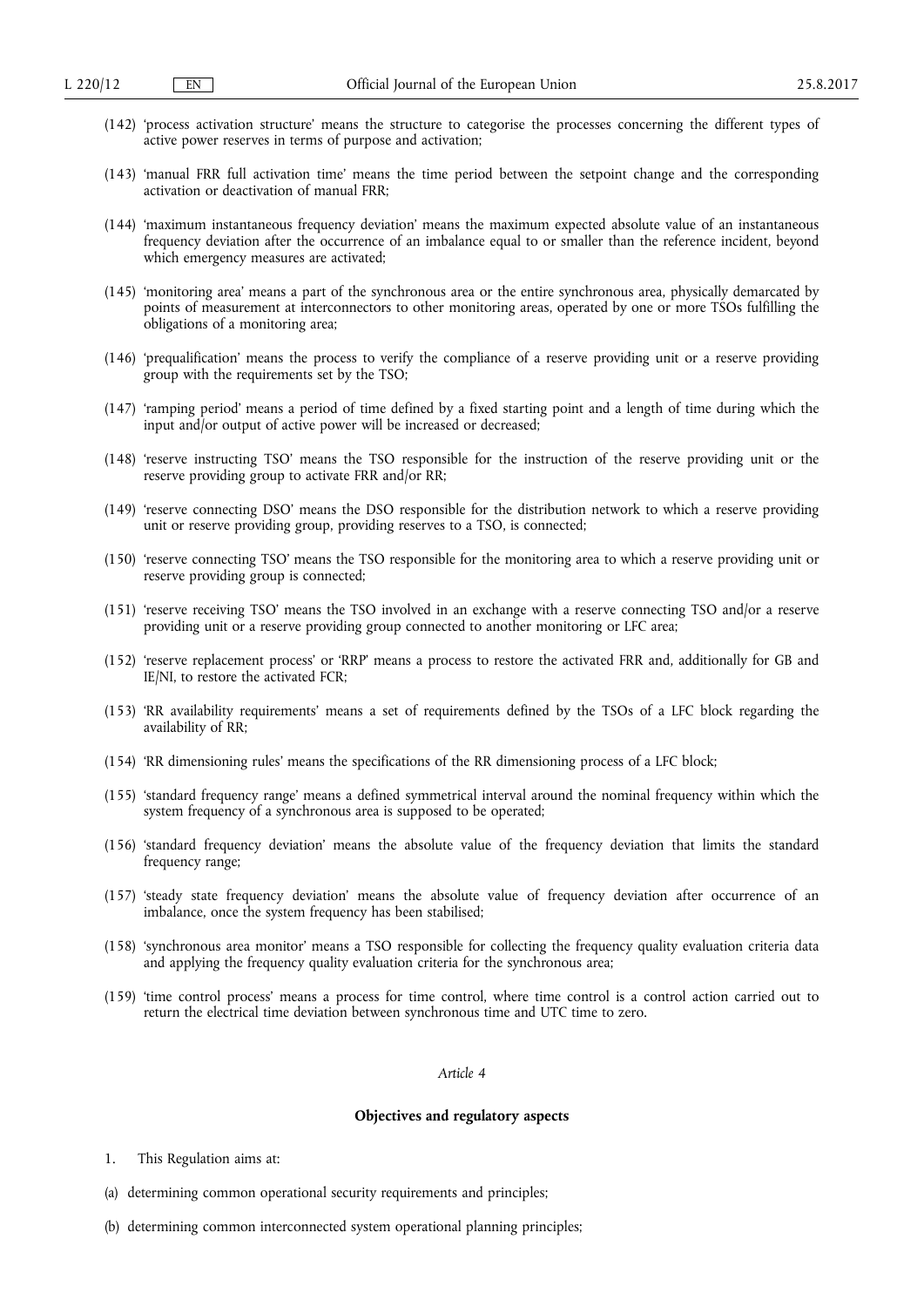- (c) determining common load-frequency control processes and control structures;
- (d) ensuring the conditions for maintaining operational security throughout the Union;
- (e) ensuring the conditions for maintaining a frequency quality level of all synchronous areas throughout the Union;
- (f) promoting the coordination of system operation and operational planning;
- (g) ensuring and enhancing the transparency and reliability of information on transmission system operation;
- (h) contributing to the efficient operation and development of the electricity transmission system and electricity sector in the Union.
- 2. When applying this Regulation, Member States, competent authorities, and system operators shall:
- (a) apply the principles of proportionality and non-discrimination;
- (b) ensure transparency;
- (c) apply the principle of optimisation between the highest overall efficiency and lowest total costs for all parties involved;
- (d) ensure TSOs make use of market-based mechanisms as far as possible, to ensure network security and stability;
- (e) respect the responsibility assigned to the relevant TSO in order to ensure system security, including as required by national legislation;
- (f) consult with relevant DSOs and take account of potential impacts on their system; and
- (g) take into consideration agreed European standards and technical specifications.

## **Terms and conditions or methodologies of TSOs**

1. TSOs shall develop the terms and conditions or methodologies required by this Regulation and submit them for approval to the competent regulatory authorities in accordance with Article 6(2) and (3) or for approval to the entity designated by the Member State in accordance with Article 6(4) within the respective deadlines set out in this Regulation.

2. Where a proposal for terms and conditions or methodologies pursuant to this Regulation needs to be developed and agreed by more than one TSO, the participating TSOs shall closely cooperate. TSOs, with the assistance of ENTSO for Electricity, shall regularly inform the regulatory authorities and the Agency about the progress of developing those terms and conditions or methodologies.

3. Where no consensus is reached among TSOs deciding on proposals for terms and conditions or methodologies in accordance with Article 6(2), they shall decide by qualified majority. The qualified majority for proposals in accordance with Article 6(2) shall require a majority of:

(a) TSOs representing at least 55 % of the Member States; and

(b) TSOs representing Member States comprising at least 65 % of the population of the Union.

4. A blocking minority for decisions in accordance with Article 6(2) must include TSOs representing at least four Member States, failing of which the qualified majority shall be deemed attained.

5. Where the regions concerned are composed of more than five Member States and no consensus is reached among TSOs deciding on proposals for terms and conditions or methodologies in accordance with Article 6(3) they shall decide by qualified majority. A qualified majority for proposals in accordance with Article 6(3) shall require a majority of:

(a) TSOs representing at least 72 % of the Member States concerned; and

(b) TSOs representing Member States comprising at least 65 % of the population of the concerned region.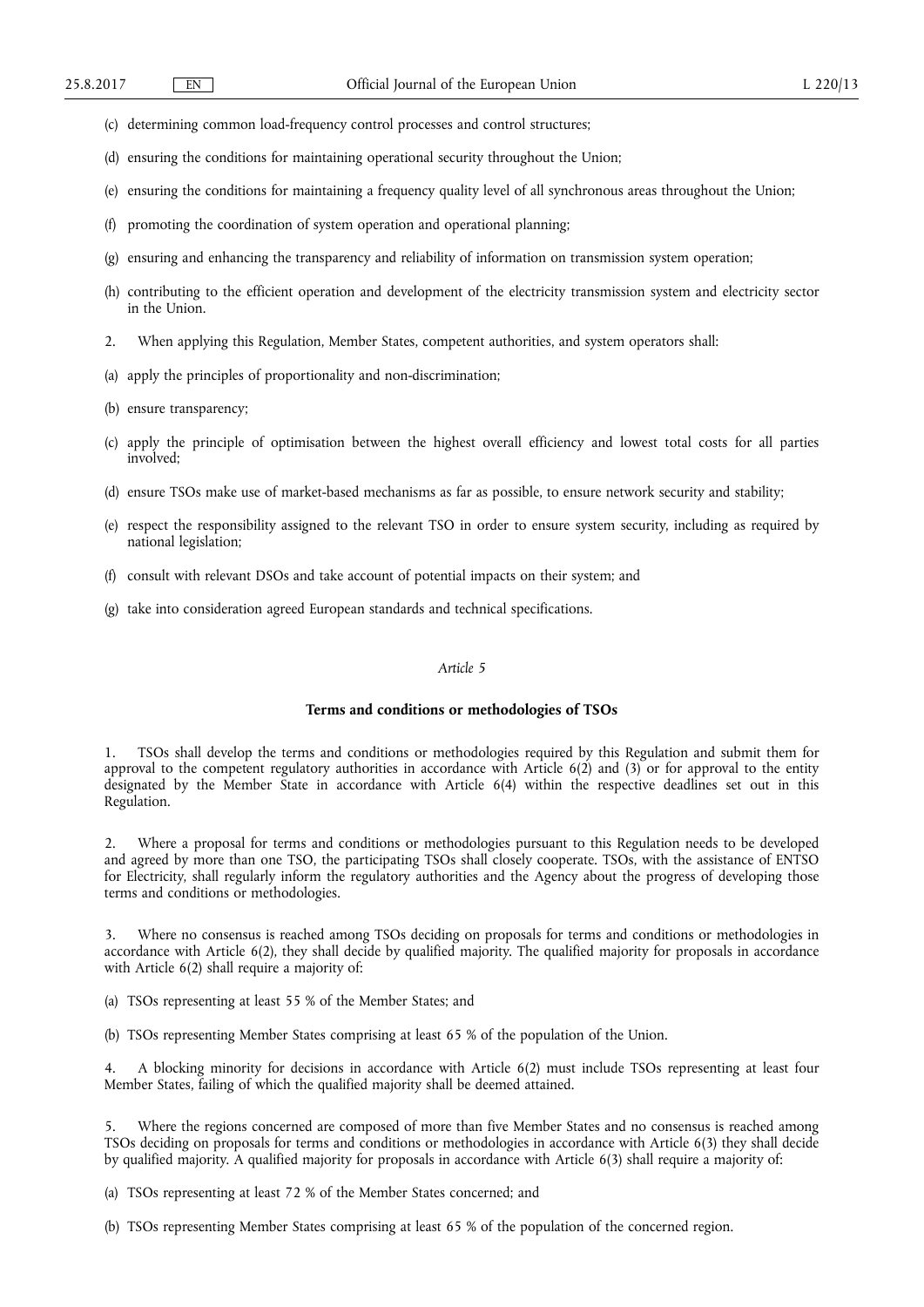6. A blocking minority for decisions in accordance with Article 6(3) must include at least a minimum number of TSOs representing more than 35 % of the population of the participating Member States, plus TSOs representing at least one additional Member State concerned, failing of which the qualified majority shall be deemed attained.

7. TSOs deciding on proposals for terms and conditions or methodologies in accordance with Article 6(3) in relation to regions composed of five Member States or less shall decide on the basis of a consensus.

8. For TSO decisions under paragraphs 3 and 4, one vote shall be attributed per Member State. If there is more than one TSO in the territory of a Member State, the Member State shall allocate the voting powers among the TSOs.

9. Where TSOs fail to submit a proposal for terms and conditions or methodologies to the regulatory authorities in accordance with Article 6(2) and (3) or to the entities designated by the Member States in accordance with Article 6(4) within the deadlines defined in this Regulation, they shall provide the competent regulatory authorities and the Agency with the relevant drafts of the terms and conditions or methodologies, and explain why an agreement has not been reached. The Agency shall inform the Commission and shall, in cooperation with the competent regulatory authorities, at the Commission's request, investigate the reasons for the failure and inform the Commission thereof. The Commission shall take the appropriate steps to make possible the adoption of the required terms and conditions or methodologies within 4 months from the receipt of the Agency's information.

# *Article 6*

#### **Approval of terms and conditions or methodologies of TSOs**

1. Each regulatory authority shall approve the terms and conditions or methodologies developed by TSOs under paragraphs 2 and 3. The entity designated by the Member State shall approve the terms and conditions or methodologies developed by TSOs under paragraph 4. The designated entity shall be the regulatory authority unless otherwise provided by the Member State.

2. The proposals for the following terms and conditions or methodologies shall be subject to approval by all regulatory authorities of the Union, on which a Member State may provide an opinion to the concerned regulatory authority:

- (a) key organizational requirements, roles and responsibilities in relation to data exchange related to operational security in accordance with Article 40(6);
- (b) methodology for building the common grid models in accordance with Article 67(1) and Article 70;
- (c) methodology for coordinating operational security analysis in accordance with Article 75.

The proposals for the following terms and conditions or methodologies shall be subject to approval by all regulatory authorities of the concerned region, on which a Member State may provide an opinion to the concerned regulatory authority:

- (a) methodology for each synchronous area for the definition of minimum inertia in accordance with Article 39(3)(b);
- (b) common provisions for each capacity calculation region for regional operational security coordination in accordance with Article 76:
- (c) methodology, at least per synchronous area, for assessing the relevance of assets for outage coordination in accordance with Article 84;
- (d) methodologies, conditions and values included in the synchronous area operational agreements in Article 118 concerning:
	- (i) the frequency quality defining parameters and the frequency quality target parameter in accordance with Article 127;
	- (ii) the dimensioning rules for FCR in accordance with Article 153;
	- (iii) the additional properties of the FCR in accordance with Article 154(2);
	- (iv) for the GB and IE/NI synchronous areas, the measures to ensure the recovery of energy reservoirs in accordance with Article 156(6)(b);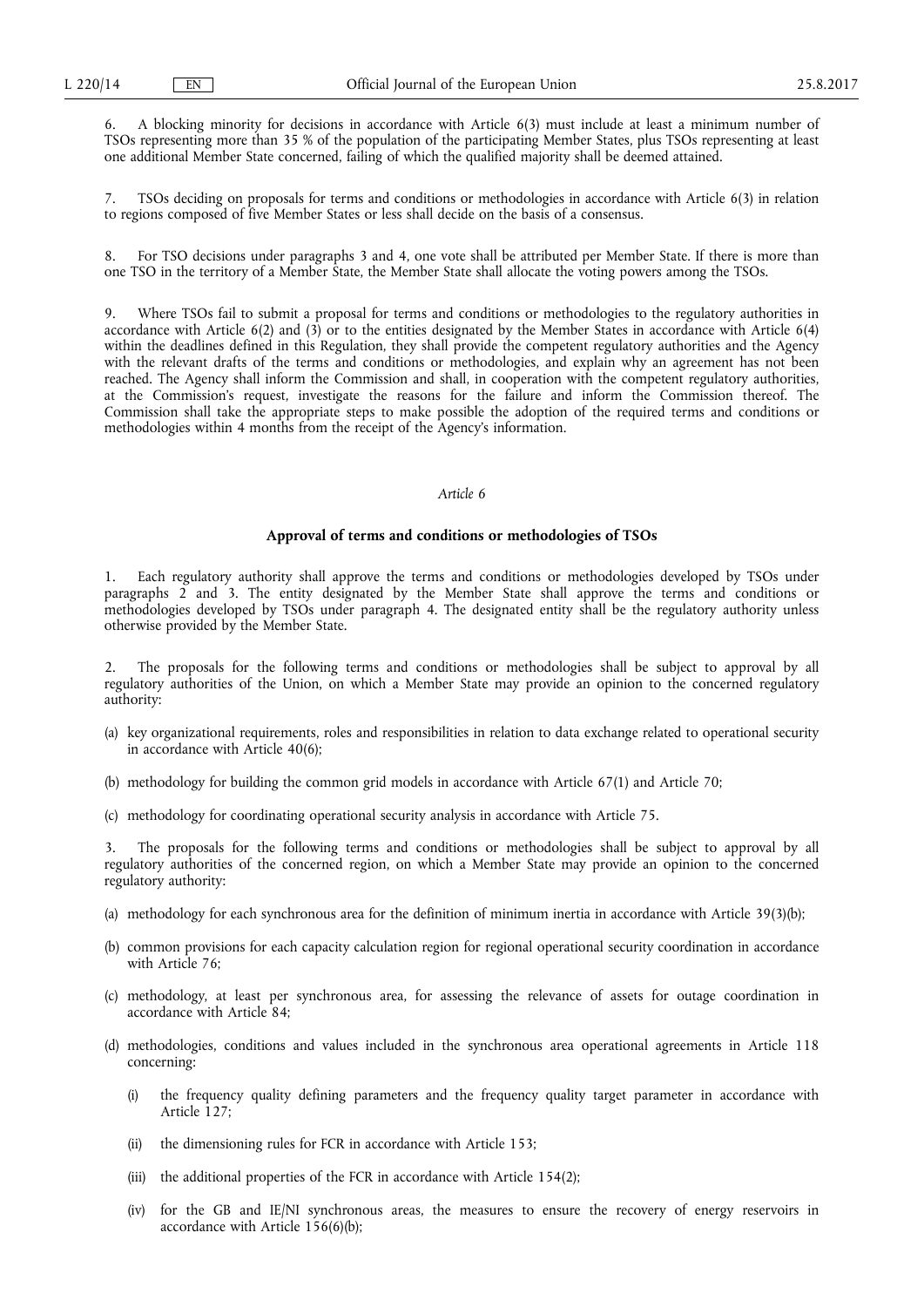- (v) for the CE and Nordic synchronous areas, the minimum activation period to be ensured by FCR providers in accordance with Article 156(10);
- (vi) for the CE and Nordic synchronous areas, the assumptions and methodology for a cost-benefit analysis in accordance with Article 156(11);
- (vii) for synchronous areas other than CE and if applicable, the limits for the exchange of FCR between TSOs in accordance with Article 163(2);
- (viii) for the GB and IE/NI synchronous areas, the methodology to determine the minimum provision of reserve capacity on FCR between synchronous areas, defined in accordance with Article 174(2)(b);
- (ix) limits on the amount of exchange of FRR between synchronous areas defined in accordance with Article 176(1) and limits on the amount of sharing of FRR between synchronous areas defined in accordance with Article 177(1);
- (x) limits on the amount of exchange of RR between synchronous areas defined in accordance with Article 178(1) and limits on the amount of sharing of RR between synchronous areas defined in accordance with Article 179(1);
- (e) methodologies and conditions included in the LFC block operational agreements in Article 119, concerning:
	- (i) ramping restrictions for active power output in accordance with Article 137(3) and (4);
	- (ii) coordination actions aiming to reduce FRCE as defined in Article 152(14);
	- (iii) measures to reduce FRCE by requiring changes in the active power production or consumption of power generating modules and demand units in accordance with Article 152(16);
	- (iv) the FRR dimensioning rules in accordance with Article 157(1);
- (f) mitigation measures per synchronous area or LFC block in accordance with Article 138;
- (g) common proposal per synchronous area for the determination of LFC blocks in accordance with Article 141(2).

Unless determined otherwise by the Member State, the following terms and conditions or methodologies shall be subject to individual approval by the entity designated in accordance with paragraph 1 by the Member State:

- (a) for the GB and IE/NI synchronous areas, the proposal of each TSO specifying the level of demand loss at which the transmission system shall be in the blackout state;
- (b) scope of data exchange with DSOs and significant grid users in accordance with Article 40(5);
- (c) additional requirements for FCR providing groups in accordance with Article 154(3);
- (d) exclusion of FCR providing groups from the provision of FCR in accordance with Article 154(4);
- (e) for the CE and Nordic synchronous areas, the proposal concerning the interim minimum activation period to be ensured by FCR providers as proposed by the TSO in accordance with Article 156(9);
- (f) FRR technical requirements defined by the TSO in accordance with Article 158(3);
- (g) rejection of FRR providing groups from the provision of FRR in accordance with Article 159(7);
- (h) technical requirements for the connection of RR providing units and RR providing groups defined by the TSO in accordance with Article 161(3); and
- (i) rejection of RR providing groups from the provision of RR in accordance with Article 162(6).

5. Where an individual relevant system operator or TSO is required or permitted under this Regulation to specify or agree on requirements that are not subject to paragraph 4, Member States may require prior approval by the competent regulatory authority of these requirements.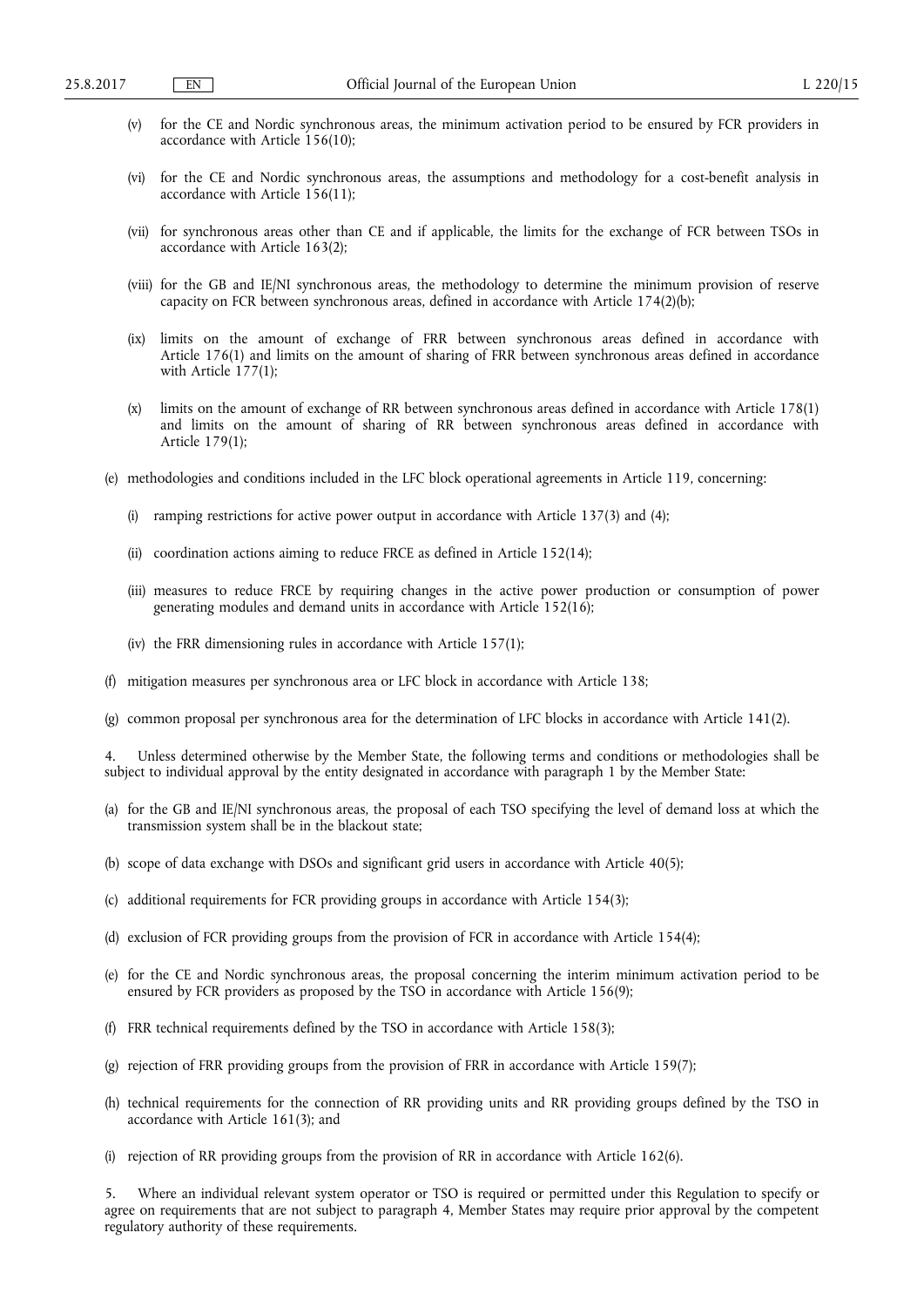6. The proposal for terms and conditions or methodologies shall include a proposed timescale for their implementation and a description of their expected impact on the objectives of this Regulation. Proposals on terms and conditions or methodologies subject to the approval by several or all regulatory authorities shall be submitted to the Agency at the same time that they are submitted to regulatory authorities. Upon request by the competent regulatory authorities, the Agency shall issue an opinion within 3 months on the proposals for terms and conditions or methodologies.

7. Where the approval of the terms and conditions or methodologies requires a decision by more than one regulatory authority, the competent regulatory authorities shall consult and closely cooperate and coordinate with each other in order to reach an agreement. Where the Agency issues an opinion, the competent regulatory authorities shall take that opinion into account. Regulatory authorities shall take decisions concerning the submitted terms and conditions or methodologies in accordance with paragraphs (2) and (3), within 6 months following the receipt of the terms and conditions or methodologies by the regulatory authority or, where applicable, by the last regulatory authority concerned.

Where the regulatory authorities have not been able to reach an agreement within the period referred to in paragraph 7 or upon their joint request, the Agency shall adopt a decision concerning the submitted proposals for terms and conditions or methodologies within 6 months, in accordance with Article 8(1) of Regulation (EC) No 713/2009.

9. Where the approval of the terms and conditions or methodologies requires a decision by a single designated entity in accordance with paragraph 4, the designated entity shall reach a decision within 6 months following the receipt of the terms and conditions or methodologies.

10. Any party can complain against a relevant system operator or TSO in relation to that relevant system operator's or TSO's obligations or decisions under this Regulation and may refer the complaint to the regulatory authority which, acting as dispute settlement authority, shall issue a decision within 2 months after receipt of the complaint. That period may be extended by a further 2 months where additional information is sought by the regulatory authority. That extended period may be further extended with the agreement of the complainant. The regulatory authority's decision shall be binding unless and until overruled on appeal.

# *Article 7*

# **Amendments to the terms and conditions or methodologies of TSOs**

1. Where one or several regulatory authorities require an amendment in order to approve the terms and conditions or methodologies submitted in accordance with paragraphs 2 and 3 of Article 6, the relevant TSOs shall submit a proposal for amended terms and conditions or methodologies for approval within 2 months following the requirement from the regulatory authorities. The competent regulatory authorities shall decide on the amended terms and conditions or methodologies within 2 months following their submission.

2. Where a designated entity requires an amendment in order to approve the terms and conditions or methodologies submitted in accordance with Article 6(4), the relevant TSO shall submit a proposal for amended terms and conditions or methodologies for approval within 2 months following the requirement from the designated entity. The designated entity shall decide on the amended terms and conditions or methodologies within 2 months following their submission.

3. Where the competent regulatory authorities have not been able to reach an agreement on terms and conditions or methodologies pursuant to paragraphs 2 and 3 of Article 6 within the two-month deadline, or upon their joint request, the Agency shall adopt a decision concerning the amended terms and conditions or methodologies within 6 months, in accordance with Article 8(1) of Regulation (EC) No 713/2009. If the relevant TSOs fail to submit a proposal for amended terms and conditions or methodologies, the procedure provided for in Article 5(7) shall apply.

4. TSOs responsible for developing a proposal for terms and conditions or methodologies or regulatory authorities or designated entities responsible for their adoption in accordance with paragraphs 2, 3 and 4 of Article 6 may request amendments of those terms and conditions or methodologies. Proposals for amendment to the terms and conditions or methodologies shall be submitted to consultation if applicable in accordance with the procedure set out in Article 11 and approved in accordance with the procedure set out in Articles 5 and 6.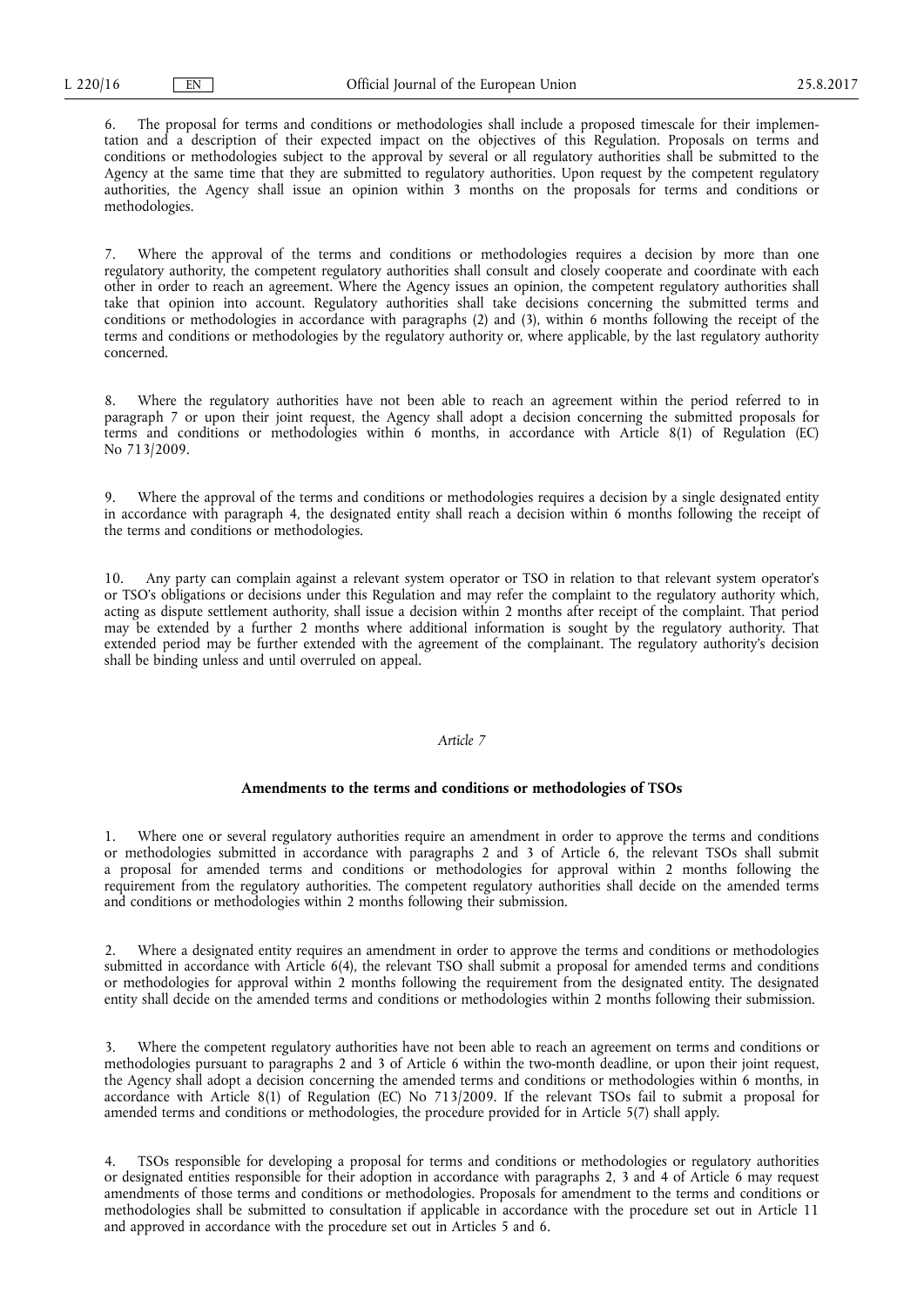# **Publication on internet**

1. TSOs responsible for specifying the terms and conditions or methodologies in accordance with this Regulation shall publish them on the internet following approval by the competent regulatory authorities or, where no such approval is required, following their specification, except where such information is considered confidential in accordance with Article 12.

- 2. The publication shall also concern:
- (a) enhancements of network operation tools in accordance with Article 55(1)(e);
- (b) FRCE target parameters in accordance with Article 128;
- (c) ramping restrictions on synchronous area level in accordance with Article 137(1);
- (d) ramping restrictions on LFC block level in accordance with Article 137(3);
- (e) measures taken in the alert state due to there being insufficient active power reserves in accordance with Article 152(11); and
- (f) request of the reserve connecting TSO to an FCR provider to make the information available in real time in accordance with Article 154(11).

#### *Article 9*

## **Recovery of costs**

1. The costs borne by system operators subject to network tariff regulation and stemming from the obligations laid down in this Regulation shall be assessed by the relevant regulatory authorities. Costs assessed as reasonable, efficient and proportionate shall be recovered through network tariffs or other appropriate mechanisms.

2. If requested by the relevant regulatory authorities, system operators referred to in paragraph 1 shall, within 3 months of the request, provide the information necessary to facilitate assessment of the costs incurred.

# *Article 10*

#### **Stakeholder involvement**

The Agency, in close cooperation with ENTSO for Electricity, shall organise stakeholder involvement regarding secure system operation and other aspects of the implementation of this Regulation. Such involvement shall include regular meetings with stakeholders to identify problems and propose improvements related to the secure system operation.

# *Article 11*

## **Public consultation**

1. TSOs responsible for submitting proposals for terms and conditions or methodologies or their amendments in accordance with this Regulation shall consult stakeholders, including the relevant authorities of each Member State, on the draft proposals for terms and conditions or methodologies listed in Article 6(2) and (3). The consultation shall last for a period of not less than 1 month.

2. The proposals for terms and conditions or methodologies submitted by the TSOs at Union level shall be published and submitted to public consultation at Union level. Proposals submitted by the TSOs at regional level shall be submitted to public consultation at least at regional level. Parties submitting proposals at bilateral or at multilateral level shall carry out a public consultation at least in the Member States concerned.

3. The TSOs responsible for developing the proposal for terms and conditions or methodologies shall duly take into account the views of stakeholders resulting from the consultations prior to its submission for regulatory approval. In all cases, a sound justification for including or not including the views resulting from the consultation shall be provided together with the submission of the proposal and published in a timely manner before, or simultaneously with the publication of the proposal for terms and conditions or methodologies.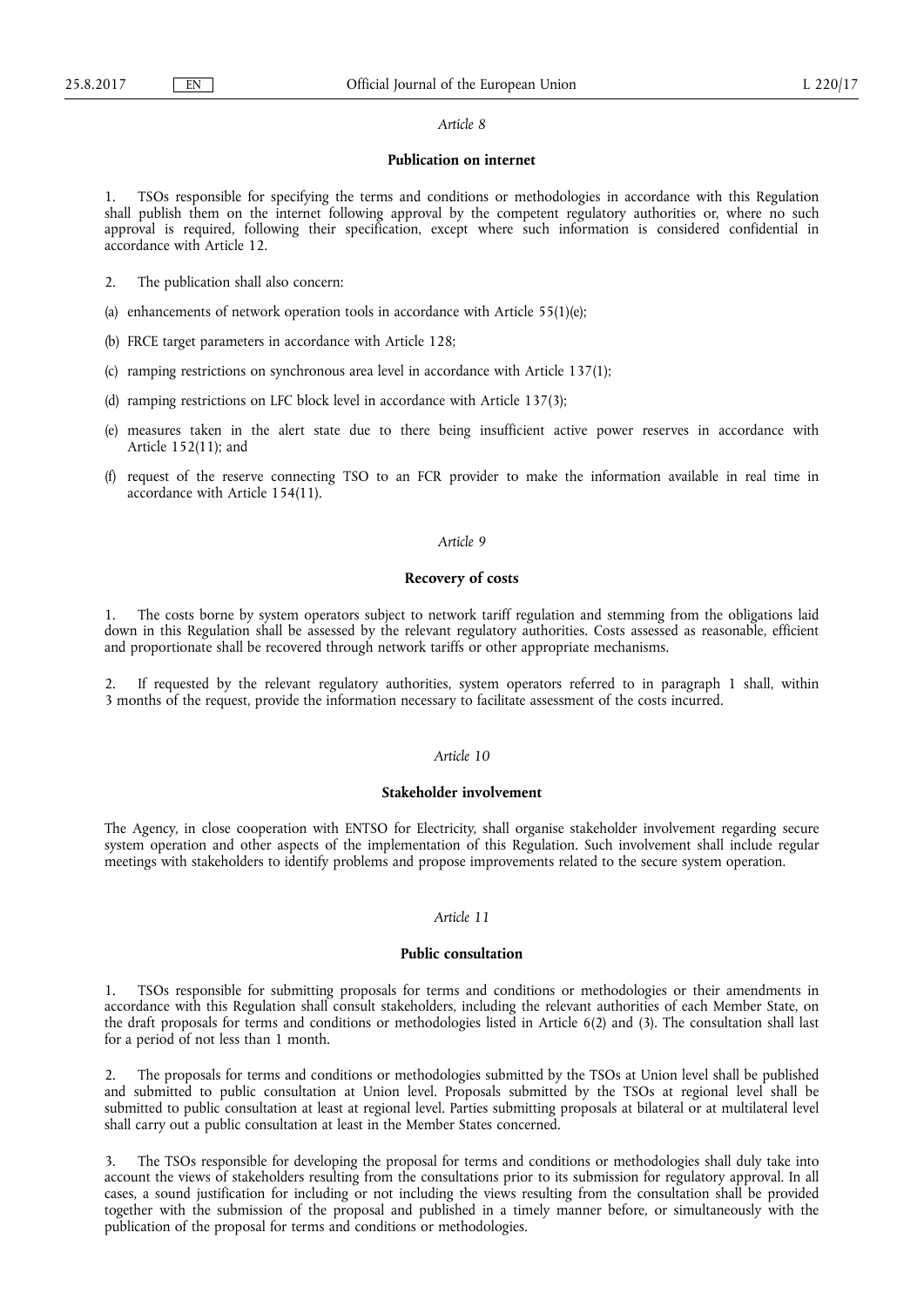## **Confidentiality obligations**

1. Any confidential information received, exchanged or transmitted pursuant to this Regulation shall be subject to the conditions of professional secrecy laid down in paragraphs 2, 3 and 4.

2. The obligation of professional secrecy shall apply to any persons subject to the provisions of this Regulation.

3. Confidential information received by the persons or regulatory authorities referred to in paragraph 2 in the course of their duties may not be divulged to any other person or authority, without prejudice to cases covered by national law, the other provisions of this Regulation or other relevant Union legislation.

4. Without prejudice to cases covered by national or Union legislation, regulatory authorities, bodies or persons who receive confidential information pursuant to this Regulation may use it only for the purpose of carrying out their duties under this Regulation.

# *Article 13*

# **Agreements with TSOs not bound by this Regulation**

Where a synchronous area encompasses both union and third country TSOs, within 18 months after entry into force of this Regulation, all Union TSOs in that synchronous area shall endeavour to conclude with the third country TSOs not bound by this Regulation an agreement setting the basis for their cooperation concerning secure system operation and setting out arrangements for the compliance of the third country TSOs with the obligations set in this Regulation.

# *Article 14*

#### **Monitoring**

1. ENTSO for Electricity shall monitor the implementation of this Regulation in accordance with Article 8(8) of Regulation (EC) No 714/2009. Monitoring shall cover at least the following matters:

(a) operational security indicators in accordance with Article 15;

- (b) load-frequency control in accordance with Article 16;
- (c) regional coordination assessment in accordance with Article 17;
- (d) identification of any divergences in the national implementation of this Regulation for the terms and conditions or methodologies listed in Article 6(3);
- (e) identification of any additional improvements of tools and services in accordance with subparagraphs (a) and (b) of Article 55, beyond the improvements identified by the TSOs in accordance with Article 55(e);
- (f) identification of any necessary improvements in the annual report on incidents classification scale in accordance with Article 15, which are necessary in order to support sustainable and long-term operational security; and
- (g) identification of any difficulties concerning cooperation on secure system operation with third country TSOs.

The Agency, in cooperation with ENTSO for Electricity, shall produce within 12 months from the entry into force of this Regulation a list of the relevant information to be communicated by ENTSO for Electricity to the Agency in accordance with Articles 8(9) and 9(1) of Regulation (EC) No 714/2009. The list of relevant information may be subject to updates. ENTSO for Electricity shall maintain a comprehensive, standardised format, digital data archive of the information required by the Agency.

Relevant TSOs shall submit to ENTSO for Electricity the information required to perform the tasks referred to in paragraphs 1 and 2.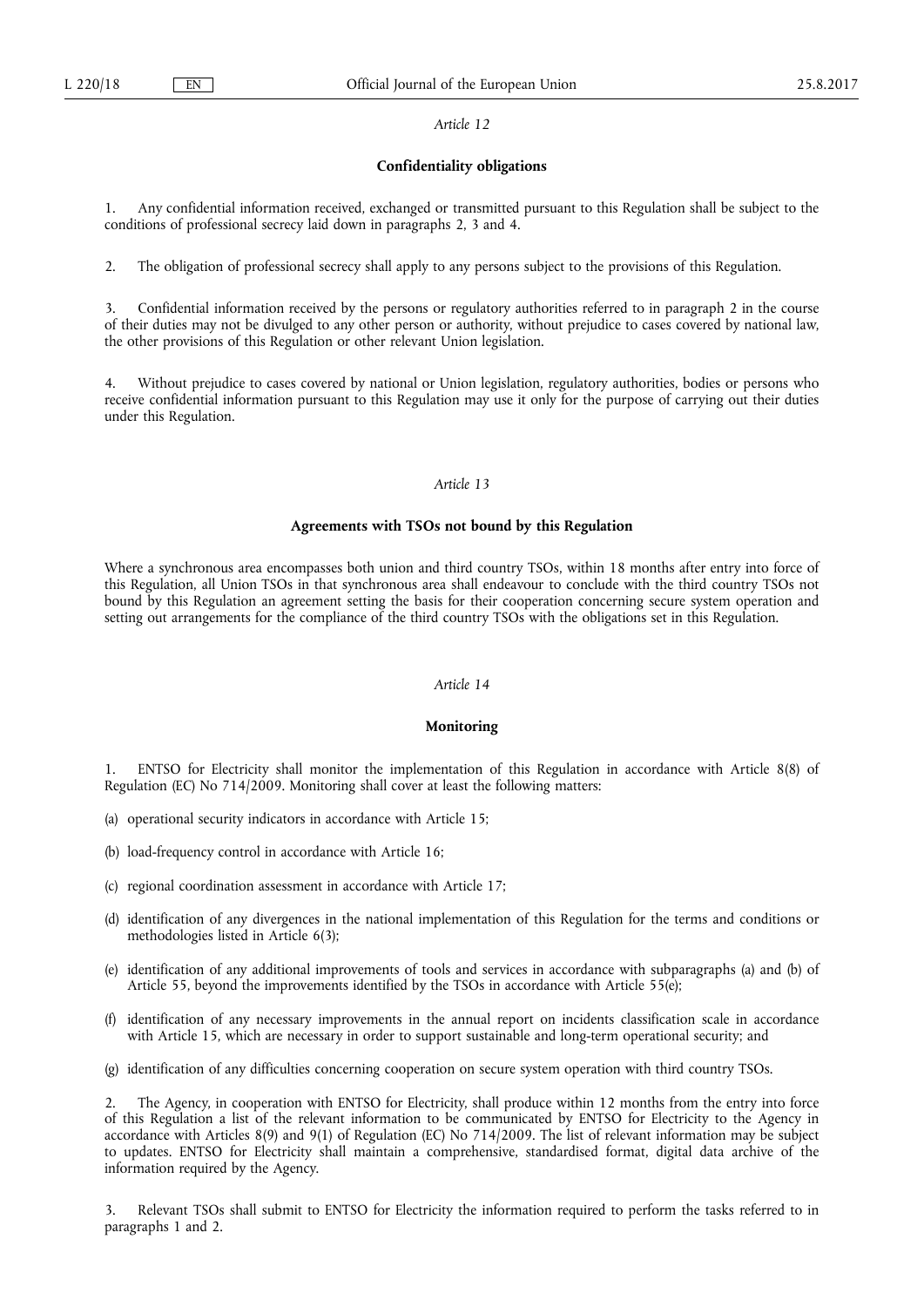4. Based on a request of the regulatory authority, DSOs shall provide TSOs with the information under paragraph 2 unless that information is already available to the regulatory authorities, TSOs, the Agency or ENTSO for Electricity in relation to their respective implementation monitoring tasks, with the objective of avoiding duplication of information.

# *Article 15*

#### **Annual report on operational security indicators**

1. By 30 September, ENTSO for Electricity shall publish an annual report based on the incidents classification scale adopted in accordance with Article 8(3)(a) of Regulation (EC) No 714/2009. The Agency may provide its opinion on the format and contents of that annual report, including the geographical scope of the incidents reported, the electrical interdependencies between the TSOs' control areas and any relevant historical information.

2. The TSOs of each Member State shall provide ENTSO for Electricity, by 1 March, with the necessary data and information for the preparation of the annual reports based on the incident classification scale referred to in paragraph 1. The data provided by the TSOs shall cover the preceding year.

3. The annual reports referred to in paragraph 1 shall contain at least the following operational security indicators relevant to operational security:

- (a) number of tripped transmission system elements per year per TSO;
- (b) number of tripped power generation facilities per year per TSO;
- (c) energy not supplied per year due to unscheduled disconnection of demand facilities per TSO;
- (d) time duration and number of instances of being in the alert and emergency states per TSO;
- (e) time duration and number of events within which there was a lack of reserves identified per TSO;
- time duration and number of voltage deviations exceeding the ranges from Tables 1 and 2 of Annex II per TSO;
- (g) number of minutes outside the standard frequency range and number of minutes outside the 50 % of maximum steady state frequency deviation per synchronous area;
- (h) number of system-split separations or local blackout states; and
- (i) number of blackouts involving two or more TSOs.

The annual report referred to in paragraph 1 shall contain the following operational security indicators relevant to operational planning:

- (a) number of events in which an incident contained in the contingency list led to a degradation of the system operation state;
- (b) number of the events referred to in point (a) in which a degradation of system operation conditions occurred as a result of unexpected discrepancies from load or generation forecasts;
- (c) number of events in which there was a degradation in system operation conditions due to an exceptional contingency;
- (d) number of the events referred to in point (c) in which a degradation of system operation conditions occurred as a result of unexpected discrepancies from load or generation forecasts; and
- (e) number of events leading to a degradation in system operation conditions due to lack of active power reserves.

5. The annual reports shall contain explanations of the reasons for incidents at the operational security ranking scales 2 and 3 as per the incidents classification scale adopted by ENTSO for Electricity. Those explanations shall be based on an investigation of the incidents by TSOs which process shall be set out in the incidents classification scale. TSOs shall inform the respective regulatory authorities about an investigation in due time before it is launched. Regulatory authorities and the Agency may be involved in the investigation upon their request.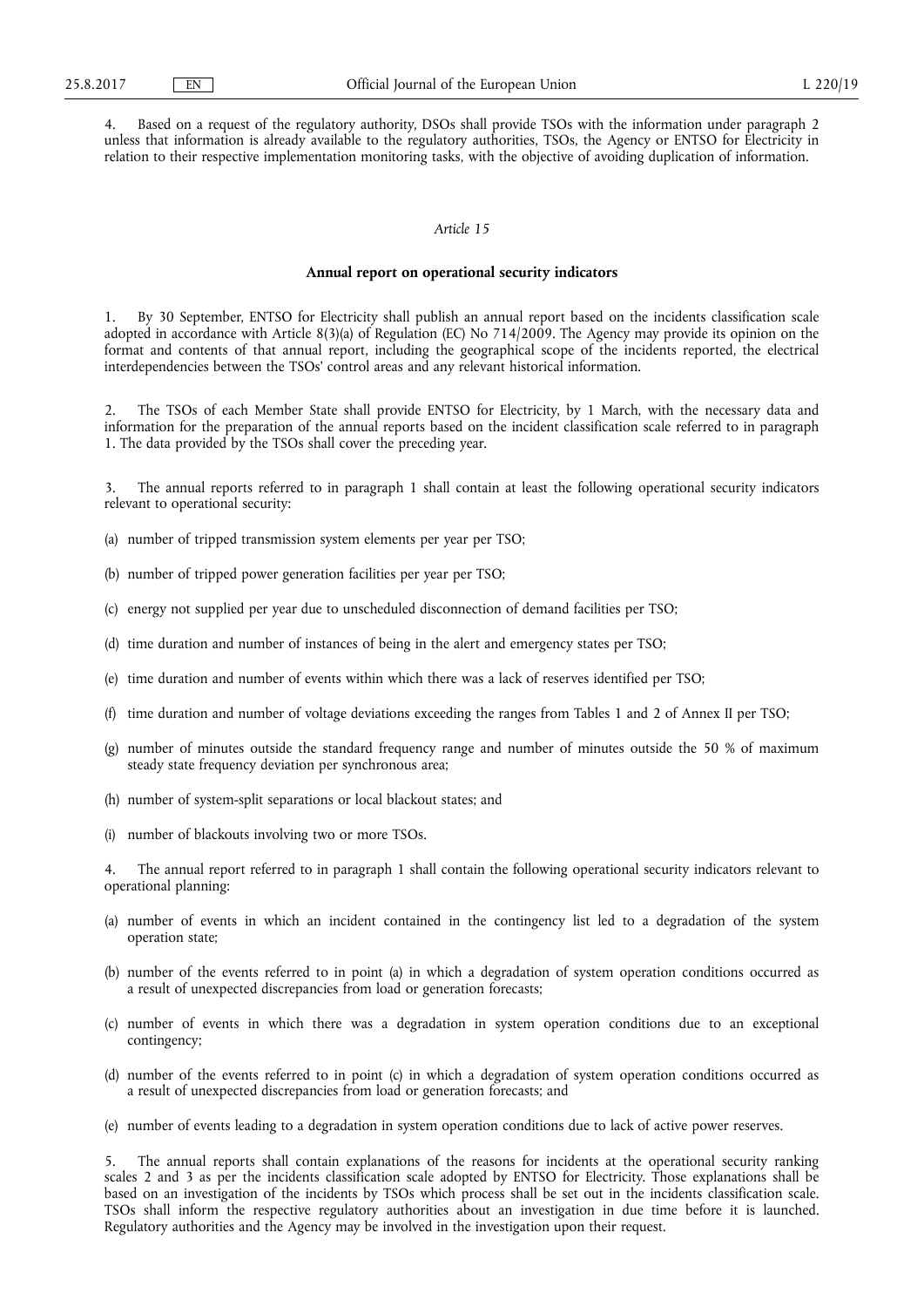# **Annual report on load-frequency control**

1. By 30 September, ENTSO for Electricity shall publish an annual report on load-frequency control based on the information provided by the TSOs in accordance with paragraph 2. The annual report on load-frequency control shall include the information listed in paragraph 2 for each Member State.

2. Starting from 14 September 2018, the TSOs of each Member State shall notify to ENTSO for Electricity, by 1 March every year, the following information for the previous year:

- (a) the identification of the LFC blocks, LFC areas and monitoring areas in the Member State;
- (b) the identification of LFC blocks that are not in the Member State and that contain LFC areas and monitoring areas that are in the Member State;
- (c) the identification of the synchronous areas each Member State belongs to;
- (d) the data related to the frequency quality evaluation criteria for each synchronous area and each LFC block in subparagraphs (a), (b) and (c) covering each month of at least 2 previous calendar years;
- (e) the FCR obligation and the initial FCR obligation of each TSO operating within the Member State covering each month of at least 2 previous calendar years; and
- (f) a description and date of implementation of any mitigation measures and ramping requirements to alleviate deterministic frequency deviations taken in the previous calendar year in accordance with Articles 137 and 138, in which TSOs of the Member State were involved.

3. The data provided by the TSOs shall cover the preceding year. The information concerning synchronous areas, LFC blocks, LFC areas and monitoring areas in subparagraphs (a), (b) and (c) shall be reported once. Where these areas change, this information shall be reported by 1 March of the following year.

4. Where appropriate, all TSOs of a synchronous area or LFC block shall cooperate in collecting the data listed in paragraph 2.

# *Article 17*

## **Annual report on regional coordination assessment**

By 30 September, ENTSO for Electricity shall publish an annual report on regional coordination assessment based on the annual reports on regional coordination assessment provided by the regional security coordinators in accordance with paragraph 2, assess any interoperability issues and propose changes aiming at improving effectiveness and efficiency in the system operation coordination.

2. By 1 March, each regional security coordinator shall prepare an annual report and submit it to ENTSO for Electricity providing the following information for the tasks it performs:

- (a) the number of events, average duration and reasons for the failure to fulfil its functions;
- (b) the statistics regarding constraints, including their duration, location and number of occurrences together with the associated remedial actions activated and their cost in case they have been incurred;
- (c) the number of instances where TSOs refuse to implement the remedial actions recommended by the regional security coordinator and the reasons thereof;
- (d) the number of outage incompatibilities detected in accordance with Article 80; and
- (e) a description of the cases where the lack of regional adequacy has been assessed and a description of mitigation actions set in place.
- 3. The data provided to ENTSO for Electricity by the regional security coordinators shall cover the preceding year.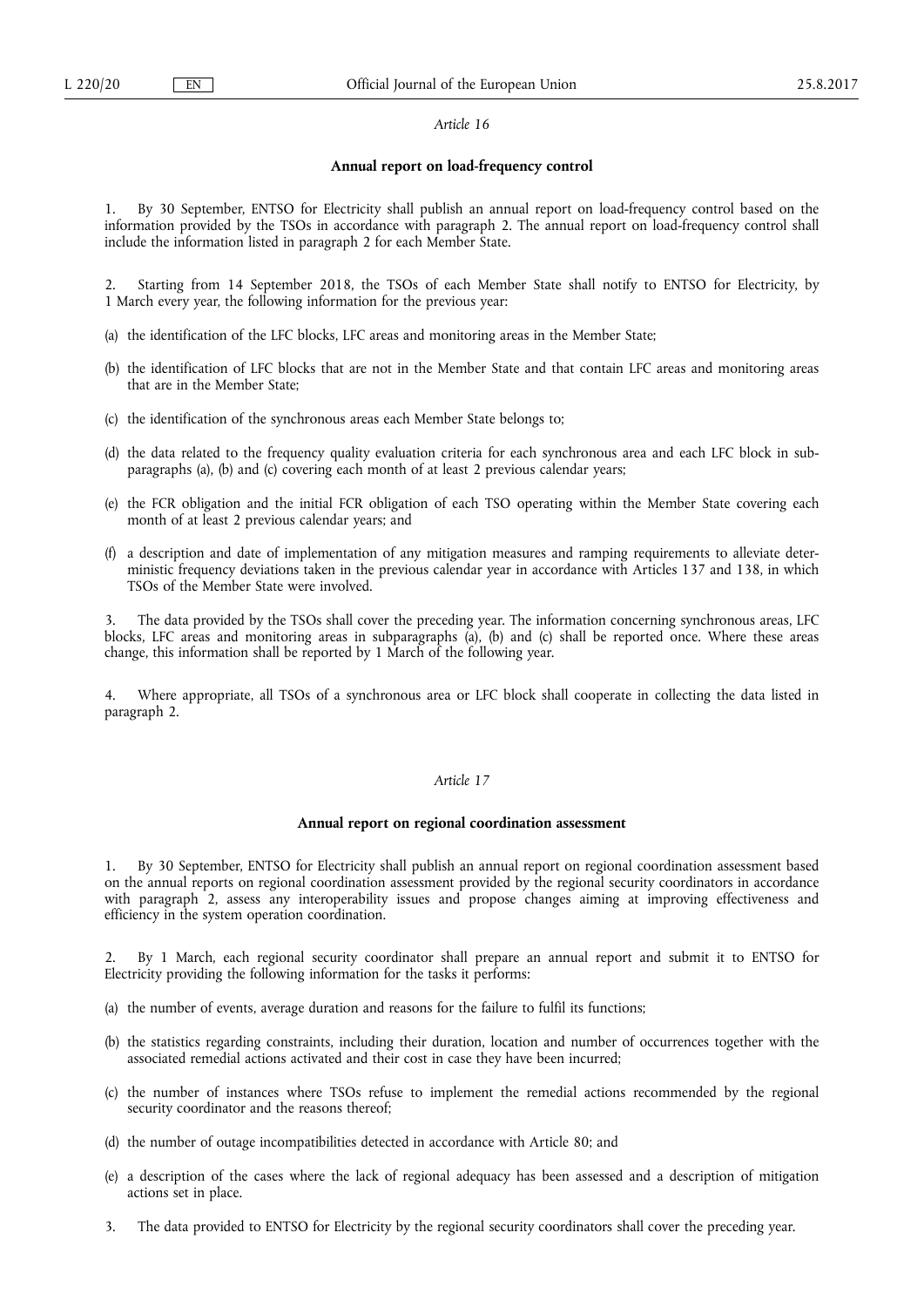# PART II

# **OPERATIONAL SECURITY**

# TITLE 1

#### **OPERATIONAL SECURITY REQUIREMENTS**

# *CHAPTER 1*

#### *System states, remedial actions and operational security limits*

#### *Article 18*

## **Classification of system states**

- 1. A transmission system shall be in the normal state when all of the following conditions are fulfilled:
- (a) voltage and power flows are within the operational security limits defined in accordance with Article 25;
- (b) frequency meets the following criteria:
	- (i) the steady state system frequency deviation is within the standard frequency range; or
	- (ii) the absolute value of the steady state system frequency deviation is not larger than the maximum steady state frequency deviation and the system frequency limits established for the alert state are not fulfilled;
- (c) active and reactive power reserves are sufficient to withstand contingencies from the contingency list defined in accordance with Article 33 without violating operational security limits;
- (d) operation of the concerned TSO's control area is and will remain within operational security limits after the activation of remedial actions following the occurrence of a contingency from the contingency list defined in accordance with Article 33.
- 2. A transmission system shall be in the alert state when:
- (a) voltage and power flows are within the operational security limits defined in accordance with Article 25; and
- (b) the TSO's reserve capacity is reduced by more than 20 % for longer than 30 minutes and there are no means to compensate for that reduction in real-time system operation; or
- (c) frequency meets the following criteria:
	- (i) the absolute value of the steady state system frequency deviation is not larger than the maximum steady state frequency deviation; and
	- (ii) the absolute value of the steady state system frequency deviation has continuously exceeded 50 % of the maximum steady state frequency deviation for a time period longer than the alert state trigger time or the standard frequency range for a time period longer than time to restore frequency; or
- (d) at least one contingency from the contingency list defined in accordance with Article 33 leads to a violation of the TSO's operational security limits, even after the activation of remedial actions.
- 3. A transmission system shall be in the emergency state when at least one of the following conditions is fulfilled:
- (a) there is at least one a violation of a TSO's operational security limits defined in accordance with Article 25;
- (b) frequency does not meet the criteria for the normal state and for the alert state defined in accordance with paragraphs 1 and 2;
- (c) at least one measure of the TSO's system defence plan is activated;
- (d) there is a failure in the functioning of tools, means and facilities defined in accordance with Article 24(1), resulting in the unavailability of those tools, means and facilities for longer than 30 minutes.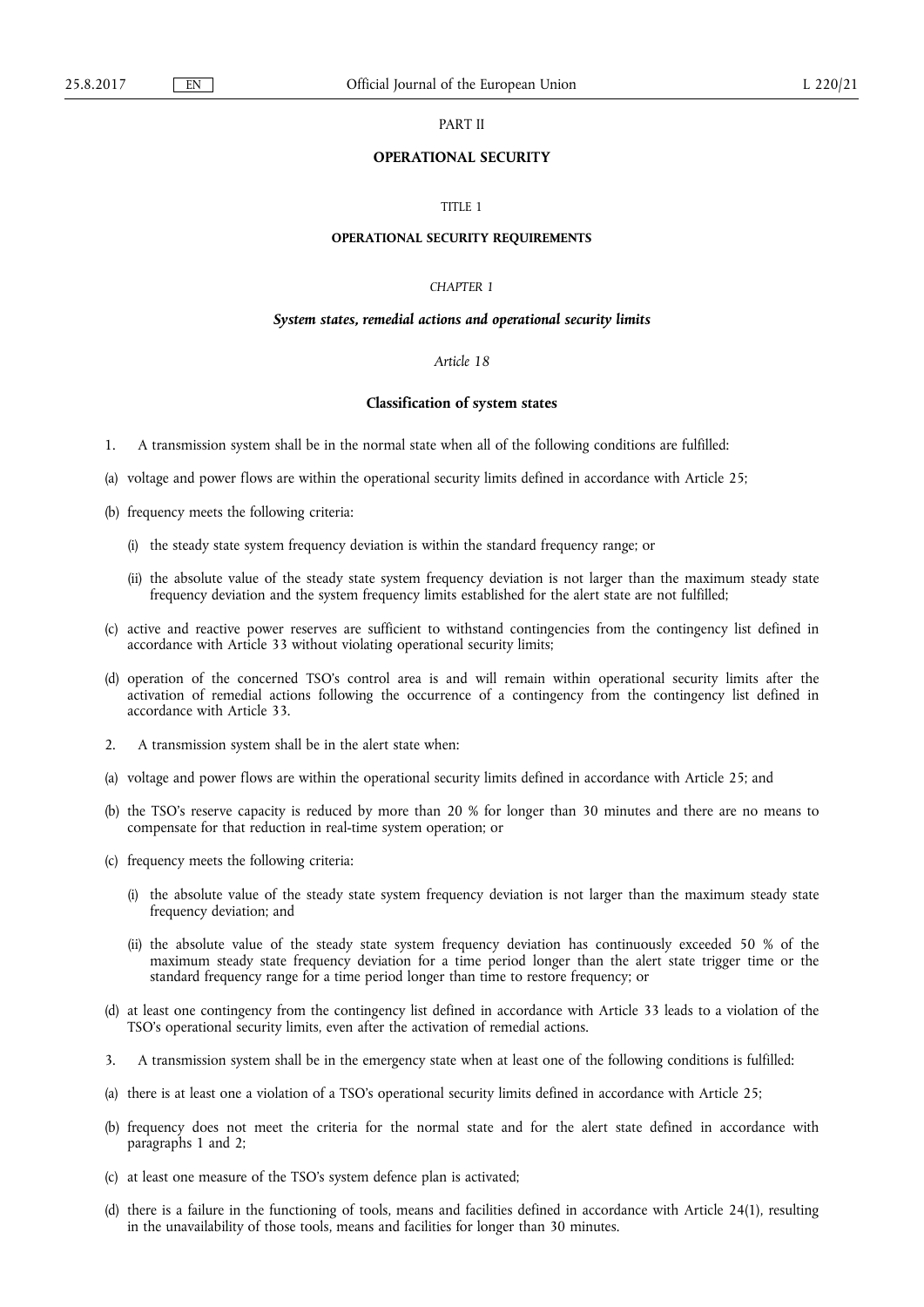- 4. A transmission system shall be in the blackout state when at least one of the following conditions is fulfilled:
- (a) loss of more than 50 % of demand in the concerned TSO's control area;
- (b) total absence of voltage for at least three minutes in the concerned TSO's control area, leading to the triggering of restoration plans.

A TSO of GB and IE/NI synchronous areas may develop a proposal specifying the level of demand loss at which the transmission system shall be in the blackout state. The TSOs of GB and IE/NI synchronous areas shall notify this instance to ENTSO for Electricity.

5. A transmission system shall be in the restoration state when a TSO, being in the emergency or blackout state, has started to activate measures of its restoration plan.

# *Article 19*

## **Monitoring and determination of system states by TSOs**

1. Each TSO shall, in real-time operation, determine the system state of its transmission system.

2. Each TSO shall monitor the following transmission system parameters in real-time in its control area, based on real-time telemetry measurements or on calculated values from its observability area, taking into account the structural and real-time data in accordance with Article 42:

- (a) active and reactive power flows;
- (b) busbar voltages;
- (c) frequency and frequency restoration control error of its LFC area;
- (d) active and reactive power reserves; and
- (e) generation and load.

3. In order to specify the system state, each TSO shall perform contingency analysis at least once every 15 minutes, monitoring the transmission system's parameters defined in accordance with paragraph 2, against the operational security limits defined in accordance with Article 25 and the criteria for system states defined in accordance with Article 18. Each TSO shall also monitor the level of available reserves against the reserve capacity. When carrying out the contingency analysis, each TSO shall take into account the effect of remedial actions and the measures of the system defence plan.

4. If its transmission system is not in normal state and if that system state is qualified as a wide area state the TSO shall:

- (a) inform all TSOs about the system state of its transmission system via an IT tool for the exchange of real-time data at pan-European level; and
- (b) provide with additional information on its transmission system elements which are part of the observability area of other TSOs, to those TSOs.

#### *Article 20*

# **Remedial actions in system operation**

1. Each TSO shall endeavour to ensure that its transmission system remains in the normal state and shall be responsible for managing operational security violations. To achieve that objective, each TSO shall design, prepare and activate remedial actions taking into account their availability, the time and resources needed for their activation and any conditions external to the transmission system which are relevant for each remedial action.

2. The remedial actions used by TSOs in system operation in accordance with paragraph 1 and with Articles 21 to 23 of this Regulation shall be consistent with the remedial actions taken into account in capacity calculation in accordance with Article 25 of Regulation (EU) 2015/1222.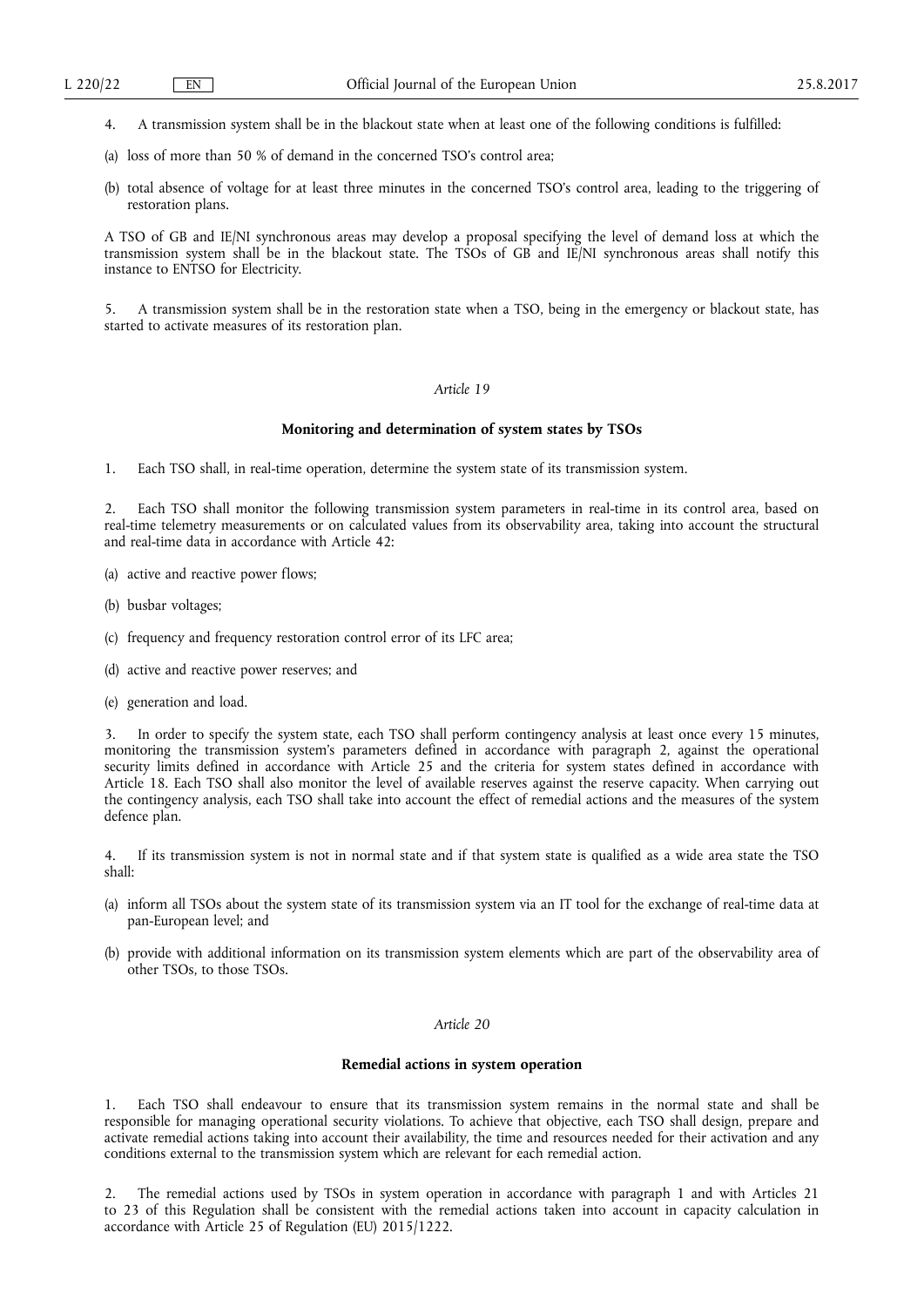# **Principles and criteria applicable to remedial actions**

1. Each TSO shall apply the following principles when activating and coordinating remedial actions in accordance with Article 23:

- (a) for operational security violations which do not need to be managed in a coordinated way, a TSO shall design, prepare and activate remedial actions to restore the system to the normal state and to prevent the propagation of the alert or emergency state outside of the TSO's control area from the categories defined in Article 22;
- (b) for operational security violations which need to be managed in a coordinated way, a TSO shall design, prepare and activate remedial actions in coordination with other concerned TSOs, following the methodology for the preparation of remedial actions in a coordinated way under Article 76(1)(b) and taking into account the recommendation of a regional security coordinator in accordance with Article 78(4).
- 2. When selecting the appropriate remedial actions, each TSO shall apply the following criteria:
- (a) activate the most effective and economically efficient remedial actions;
- (b) activate remedial actions as close as possible to real-time taking into account the expected time of activation and the urgency of the system operation situation they intend to resolve;
- (c) consider the risks of failures in applying the available remedial actions and their impact on operational security such as:
	- (i) the risks of failure or short-circuit caused by topology changes;
	- (ii) the risks of outages caused by active or reactive power changes on power generating modules or demand facilities; and
	- (iii) the risks of malfunction caused by equipment behaviour;
- (d) give preference to remedial actions which make available the largest cross-zonal capacity for capacity allocation, while satisfying all operational security limits.

# *Article 22*

# **Categories of remedial actions**

- 1. Each TSO shall use the following categories of remedial actions:
- (a) modify the duration of a planned outage or return to service transmission system elements to achieve the operational availability of those transmission system elements;
- (b) actively impact power flows by means of:
	- (i) tap changes of the power transformers;
	- (ii) tap changes of the phase-shifting transformers;
	- (iii) modifying topologies;
- (c) control voltage and manage reactive power by means of:
	- (i) tap changes of the power transformers;
	- (ii) switching of the capacitors and reactors;
	- (iii) switching of the power-electronics-based devices used for voltage and reactive power management;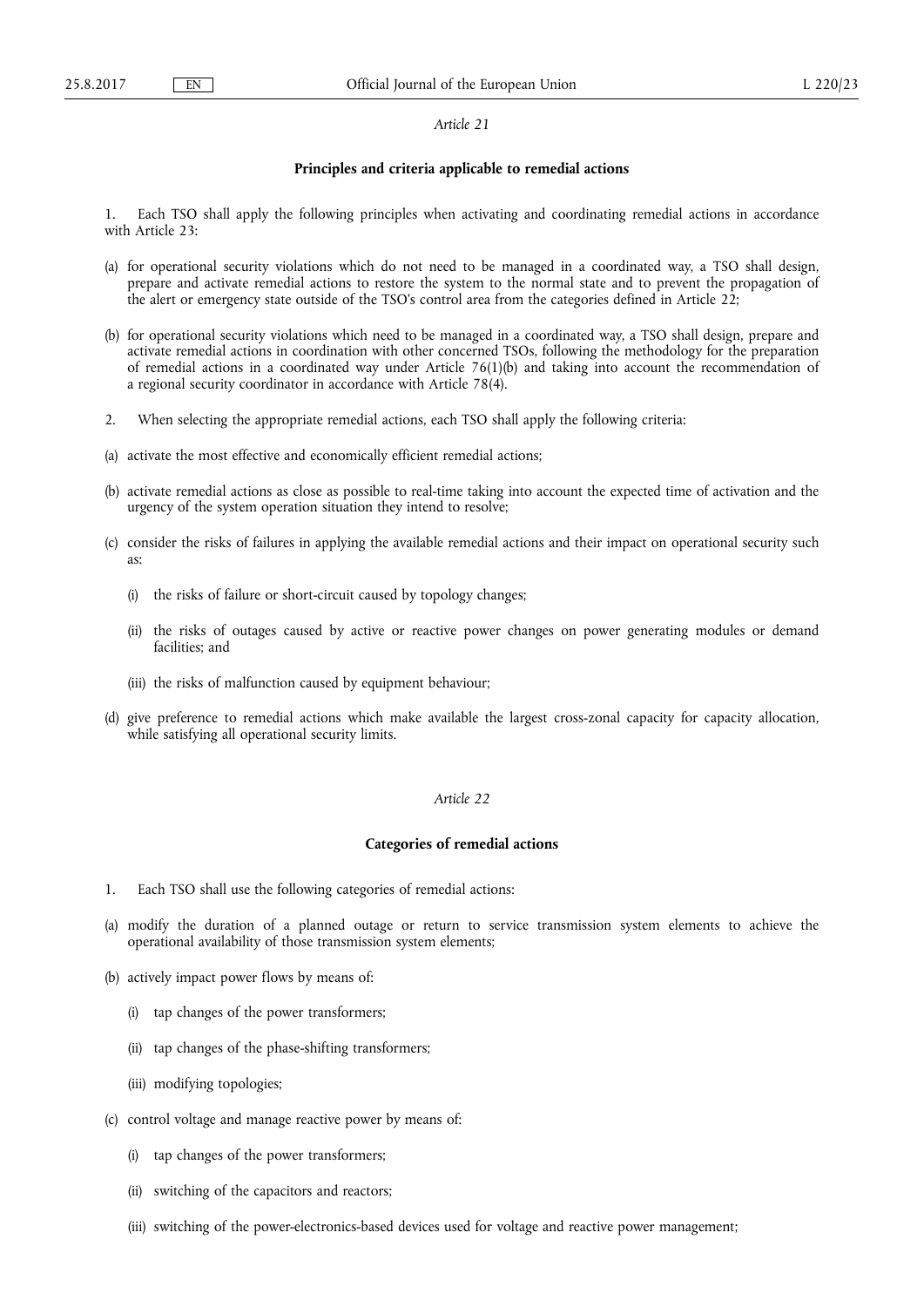- (iv) instructing transmission-connected DSOs and significant grid users to block automatic voltage and reactive power control of transformers or to activate on their facilities the remedial actions set out in points (i) to (iii) if voltage deterioration jeopardises operational security or threatens to lead to a voltage collapse in a transmission system;
- (v) requesting the change of reactive power output or voltage setpoint of the transmission-connected synchronous power generating modules;
- (vi) requesting the change of reactive power output of the converters of transmission-connected non-synchronous power generating modules;
- (d) re-calculate day-ahead and intraday cross-zonal capacities in accordance with Regulation (EU) 2015/1222;
- (e) redispatch transmission or distribution-connected system users within the TSO's control area, between two or more TSOs;
- (f) countertrade between two or more bidding zones;
- (g) adjust active power flows through HVDC systems;
- (h) activate frequency deviation management procedures;
- (i) curtail, pursuant to Article 16(2) of Regulation (EC) No 714/2009, the already allocated cross-zonal capacity in an emergency situation where using that capacity endangers operational security, all TSOs at a given interconnector agree to such adjustment, and re-dispatching or countertrading is not possible; and
- (j) where applicable, include the normal or alert state, manually controlled load-shedding.

2. Where necessary and justified in order to maintain operational security, each TSO may prepare and activate additional remedial actions. The TSO shall report and justify those instances to the relevant regulatory authority and, where applicable, the Member State, at least once every year, after the activation of the additional remedial actions. The relevant reports and justifications shall also be published. The European Commission or the Agency may request the relevant regulatory authority to provide additional information concerning the activation of additional remedial actions in those instances where they affect a neighbouring transmission system.

## *Article 23*

#### **Preparation, activation and coordination of remedial actions**

1. Each TSO shall prepare and activate remedial actions in accordance with the criteria set out in Article 21(2) to prevent the system state from deteriorating on the basis of the following elements:

- (a) the monitoring and determination of system states in accordance with Article 19;
- (b) the contingency analysis in real-time operation in accordance with Article 34; and
- (c) the contingency analysis in operational planning in accordance with Article 72.

2. When preparing and activating a remedial action, including redispatching or countertrading pursuant to Articles 25 and 35 of Regulation (EU) 2015/1222, or a procedure of a TSO's system defence plan which affects other TSOs, the relevant TSO shall assess, in coordination with the TSOs concerned, the impact of such remedial action or measure within and outside of its control area, in accordance with Article 75(1), Article 76(1)(b) and Article 78(1), (2) and (4) and shall provide the TSOs concerned with the information about this impact.

3. When preparing and activating remedial actions which have an impact on the transmission-connected SGUs and DSOs, each TSO shall, if its transmission system is in normal or alert state, assess the impact of such remedial actions in coordination with the affected SGUs and DSOs and select remedial actions that contribute to maintaining normal state and secure operation of all involved parties. Each affected SGU and DSO shall provide to the TSO all necessary information for this coordination.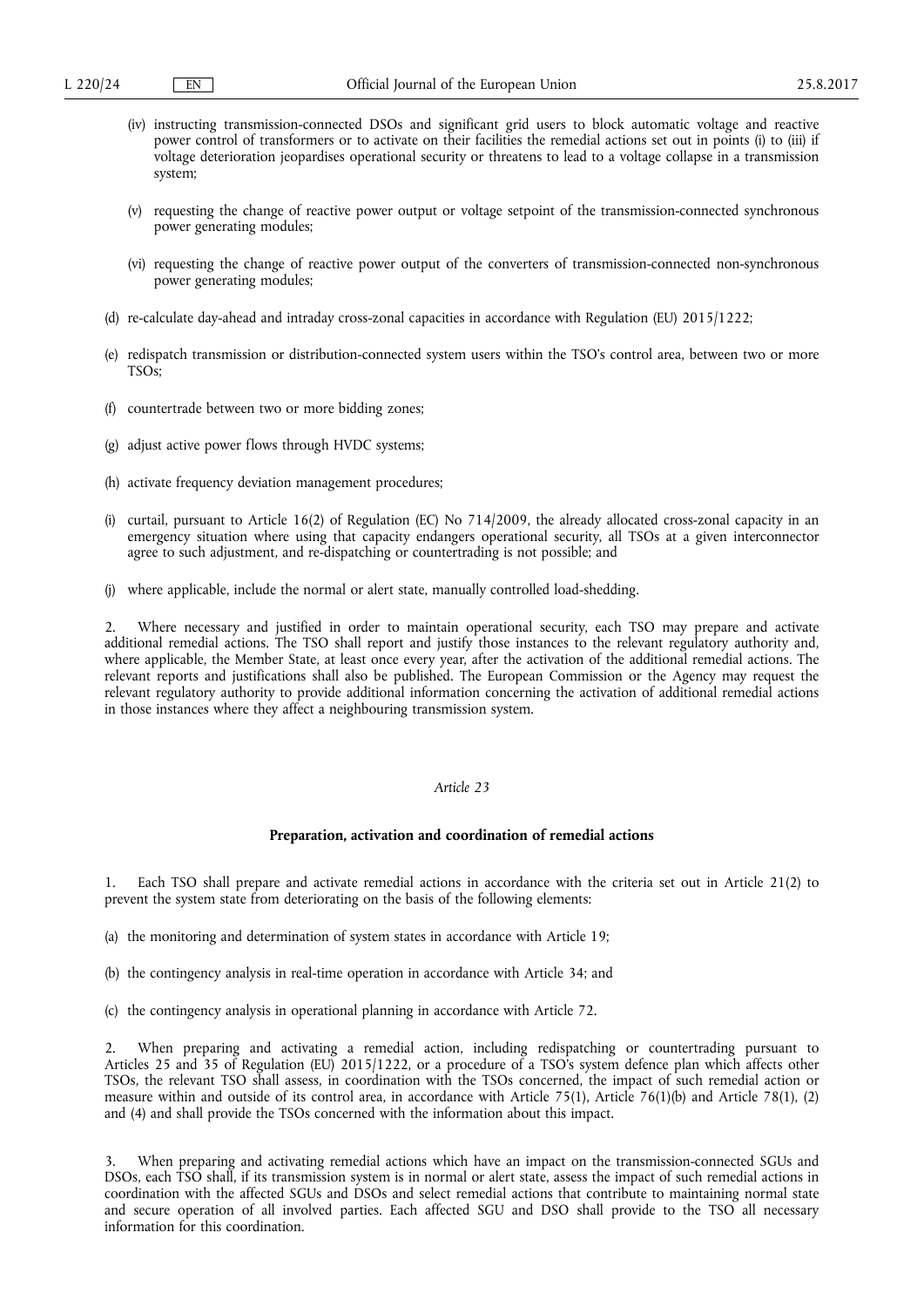4. When preparing and activating remedial actions each TSO shall, if its transmission system is not in normal or alert state, coordinate to the extent possible such remedial actions with the affected transmission-connected SGUs and DSOs to maintain the operational security and the integrity of the transmission system.

When a TSO activates a remedial action each impacted transmission-connected significant grid user and DSO shall execute the instructions given by the TSO

5. Where constraints have only consequences on the local state within the TSO's control area and the operational security violation does not need to be managed in a coordinated way, the TSO responsible for its management may decide not to activate remedial actions with costs to relieve them.

# *Article 24*

## **Availability of TSO's means, tools and facilities**

- 1. Each TSO shall ensure the availability, reliability and redundancy of the following items:
- (a) facilities for monitoring the system state of the transmission system, including state estimation applications and facilities for load-frequency control;
- (b) means to control the switching of circuit breakers, coupler circuit breakers, transformer tap changers and other equipment which serve to control transmission system elements;
- (c) means to communicate with the control rooms of other TSOs and RSCs;
- (d) tools for operational security analysis; and
- (e) tools and communication means necessary for TSOs to facilitate cross-border market operations.

2. Where the TSO's tools, means and facilities referred to in paragraph 1 affect the transmission-connected DSOs or SGUs involved in supplying balancing services, ancillary services or in system defence or restoration or in delivery of real-time operational data according to Articles 44, 47, 50, 51 and 52, the relevant TSO and those DSOs and SGUs shall cooperate and coordinate to specify and ensure the availability, reliability and redundancy of these tools, means and facilities.

Within 18 months from the entry into force of this Regulation each TSO shall adopt a business continuity plan detailing its responses to a loss of critical tools, means and facilities, containing provisions for their maintenance, replacement and development. Each TSO shall review at least annually its business continuity plan and update it as necessary and in any case following any significant change of the critical tools, means and facilities or of the relevant system operation conditions. The TSO shall share parts of the business continuity plan which affect DSOs and SGUs with the DSOs and SGUs concerned.

### *Article 25*

### **Operational security limits**

1. Each TSO shall specify the operational security limits for each element of its transmission system, taking into account at least the following physical characteristics:

- (a) voltage limits in accordance with Article 27;
- (b) short-circuit current limits according to Article 30; and
- (c) current limits in terms of thermal rating including the transitory admissible overloads.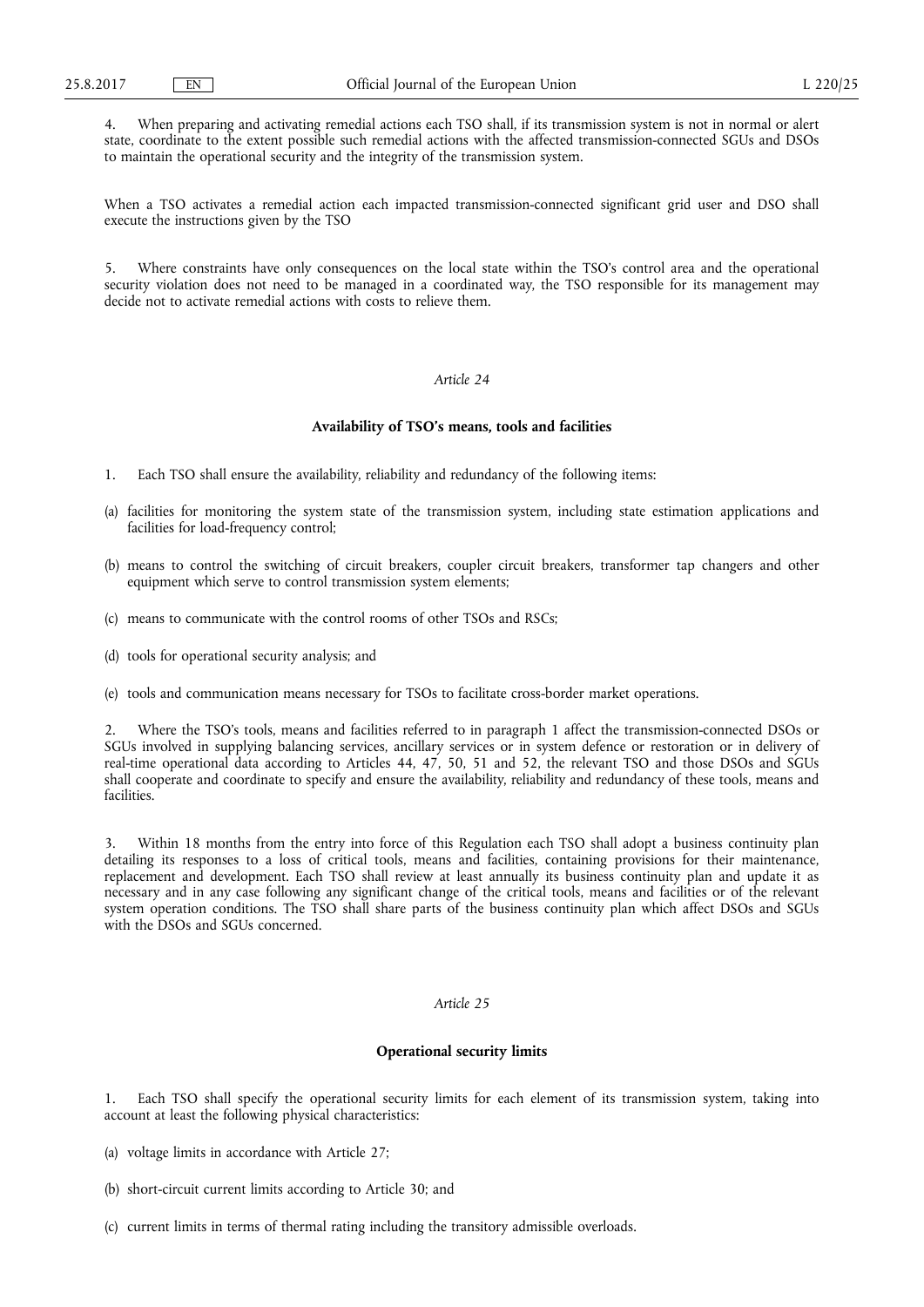2. When defining the operational security limits, each TSO shall take into account the capabilities of SGUs to prevent that voltage ranges and frequency limits in normal and alert states lead to their disconnection.

3. In case of changes of one of its transmission system elements, each TSO shall validate and where necessary update the operational security limits.

4. For each interconnector each TSO shall agree with the neighbouring TSO on common operational security limits in accordance with paragraph 1.

# *Article 26*

## **Security plan for critical infrastructure protection**

1. Each TSO shall specify, taking into account Article 5 of Council Directive 2008/114/EC (<sup>1</sup>), a confidential security plan containing a risk assessment of assets owned or operated by the TSO, covering major physical or cyber threat scenarios determined by the Member State.

2. The security plan shall consider potential impacts to the European interconnected transmission systems, and include organizational and physical measures aiming at mitigating the identified risks.

3. Each TSO shall regularly review the security plan to address changes of threat scenarios and reflect the evolution of the transmission system.

#### *CHAPTER 2*

# *Voltage control and reactive power management*

# *Article 27*

# **Obligations of all TSOs regarding voltage limits**

1. In accordance with Article 18, each TSO shall endeavour to ensure that during the normal state the voltage remains in steady-state at the connection points of the transmission system within the ranges specified in the Tables 1 and 2 of Annex II.

2. If the relevant TSO in Spain requires in accordance with Article 16(2) of Regulation (EU) 2016/631 that power generating modules connected to nominal voltages between 300 and 400 kV stay connected in the voltage range from 1,05 to 1,0875 per unit for an unlimited time, that additional voltage range shall be considered by the relevant TSO in Spain when complying with paragraph 1.

3. Each TSO shall define the voltage base for the per unit values' notation.

4. Each TSO shall endeavour to ensure that, during the normal state and after the occurrence of a contingency, the voltage remains, within wider voltage ranges for limited times of operation if there is agreement about those wider voltage ranges with transmission-connected DSOs, power generating facility owners in accordance with Article 16(2) of Regulation (EU) 2016/631 or HVDC system owners in accordance with Article 18 of Regulation (EU) 2016/1447.

5. Each TSO shall agree, with the transmission-connected DSOs and the transmission-connected significant grid users, about voltage ranges at the connection points below 110 kV if those voltage ranges are relevant for maintaining operational security limits. Each TSO shall endeavour to ensure that the voltage remains within the agreed range during the normal state and after the occurrence of a contingency.

<sup>(</sup> 1 ) Council Directive 2008/114/EC of 8 December 2008 on the identification and designation of European critical infrastructures and the assessment of the need to improve their protection (OJ L 345, 23.12.2008, p. 75).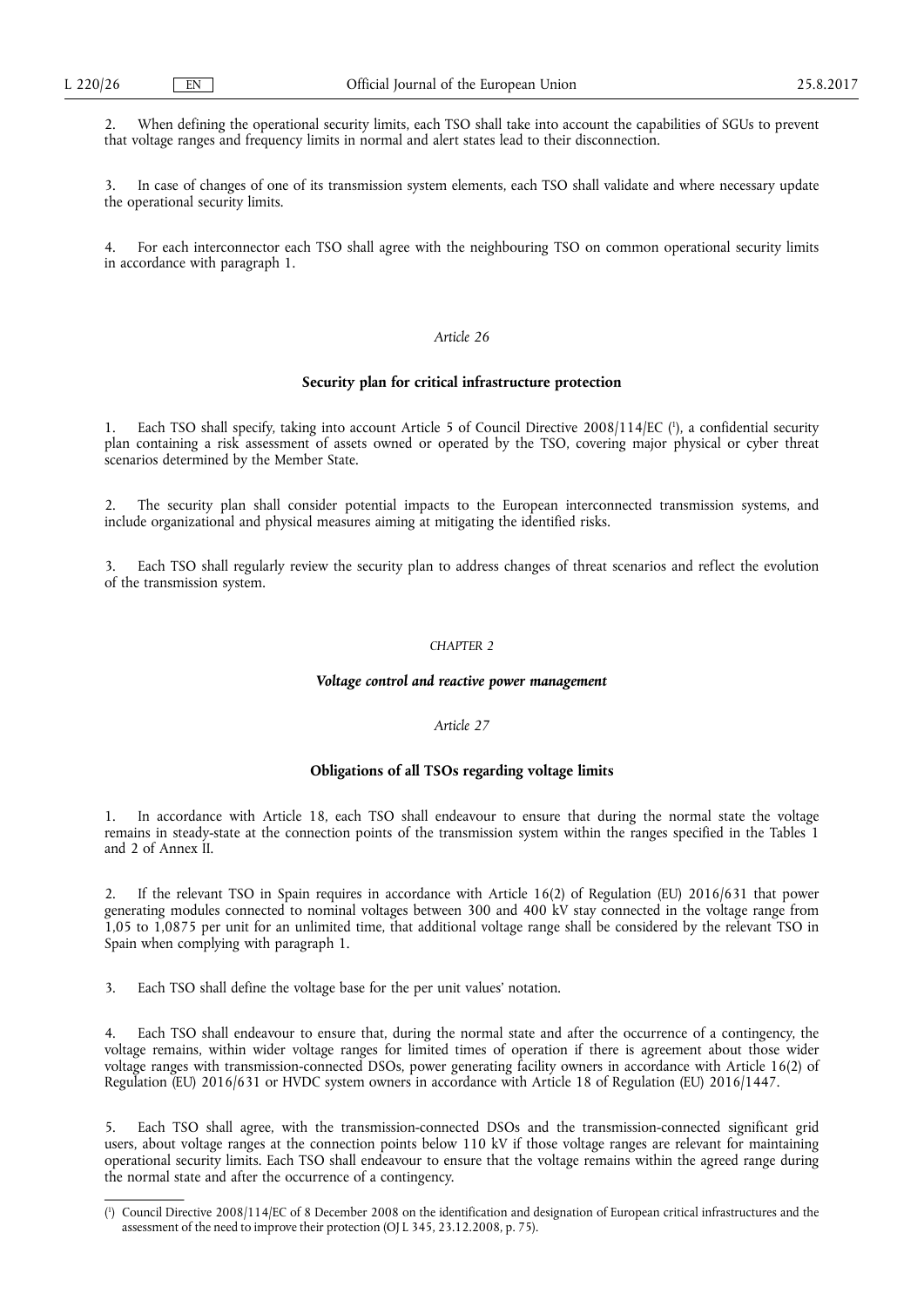# **Obligations of SGUs concerning voltage control and reactive power management in system operation**

1. By 3 months after entry into force of this Regulation, all SGUs which are transmission-connected power generating modules not subject to Article 16 of Regulation (EU) 2016/631, or which are HVDC systems not subject to Article 18 of Regulation (EU) 2016/1447, shall inform their TSO about their capabilities compared to the voltage requirements in Article 16 of Regulation (EU) 2016/631 or in Article 18 of Regulation (EU) 2016/1447, declaring their voltage capabilities and the time they can withstand without disconnection.

2. SGUs which are demand facilities subject to the requirements of Article 3 of Regulation (EU) 2016/1388 shall not disconnect due to a disturbance within the voltage ranges referred to in Article 27. By 3 months after entry into force of this Regulation, SGUs which are transmission-connected demand facilities and which are not subject to Article 3 of Regulation (EU) 2016/1388 shall inform their TSO about their capabilities in relation to the voltage requirements defined in Annex II of Regulation (EU) 2016/1388 declaring their voltage capabilities and the time they can withstand without disconnection.

3. Each SGU which is a transmission-connected demand facility shall maintain the reactive power setpoints, power factor ranges and voltage setpoints for voltage control in the range agreed with its TSO in accordance with Article 27.

#### *Article 29*

# **Obligations of all TSOs concerning voltage control and reactive power management in system operation**

1. If voltage at a connection point to the transmission system is outside the ranges defined in Tables 1 and 2 of Annex II to this Regulation, each TSO shall apply voltage control and reactive power management remedial actions in accordance with Article 22(1)(c) of this Regulation in order to restore voltage at the connection point within the range specified in Annex II and within time range specified in Article 16 of Regulation (EU)  $2016/631$  and Article 13 of Regulation (EU) 2016/1388.

2. Each TSO shall take into account in its operational security analysis the voltage values at which transmissionconnected SGUs not subject to the requirements of Regulation (EU) 2016/631 or Regulation (EU) 2016/1388 may disconnect.

Each TSO shall ensure reactive power reserve, with adequate volume and time response, in order to keep the voltages within its control area and on interconnectors within the ranges set out in Annex II.

4. TSOs interconnected by AC interconnectors shall jointly specify the adequate voltage control regime in order to ensure that the common operational security limits established in accordance with Article 25(4) are respected.

5. Each TSO shall agree with each transmission-connected DSO on the reactive power setpoints, power factor ranges and voltage setpoints for voltage control at the connection point between the TSO and the DSO in accordance with Article 15 of Regulation (EU) 2016/1388. To ensure that those parameters are maintained, each transmission-connected DSO shall use its reactive power resources and have the right to give voltage control instructions to distributionconnected SGUs.

6. Each TSO shall be entitled to use all available transmission-connected reactive power capabilities within its control area for effective reactive power management and maintaining the voltage ranges set out in Tables 1 and 2 of Annex II of this Regulation.

7. Each TSO shall, directly or indirectly in coordination with the transmission-connected DSO where applicable, operate reactive power resources within its control area, including the blocking of automatic voltage/reactive power control of transformers, voltage reduction and low voltage demand disconnection, in order to maintain operational security limits and to prevent a voltage collapse of the transmission system.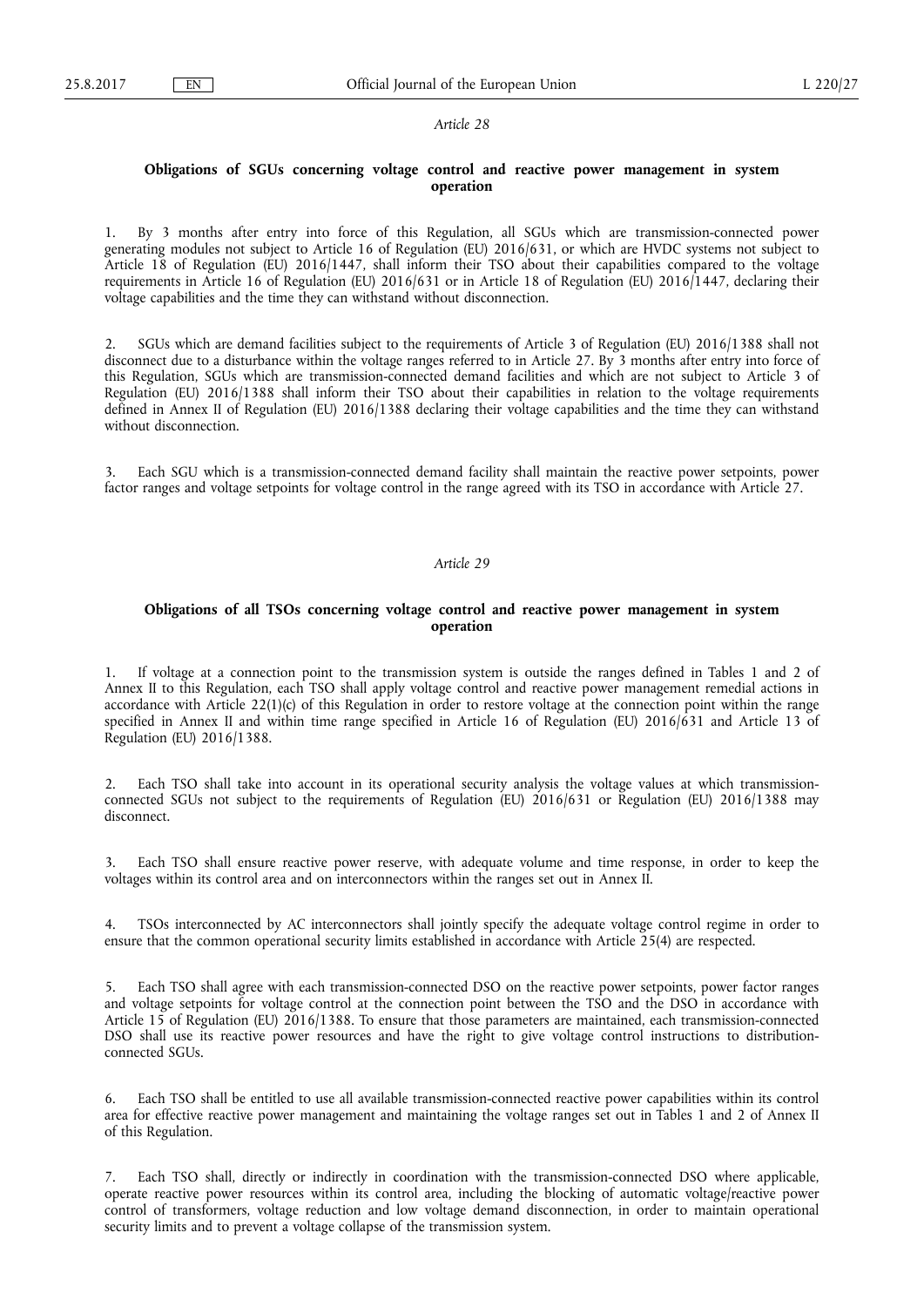8. Each TSO shall determine the voltage control actions in coordination with the transmission-connected SGUs and DSOs and with neighbouring TSOs.

9. When relevant for the voltage control and reactive power management of the transmission system, a TSO may require, in coordination with a DSO, a distribution-connected SGU to follow voltage control instructions.

## *CHAPTER 3*

#### *Short-circuit current management*

# *Article 30*

# **Short-circuit current**

Each TSO shall determine:

- (a) the maximum short-circuit current at which the rated capability of circuit breakers and other equipment is exceeded; and
- (b) the minimum short-circuit current for the correct operation of protection equipment.

# *Article 31*

## **Short-circuit current calculation and related measures**

1. Each TSO shall perform short-circuit current calculations in order to evaluate the impact of neighbouring TSOs and transmission-connected SGUs and transmission-connected distribution systems including closed distribution systems on the short-circuit current levels in transmission system. Where a transmission-connected distribution system including closed distribution system has an impact on short-circuit current levels, it shall be included in the transmission system short-circuit current calculations.

- 2. While performing short-circuit current calculations, each TSO shall:
- (a) use the most accurate and high quality available data;
- (b) take into account international standards; and
- (c) consider as the basis of the maximum short-circuit current calculation such operational conditions, which provide the highest possible level of short-circuit current, including the short-circuit current from other transmission systems and distribution systems including closed distribution systems.

3. Each TSO shall apply operational or other measures to prevent deviation from the maximum and minimum shortcircuit current limits referred to in Article 30, at all time-frames and for all protection equipment. If such a deviation occurs, each TSO shall activate remedial actions or apply other measures to ensure that the limits referred to in Article 30 are re-established. A deviation from those limits is allowed only during switching sequences.

# *CHAPTER 4*

#### *Power flow management*

*Article 32* 

# **Power flow limits**

1. Each TSO shall maintain power flows within the operational security limits defined when the system is in normal state and after the occurrence of a contingency from the contingency list referred to in Article 33(1).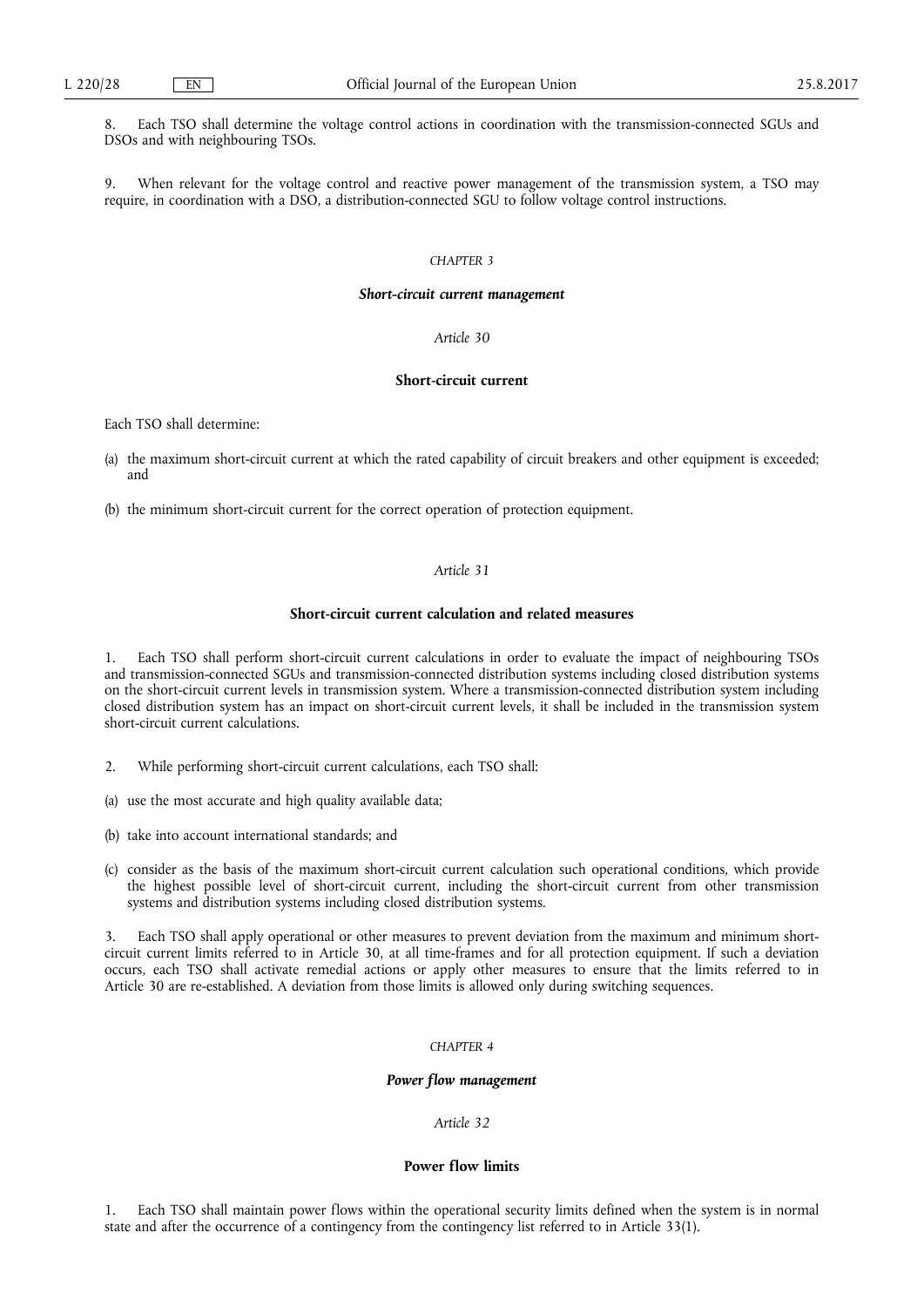2. In the (N-1)-situation, in the normal state each TSO shall maintain power flows within the transitory admissible overloads referred to in Article 25(1)(c), having prepared remedial actions to be applied and executed within the timeframe allowed for transitory admissible overloads.

## *CHAPTER 5*

#### *Contingency analysis and handling*

# *Article 33*

#### **Contingency lists**

1. Each TSO shall establish a contingency list, including the internal and external contingencies of its observability area, by assessing whether any of those contingencies endangers the operational security of the TSO's control area. The contingency list shall include both ordinary contingencies and exceptional contingencies identified by application of the methodology developed pursuant to Article 75.

2. To establish a contingency list, each TSO shall classify each contingency on the basis of whether it is ordinary, exceptional or out-of-range, taking into account the probability of occurrence and the following principles:

- (a) each TSO shall classify contingencies for its own control area;
- (b) when operational or weather conditions significantly increase the probability of an exceptional contingency, each TSO shall include that exceptional contingency in its contingency list; and
- (c) in order to account for exceptional contingencies with high impact on its own or neighbouring transmission systems, each TSO shall include such exceptional contingencies in its contingency list.

3. Each transmission-connected DSO and SGU which is a power generating facility shall deliver all information relevant for contingency analysis as requested by the TSO, including forecast and real-time data, with possible data aggregation in accordance with Article 50(2).

4. Each TSO shall coordinate its contingency analysis in terms of coherent contingency lists at least with the TSOs from its observability area, in accordance with the Article 75.

5. Each TSO shall inform the TSOs in its observability area about the external contingencies included in its contingency list.

6. Each TSO shall inform, sufficiently in advance, the TSOs concerned in its observability area of any intended topological changes on its transmission system elements which are included as external contingencies in the contingency lists of the TSOs concerned.

7. Each TSO shall ensure that the real-time data is sufficiently accurate to allow the convergence of load-flow calculations which are performed in the contingency analysis.

# *Article 34*

#### **Contingency analysis**

1. Each TSO shall perform contingency analysis in its observability area in order to identify the contingencies which endanger or may endanger the operational security of its control area and to identify the remedial actions that may be necessary to address the contingencies, including mitigation of the impact of exceptional contingencies.

2. Each TSO shall ensure that potential violations of the operational security limits in its control area which are identified by the contingency analysis do not endanger the operational security of its transmission system or of interconnected transmission systems.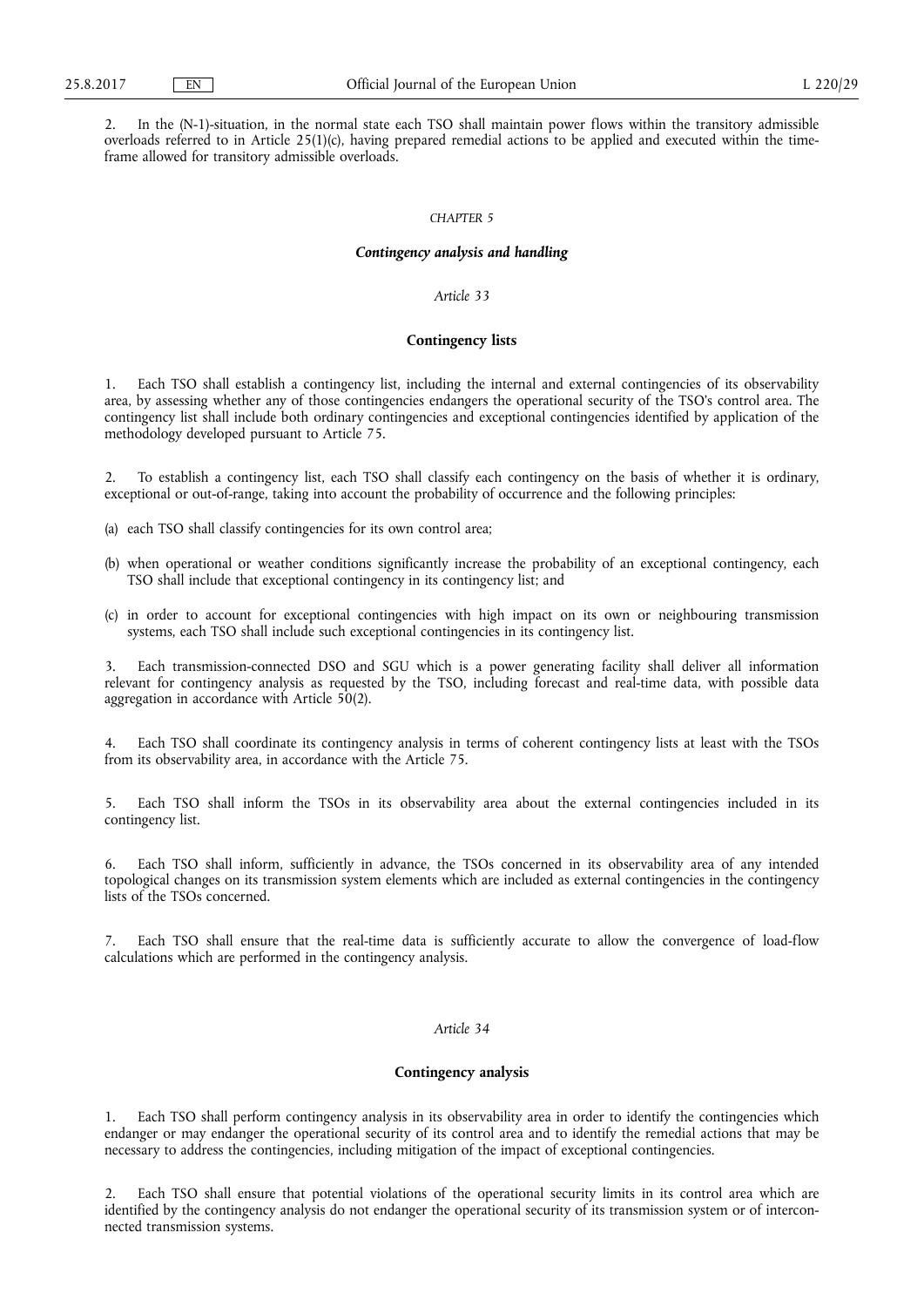3. Each TSO shall perform contingency analysis based on the forecast of operational data and on real-time operational data from its observability area. The starting point for the contingency analysis in the N-Situation shall be the relevant topology of the transmission system which shall include planned outages in the operational planning phases.

#### *Article 35*

# **Contingency handling**

1. Each TSO shall assess the risks associated with the contingencies after simulating each contingency from its contingency list and after assessing whether it can maintain its transmission system within the operational security limits in the (N-1) situation.

2. When a TSO assesses that the risks associated with a contingency are so significant that it might not be able to prepare and activate remedial actions in a timely manner to prevent non-compliance with the (N-1) criterion or that there is a risk of propagation of a disturbance to the interconnected transmission system, the TSO shall prepare and activate remedial actions to achieve compliance with the (N-1) criterion as soon as possible.

In case of an (N-1) situation caused by a disturbance, each TSO shall activate a remedial action in order to ensure that the transmission system is restored to a normal state as soon as possible and that this (N-1) situation becomes the new N-Situation.

4. A TSO shall not be required to comply with the (N-1) criterion in the following situations:

(a) during switching sequences;

(b) during the time period required to prepare and activate remedial actions.

5. Unless a Member State determines otherwise, a TSO shall not be required to comply with the (N-1) criterion as long as there are only local consequences within the TSO's control area.

# *CHAPTER 6*

# *Protection*

## *Article 36*

#### **General requirements on protection**

1. Each TSO shall operate its transmission system with the protection and backup protection equipment in order to automatically prevent the propagation of disturbances that could endanger the operational security of its own transmission system and of the interconnected system.

2. At least once every 5 years, each TSO shall review its protection strategy and concepts and update them where necessary to ensure the correct functioning of the protection equipment and the maintenance of operational security.

3. After a protection operation which had an impact outside a TSO's control area including interconnectors, that TSO shall assess whether the protection equipment in its control area worked as planned and shall undertake corrective actions if necessary.

4. Each TSO shall specify setpoints for the protection equipment of its transmission system that ensure reliable, fast and selective fault clearing, including backup protection for fault clearing in case of malfunction of the primary protection system.

5. Before protection and backup protection equipment entry into service or following any modifications, each TSO shall agree with the neighbouring TSOs on the definition of protection setpoints for the interconnectors and shall coordinate with those TSOs before changing the settings.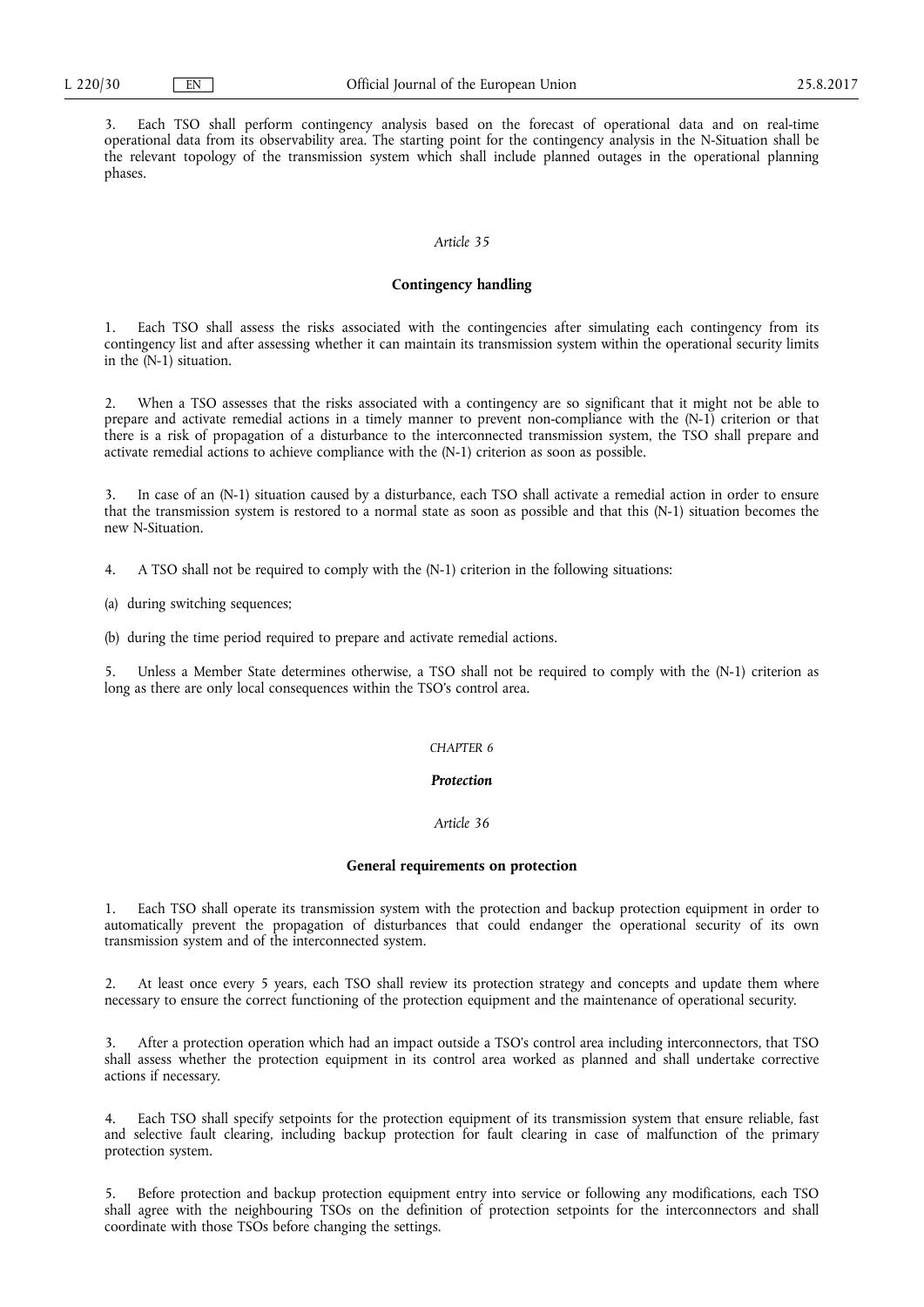#### **Special protection schemes**

Where a TSO uses a special protection scheme, it shall:

- (a) ensure that each special protection scheme acts selectively, reliably and effectively;
- (b) evaluate, when designing a special protection scheme, the consequences for the transmission system in the event of its incorrect functioning, taking into account the impact on TSOs concerned;
- (c) verify that the special protection scheme has a comparable reliability to the protection systems used for the primary protection of transmission system elements;
- (d) operate the transmission system with the special protection scheme within the operational security limits determined in accordance with Article 25; and
- (e) coordinate special protection scheme functions, activation principles and setpoints with neighbouring TSOs and affected transmission-connected DSOs, including closed distribution systems and affected transmission-connected SGUs.

#### *Article 38*

# **Dynamic stability monitoring and assessment**

1. Each TSO shall monitor the dynamic stability of the transmission system by studies conducted offline in accordance with paragraph 6. Each TSO shall exchange the relevant data for monitoring the dynamic stability of the transmission system with the other TSOs of its synchronous area.

2. Each TSO shall perform a dynamic stability assessment at least once a year to identify the stability limits and possible stability problems in its transmission system. All TSOs of each synchronous area shall coordinate the dynamic stability assessments, which shall cover all or parts of the synchronous area.

- 3. When performing coordinated dynamic stability assessments, concerned TSOs shall determine:
- (a) the scope of the coordinated dynamic stability assessment, at least in terms of a common grid model;
- (b) the set of data to be exchanged between concerned TSOs in order to perform the coordinated dynamic stability assessment;
- (c) a list of commonly agreed scenarios concerning the coordinated dynamic stability assessment; and
- (d) a list of commonly agreed contingencies or disturbances whose impact shall be assessed through the coordinated dynamic stability assessment.

4. In case of stability problems due to poorly damped inter-area oscillations affecting several TSOs within a synchronous area, each TSO shall participate in a coordinated dynamic stability assessment at the synchronous area level as soon as practicable and provide the data necessary for that assessment. Such assessment shall be initiated and conducted by the concerned TSOs or by ENTSO for Electricity.

5. When a TSO identifies a potential influence on voltage, rotor angle or frequency stability in relation with other interconnected transmission systems, the TSOs concerned shall coordinate the methods used in the dynamic stability assessment, providing the necessary data, planning of joint remedial actions aiming at improving the stability, including the cooperation procedures between the TSOs.

- 6. In deciding the methods used in the dynamic stability assessment, each TSO shall apply the following rules:
- (a) if, with respect to the contingency list, steady-state limits are reached before stability limits, the TSO shall base the dynamic stability assessment only on the offline stability studies carried out in the longer term operational planning phase;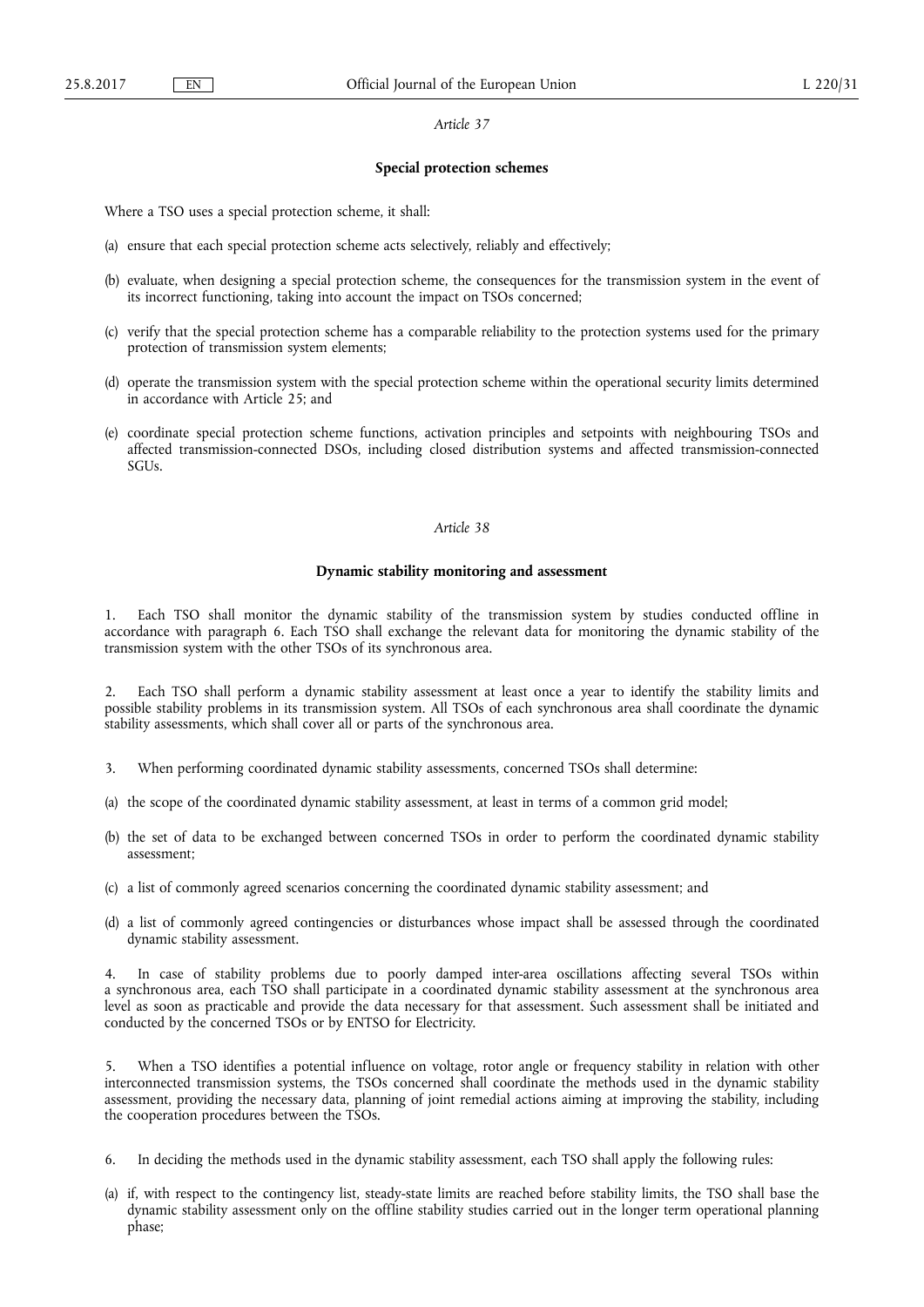- (b) if, under planned outage conditions, with respect to the contingency list, steady-state limits and stability limits are close to each other or stability limits are reached before steady-state limits, the TSO shall perform a dynamic stability assessment in the day-ahead operational planning phase while those conditions remain. The TSO shall plan remedial actions to be used in real-time operation if necessary; and
- (c) if the transmission system is in the N-situation with respect to the contingency list and stability limits are reached before steady-state limits, the TSO shall perform a dynamic stability assessment in all phases of operational planning and re-assess the stability limits as soon as possible after a significant change in the N-situation is detected.

#### **Dynamic stability management**

1. Where the dynamic stability assessment indicates that there is a violation of stability limits, the TSOs in whose control area the violation has appeared shall design, prepare and activate remedial actions to keep the transmission system stable. Those remedial actions may involve SGUs.

Each TSO shall ensure that the fault clearing times for faults that may lead to wide area state transmission system instability are shorter than the critical fault clearing time calculated by the TSO in its dynamic stability assessment carried out in accordance with Article 38.

3. In relation to the requirements on minimum inertia which are relevant for frequency stability at the synchronous area level:

- (a) all TSOs of that synchronous area shall conduct, not later than 2 years after entry into force of this Regulation, a common study per synchronous area to identify whether the minimum required inertia needs to be established, taking into account the costs and benefits as well as potential alternatives. All TSOs shall notify their studies to their regulatory authorities. All TSOs shall conduct a periodic review and shall update those studies every 2 years;
- (b) where the studies referred to in point (a) demonstrate the need to define minimum required inertia, all TSOs from the concerned synchronous area shall jointly develop a methodology for the definition of minimum inertia required to maintain operational security and to prevent violation of stability limits. That methodology shall respect the principles of efficiency and proportionality, be developed within 6 months after the completion of the studies referred to in point (a) and shall be updated within 6 months after the studies are updated and become available; and
- (c) each TSO shall deploy in real-time operation the minimum inertia in its own control area, according to the methodology defined and the results obtained in accordance with paragraph (b).

# TITLE 2

# **DATA EXCHANGE**

## *CHAPTER 1*

#### *General requirements on data exchange*

## *Article 40*

## **Organisation, roles, responsibilities and quality of data exchange**

1. The exchange and provision of data and information pursuant to this Title shall reflect, to the extent possible, the real and forecasted situation of the transmission system.

2. Each TSO shall be responsible for providing and using high quality data and information.

Each TSO shall gather the following information about its observability area and shall exchange this data with all other TSOs to the extent that it is necessary for carrying out the operational security analysis in accordance with Article 72:

(a) generation;

(b) consumption;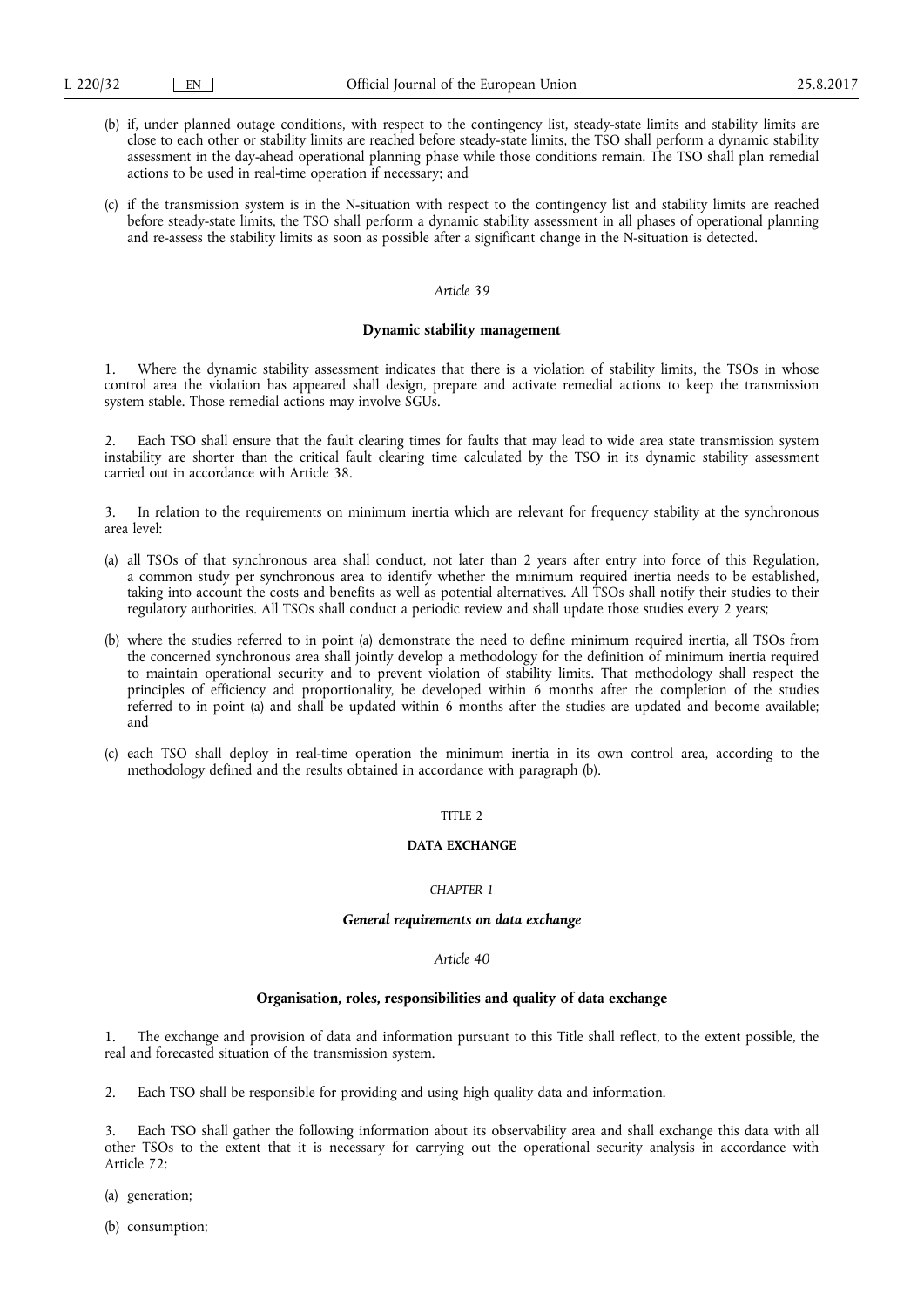(c) schedules;

- (d) balance positions;
- (e) planned outages and substation topologies; and
- (f) forecasts.

4. Each TSO shall represent the information in paragraph (3) as injections and withdrawals at each node of the TSO's individual grid model referred to in Article 64.

5. In coordination with the DSOs and SGUs, each TSO shall determine the applicability and scope of the data exchange based on the following categories:

- (a) structural data in accordance with Article 48;
- (b) scheduling and forecast data in accordance with Article 49;
- (c) real-time data in accordance with Articles 44, 47 and 50; and
- (d) provisions in accordance with Articles 51, 52 and 53.

6. By 6 months after entry into force of this Regulation, all TSOs shall jointly agree on key organisational requirements, roles and responsibilities in relation to data exchange. Those organisational requirements, roles and responsibilities shall take into account and complement where necessary the operational conditions of the generation and load data methodology developed in accordance with Article 16 of Regulation (EU) 2015/1222. They shall apply to all data exchange provisions in this Title and shall include organisational requirements, roles and responsibilities for the following elements:

- (a) obligations for TSOs to communicate without delay to all neighbouring TSOs any changes in the protection settings, thermal limits and technical capacities at the interconnectors between their control areas;
- (b) obligations for DSOs directly connected to the transmission system to inform the TSOs they are connected to, within the agreed timescales, of any changes in the data and information pursuant to this Title;
- (c) obligations for the adjacent DSOs and/or between the downstream DSO and upstream DSO to inform each other within agreed timescales of any changes in the data and information pursuant to this Title;
- (d) obligations for SGUs to inform their TSO or DSO, within agreed timescales, about any relevant changes in the data and information established pursuant to this Title;
- (e) detailed contents of the data and information established pursuant to this Title, including main principles, type of data, communication means, format and standards to be applied, timing and responsibilities;
- (f) the time stamping and frequency of delivery of the data and information to be provided by DSOs and SGUs, to be used by TSOs in the different timescales. The frequency of information exchanges for real-time data, scheduled data and update of structural data shall be defined; and
- (g) the format for the reporting of the data and information established pursuant to this Title.

The organisational requirements, roles and responsibilities shall be published by ENTSO for Electricity.

7. By 18 months after entry into force of this Regulation, each TSO shall agree with the relevant DSOs on effective, efficient and proportional processes for providing and managing data exchanges between them, including, where required for efficient network operation, the provision of data related to distribution systems and SGUs. Without prejudice to the provisions of paragraph 6(g), each TSO shall agree with the relevant DSOs on the format for the data exchange.

8. Transmission-connected SGUs shall have access to the data related to their commissioned network installations at the connection point.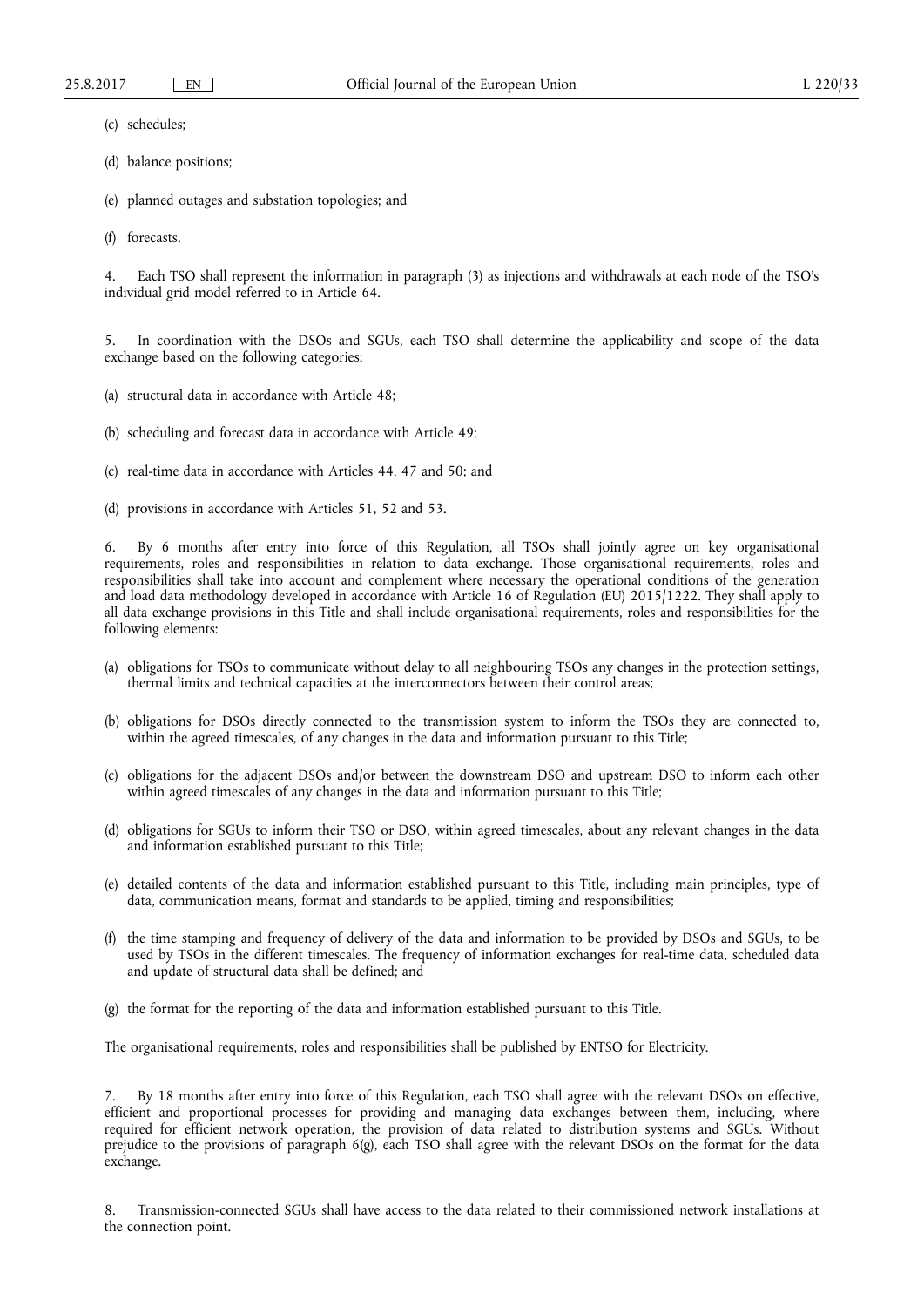9. Each TSO shall agree with the transmission-connected DSOs on the scope of additional information to be exchanged between them concerning commissioned network installations.

10. DSOs with a connection point to a transmission system shall be entitled to receive the relevant structural, scheduled and real-time information from the relevant TSOs and to gather the relevant structural, scheduled and realtime information from the neighbouring DSOs. Neighbouring DSOs shall determine, in a coordinated manner, the scope of information that may be exchanged.

# *CHAPTER 2*

#### *Data exchange between TSOs*

# *Article 41*

# **Structural and forecast data exchange**

- 1. Neighbouring TSOs shall exchange at least the following structural information related to the observability area:
- (a) the regular topology of substations and other relevant data, by voltage level;
- (b) technical data on transmission lines;
- (c) technical data on transformers connecting the DSOs, SGUs which are demand facilities and generators' blocktransformers of SGUs which are power generating facilities;
- (d) the maximum and minimum active and reactive power of SGUs which are power generating modules;
- (e) technical data on phase-shifting transformers;
- (f) technical data on HVDC systems;
- (g) technical data on reactors, capacitors and static volt-ampere reactive (VAR) compensators; and
- (h) operational security limits defined by each TSO according to Article 25.

2. To coordinate the protection of their transmission systems, neighbouring TSOs shall exchange the protection setpoints of the lines for which the contingencies are included as external contingencies in their contingency lists.

3. To coordinate their operational security analysis and to establish the common grid model in accordance with Articles 67, 68, 69 and 70, each TSO shall exchange, with at least all other TSOs from the same synchronous area, at least the following data:

- (a) the topology of the 220 kV and higher voltage transmission systems within its control area;
- (b) a model or an equivalent of the transmission system with voltage below 220 kV with significant impact on its own transmission system;
- (c) the thermal limits of the transmission system elements; and
- (d) a realistic and accurate forecasted aggregate amount of injection and withdrawal, per primary energy source, at each node of the transmission system, for different time-frames.

To coordinate the dynamic stability assessments pursuant to Article 38(2) and (4), and to carry them out, each TSO shall exchange with the other TSOs of the same synchronous area or of its relevant part the following data:

- (a) data concerning SGUs which are power generating modules relating to, but not limited to:
	- (i) electrical parameters of the alternator suitable for the dynamic stability assessment, including total inertia;
	- (ii) protection models;
	- (iii) alternator and prime mover;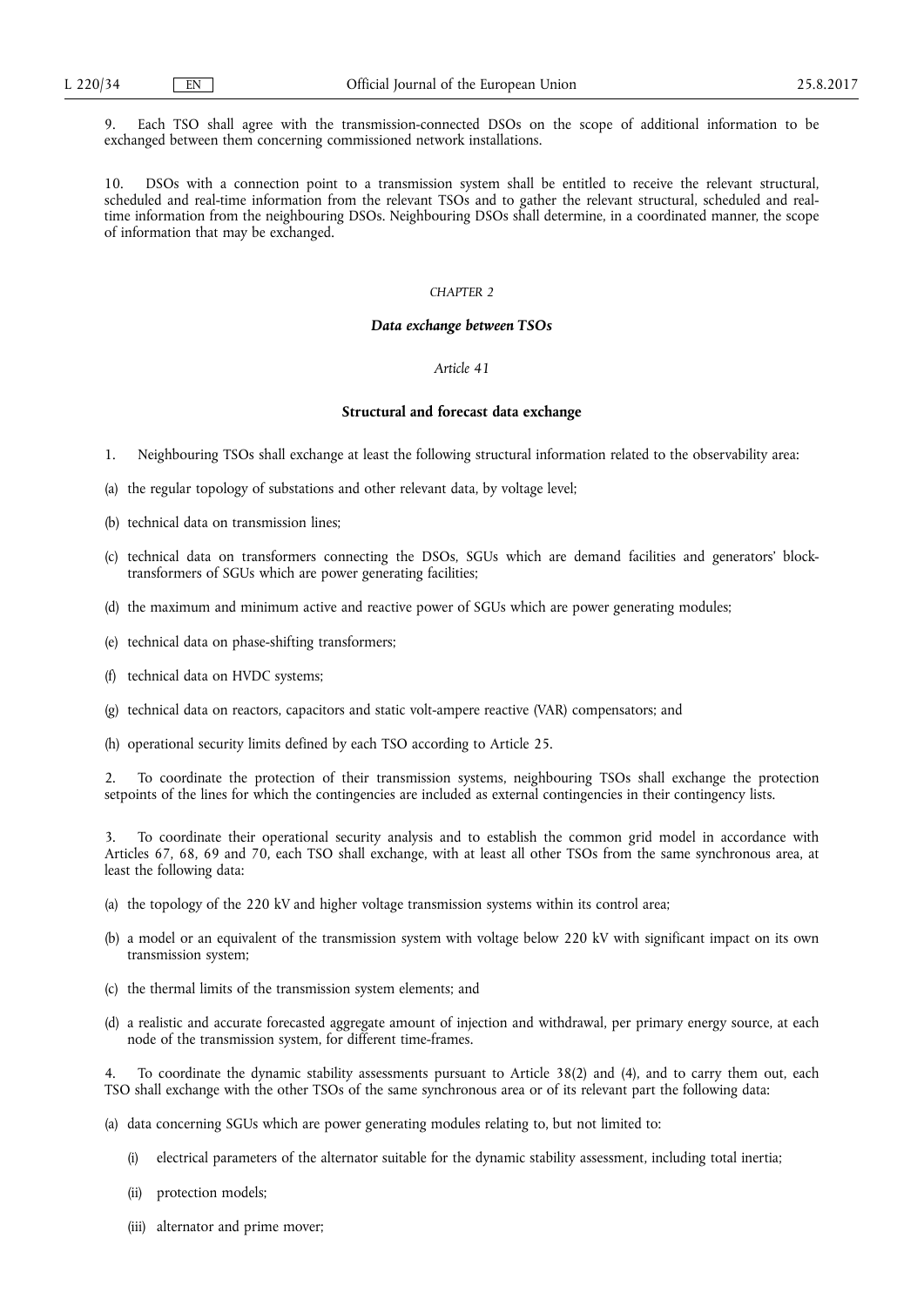- (iv) step-up transformer description;
- (v) minimum and maximum reactive power;
- (vi) voltage models and speed controller models; and
- (vii) prime movers models and excitation system models suitable for large disturbances;
- (b) the data on type of regulation and voltage regulation range concerning tap changers, including the description of existing on-load tap changers, and the data on type of regulation and voltage regulation range concerning step-up and network transformers; and
- (c) the data concerning HVDC systems and FACTS devices on the dynamic models of the system or the device and its associated regulation suitable for large disturbances.

#### **Real-time data exchange**

1. In accordance with Articles 18 and 19, each TSO shall exchange with the other TSOs of the same synchronous area the following data on the system state of its transmission system using the IT tool for real-time data exchange at pan-European level as provided by ENTSO for Electricity:

- (a) frequency;
- (b) frequency restoration control error;
- (c) measured active power interchanges between LFC areas;
- (d) aggregated generation infeed;
- (e) system state in accordance with Article 18;
- (f) setpoint of the load-frequency controller; and
- (g) power interexchange via virtual tie-lines.

Each TSO shall exchange with the other TSOs in its observability area the following data about its transmission system using real-time data exchanges between the TSOs' supervisory control and data acquisition (SCADA) systems and energy management systems:

- (a) actual substation topology;
- (b) active and reactive power in line bay, including transmission, distribution and lines connecting SGUs;
- (c) active and reactive power in transformer bay, including transmission, distribution and SGUs connecting transformers;
- (d) active and reactive power in power generating facility bay;
- (e) regulating positions of transformers, including phase-shifting transformers;
- (f) measured or estimated busbar voltage;
- (g) reactive power in reactor and capacitor bay or from a static VAR compensator; and
- (h) restrictions on active and reactive power supply capabilities with respect to the observability area.

3. Each TSO shall have the right to request all TSOs from its observability area to provide real-time snapshots of state estimated data from that TSO's control area if that is relevant for the operational security of the transmission system of the requesting TSO.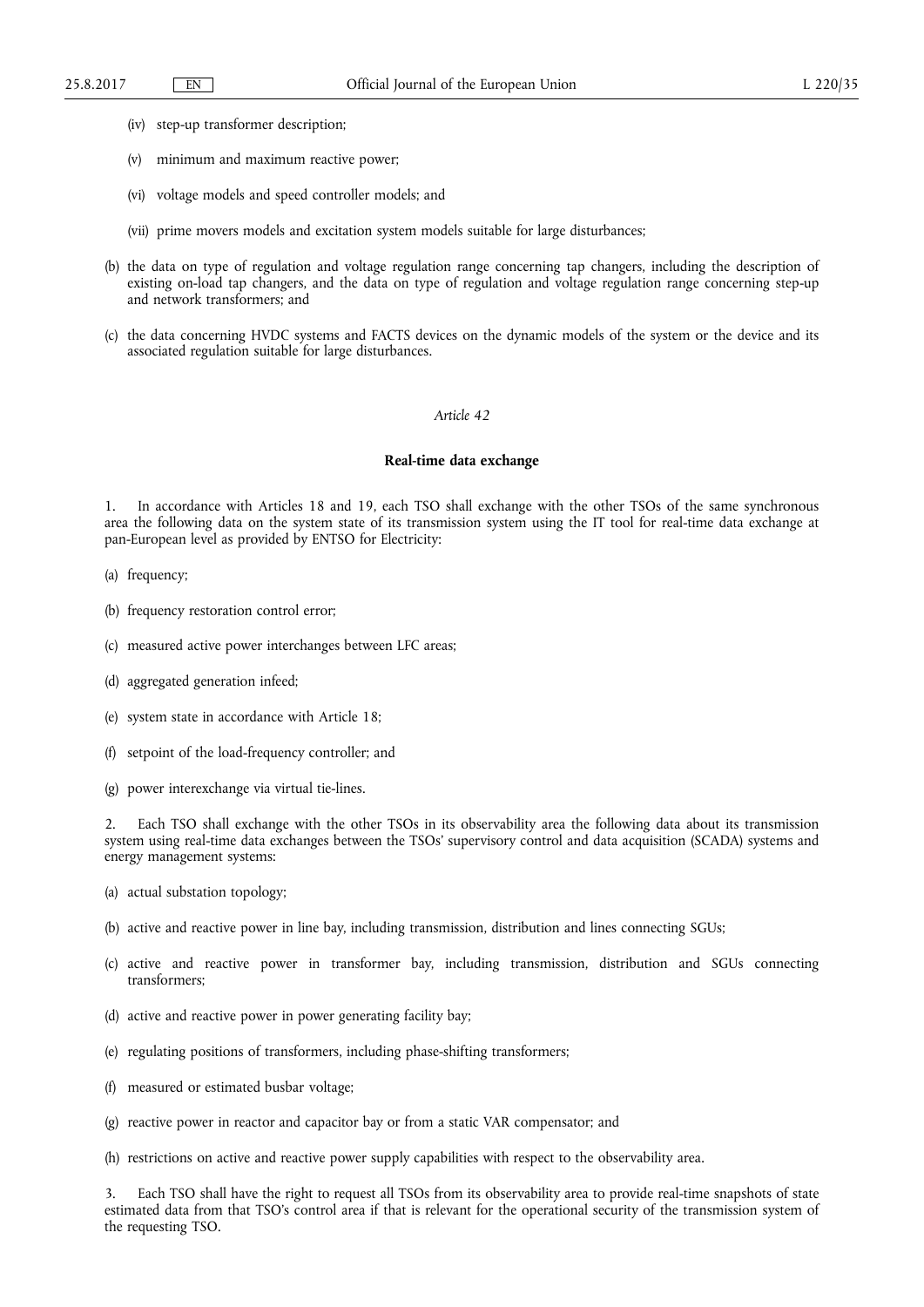## *CHAPTER 3*

#### *Data exchange between TSOs and DSOs within the TSO's control area*

# *Article 43*

#### **Structural data exchange**

1. Each TSO shall determine the observability area of the transmission-connected distribution systems which is needed for the TSO to determine the system state accurately and efficiently, based on the methodology developed in accordance with Article 75.

2. If a TSO considers that a non-transmission-connected distribution system has a significant influence in terms of voltage, power flows or other electrical parameters for the representation of the transmission system's behaviour, such distribution system shall be defined by the TSO as being part of the observability area in accordance with Article 75.

3. The structural information related to the observability area referred to in paragraphs 1 and 2 provided by each DSO to the TSO shall include at least:

- (a) substations by voltage;
- (b) lines that connect the substations referred to in point (a);
- (c) transformers from the substations referred to in point (a);
- (d) SGUs; and
- (e) reactors and capacitors connected to the substations referred to in point (a).

4. Each transmission-connected DSO shall provide the TSO with an update of the structural information in accordance with paragraph 3 at least every 6 months.

5. At least once a year, each transmission-connected DSO shall provide the TSO, per primary energy sources, the total aggregated generating capacity of the type A power generating modules subject to requirements of Regulation (EU) 2016/631 and the best possible estimates of generating capacity of type A power generating modules not subject to or derogated from Regulation (EU) 2016/631, connected to its distribution system, and the related information concerning their frequency behaviour.

# *Article 44*

# **Real-time data exchange**

Unless otherwise provided by the TSO, each DSO shall provide its TSO, in real-time, the information related to the observability area of the TSO as referred to in Article  $43(1)$  and (2), including:

- (a) the actual substation topology;
- (b) the active and reactive power in line bay;
- (c) the active and reactive power in transformer bay;
- (d) the active and reactive power injection in power generating facility bay;
- (e) the tap positions of transformers connected to the transmission system;
- (f) the busbar voltages;
- (g) the reactive power in reactor and capacitor bay;
- (h) the best available data for aggregated generation per primary energy source in the DSO area; and
- (i) the best available data for aggregated demand in the DSO area.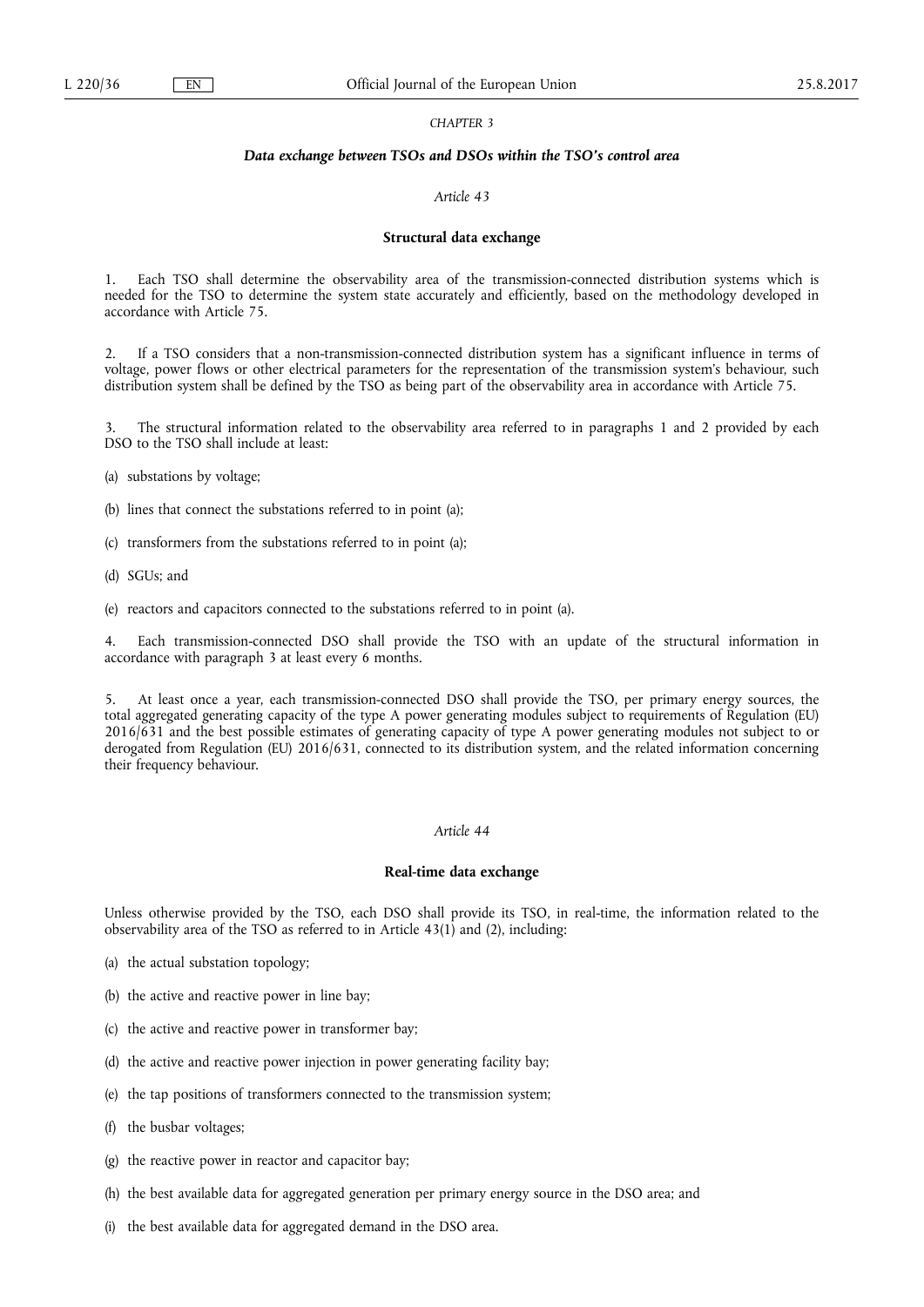### *CHAPTER 4*

## *Data exchange between TSOs, owners of interconnectors or other lines and power generating modules connected to the transmission system*

### *Article 45*

## **Structural data exchange**

1. Each SGU which is a power generating facility owner of a type D power generating module connected to the transmission system shall provide the TSO with at least the following data:

- (a) general data of the power generating module, including installed capacity and primary energy source;
- (b) turbine and power generating facility data including time for cold and warm start;
- (c) data for short-circuit current calculation;
- (d) power generating facility transformer data;
- (e) FCR data of power generating modules offering or providing that service, in accordance with Article 154;
- (f) FRR data of power generating modules offering or providing that service, in accordance with Article 158;
- (g) RR data of power generating modules that offer or provide that service in accordance with Article 161;
- (h) data necessary for restoration of the transmission system;
- (i) data and models necessary for performing dynamic simulation;
- (j) protection data;
- (k) data necessary for determining the costs of remedial actions in accordance with Article 78(1)(b); where a TSO makes use of market based mechanisms in line with Article 4(2)(d), the provision of prices to be paid by the TSO shall be considered sufficient;
- (l) voltage and reactive power control capability.

2. Each SGU which is a power generating facility owner of a type B or a type C power generating module connected to the transmission system shall provide the TSO with at least the following data:

- (a) general data of the power generating module, including installed capacity and primary energy source;
- (b) data for short-circuit current calculation;
- (c) FCR data according to the definition and requirements of the Article 173 for power generating modules offering or providing that service;
- (d) FRR data for power generating modules that offer or provide that service;
- (e) RR data for power generating modules that offer or provide that service;
- (f) protection data;
- (g) reactive power control capability;
- (h) data necessary for determining the costs of remedial actions in accordance with Article 78(1)(b); where a TSO makes use of market based mechanisms in line with Article 4(2)(d), the provision of prices to be paid by the TSO shall be considered sufficient;
- (i) data necessary for performing dynamic stability assessment according to Article 38.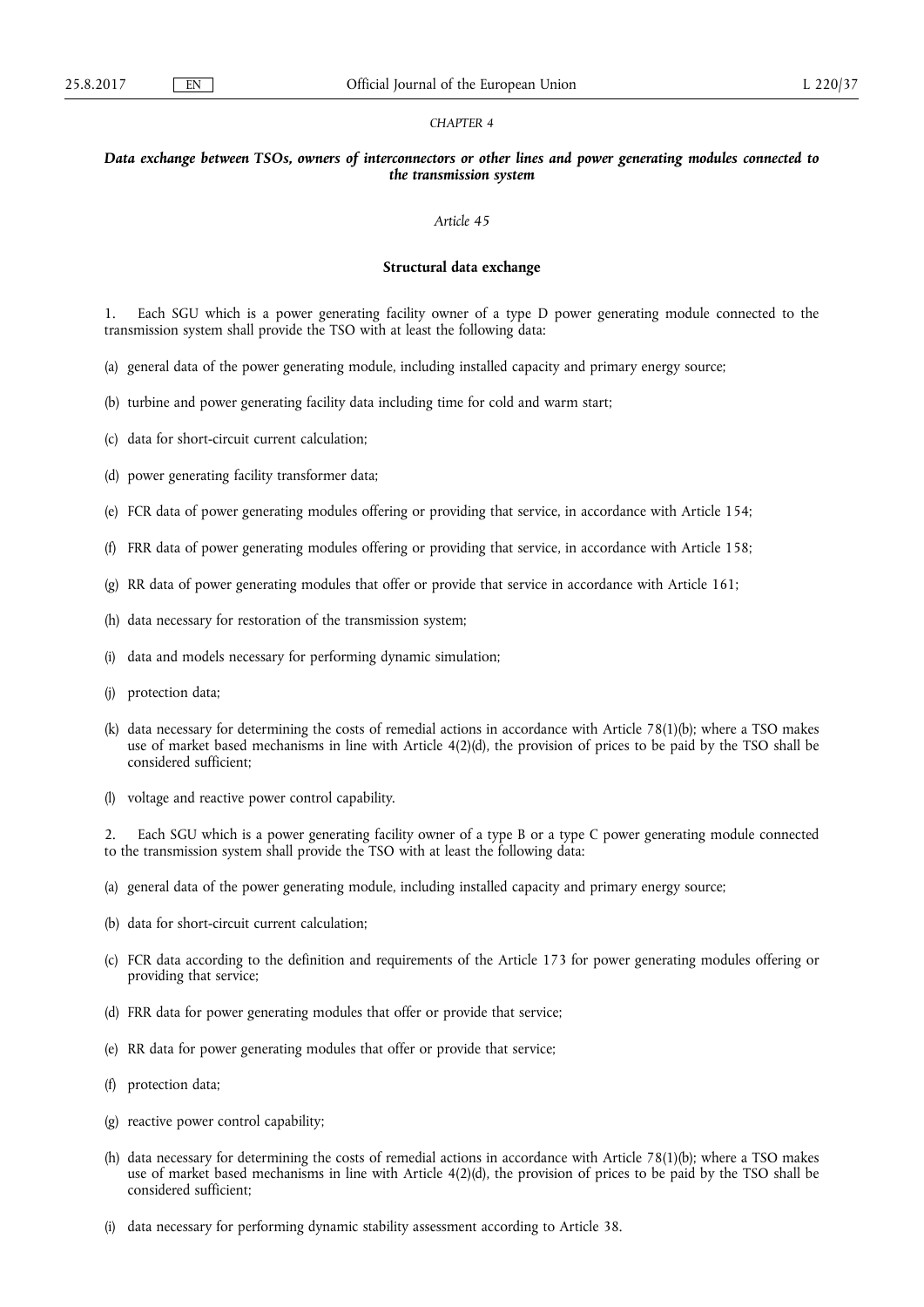3. A TSO may request the power generating facility owner of a power generating module connected to the transmission system to provide further data where appropriate for operational security analysis in accordance with Title 2 of Part III.

Each HVDC system owner or interconnector owner shall provide the TSO with the following data regarding the HVDC system or interconnector:

- (a) nameplate data of the installation;
- (b) transformers data;
- (c) data on filters and filter banks;
- (d) reactive power compensation data;
- (e) active power control capability;
- (f) reactive power and voltage control capability;
- (g) active or reactive operational mode prioritization, if existing;
- (h) frequency response capability;
- (i) dynamic models for dynamic simulation;
- (j) protection data; and
- (k) fault-ride-through capability.
- 5. Each AC interconnector owner shall provide the TSO with at least the following data:
- (a) nameplate data of the installation;
- (b) electrical parameters;
- (c) associated protections.

### *Article 46*

## **Scheduled data exchange**

1. Each SGU which is a power generating facility owner of a type B, C or D power generating module connected to the transmission system shall provide the TSO with at least the following data:

- (a) active power output and active power reserves amount and availability, on a day-ahead and intra-day basis;
- (b) without any delay, any scheduled unavailability or active power restriction;
- (c) any forecasted restriction in the reactive power control capability; and
- (d) as an exception to points (a) and (b), in regions with a central dispatch system, data requested by the TSO for the preparation of its active power output schedule.
- 2. Each HVDC system operator shall provide the TSOs with at least the following data:
- (a) active power schedule and availability on a day-ahead and intra-day basis;
- (b) without delay its scheduled unavailability or active power restriction; and
- (c) any forecast restriction in the reactive power or voltage control capability.

3. Each AC interconnector or line operator shall provide its scheduled unavailability or active power restriction data to the TSOs.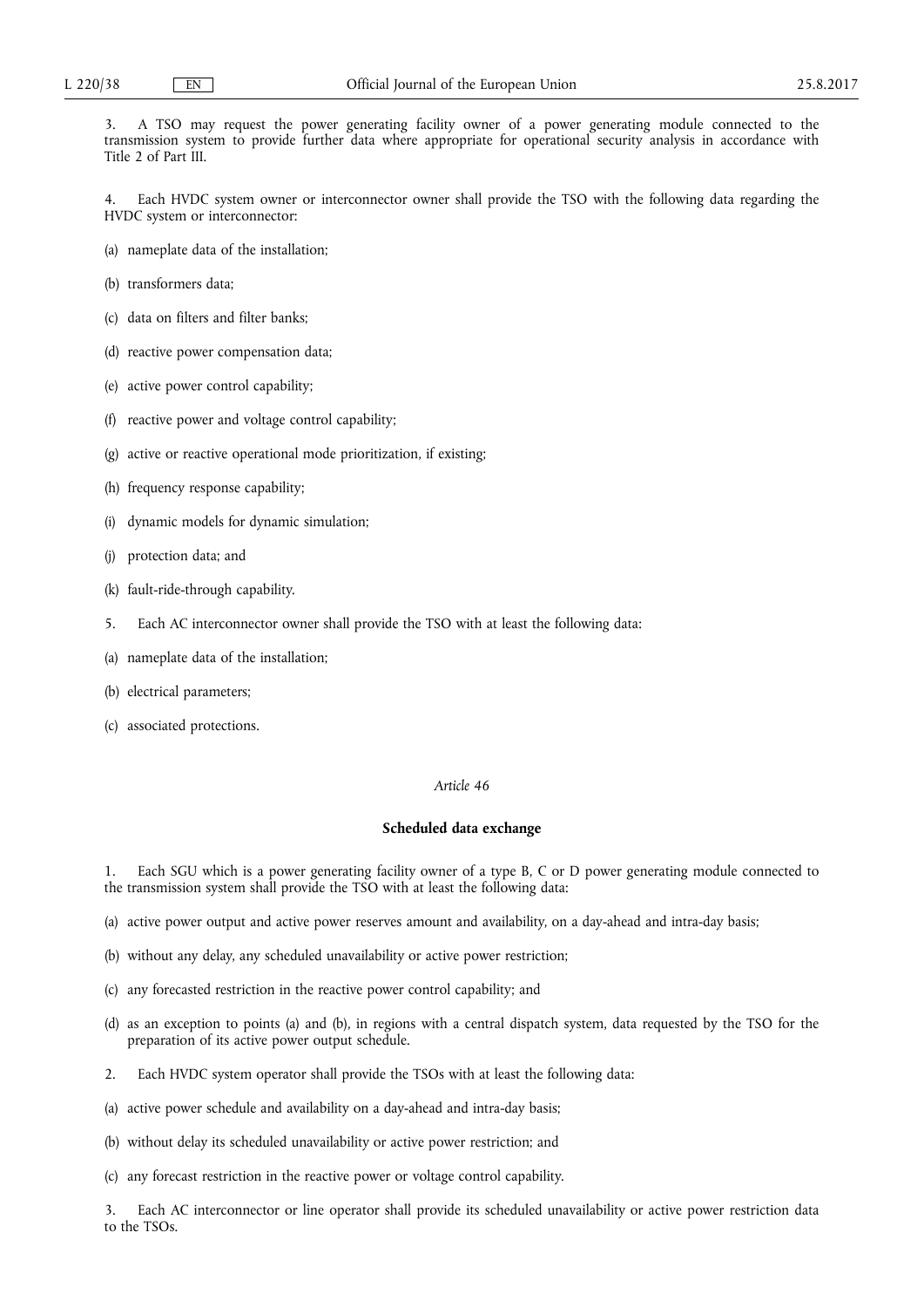### **Real-time data exchange**

Unless otherwise provided by the TSO, each significant grid user which is a power generating facility owner of type B, C or D power generating module shall provide the TSO, in real-time, at least the following data:

- (a) position of the circuit breakers at the connection point or another point of interaction agreed with the TSO;
- (b) active and reactive power at the connection point or another point of interaction agreed with the TSO; and
- (c) in the case of power generating facility with consumption other than auxiliary consumption net active and reactive power.

2. Unless otherwise provided by the TSO, each HVDC system or AC interconnector owner shall provide, in real-time, at least the following data regarding the connection point of the HVDC system or AC interconnector to the TSOs:

- (a) position of the circuit breakers;
- (b) operational status; and
- (c) active and reactive power.

## *CHAPTER 5*

## *Data exchange between TSOs, DSOs and distribution-connected power generating modules*

## *Article 48*

# **Structural data exchange**

1. Unless otherwise provided by the TSO, each power generating facility owner of a power generating module which is a SGU pursuant to Article  $2(1)(a)$  and by aggregation of the SGUs pursuant to Article  $2(1)(e)$  connected to the distribution system shall provide at least the following data to the TSO and to the DSO to which it has a connection point:

- (a) general data of the power generating module, including installed capacity and primary energy source or fuel type;
- (b) FCR data according to the definition and requirements of Article 173 for power generating facilities offering or providing the FCR service;
- (c) FRR data for power generating facilities offering or providing the FRR service;
- (d) RR data for power generating modules offering or providing the RR service;
- (e) protection data;
- (f) reactive power control capability;
- (g) capability of remote access to the circuit breaker;
- (h) data necessary for performing dynamic simulation according to the provisions in Regulation (EU) 2016/631; and
- (i) voltage level and location of each power generating module.

2. Each power generating facility owner of a power generating module which is a SGU in accordance with Article  $2(1)(a)$  and (e) shall inform the TSO and the DSO to which it has a connection point, within the agreed time and not later than the first commissioning or any changes to the existing installation, about any change in the scope and the contents of the data listed in paragraph 1.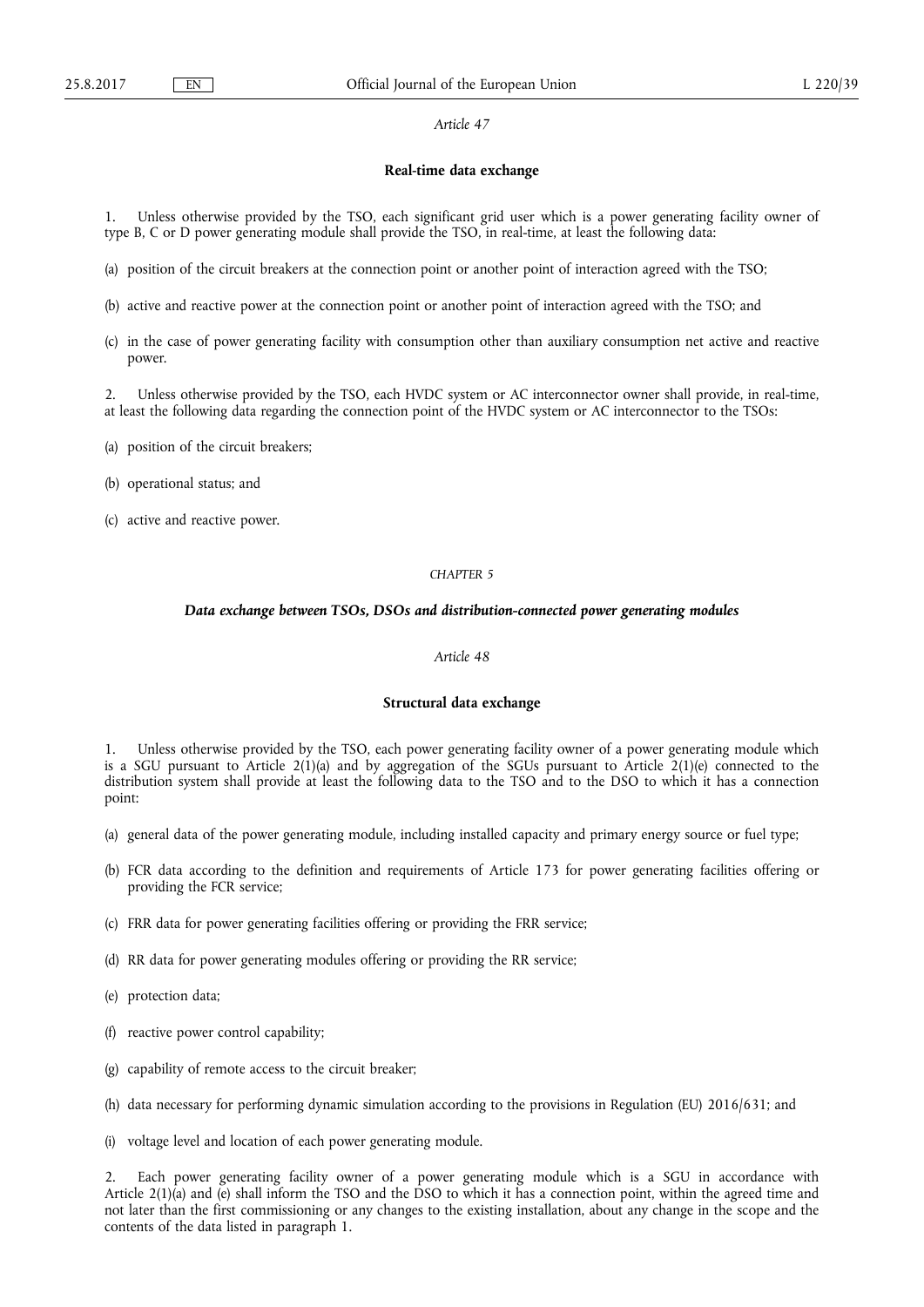## **Scheduled data exchange**

Unless otherwise provided by the TSO, each power generating facility owner of a power generating module which is a SGU in accordance with Article  $2(1)(a)$  and  $2(1)(e)$  connected to the distribution system shall provide the TSO and the DSO to which it has the connection point, with at least the following data:

- (a) its scheduled unavailability, scheduled active power restriction and its forecasted scheduled active power output at the connection point;
- (b) any forecasted restriction in the reactive power control capability; and
- (c) as an exception to paragraphs (a) and (b), in regions with a central dispatch system, data requested by the TSO for the preparation of its active power output schedule.

## *Article 50*

### **Real-time data exchange**

1. Unless otherwise provided by the TSO, each power generating facility owner of a power generating module which is a SGU in accordance with Article 2(1)(a) and (e) connected to the distribution system shall provide the TSO and the DSO to which it has the connection point, in real-time, at least the following data:

(a) status of the switching devices and circuit breakers at the connection point; and

(b) active and reactive power flows, current, and voltage at the connection point.

2. Each TSO shall define in coordination with the responsible DSOs which SGUs may be exempted from providing the real-time data listed in paragraph 1 directly to the TSO. In such cases, the responsible TSOs and DSOs shall agree on the aggregated real-time data of the SGUs concerned to be delivered to the TSO.

# *Article 51*

### **Data exchange between TSOs and DSOs concerning significant power generating modules**

1. Unless otherwise provided by the TSO, each DSO shall provide to its TSO the information specified in Articles 48, 49 and 50 with the frequency and level of detail requested by the TSO.

Each TSO shall make available to the DSO, to whose distribution system SGUs are connected, the information specified in Articles 48, 49 and 50 as requested by the DSO.

3. A TSO may request further data from a power generating facility owner of a power generating module which is a SGU in accordance with Article 2(1)(a) and (e) connected to the distribution system, if it is necessary for the operational security analysis and for the validation of models.

### *CHAPTER 6*

## *Data exchange between TSOs and demand facilities*

# *Article 52*

## **Data exchange between TSOs and transmission-connected demand facilities**

1. Unless otherwise provided by the TSO, each transmission-connected demand facility owner shall provide the following structural data to the TSO:

(a) electrical data of the transformers connected to the transmission system;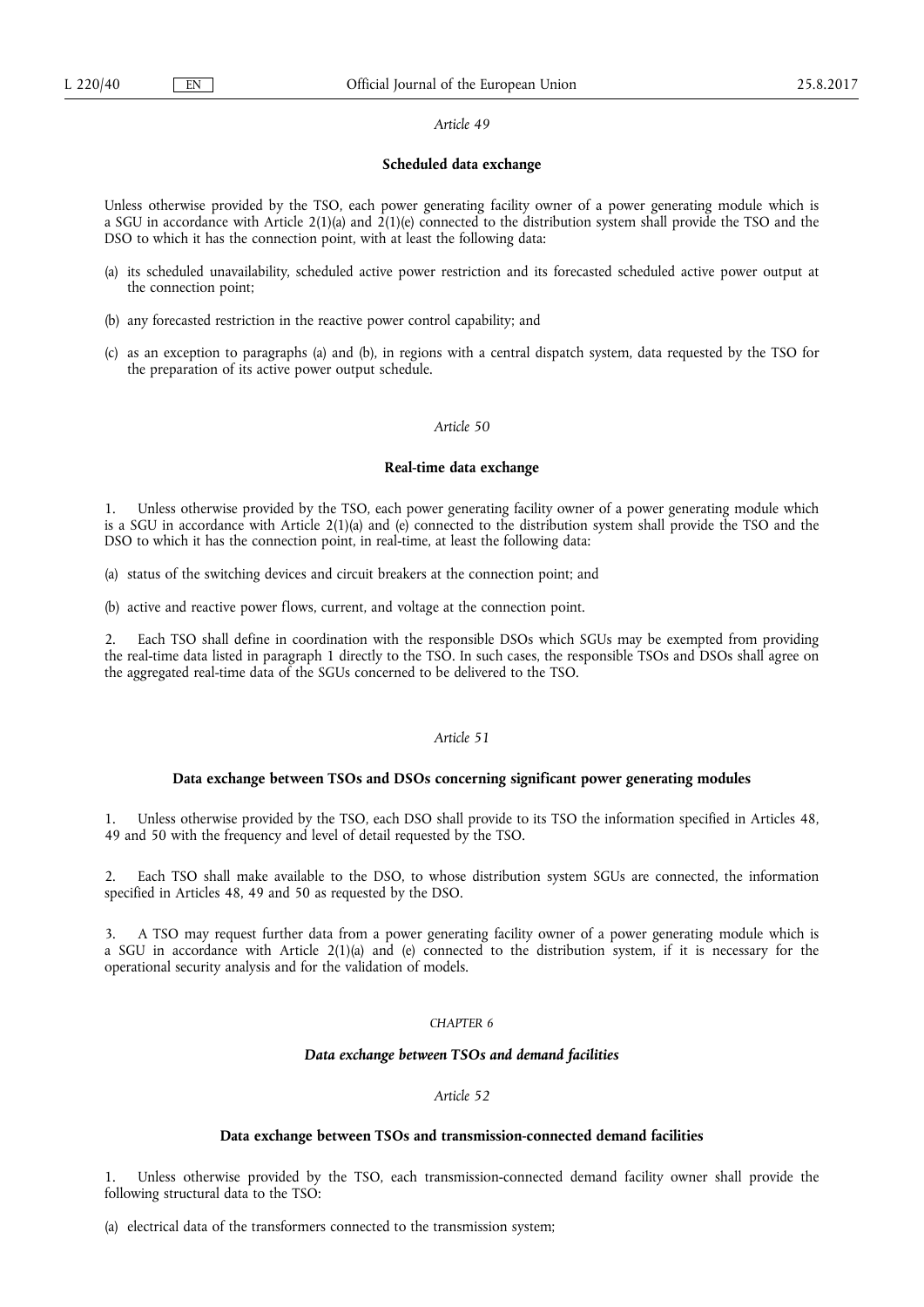- (b) characteristics of the load of the demand facility; and
- (c) characteristics of the reactive power control.

2. Unless otherwise provided by the TSO, each transmission-connected demand facility owner shall provide the following data to the TSO:

- (a) scheduled active and forecasted reactive power consumption on a day-ahead and intraday basis, including any changes of those schedules or forecast;
- (b) any forecasted restriction in the reactive power control capability;
- (c) in case of participation in demand response, a schedule of its structural minimum and maximum power range to be curtailed; and
- (d) by exception to point (a), in regions with a central dispatch system, the data requested by the TSO for the preparation of its active power output schedule.

Unless otherwise provided by the TSO, each transmission-connected demand facility owner shall provide the following data to the TSO in real-time:

- (a) active and reactive power at the connection point; and
- (b) the minimum and maximum power range to be curtailed.

4. Each transmission-connected demand facility owner shall describe to its TSO its behaviour at the voltage ranges referred to in Article 27.

## *Article 53*

## **Data exchange between TSOs and distribution-connected demand facilities or third parties participating in demand response**

1. Unless otherwise provided by the TSO, each SGU which is a distribution-connected demand facility and which participates in demand response other than through a third party shall provide the following scheduled and real-time data to the TSO and to the DSO:

- (a) structural minimum and maximum active power available for demand response and the maximum and minimum duration of any potential usage of this power for demand response;
- (b) a forecast of unrestricted active power available for demand response and any planned demand response;
- (c) real-time active and reactive power at the connection point; and
- (d) a confirmation that the estimations of the actual values of demand response are applied.

Unless otherwise provided by the TSO, each SGU which is a third party participating in demand response as defined in Article 27 of Regulation (EU) 2016/1388, shall provide the TSO and the DSO at the day-ahead and close to real-time and on behalf of all of its distribution-connected demand facilities, with the following data:

- (a) structural minimum and maximum active power available for demand response and the maximum and minimum duration of any potential activation of demand response in a specific geographical area defined by the TSO and DSO;
- (b) a forecast of unrestricted active power available for the demand response and any planned level of demand response in a specific geographical area defined by the TSO and DSO;
- (c) real-time active and reactive power; and
- (d) a confirmation that the estimations of the actual values of demand response are applied.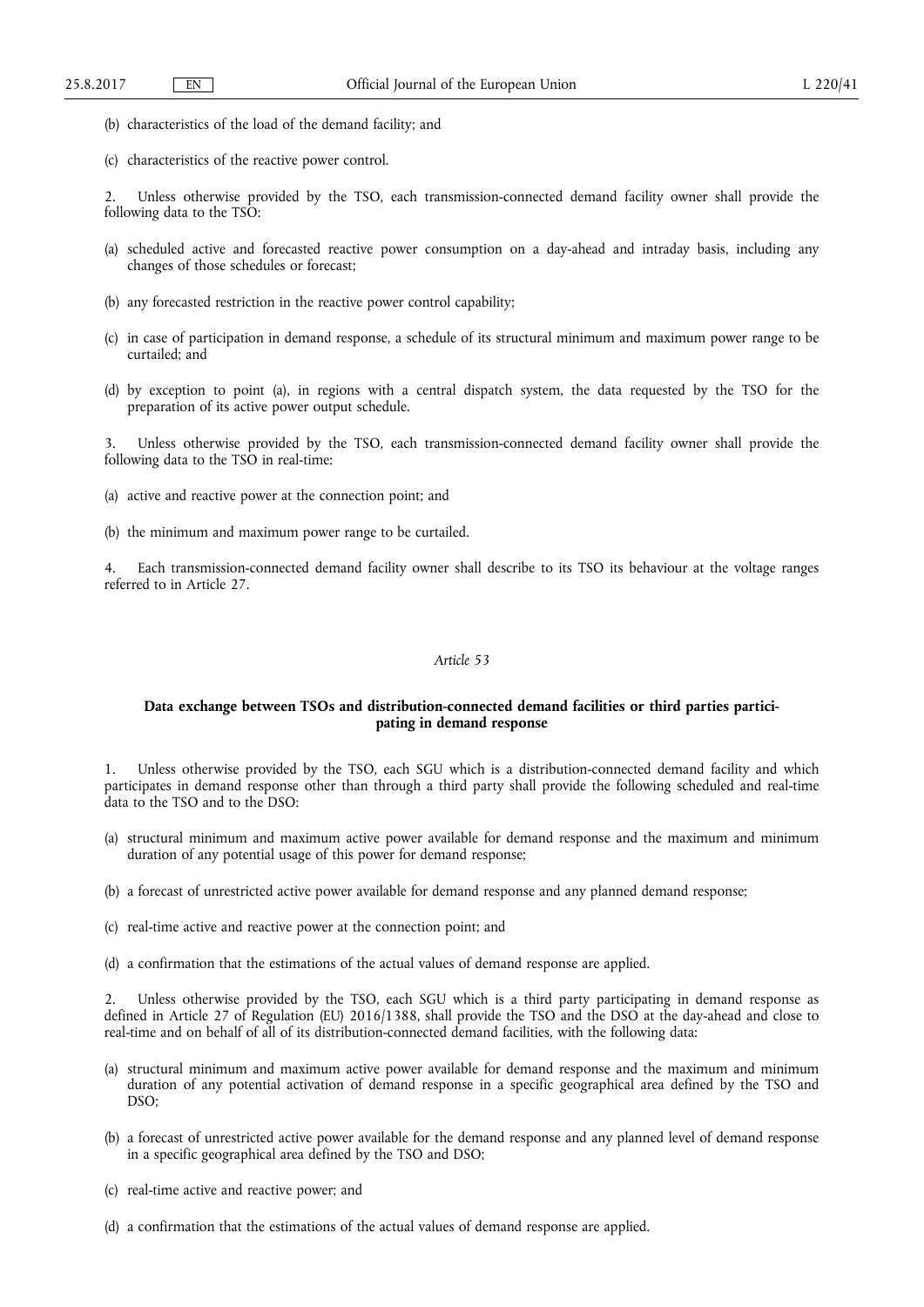## TITLE 3

#### **COMPLIANCE**

## *CHAPTER 1*

### *Roles and responsibilities*

## *Article 54*

## **Responsibility of the SGUs**

Each SGU shall notify the TSO or DSO to which it has a connection point about any planned modification of its technical capabilities which could have an impact on its compliance with the requirements of this Regulation, prior to its execution.

2. Each SGU shall notify the TSO or DSO to which it has a connection point about any operational disturbance in its facility which could have an impact on its compliance with the requirements of this Regulation as soon as possible after its occurrence.

3. Each SGU shall notify the TSO or DSO to which it has a connection point of the planned test schedules and procedures to be followed for verifying the compliance of its facility with the requirements of this Regulation, in due time and prior to their launch. The TSO or DSO shall approve in advance and in a timely manner the planned test schedules and procedures and the approval shall not be unreasonably withheld. Where the SGU has a connection point to the DSO and interacts, pursuant to paragraph 2, only with the DSO, the TSO shall be entitled to request from the concerned DSO any compliance testing results, which are relevant for the operational security of its transmission system.

4. Upon request from the TSO or DSO, pursuant to Article 41(2) of Regulation (EU) 2016/631 and Article 35(2) of Regulation (EU) 2016/1388, the SGU shall carry out compliance tests and simulations in accordance with those Regulations at any time throughout the lifetime of its facility and in particular after any fault, modification or replacement of any equipment, which could have an impact on the facility's compliance with the requirements of this Regulation regarding the capability of the facility to achieve the values declared, the time requirements applicable to those values and the availability or contracted provision of ancillary services. Third parties providing demand response directly to the TSO, providers of redispatching of power generating modules or demand facilities by means of aggregation, and other providers of active power reserves shall ensure that the facilities in their portfolio comply with the requirements of this Regulation.

# *Article 55*

#### **Tasks of TSOs regarding system operation**

Each TSO shall be responsible for the operational security of its control area and, in particular, it shall:

- (a) develop and implement network operation tools that are relevant for its control area and related to real-time operation and operational planning;
- (b) develop and deploy tools and solutions for the prevention and remedy of disturbances;
- (c) use services provided by third parties, through procurement when applicable, such as redispatching or countertrading, congestion management services, generation reserves and other ancillary services;
- (d) comply with the incidents classification scale adopted by ENTSO for Electricity in accordance with Article 8(3)(a) of Regulation (EC) No 714/2009 and submit to ENTSO for Electricity the information required to perform the tasks for producing the incidents classification scale; and
- (e) monitor on an annual basis the appropriateness of the network operation tools established pursuant to points (a) and (b) required to maintain operational security. Each TSO shall identify any appropriate improvements to those network operation tools, taking into account the annual reports prepared by ENTSO for Electricity based on the incidents classification scale in accordance with Article 15. Any identified enhancement shall be implemented subsequently by the TSO.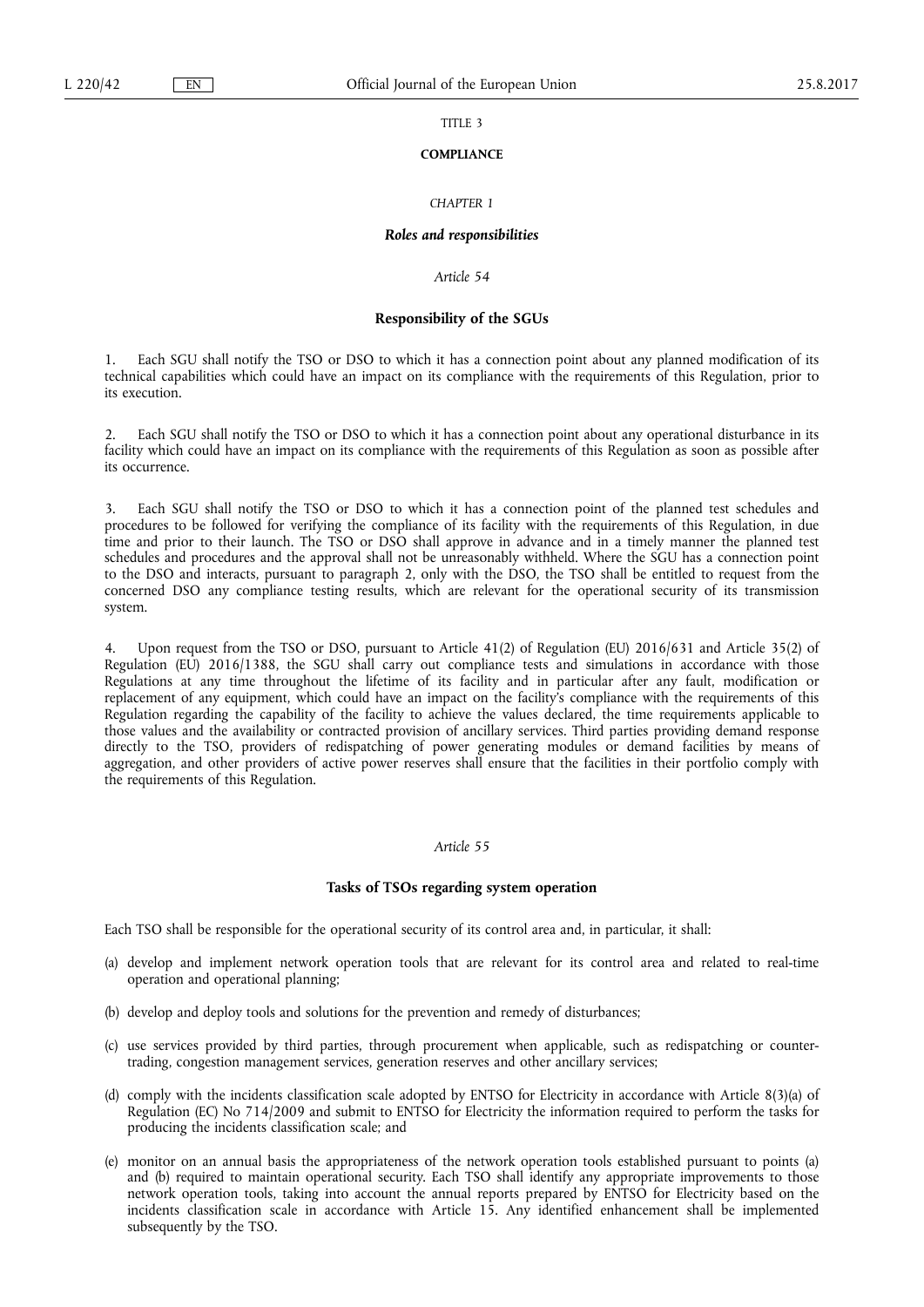*CHAPTER 2* 

## *Operational testing*

#### *Article 56*

#### **Purpose and responsibilities**

Each TSO and each transmission-connected DSO or SGU may perform operational testing respectively of its transmission system elements and of their facilities under simulated operational conditions and for a limited period of time. When doing so, they shall provide notification in due time and prior to the test launch and shall minimise the effect on real-time system operation. The operational testing shall aim at providing:

- (a) proof of compliance with all relevant technical and organisational operational provisions of this Regulation for a new transmission system element at its first entry into operation;
- (b) proof of compliance with all relevant technical and organisational operational provisions of this Regulation for a new facility of the SGU or of DSO at its first entry into operation;
- (c) proof of compliance with all relevant technical and organisational operational provisions of this Regulation upon any change of a transmission system element or a facility of the SGU or of the DSO, which is relevant for system operation;
- (d) assessment of possible negative effects of a failure, short-circuit or other unplanned and unexpected incident in system operation, on the transmission system element, or on the facility of the SGU or of the DSO.

2. The results of the operational testing referred to in paragraph 1 shall be used by a TSO, DSO or a SGU, in order for:

- (a) the TSO to ensure correct functioning of transmission system elements;
- (b) the DSO and SGUs to ensure correct functioning of distribution systems and of the SGUs' facilities;
- (c) the TSO, DSO or SGU to maintain existing and develop new operational practices;
- (d) the TSO to ensure fulfilment of ancillary services;
- (e) the TSO, DSO or SGU to acquire information about performance of transmission system elements and facilities of the SGUs and DSOs under any conditions and in compliance with all relevant operational provisions of this Regulation, in terms of:
	- (i) controlled application of frequency or voltage variations aimed at gathering information on transmission system and elements' behaviour; and
	- (ii) tests of operational practices in emergency state and restoration state.

Each TSO shall ensure that operational testing does not endanger the operational security of its transmission system. Any operational testing may be postponed or interrupted due to unplanned system conditions, or due to safety of personnel, of the general public, of the plant or apparatus being tested, or of transmission system elements or of the facilities of the DSO or SGU.

4. In the event of degradation of the state of the transmission system in which the operational testing is performed, the TSO of that transmission system shall be entitled to interrupt the operational testing. If conducting a test affects another TSO and its system state is also degraded, the TSO or SGU or DSO conducting the test shall, upon being informed by the TSO concerned, immediately cease the operational test.

5. Each TSO shall ensure that the results of relevant operational tests carried out together with all related analyses are:

(a) incorporated into the training and certification process of the employees in charge of real-time operation;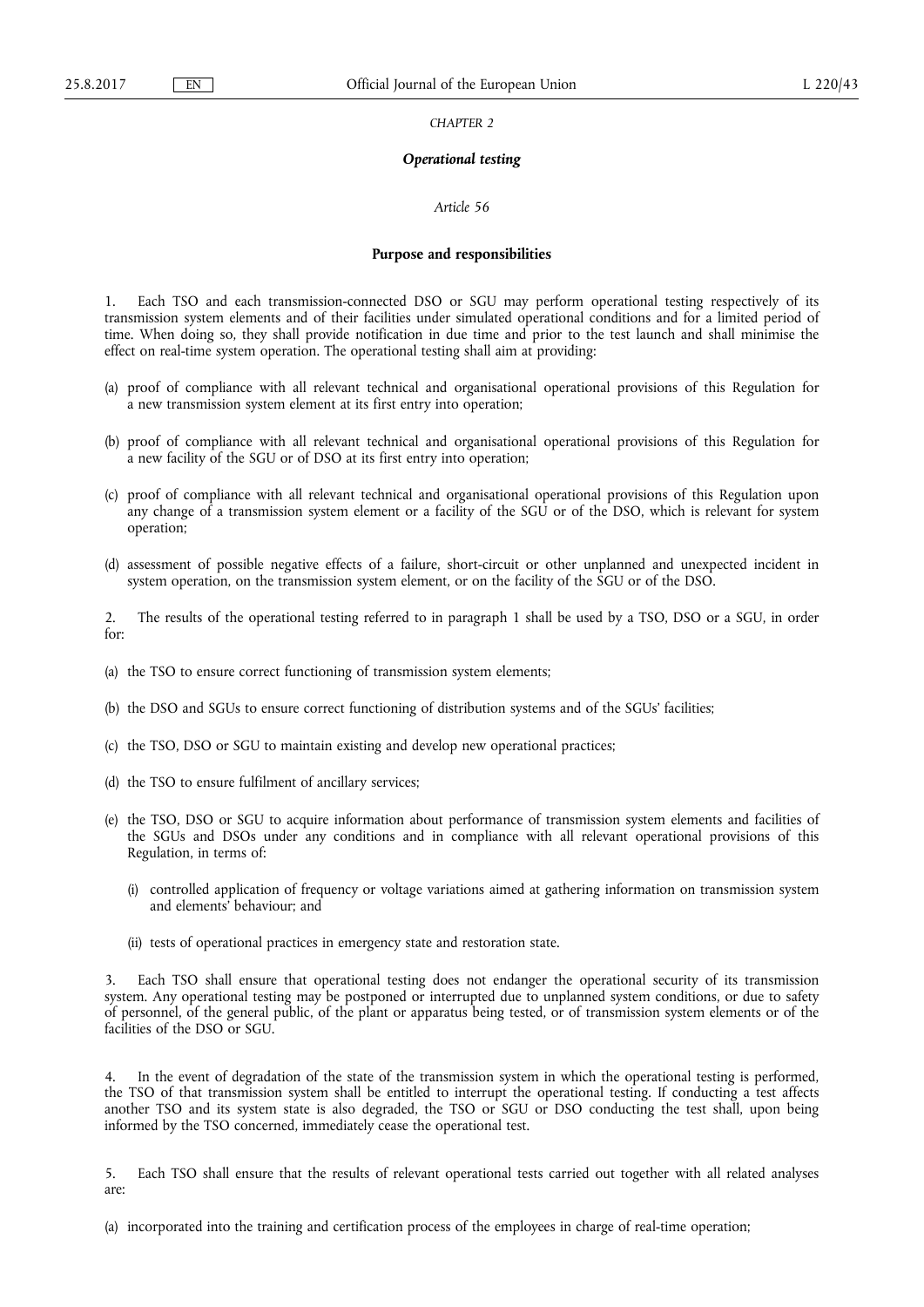(b) used as inputs to the research and development process of ENTSO for Electricity; and

(c) used to improve operational practices including also those in emergency and restoration state.

## *Article 57*

#### **Performing operational tests and analysis**

Each TSO or DSO to which the SGU has a connection point retains the right to test a SGU's compliance with the requirements of this Regulation, the SGU's expected input or output and the SGU's contracted provision of ancillary services at any time throughout the lifetime of the facility. The procedure for those operational tests shall be notified to the SGU by the TSO or DSO in due time prior to the launch of the operational test.

2. The TSO or DSO to which the SGU has a connection point shall publish the list of information and documents to be provided as well as the requirements to be fulfilled by the SGU for operational testing of compliance. Such list shall cover at least the following information:

(a) all documentation and equipment certificates to be provided by the SGU;

(b) details of the technical data of the SGU facility with relevance for the system operation;

- (c) requirements for models for dynamic stability assessment; and
- (d) studies by the SGU demonstrating expected outcome of the dynamic stability assessment, where applicable.

3. Where applicable, each TSO or DSO shall publish the allocation of responsibilities of the SGU and of the TSO or DSO for operational testing of compliance.

### TITLE 4

### **TRAINING**

## *Article 58*

### **Training program**

1. By 18 months after entry into force of this Regulation each TSO shall develop and adopt:

- (a) an initial training program for the certification and a rolling program for the continuous training of its employees in charge of real-time operation of the transmission system;
- (b) a training program for its employees in charge of operational planning. Each TSO shall contribute to developing and adopting training programs for employees of the relevant regional security coordinators;
- (c) a training program for its employees in charge of balancing.

2. The TSO's training programs shall include the knowledge of the transmission system elements, the operation of the transmission system, use of the on-the-job systems and processes, inter-TSO operations, market arrangements, recognising of and responding to exceptional situations in system operation, operational planning activities and tools.

3. TSO employees in charge of real-time operation of transmission system shall, as a part of its initial training, undergo training on interoperability issues between transmission systems based upon operational experiences and feedback from the joint training carried out with neighbouring TSOs in accordance with Article 63. That training on interoperability issues shall include preparation and activation of coordinated remedial actions required in all system states.

4. Each TSO shall include in its training program for the employees in charge of real-time operation of the transmission system the frequency of the trainings and the following components:

(a) a description of the transmission system elements;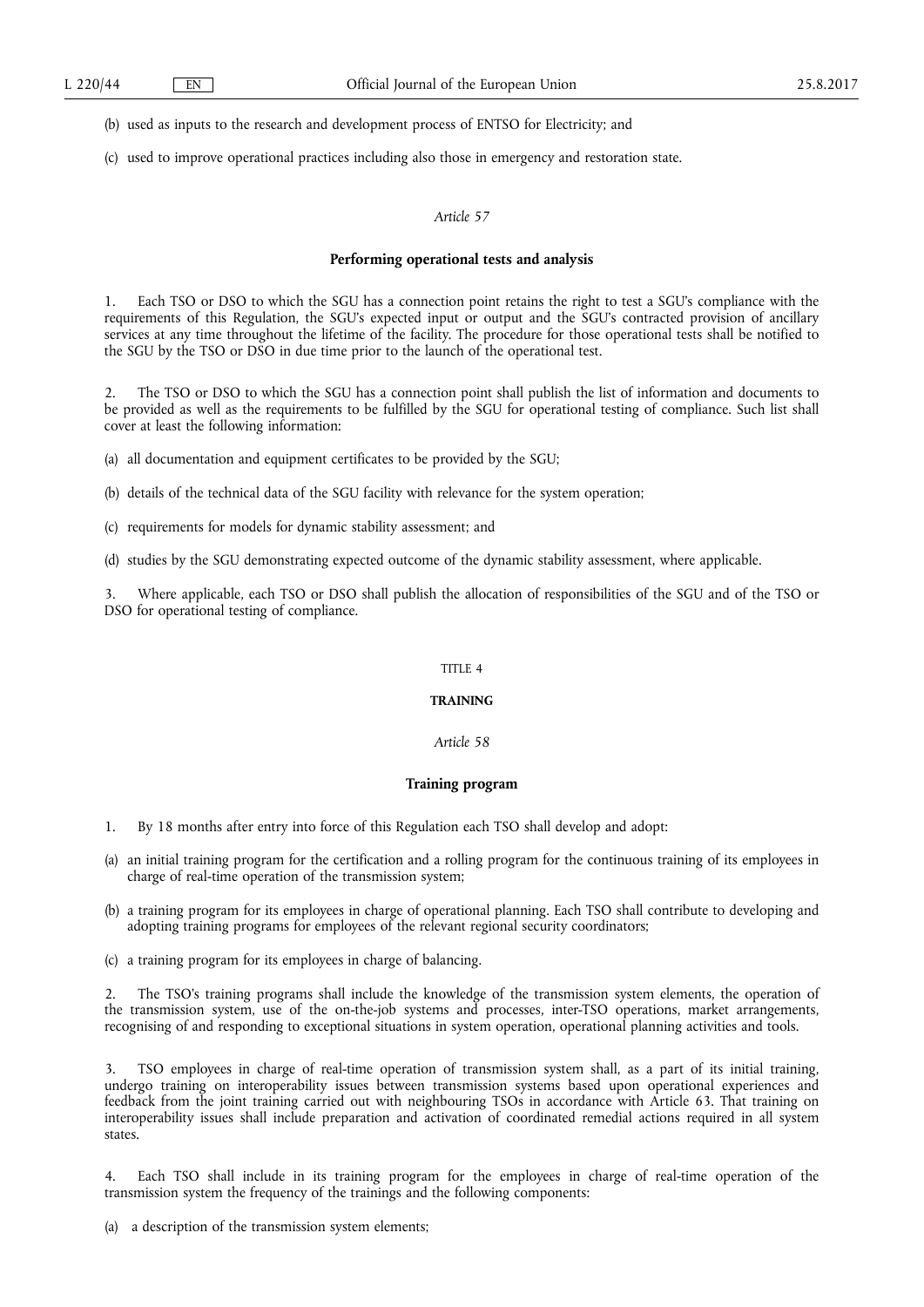- (b) operation of the transmission system in all system states including restoration;
- (c) use of the on-the-job systems and processes;
- (d) coordination of inter-TSO operations and market arrangements;
- (e) recognition of and response to exceptional operational situations;
- (f) relevant areas of electrical power engineering;
- (g) relevant aspects of the Union internal electricity market;
- (h) relevant aspects of the network codes or guidelines adopted according to Articles 6 and 18 of Regulation (EC) No 714/2009;
- (i) safety and security of persons, nuclear and other equipment in transmission system operation;
- (j) inter-TSO cooperation and coordination in real-time operation and in operational planning at the level of main control rooms which shall be given in English unless otherwise specified;
- (k) joint training with transmission-connected DSOs and SGUs, where appropriate;
- (l) behavioural skills with particular focus on stress management, human acting in critical situation, responsibility and motivation skills; and
- (m) operational planning practices and tools, including those used with the relevant regional security coordinators in the operational planning.

5. The training program for employees in charge of operational planning shall include at least the aspects in points (c),  $(f)$ ,  $(g)$ ,  $(h)$ ,  $(j)$  and  $(m)$  of paragraph 4.

6. The training program for employees in charge of balancing shall include at least the aspects in points (c), (g) and (h) of paragraph 4.

7. Each TSO shall maintain records of employees' training programs for their period of employment. Upon request of the relevant regulatory authority, each TSO shall provide the scope and details of its training programs.

8. Each TSO shall review its training programs at least annually or following significant system changes. Each TSO shall update its training programs to reflect changing operational circumstances, market rules, network configuration and system characteristics, with particular focus on new technologies, changing generation and demand patterns and market evolution.

## *Article 59*

### **Training conditions**

1. Each TSO's training programs for employees in charge of real-time operation shall include on-the-job and offline training. On-the-job training shall be carried out under the supervision of an experienced employee in charge of realtime operation. Offline training shall be carried out in an environment which simulates the control room and with network modelling details at a level appropriate to the tasks being trained for.

2. Each TSO shall implement training for employees in charge of real-time operation based on a comprehensive database model of their network with respective data from other networks of, at least, the observability area, at a level of detail which is sufficient to replicate inter-TSO operational issues. Training scenarios shall be based on real and simulated system conditions. Where relevant, the role of other TSOs, transmission-connected DSOs and significant grid users shall also be simulated unless they can be directly represented in joint trainings.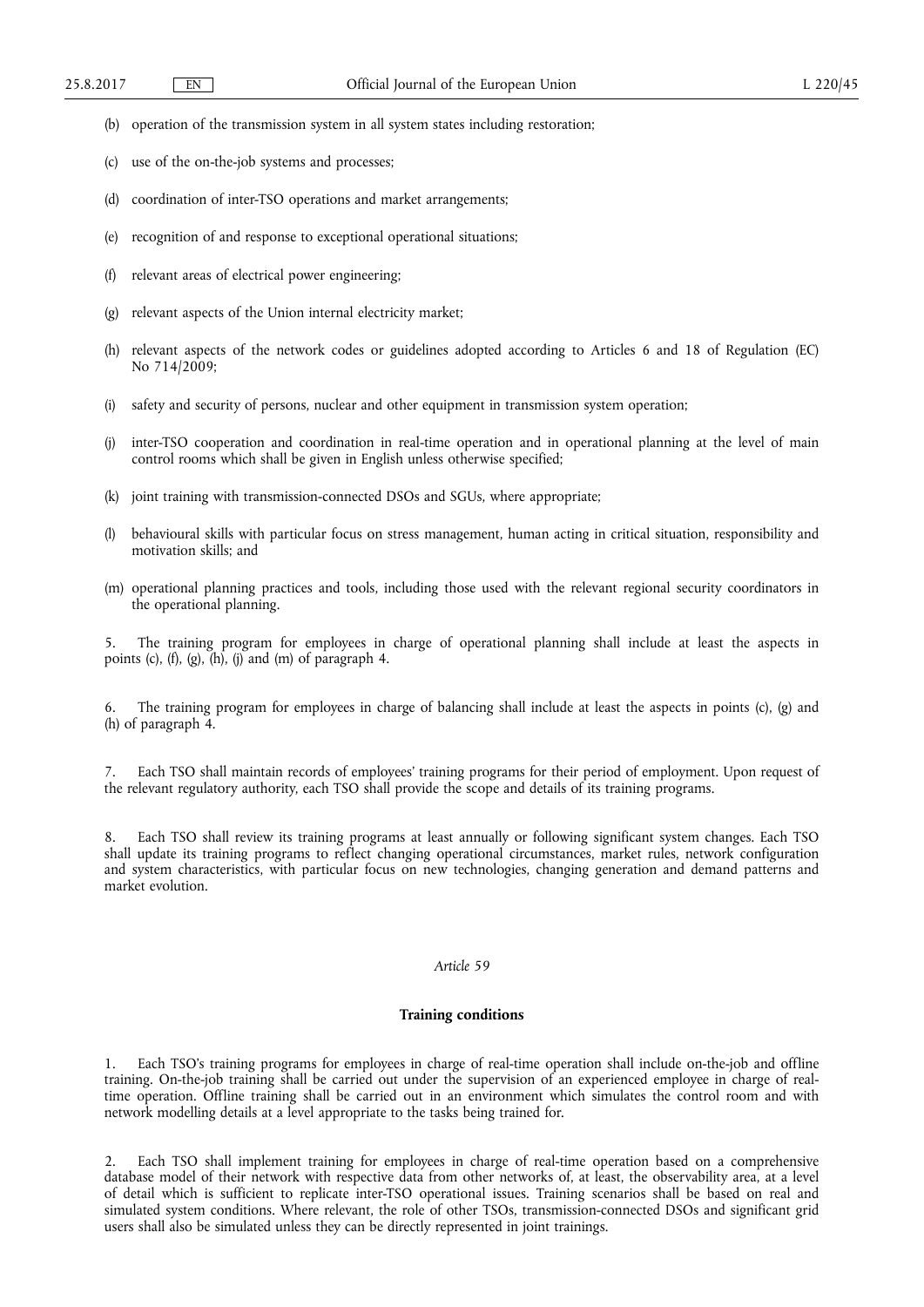3. Each TSO shall coordinate the offline training of the employees in charge of real-time operation with the transmission-connected DSOs and SGUs regarding the impact of their facilities on real-time operation of the transmission system, in a comprehensive and proportionate manner, reflecting the up-to-date network topology and characteristics of secondary equipment. When relevant, TSOs, transmission-connected DSOs and SGUs shall run joint offline training simulations or training workshops.

## *Article 60*

#### **Training coordinators and trainers**

1. The training coordinator's responsibilities shall include the designing, monitoring and updating of the training programs, as well as the determination of:

(a) the qualifications and selection process for TSO employees to be trained;

- (b) the training required for certification of the system operator employees in charge of real-time operation;
- (c) the processes, including relevant documentation, for the initial and the rolling training programs;
- (d) the process for certification of system operator employees in charge of real-time operation; and
- (e) the process for extension of a training period and certification period for the system operator employees in charge of real-time operation.

2. Each TSO shall determine the skills and the level of competence of on-the-job trainers. On-the-job trainers shall have an appropriate level of operational experience following their certification.

Each TSO shall have a register of the system operator employees in charge of real-time operation who carry out the functions of on-the-job trainers and review their capability to provide practical training when deciding upon the extension of their certification.

## *Article 61*

### **Certification of system operator employees in charge of real-time operation**

1. An individual may become a system operator employee in charge of real-time operation provided he or she is trained and subsequently certified by a nominated representative from his or her TSO for the concerned tasks within the timescale defined in the training programme. A system operator employee in charge of real-time operation shall not work unsupervised in the control room unless he or she is certified.

2. By 18 months after entry into force of this Regulation, each TSO shall define and implement a process, including the level of competence, for the certification of the system operator employees in charge of real-time operation.

TSO employees in charge of real-time operation shall be certified following a successful formal assessment which shall comprise an oral and/or a written exam, and/or a practical assessment with pre-defined success criteria.

4. The TSO shall keep a copy of the issued certificate and of the formal assessment results. Upon request by the regulatory authority, the TSO shall provide a copy of the certification examination records.

5. Each TSO shall record the period of validity of the certification issued to any employee in charge of real-time operation.

6. Each TSO shall determine the maximum period of the certification, which shall not exceed 5 years but which may be extended on the basis of criteria determined by each TSO, and may take into account the participation of employees in charge of real-time operation in a continuous training programme with sufficient practical experience.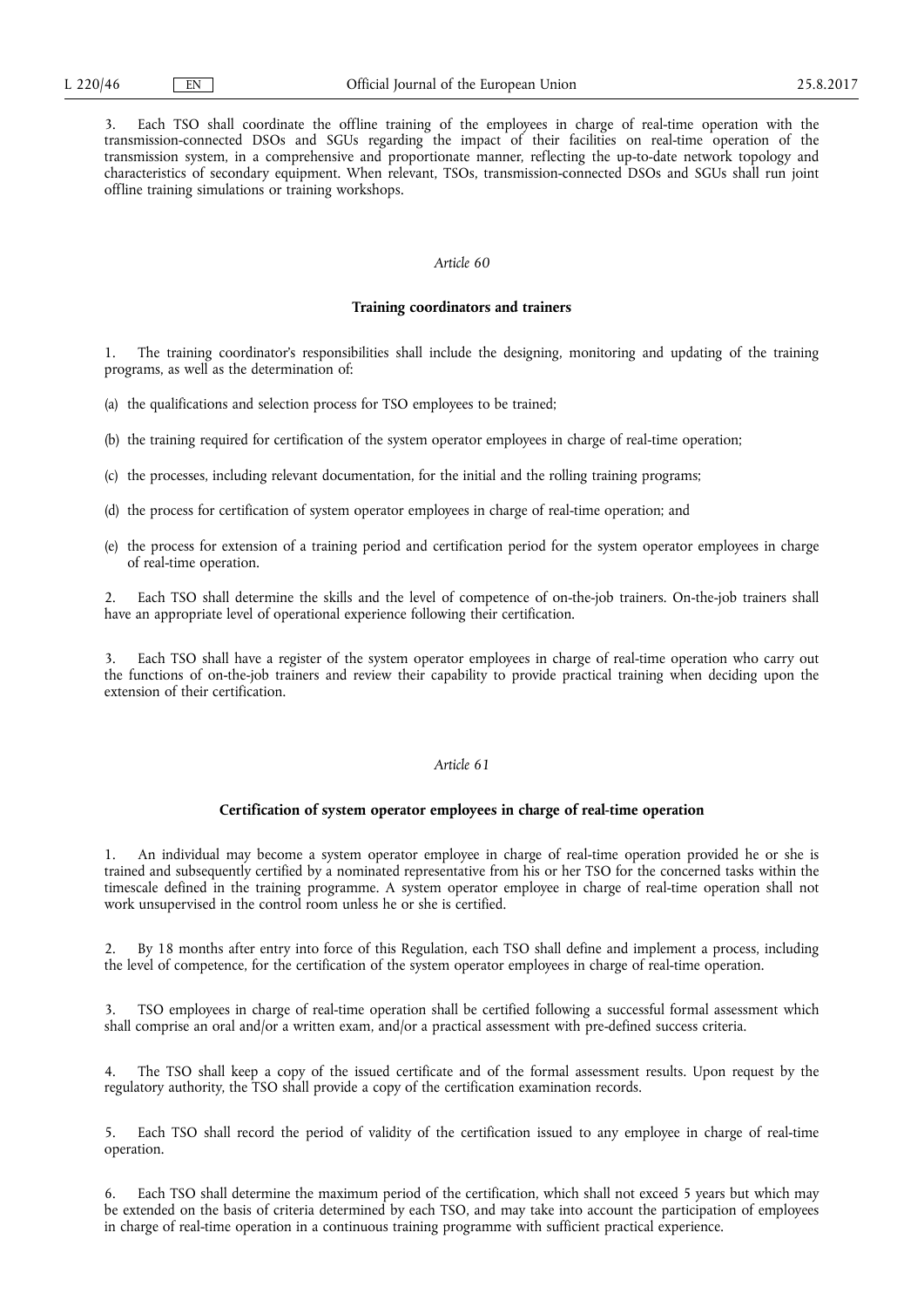## **Common language for communication between the system operator employees in charge of real time operation**

Unless otherwise agreed, the common contact language between the employees of a TSO and those of the neighbouring TSO shall be English.

2. Each TSO shall train its relevant system operator employees to achieve sufficient skills in the common contact languages agreed with the neighbouring TSOs.

#### *Article 63*

## **Cooperation between TSOs on training**

Each TSO shall organise regular training sessions with its neighbouring TSOs to improve the knowledge of the characteristics of neighbouring transmission systems as well as the communication and coordination between employees of neighbouring TSOs in charge of real-time operation. The inter-TSO training shall include detailed knowledge of coordinated actions required under each system state.

2. Each TSO shall determine, in cooperation with at least the neighbouring TSO, the need and frequency for joint training sessions, including the minimum content and scope of those sessions, taking into account the level of mutual influence and operational cooperation needed. This inter-TSO training may include, but should not be limited to, joint training workshops and joint training simulator sessions.

3. Each TSO shall participate with other TSOs, at least once a year, in training sessions on the management of inter-TSO issues in real-time operation. The frequency shall be defined taking into account the level of mutual influence of transmission systems and the type of interconnection  $-$  DC/AC links.

4. Each TSO shall exchange experiences from real-time operation, including visits and the exchange of experiences between system operator employees in charge of real-time operation, with their neighbouring TSOs, with any TSO with which there is or has been inter-TSO operational interaction and with the relevant regional security coordinators.

## PART III

## **OPERATIONAL PLANNING**

### TITLE 1

# **DATA FOR OPERATIONAL SECURITY ANALYSIS IN OPERATIONAL PLANNING**

## *Article 64*

## **General provisions regarding individual and common grid models**

1. To perform operational security analysis pursuant to Title 2 of this Part, each TSO shall prepare individual grid models in accordance with the methodologies established in application of Article 17 of Regulation (EU) 2015/1222 and Article 18 of Regulation (EU)  $2016/1719$  for each of the following time-frames, applying the data format established pursuant to Article  $114(2)$ :

(a) year-ahead, in accordance with Articles 66, 67 and 68;

- (b) where applicable, week-ahead, in accordance with Article 69;
- (c) day-ahead, in accordance with Article 70; and
- (d) intraday, in accordance with Article 70.
- 2. The individual grid models shall include the structural information and data set out in Article 41.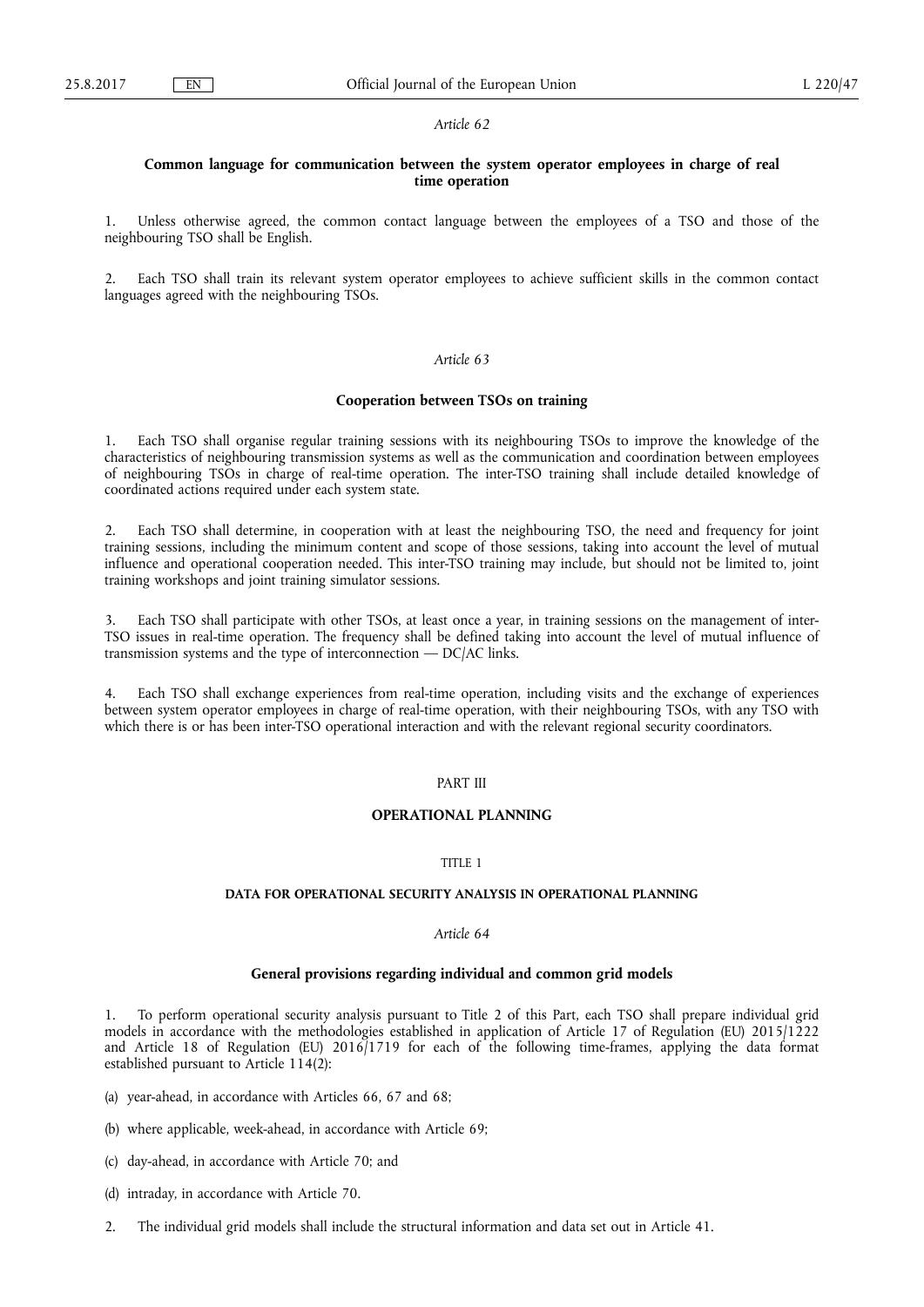3. Each TSO shall build the individual grid models and each regional security coordinator shall contribute to building the common grid models applying the data format established pursuant to Article 114(2).

### *Article 65*

### **Year-ahead scenarios**

1. All TSOs shall jointly develop a common list of year-ahead scenarios against which they assess the operation of the interconnected transmission system for the following year. Those scenarios shall allow the identification and the assessment of the influence of the interconnected transmission system on operational security. The scenarios shall include the following variables:

- (a) electricity demand;
- (b) the conditions related to the contribution of renewable energy sources;
- (c) determined import/export positions, including agreed reference values allowing the merging task;
- (d) the generation pattern, with a fully available production park;
- (e) the year-ahead grid development.
- 2. When developing the common list of scenarios, TSOs shall take into account the following elements:
- (a) the typical cross-border exchange patterns for different levels of consumption and of renewable energy sources and conventional generation;
- (b) the probability of occurrence of the scenarios;
- (c) the potential deviations from operational security limits for each scenario;
- (d) the amount of power generated and consumed by the power generating facilities and demand facilities connected to distribution systems.

3. Where TSOs do not succeed in establishing the common list of scenarios referred to in paragraph 1, they shall use the following default scenarios:

- (a) Winter Peak, 3rd Wednesday of January current year, 10:30 CET;
- (b) Winter Valley, 2nd Sunday of January current year, 03:30 CET;
- (c) Spring Peak, 3rd Wednesday of April current year, 10:30 CET;
- (d) Spring Valley, 2nd Sunday of April current year, 03:30 CET;
- (e) Summer Peak, 3rd Wednesday of July previous year, 10:30 CET;
- (f) Summer Valley, 2nd Sunday of July previous year, 03:30 CET;
- (g) Autumn Peak, 3rd Wednesday of October previous year, 10:30 CET;
- (h) Autumn Valley, 2nd Sunday of October previous year, 03:30 CET.

ENTSO for Electricity shall publish every year, by 15 July, the common list of scenarios established for the following year, including the description of those scenarios and the period during which these scenarios are to be used.

## *Article 66*

### **Year-ahead individual grid models**

1. Each TSO shall determine a year-ahead individual grid model for each of the scenarios developed pursuant to Article 65, using its best estimates of the variables defined in Article 65(1). Each TSO shall publish its year-ahead individual grid models on the ENTSO for Electricity operational planning data environment in accordance with Article 114(1).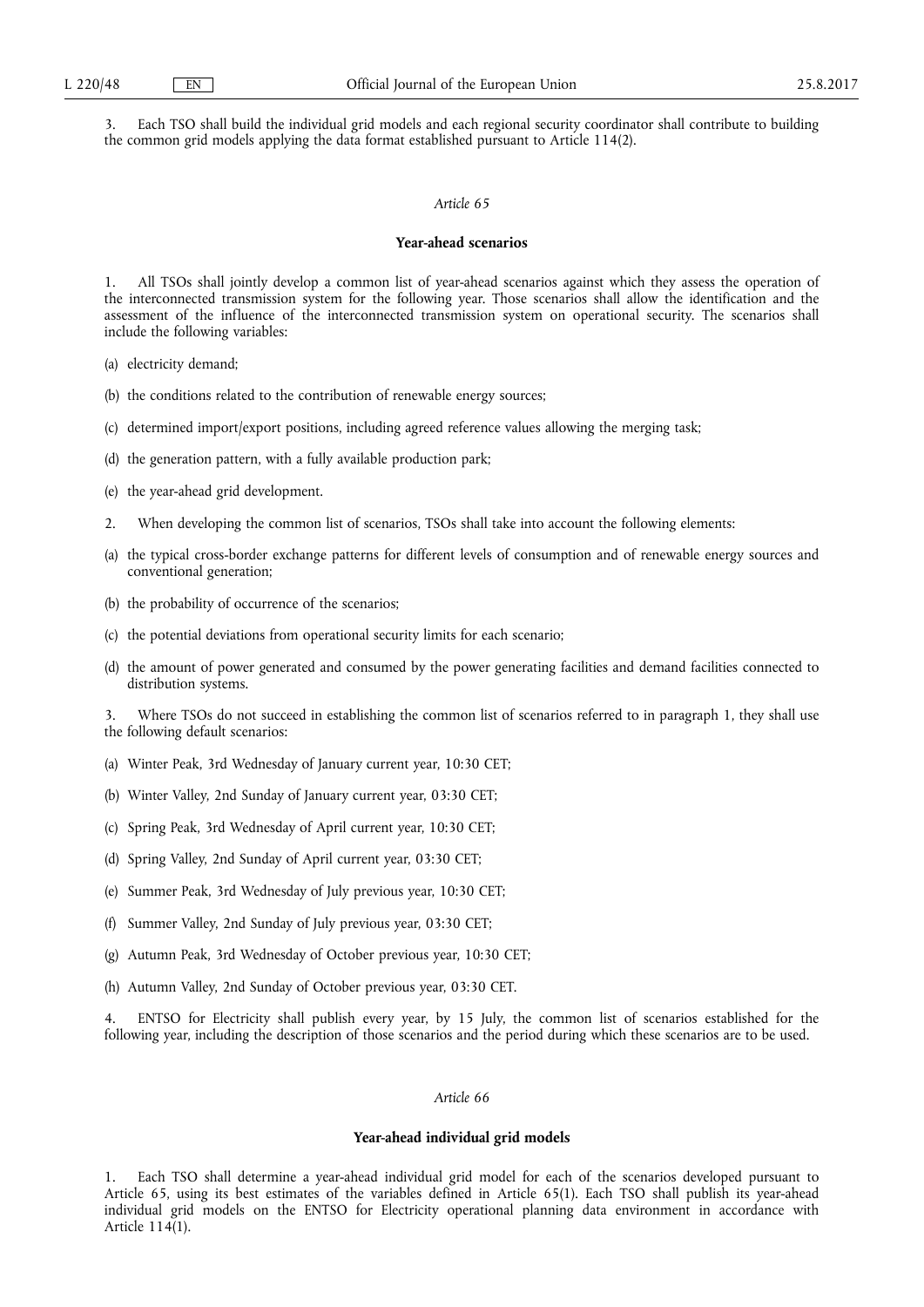- 2. When defining its year-ahead individual grid model, each TSO shall:
- (a) agree with the neighbouring TSOs upon the estimated power flow on HVDC systems linking their control areas;
- (b) balance for each scenario the sum of:
	- (i) net exchanges on AC lines;
	- (ii) estimated power flows on HVDC systems;
	- (iii) load, including an estimation of losses; and
	- (iv) generation.

Each TSO shall include in its year-ahead individual grid models the aggregated power outputs for power generating facilities connected to distribution systems. Those aggregated power outputs shall:

(a) be consistent with the structural data provided in accordance with the requirements of Articles 41, 43, 45 and 48;

- (b) be consistent with the scenarios developed in accordance with Article 65; and
- (c) distinguish the type of primary energy source.

# *Article 67*

# **Year-ahead common grid models**

1. By 6 months after entry into force of this Regulation, all TSOs shall jointly develop a proposal for the methodology for building the year-ahead common grid models from the individual grid models established in accordance with Article 66(1) and for saving them. The methodology shall take into account, and complement where necessary, the operational conditions of the common grid model methodology developed in accordance with Article 17 of Regulation (EU) 2015/1222 and Article 18 of Regulation (EU) 2016/1719, as regards the following elements:

- (a) deadlines for gathering the year-ahead individual grid models, for merging them into a common grid model and for saving the individual and common grid models;
- (b) quality control of the individual and common grid models to be implemented in order to ensure their completeness and consistency; and
- (c) correction and improvement of individual and common grid models, implementing at least the quality controls referred to in point (b).

2. Each TSO shall have the right to request from another TSO any information on modifications to the network topology or on operational arrangements, such as protection setpoints or system protection schemes, single line diagrams and configuration of substations or additional grid models relevant for the provision of an accurate representation of the transmission system to undertake operational security analysis.

# *Article 68*

## **Updates of year-ahead individual and common grid models**

1. When a TSO modifies or notices a modification of its best estimates for the variables used for determining its year-ahead individual grid model established in accordance with Article 66(1), which is significant for operational security, it shall update its year-ahead individual grid model and publish it on the ENTSO for Electricity operational planning data environment.

2. Whenever an individual grid model is updated, the year-ahead common grid model shall be updated accordingly applying the methodology determined in accordance with Article 67(1).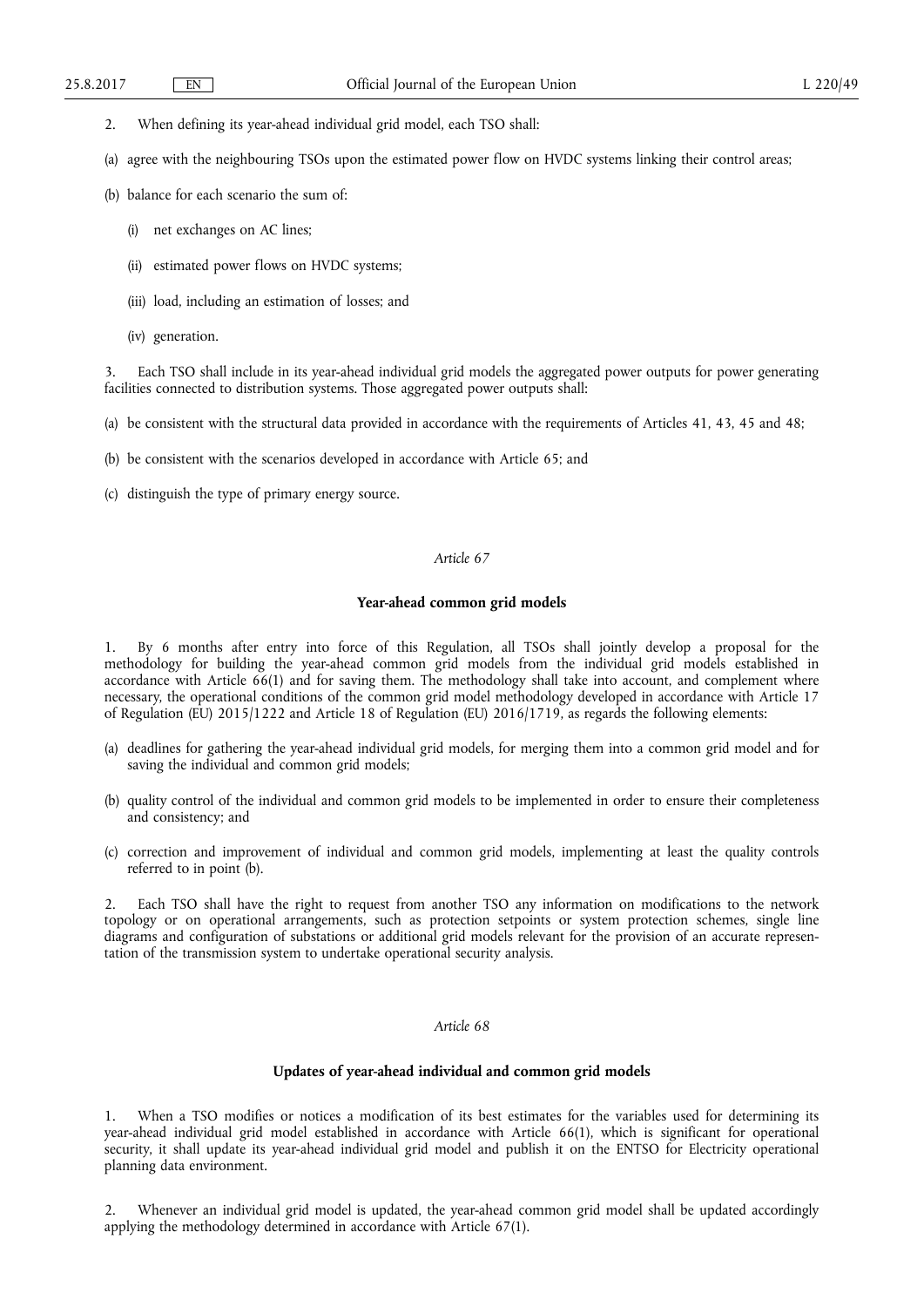### **Week-ahead individual and common grid models**

1. Where two or more TSOs consider it necessary, they shall determine the most representative scenarios for coordinating the operational security analysis of their transmission system for the week-ahead time-frame and shall develop a methodology for merging the individual grid models analogous to the methodology for building the yearahead common grid model from year-ahead individual grid models in accordance with Article  $\tilde{67}(1)$ .

2. Each TSO referred to in paragraph 1 shall establish or update its week-ahead individual grid models pursuant to the scenarios determined in accordance with paragraph 1.

The TSOs referred to in paragraph 1 or the third parties to which the task referred to in paragraph 1 has been delegated, shall build the week-ahead common grid models following the methodology developed in accordance with paragraph 1 and using the individual grid models established in accordance with paragraph 2.

### *Article 70*

## **Methodology for building day-ahead and intraday common grid models**

1. By 6 months after entry into force of this Regulation, all TSOs shall jointly develop a proposal for the methodology for building the day-ahead and intraday common grid models from the individual grid models and for saving them. That methodology shall take into account, and complement where necessary, the operational conditions of the common grid model methodology developed in accordance with Article 17 of Regulation (EU) 2015/1222, as regards the following elements:

- (a) definition of timestamps;
- (b) deadlines for gathering the individual grid models, for merging them into a common grid model and for saving individual and common grid models. The deadlines shall be compatible with the regional processes established for preparing and activating remedial actions;
- (c) quality control of individual grid models and the common grid model to be implemented to ensure their completeness and consistency;
- (d) correction and improvement of individual and common grid models, implementing at least the quality controls referred to in point (c); and
- (e) handling additional information related to operational arrangements, such as protection setpoints or system protection schemes, single line diagrams and configuration of substations in order to manage operational security.

Each TSO shall create day-ahead and intraday individual grid models in accordance with paragraph 1 and publish them on the ENTSO for Electricity operational planning data environment.

- 3. When creating the day-ahead or intraday individual grid models referred to in paragraph 2, each TSO shall include:
- (a) up-to-date load and generation forecasts;
- (b) the available results of the day-ahead and intraday market processes;
- (c) the available results of the scheduling tasks described in Title 6 of Part III;
- (d) for power generating facilities connected to distribution systems, aggregated active power output differentiated on the basis of the type of primary energy source, in line with data provided in accordance with Articles 40, 43, 44, 48, 49 and 50;
- (e) up-to-date topology of the transmission system.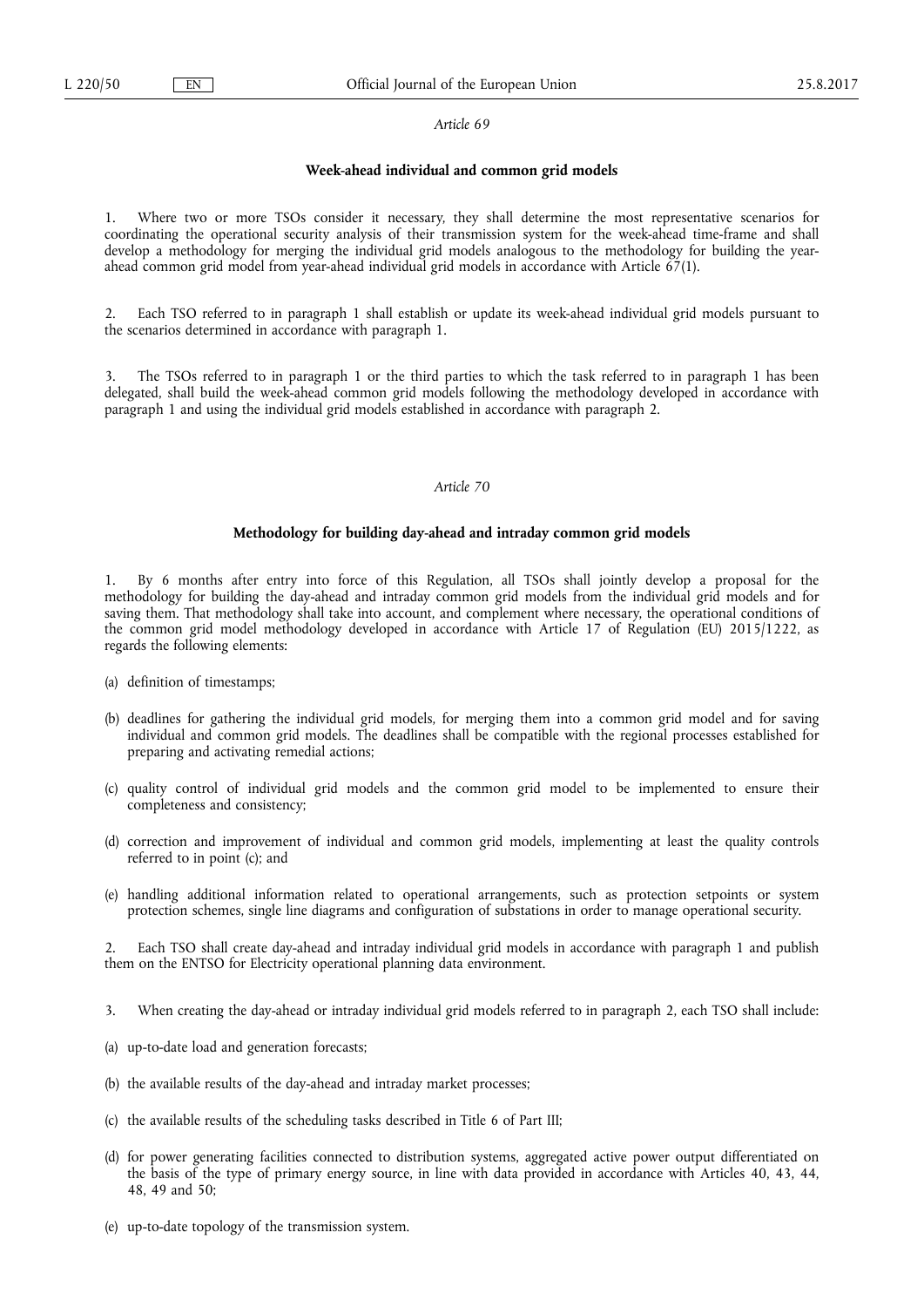4. All remedial actions already decided shall be included in the day-ahead and intraday individual grid models and shall be clearly distinguishable from the injections and withdrawals established in accordance with Article 40(4) and the network topology without remedial actions applied.

5. Each TSO shall assess the accuracy of the variables in paragraph 3 by comparing the variables with their actual values, taking into account the principles determined pursuant to Article  $75(1)(c)$ .

6. If, following the assessment referred to in paragraph 5, a TSO considers that the accuracy of the variables is insufficient to evaluate operational security, it shall determine the causes of the inaccuracy. If the causes depend on the TSO's processes for establishing the individual grid models, that TSO shall review those processes to obtain more accurate results. If the causes depend on variables provided by other parties, that TSO together with those other parties shall endeavour to ensure that the variables concerned are accurate.

## *Article 71*

#### **Quality control for grid models**

When defining the quality controls in accordance with Articles  $67(1)(b)$  and  $70(1)(c)$ , all TSOs shall jointly determine controls aimed at least to check:

- (a) the coherence of the connection status of interconnectors;
- (b) that voltage values are within the usual operational values for those transmission system elements having influence on other control areas;
- (c) the coherence of transitory admissible overloads of interconnectors; and
- (d) that active power and reactive power injections or withdrawals are compatible with usual operational values.

### TITLE 2

# **OPERATIONAL SECURITY ANALYSIS**

## *Article 72*

## **Operational security analysis in operational planning**

- 1. Each TSO shall perform coordinated operational security analyses for at least the following time-frames:
- (a) year-ahead;
- (b) week-ahead, when applicable in accordance with Article 69;
- (c) day-ahead; and
- (d) intraday.

2. When performing a coordinated operational security analysis, the TSO shall apply the methodology adopted pursuant to Article 75.

3. To perform operational security analyses, each TSO shall, in the N-Situation, simulate each contingency from its contingency list established in accordance with Article 33 and verify that, in the (N-1)-situation, the operational security limits defined in accordance with Article 25 are not exceeded in its control area.

4. Each TSO shall perform its operational security analyses using at least the common grid models established in accordance with Articles 67, 68, 70 and, where applicable, 69 and shall take into account the planned outages when carrying out those analyses.

5. Each TSO shall share the results of its operational security analysis with at least the TSOs whose elements are included in the TSO's observability area and are affected according to that operational security analysis, in order to allow those TSOs to verify that operational security limits are respected within their control areas.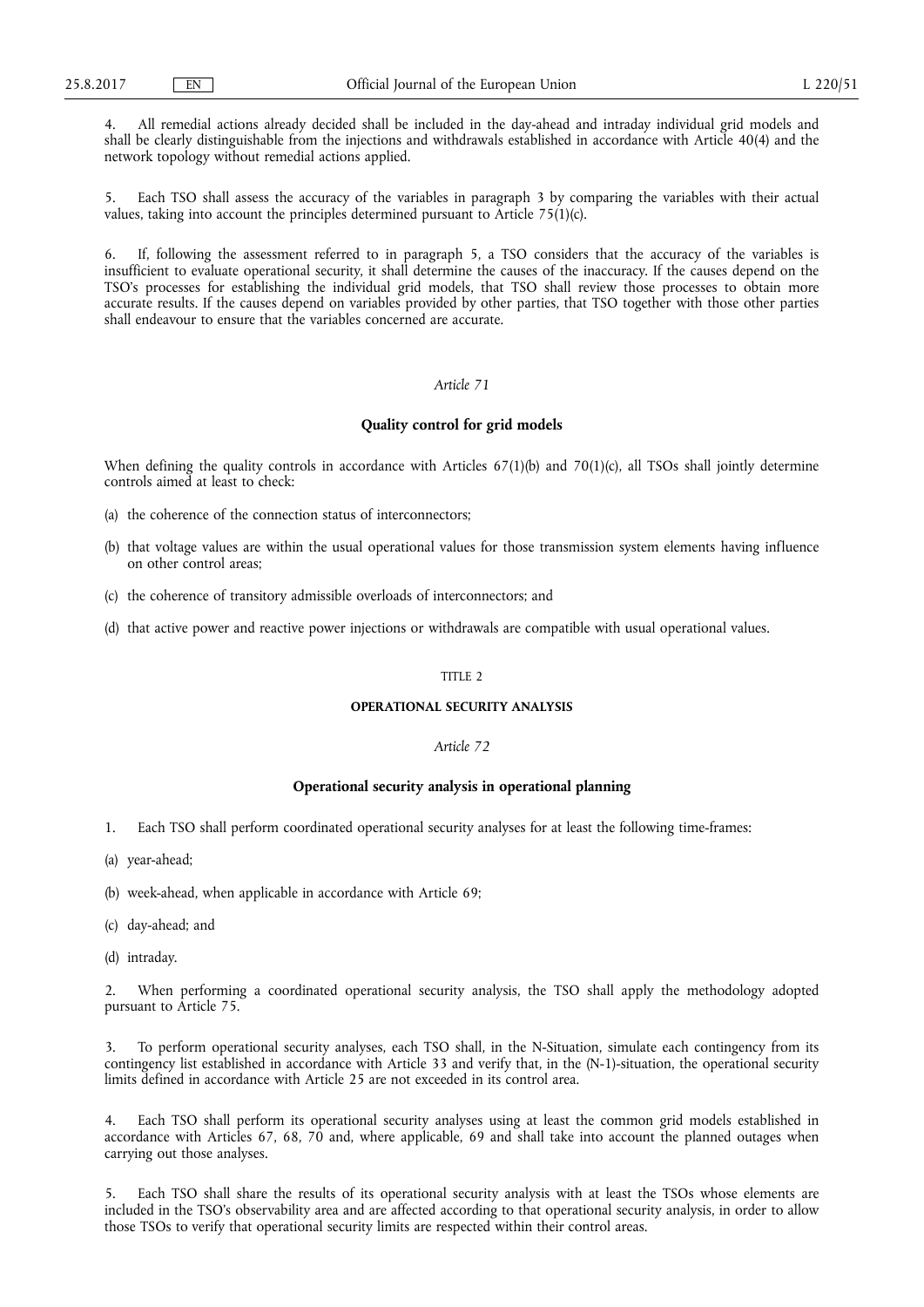### **Year-ahead up to and including week-ahead operational security analysis**

1. Each TSO shall perform year-ahead and, where applicable, week-ahead operational security analyses in order to detect at least the following constraints:

- (a) power flows and voltages exceeding operational security limits;
- (b) violations of stability limits of the transmission system identified in accordance with Article 38(2) and (6); and
- (c) violations of short-circuit thresholds of the transmission system.

2. When a TSO detects a possible constraint, it shall design remedial actions in accordance with Articles 20 to 23. If remedial actions without costs are not available and the constraint is linked to the planned unavailability of some relevant assets, the constraint shall constitute an outage planning incompatibility and the TSO shall initiate outage coordination in accordance with Article 95 or 100 depending of the time of the year when this action is initiated.

## *Article 74*

#### **Day-ahead, intraday and close to real-time operational security analysis**

1. Each TSO shall perform day-ahead, intraday and close to real-time operational security analyses to detect possible constraints and prepare and activate the remedial actions with any other concerned TSOs and, if applicable, affected DSOs or SGUs.

2. Each TSO shall monitor load and generation forecasts. When those forecasts indicate a significant deviation in load or generation, the TSO shall update its operational security analysis.

3. When performing close to real-time operational security analysis in its observability area, each TSO shall use state estimation.

## *Article 75*

### **Methodology for coordinating operational security analysis**

1. By 12 months after entry into force of this Regulation, all TSOs shall jointly develop a proposal for a methodology for coordinating operational security analysis. That methodology shall aim at the standardisation of operational security analysis at least per synchronous area and shall include at least:

- (a) methods for assessing the influence of transmission system elements and SGUs located outside of a TSO's control area in order to identify those elements included in the TSO's observability area and the contingency influence thresholds above which contingencies of those elements constitute external contingencies;
- (b) principles for common risk assessment, covering at least, for the contingencies referred to in Article 33:
	- (i) associated probability;
	- (ii) transitory admissible overloads; and
	- (iii) impact of contingencies;
- (c) principles for assessing and dealing with uncertainties of generation and load, taking into account a reliability margin in line with Article 22 of Regulation (EU) 2015/1222;
- (d) requirements on coordination and information exchange between regional security coordinators in relation to the tasks listed in Article 77(3);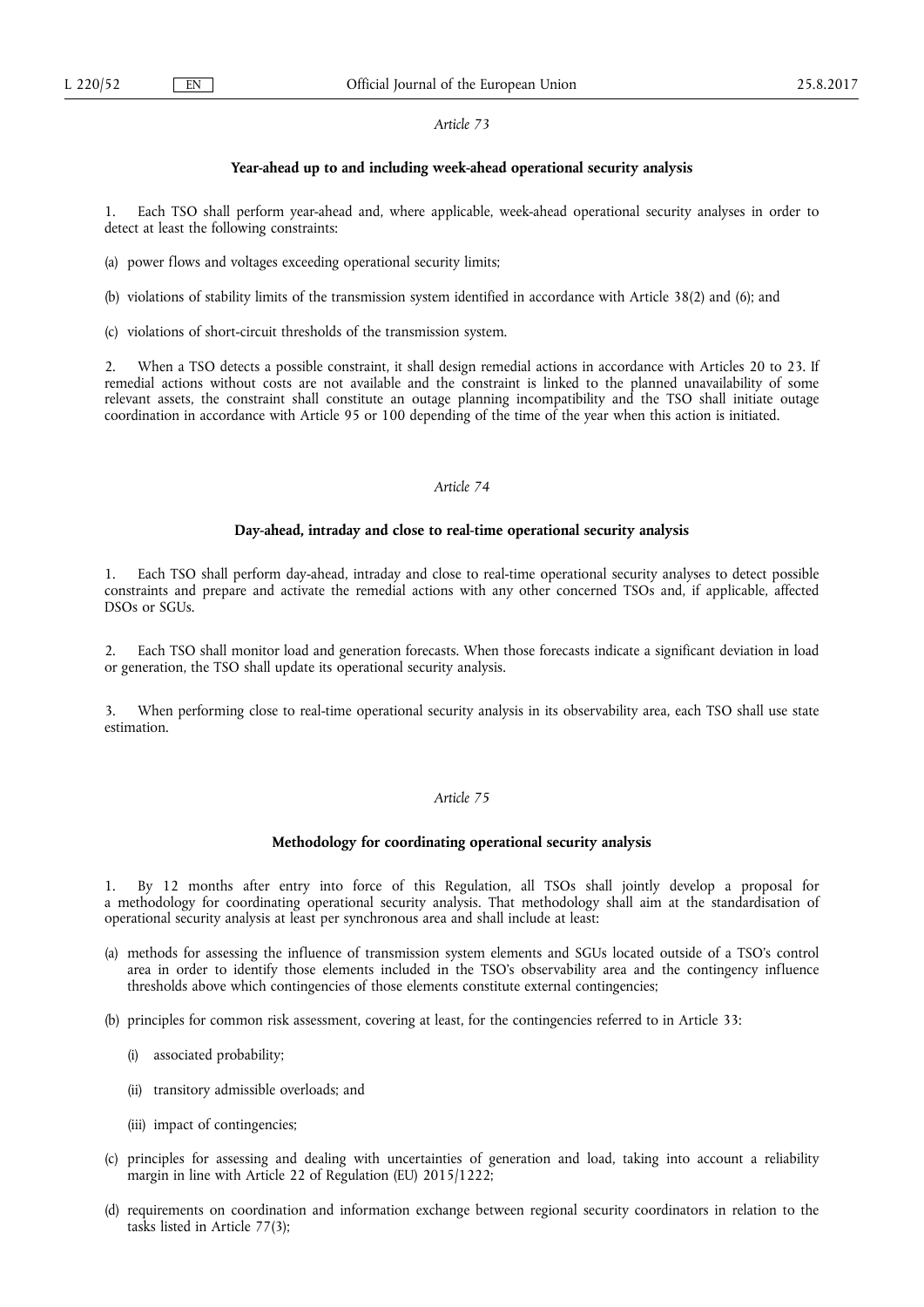(e) role of ENTSO for Electricity in the governance of common tools, data quality rules improvement, monitoring of the methodology for coordinated operational security analysis and of the common provisions for regional operational security coordination in each capacity calculation region.

2. The methods referred to in point (a) of paragraph 1 shall allow the identification of all elements of a TSO's observability area, being grid elements of other TSOs or transmission-connected DSOs, power generating modules or demand facilities. Those methods shall take into account the following transmission system elements and SGUs' characteristics:

- (a) connectivity status or electrical values (such as voltages, power flows, rotor angle) which significantly influence the accuracy of the results of the state estimation for the TSO's control area, above common thresholds;
- (b) connectivity status or electrical values (such as voltages, power flows, rotor angle) which significantly influence the accuracy of the results of the TSO's operational security analysis, above common thresholds; and
- (c) requirement to ensure an adequate representation of the connected elements in the TSO's observability area.

3. The values referred to in points (a) and (b) of paragraph 2 shall be determined through situations representative of the various conditions which can be expected, characterised by variables such as generation level and pattern, level of electricity exchanges across the borders and asset outages.

4. The methods referred to in point (a) of paragraph 1 shall allow the identification of all elements of a TSO's external contingency list with the following characteristics:

- (a) each element has an influence factor on electrical values, such as voltages, power flows, rotor angle, in the TSO's control area greater than common contingency influence thresholds, meaning that the outage of this element can significantly influence the results of the TSO's contingency analysis;
- (b) the choice of the contingency influence thresholds shall minimize the risk that the occurrence of a contingency identified in another TSO's control area and not in the TSO's external contingency list could lead to a TSO's system behaviour deemed not acceptable for any element of its internal contingency list, such as an emergency state;
- (c) the assessment of such a risk shall be based on situations representative of the various conditions which can be expected, characterised by variables such as generation level and pattern, exchange levels, asset outages.

5. The principles for common risk assessment referred to in point (b) of paragraph 1 shall set out criteria for the assessment of interconnected system security. Those criteria shall be established with reference to a harmonised level of maximum accepted risk between the different TSO's security analysis. Those principles shall refer to:

- (a) the consistency in the definition of exceptional contingencies;
- (b) the evaluation of the probability and impact of exceptional contingencies; and
- (c) the consideration of exceptional contingencies in a TSO's contingency list when their probability exceeds a common threshold.

6. The principles for assessing and dealing with uncertainties referred to in point (c) of paragraph 1 shall provide for keeping the impact of the uncertainties regarding generation or demand below an acceptable and harmonised maximum level for each TSO's operational security analysis. Those principles shall set out:

- (a) harmonised conditions where one TSO shall update its operational security analysis. The conditions shall take into account relevant aspects such as the time horizon of the generation and demand forecasts, the level of change of forecasted values within the TSO's control area or within the control area of other TSOs, location of generation and demand, the previous results of its operational security analysis; and
- (b) minimum frequency of generation and demand forecast updates, depending on their variability and the installed capacity of non-dispatchable generation.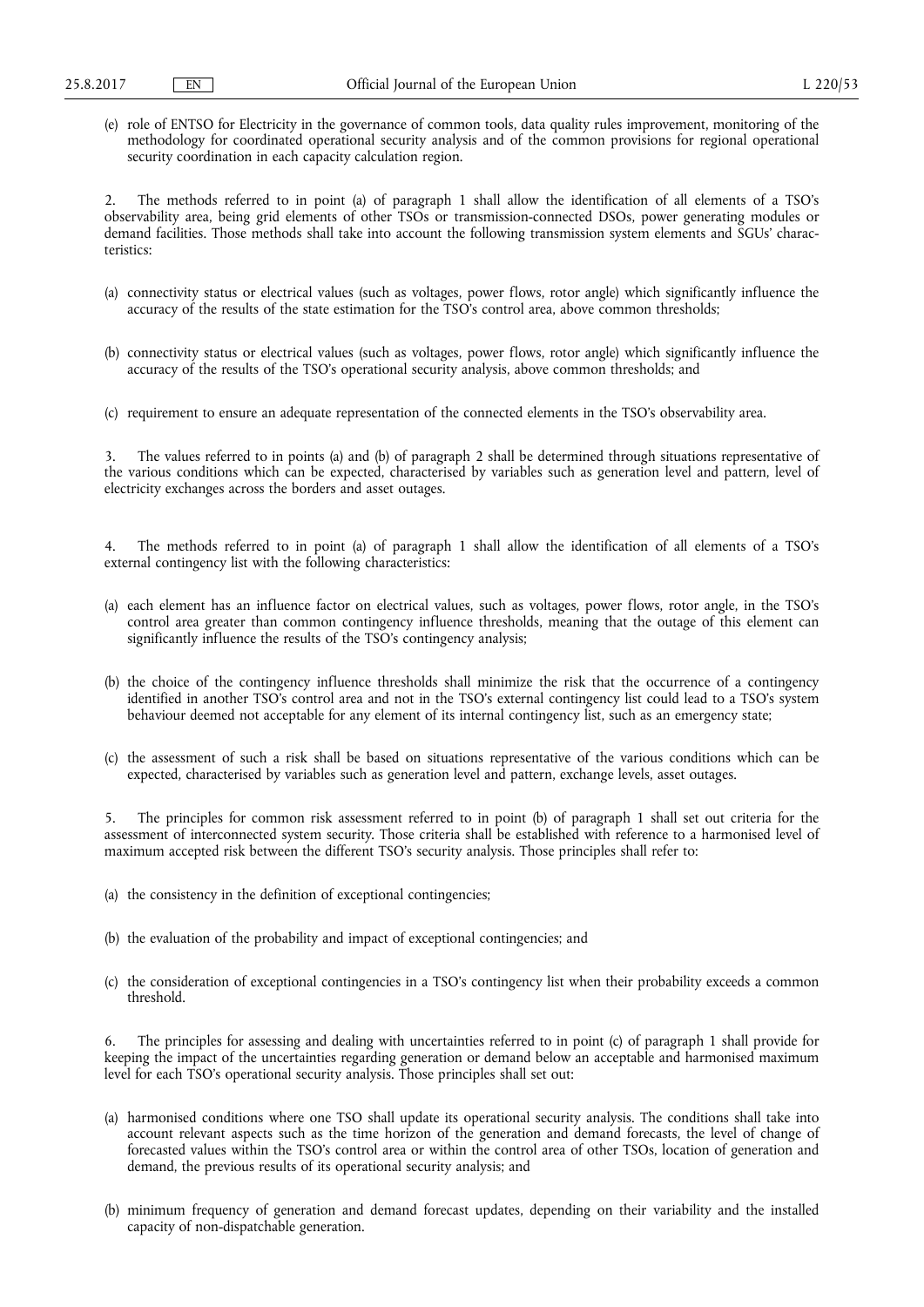#### **Proposal for regional operational security coordination**

1. By 3 months after the approval of the methodology for coordinating operational security analysis in Article 75(1), all TSOs of each capacity calculation region shall jointly develop a proposal for common provisions for regional operational security coordination, to be applied by the regional security coordinators and the TSOs of the capacity calculation region. The proposal shall respect the methodologies for coordinating operational security analysis developed in accordance with Article 75(1) and complement where necessary the methodologies developed in accordance with Articles 35 and 74 of Regulation (EU) 2015/1222. The proposal shall determine:

- (a) conditions and frequency of intraday coordination of operational security analysis and updates to the common grid model by the regional security coordinator;
- (b) the methodology for the preparation of remedial actions managed in a coordinated way, considering their crossborder relevance as determined in accordance with Article 35 of Regulation (EU) 2015/1222, taking into account the requirements in Articles 20 to 23 and determining at least:
	- (i) the procedure for exchanging the information of the available remedial actions, between relevant TSOs and the regional security coordinator;
	- (ii) the classification of constraints and the remedial actions in accordance with Article 22;
	- (iii) the identification of the most effective and economically efficient remedial actions in case of operational security violations referred to in Article 22;
	- (iv) the preparation and activation of remedial actions in accordance with Article 23(2);
	- (v) the sharing of the costs of remedial actions referred to in Article 22, complementing where necessary the common methodology developed in accordance with Article 74 of Regulation (EU) 2015/1222. As a general principle, costs of non-cross-border relevant congestions shall be borne by the TSO responsible for the given control area and costs of relieving cross-border-relevant congestions shall be covered by TSOs responsible for the control areas in proportion to the aggravating impact of energy exchange between given control areas on the congested grid element.

2. In determining whether congestion have cross-border relevance, the TSOs shall take into account the congestion that would appear in the absence of energy exchanges between control areas.

# *Article 77*

### **Organisation for regional operational security coordination**

1. The proposal of all TSOs of a capacity calculation region for common provisions for regional operational security coordination pursuant to Article 76(1) shall also include common provisions concerning the organisation of regional operational security coordination, including at least:

- (a) the appointment of the regional security coordinator(s) that will perform the tasks in paragraph 3 for that capacity calculation region;
- (b) rules concerning the governance and operation of regional security coordinator(s), ensuring equitable treatment of all member TSOs;
- (c) where the TSOs propose to appoint more than one regional security coordinator in accordance with subparagraph (a):
	- (i) a proposal for a coherent allocation of the tasks between the regional security coordinators who will be active in that capacity calculation region. The proposal shall take full account of the need to coordinate the different tasks allocated to the regional security coordinators;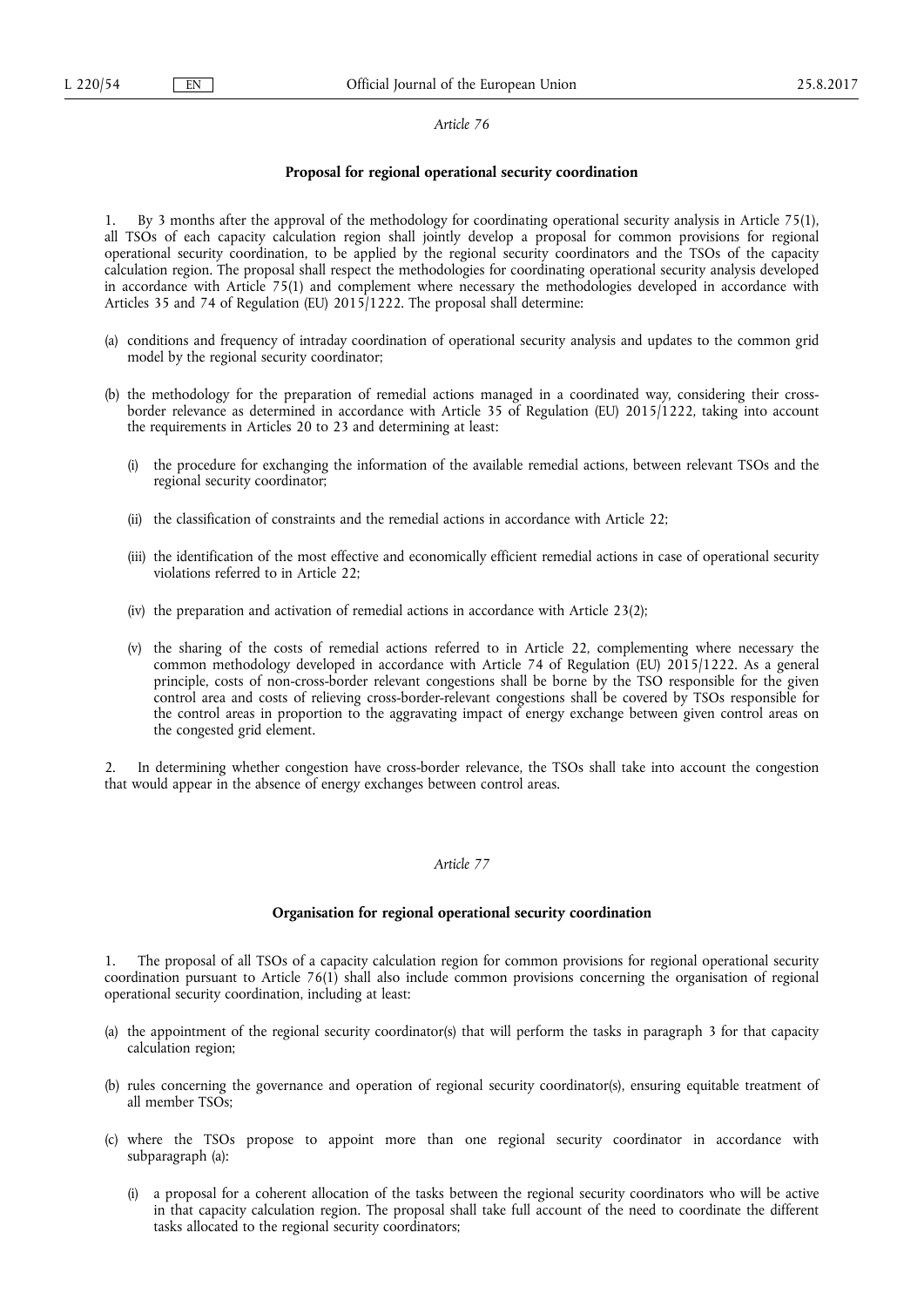- (ii) an assessment demonstrating that the proposed setup of regional security coordinators and allocation of tasks is efficient, effective and consistent with the regional coordinated capacity calculation established pursuant to Articles 20 and 21 of Regulation (EU) 2015/1222;
- (iii) an effective coordination and decision making process to resolve conflicting positions between regional security coordinators within the capacity calculation region.

2. When developing the proposal for common provisions concerning the organisation of regional operational security coordination in paragraph 1, the following requirements shall be met:

- (a) each TSO shall be covered by at least one regional security coordinator;
- (b) all TSOs shall ensure that the total number of regional security coordinators across the Union is not higher than six.

The TSOs of each capacity calculation region shall propose the delegation of the following tasks in accordance with paragraph 1:

- (a) regional operational security coordination in accordance with Article 78 in order to support TSOs fulfil their obligations for the year-ahead, day-ahead and intraday time-frames in Article 34(3) and Articles 72 and 74;
- (b) building of common grid model in accordance with Article 79;
- (c) regional outage coordination in accordance with Article 80, in order to support TSOs fulfil their obligations in Articles 98 and 100;
- (d) regional adequacy assessment in accordance with Article 81 in order to support TSOs fulfil their obligations under Article 107.

In executing its tasks, a regional security coordinator shall take account of data covering at least all capacity calculation regions for which it has been allocated tasks, including the observability areas of all TSOs in those capacity calculation regions..

5. All regional security coordinators shall coordinate the execution of their tasks in order to facilitate the fulfilment of the objectives of this Regulation. All regional security coordinators shall ensure the harmonization of processes and, where duplication is not justified by reasons of efficiency or by the need to ensure continuity of service, the creation of joint tools to ensure efficient cooperation and coordination between the regional security coordinators.

# *Article 78*

## **Regional operational security coordination**

1. Each TSO shall provide the regional security coordinator with all the information and data required to perform the coordinated regional operational security assessment, including at least:

- (a) the updated contingency list, established according to the criteria defined in the methodology for coordinating operational security analysis adopted in accordance with Article 75(1);
- (b) the updated list of possible remedial actions, among the categories listed in Article 22, and their anticipated costs provided in accordance with Article 35 of Regulation (EU) 2015/1222 if a remedial action includes redispatching or countertrading, aimed at contributing to relieve any constraint identified in the region; and
- (c) the operational security limits established in accordance with Article 25.
- 2. Each regional security coordinator shall:
- (a) perform the coordinated regional operational security assessment in accordance with Article 76 on the basis of the common grid models established in accordance with Article 79, the contingency list and the operational security limits provided by each TSOs in paragraph 1. It shall deliver the results of the coordinated regional operational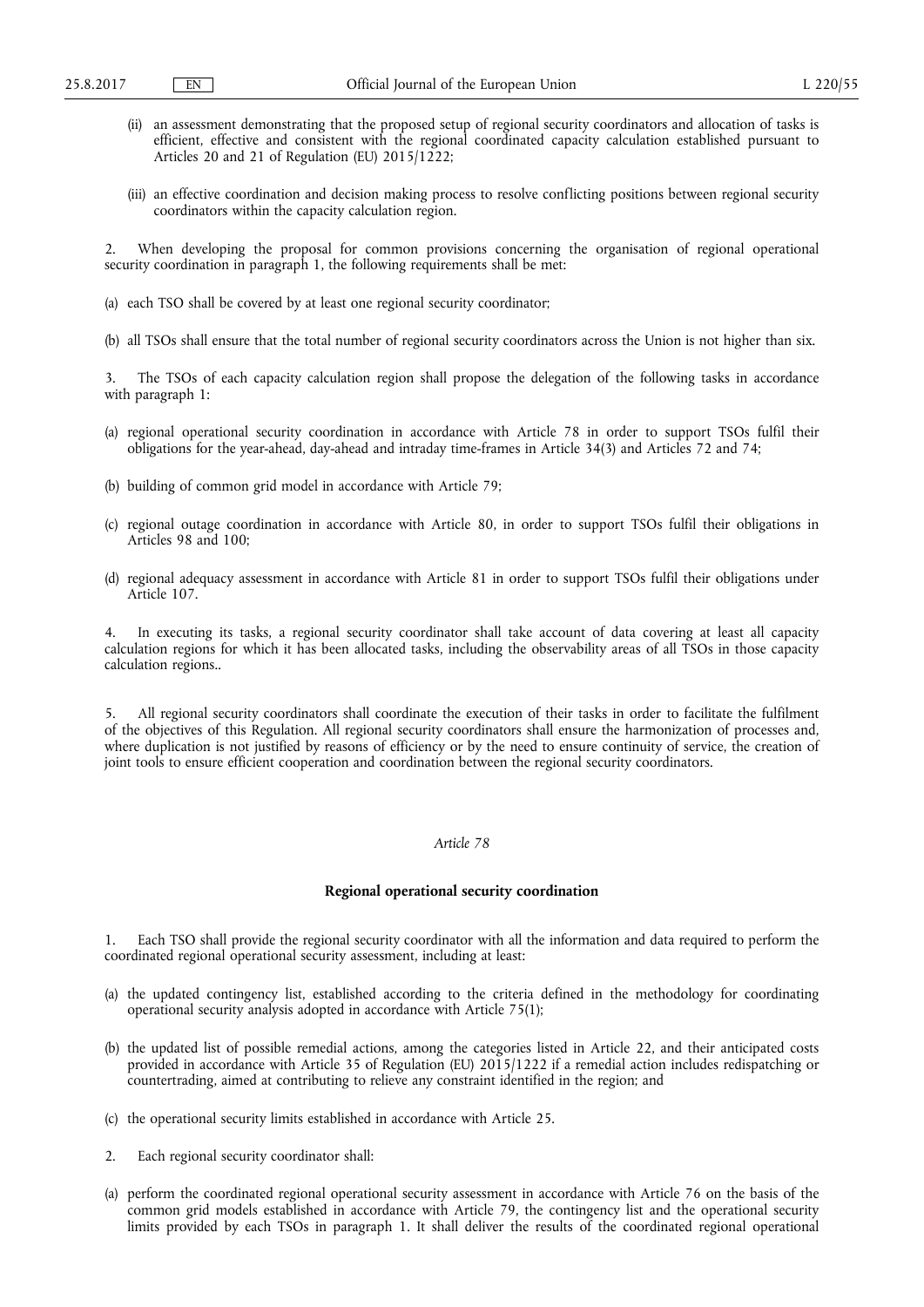security assessment at least to all TSOs of the capacity calculation region. Where it detects a constraint, it shall recommend to the relevant TSOs the most effective and economically efficient remedial actions and may also recommend remedial actions other than those provided by the TSOs. This recommendation for remedial actions shall be accompanied by explanations as to its rationale;

(b) coordinate the preparation of remedial actions with and among TSOs in accordance with Article 76(1)(b), to enable TSOs achieve a coordinated activation of remedial actions in real-time.

3. When performing the coordinated regional operational security assessment and identifying the appropriate remedial actions, each regional security coordinator shall coordinate with other regional security coordinators.

4. When a TSO receives from the relevant regional security coordinator the results of the coordinated regional operational security assessment with a proposal for a remedial action, it shall evaluate the recommended remedial action for the elements involved in that remedial action and located in its control area. In so doing, it shall apply the provisions of Article 20. The TSO shall decide whether to implement the recommended remedial action. Where it decides not to implement the recommended remedial action, it shall provide an explanation for this decision to the RSC. Where the TSO decides to implement the recommended remedial action, it shall apply this action for the elements located in its control area provided that it is compatible with real-time conditions.

## *Article 79*

### **Common grid model building**

1. Each regional security coordinator shall check the quality of the individual grid models in order to contribute to building the common grid model for each mentioned time-frame in accordance with the methodologies referred to in Articles 67(1) and 70(1).

2. Each TSO shall make available to its regional security coordinator the individual grid model necessary to build the common grid model for each time-frame through the ENTSO for Electricity operational planning data environment.

3. Where necessary, each regional security coordinator shall request the TSOs concerned to correct their individual grid models in order to achieve their conformity with the quality controls and for their improvement.

Each TSO shall correct its individual grid models, after verifying the need for correction if applicable, on the basis of the requests of the regional security coordinator or another TSO.

5. In accordance with the methodologies referred to in Articles 67(1) and 70(1), and in accordance with Article 28 of Regulation (EU) 2015/1222, a regional security coordinator shall be appointed by all TSOs to build the common grid model for each time-frame and store it on the ENTSO for Electricity operational planning data environment.

#### *Article 80*

## **Regional outage coordination**

1. The outage coordination regions within which the TSOs shall proceed to outage coordination shall be at least equal to the capacity calculation regions.

2. The TSOs of two or more outage coordination regions can agree to merge them into one unique outage coordination region. In that case they shall identify the regional security coordinator performing the tasks referred to in Article 77(3).

3. Each TSO shall provide the regional security coordinator with the information necessary to detect and solve regional outage planning incompatibilities, including at least:

(a) the availability plans of its internal relevant assets, stored on the ENTSO for Electricity operational planning data environment;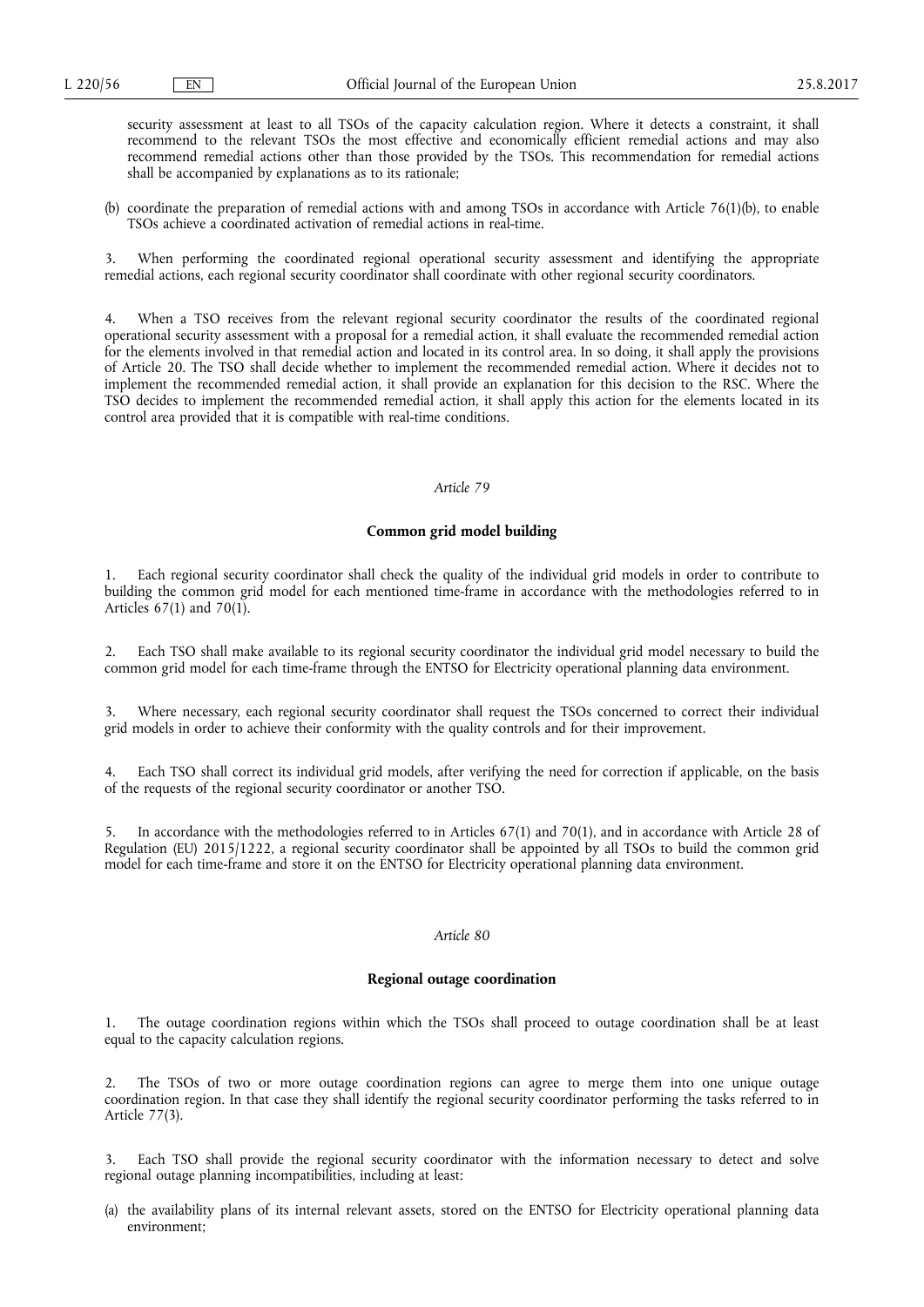- (b) the most recent availability plans for all non-relevant assets of its control area which are:
	- (i) capable of influencing the results of the outage planning incompatibility analysis;
	- (ii) modelled in the individual grid models which are used for the outage incompatibility assessment;
- (c) scenarios on which the outage planning incompatibilities have to be investigated and used to build the corresponding common grid models derived from the common grid models for different time-frames established in accordance with Articles 67 and 79.

4. Each regional security coordinator shall perform regional operational security analyses on the basis of the information provided by the relevant TSOs in order to detect any outage planning incompatibility. It shall provide all TSOs of the outage coordination region with a list of detected outage planning incompatibilities and the solutions it proposes to solve those outage planning incompatibilities.

5. In performing their obligations under paragraph 4, each regional security coordinator shall coordinate its analyses with other regional security coordinators.

6. In performing their obligations in accordance with Article 98(3) and Article 100(4)(b), all TSOs shall take into account the results of the assessment provided by the regional security coordinator in accordance with paragraph 3 and paragraph 4.

### *Article 81*

#### **Regional adequacy assessment**

1. Each regional security coordinator shall perform regional adequacy assessments for at least the week-ahead timeframe.

2. Each TSO shall provide the regional security coordinator with the information necessary to perform the regional adequacy assessments referred to in paragraph 1, including:

(a) the expected total load and available resources of demand response;

(b) the availability of power generation modules; and

(c) the operational security limits.

Each regional security coordinator shall perform adequacy assessments on the basis of the information provided by the relevant TSOs with the aim of detecting situations where a lack of adequacy is expected in any of the control areas or at regional level, taking into account possible cross-border exchanges and operational security limits. It shall deliver the results together with the actions it proposes to reduce risks to the TSOs of the capacity calculation region. Those actions shall include proposals for remedial actions that allow the increase of cross-border exchanges.

4. When performing a regional adequacy assessment, each regional security coordinator shall coordinate with other regional security coordinators.

#### TITLE 3

## **OUTAGE COORDINATION**

## *CHAPTER 1*

### *Outage coordination regions, relevant assets*

# *Article 82*

#### **Outage coordination objective**

Each TSO shall, with the support of the regional security coordinator for the instances specified in this Regulation, perform outage coordination in accordance with the principles of this Title in order to monitor the availability status of the relevant assets and coordinate the availability plans to ensure the operational security of the transmission system.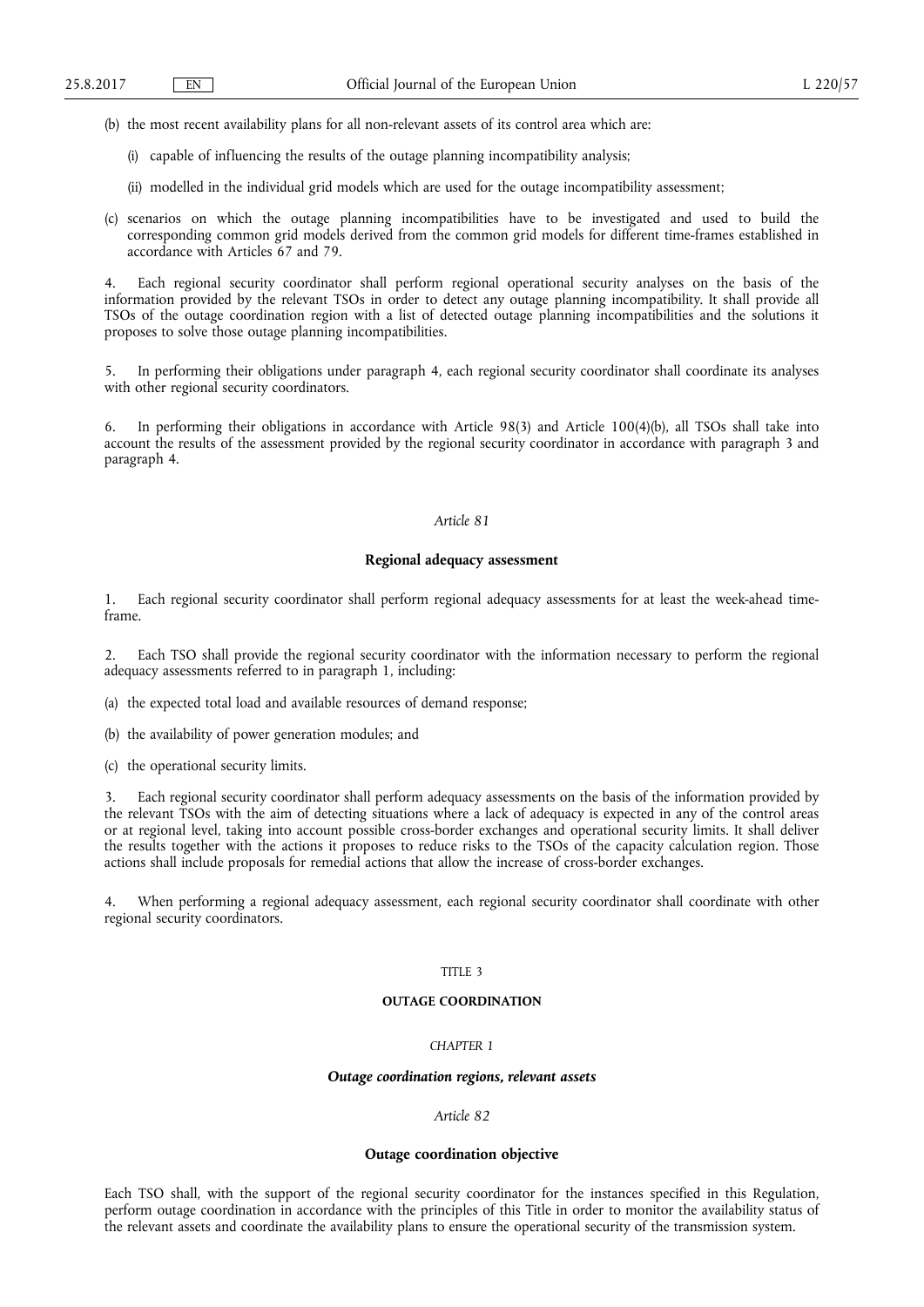#### **Regional coordination**

1. All TSOs of an outage coordination region shall jointly develop a regional coordination operational procedure, aimed at establishing operational aspects for the implementation of the outage coordination in each region, which includes:

- (a) frequency, scope and type of coordination for, at least, the year-ahead and week-ahead time-frames;
- (b) provisions concerning the use of the assessments carried out by the regional security coordinator in accordance with Article 80;
- (c) practical arrangements for the validation of the year-ahead relevant grid element availability plans, as required by Article 98.

2. Each TSO shall participate in the outage coordination of its outage coordination regions and apply the regional coordination operational procedures established in accordance with paragraph 1.

3. If outage planning incompatibilities arise between different outage coordination regions, all TSOs and regional security coordinators of those regions shall coordinate to resolve those outage planning incompatibilities.

Each TSO shall provide to the other TSOs from the same outage coordination region all relevant information at its disposal on the infrastructure projects related to the transmission system, distribution systems, closed distribution systems, power generating modules, or demand facilities that may have an impact on the operation of the control area of another TSO within the outage coordination region.

5. Each TSO shall provide the transmission-connected DSOs located in its control area with all relevant information at its disposal on the infrastructure projects related to the transmission system that may have an impact on the operation of the distribution system of these DSOs.

6. Each TSO shall provide the transmission-connected closed-DSOs ('CDSOs') located in its control area with all relevant information at its disposal on the infrastructure projects related to the transmission system that may have an impact on the operation of the closed distribution system of those CDSOs.

## *Article 84*

## **Methodology for assessing the relevance of assets for outage coordination**

1. By 12 months after entry into force of this Regulation, all TSOs shall jointly develop a methodology at least per synchronous area, for assessing the relevance for the outage coordination of power generating modules, demand facilities, and grid elements located in a transmission system or in a distribution system, including closed distribution systems.

2. The methodology referred to in paragraph 1 shall be based on qualitative and quantitative aspects that identify the impact on a TSO's control area of the availability status of either power generating modules, demand facilities, or grid elements which are located in a transmission system or in a distribution system including a closed distribution system, and which are connected directly or indirectly to another TSO's control area and in particular on:

- (a) quantitative aspects based on the evaluation of changes of electrical values such as voltages, power flows, rotor angle on at least one grid element of a TSO's control area, due to the change of availability status of a potential relevant asset located in another control area. That evaluation shall take place on the basis of year-ahead common grid models;
- (b) thresholds on the sensitivity of the electrical values referred to in point (a), against which to assess the relevance of an asset. Those thresholds shall be harmonised at least per synchronous area;
- (c) capacity of potential relevant power generating modules or demand facilities to qualify as SGUs;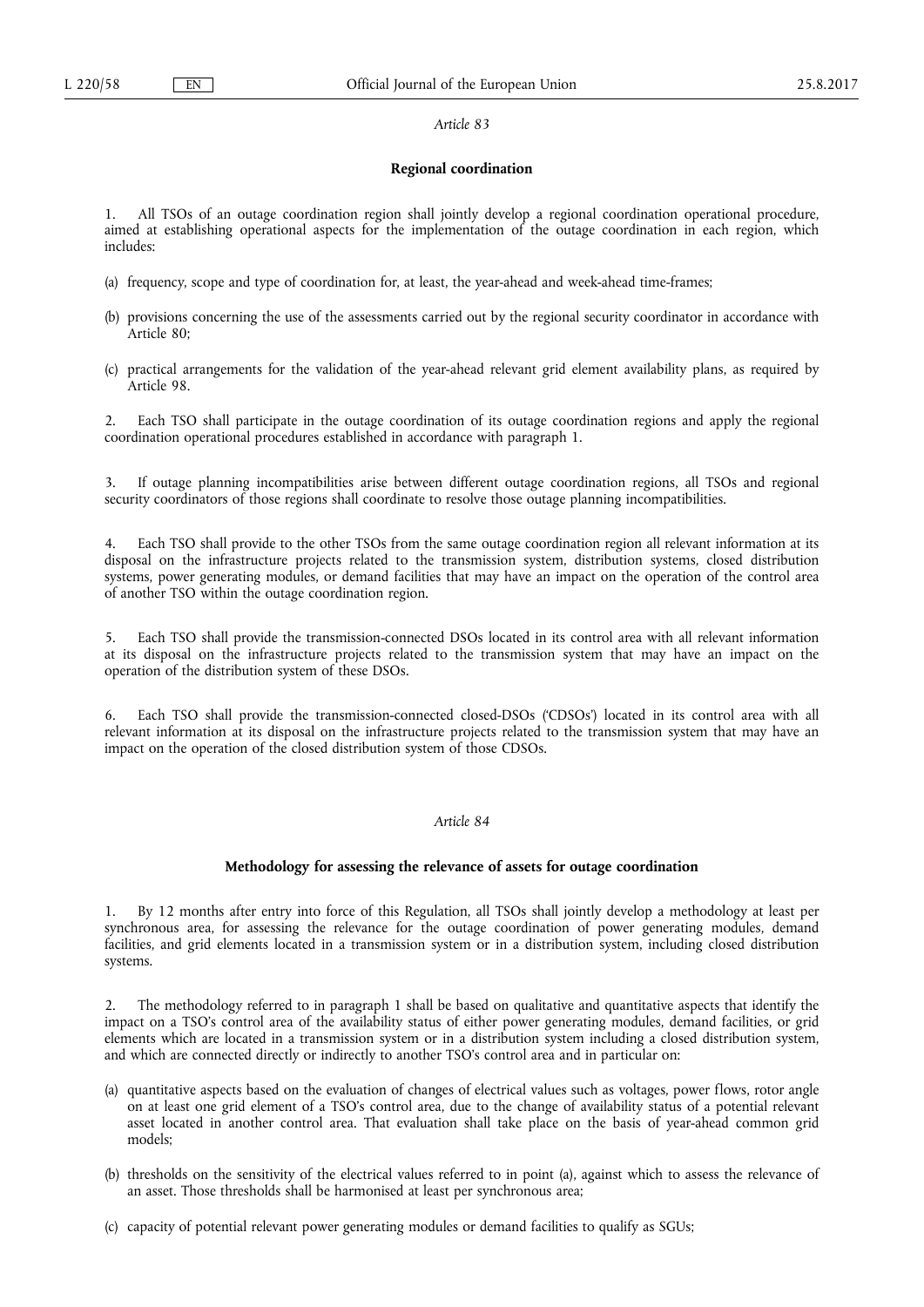- (d) qualitative aspects such as, but not limited to, the size and proximity to the borders of a control area of potential relevant power generating modules, demand facilities or grid elements;
- (e) systematic relevance of all grid elements located in a transmission system or in a distribution system which connect different control areas; and
- (f) systematic relevance of all critical network elements.

3. The methodology developed pursuant to paragraph 1 shall be consistent with the methods for assessing the influence of transmission system elements and SGUs located outside of a TSO's control area established in accordance with Article 75(1)(a).

### *Article 85*

## **Lists of relevant power generating modules and relevant demand facilities**

1. By 3 months after the approval of the methodology for assessing the relevance of assets for outage coordination in Article 84(1), all TSOs of each outage coordination region shall jointly assess the relevance of power generating modules and demand facilities for outage coordination on the basis of this methodology, and establish a single list, for each outage coordination region, of relevant power generating modules and relevant demand facilities.

2. All TSOs of an outage coordination region shall jointly make the list of relevant power generating modules and relevant demand facilities of that outage coordination region available on the ENTSO for Electricity operational planning data environment.

Each TSO shall notify to its regulatory authority the list of relevant power generating modules and relevant demand facilities for each outage coordination region in which it participates.

- 4. For each internal relevant asset which is a power generating module or demand facility, the TSO shall:
- (a) inform the owner of the relevant power generating module or relevant demand facility about its inclusion in the list;
- (b) inform DSOs about the relevant power generating modules and the relevant demand facilities which are connected to their distribution system; and
- (c) inform CDSOs about the relevant power generating modules and the relevant demand facilities which are connected to their closed distribution system.

### *Article 86*

## **Update of the lists of relevant power generating modules and relevant demand facilities**

1. Before 1 July of each calendar year, all TSOs of each outage coordination region shall jointly re-assess the relevance of power generating modules and demand facilities for outage coordination on the basis of the methodology developed in accordance with Article 84(1).

2. Where necessary, all TSOs of each outage coordination region shall jointly decide to update the list of relevant power generating modules and relevant demand facilities of that outage coordination region before 1 August of each calendar year.

3. All TSOs of an outage coordination region shall make the updated list of that outage coordination region available on the ENTSO for Electricity operational planning data environment.

4. Each TSO of an outage coordination region shall inform the parties referred to in Article 85(4) about the content of the updated list.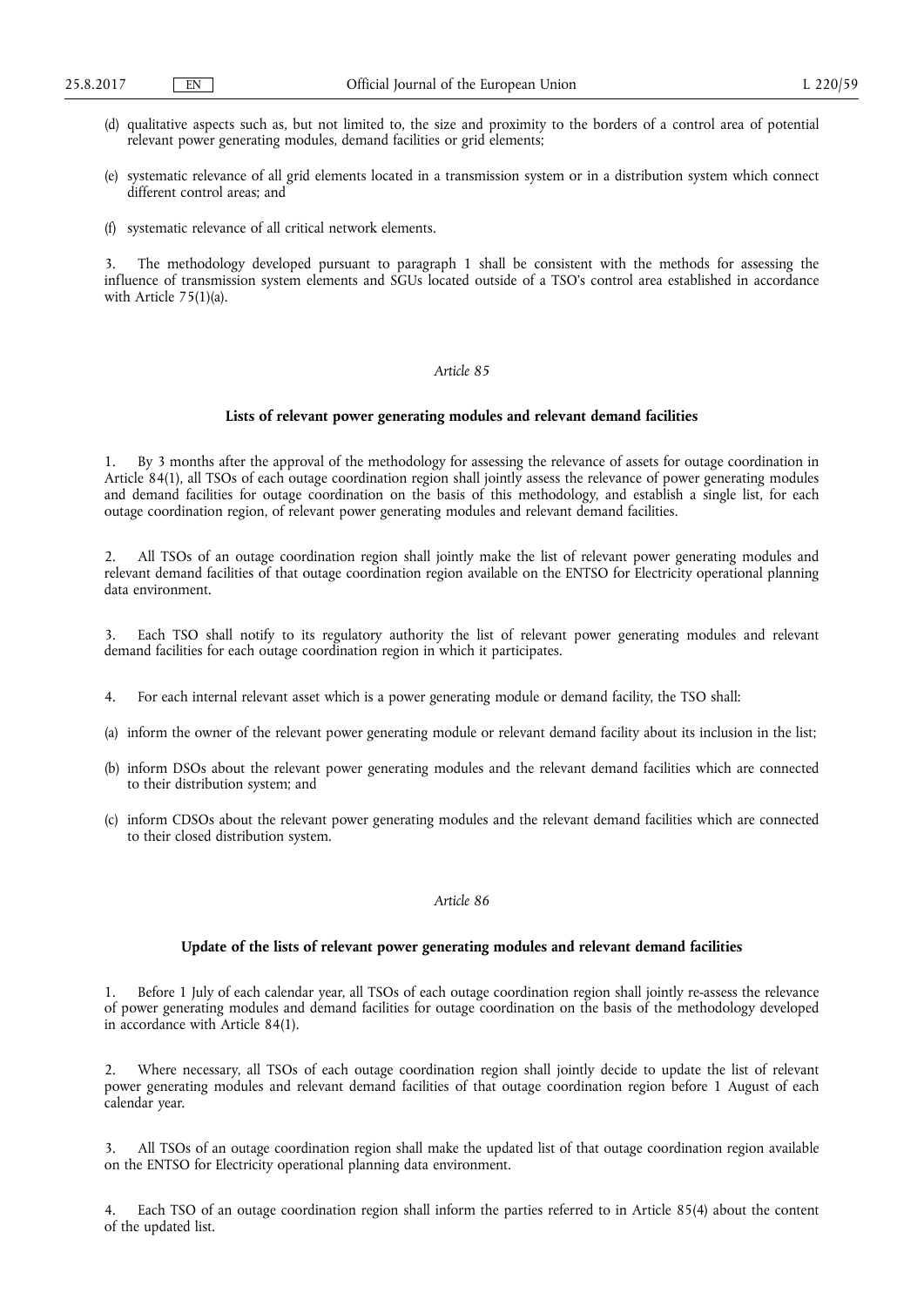#### **Lists of relevant grid elements**

1. By 3 months after the approval of the methodology for assessing the relevance of assets for outage coordination in Article 84(1), all TSOs of each outage coordination region shall jointly assess, on the basis of this methodology, the relevance for the outage coordination of grid elements located in a transmission system or in a distribution system including a closed distribution system and shall establish a single list, per outage coordination region, of relevant grid elements.

2. The list of relevant grid elements of an outage coordination region shall contain all grid elements of a transmission system or a distribution system, including a closed distribution system located in that outage coordination region, which are identified as relevant by application of the methodology established pursuant to Article 84(1).

3. All TSOs of an outage coordination region shall jointly make the list of relevant grid elements available on the ENTSO for Electricity operational planning data environment.

4. Each TSO shall notify to its regulatory authority the list of relevant grid elements for each outage coordination region in which it participates.

5. For each internal relevant asset which is a grid element, the TSO shall:

(a) inform the owner of the relevant grid element about its inclusion in the list;

(b) inform DSOs about the relevant grid elements which are connected to their distribution system; and

(c) inform CDSOs about the relevant grid elements which are connected to their closed distribution system.

### *Article 88*

## **Update of the list of relevant grid elements**

1. Before 1 July of each calendar year, all TSOs of each outage coordination region shall jointly re-assess, on the basis of the methodology established pursuant to Article 84(1), the relevance for the outage coordination of grid elements located in a transmission system or a distribution system including a closed distribution system.

2. Where necessary, all TSOs of an outage coordination region shall jointly decide to update the list of relevant grid elements of that outage coordination region before 1 August of each calendar year.

3. All TSOs of an outage coordination region shall make the updated list available on the ENTSO for Electricity operational planning data environment.

4. Each TSO of an outage coordination region shall inform the parties referred to in Article 85(4) about the content of the updated list.

### *Article 89*

### **Appointment of outage planning agents**

1. Each TSO shall act as the outage planning agent for each relevant grid element it operates.

2. For all other relevant assets, the owner shall appoint, or act as, the outage planning agent for the concerned relevant asset and shall inform its TSO about that appointment.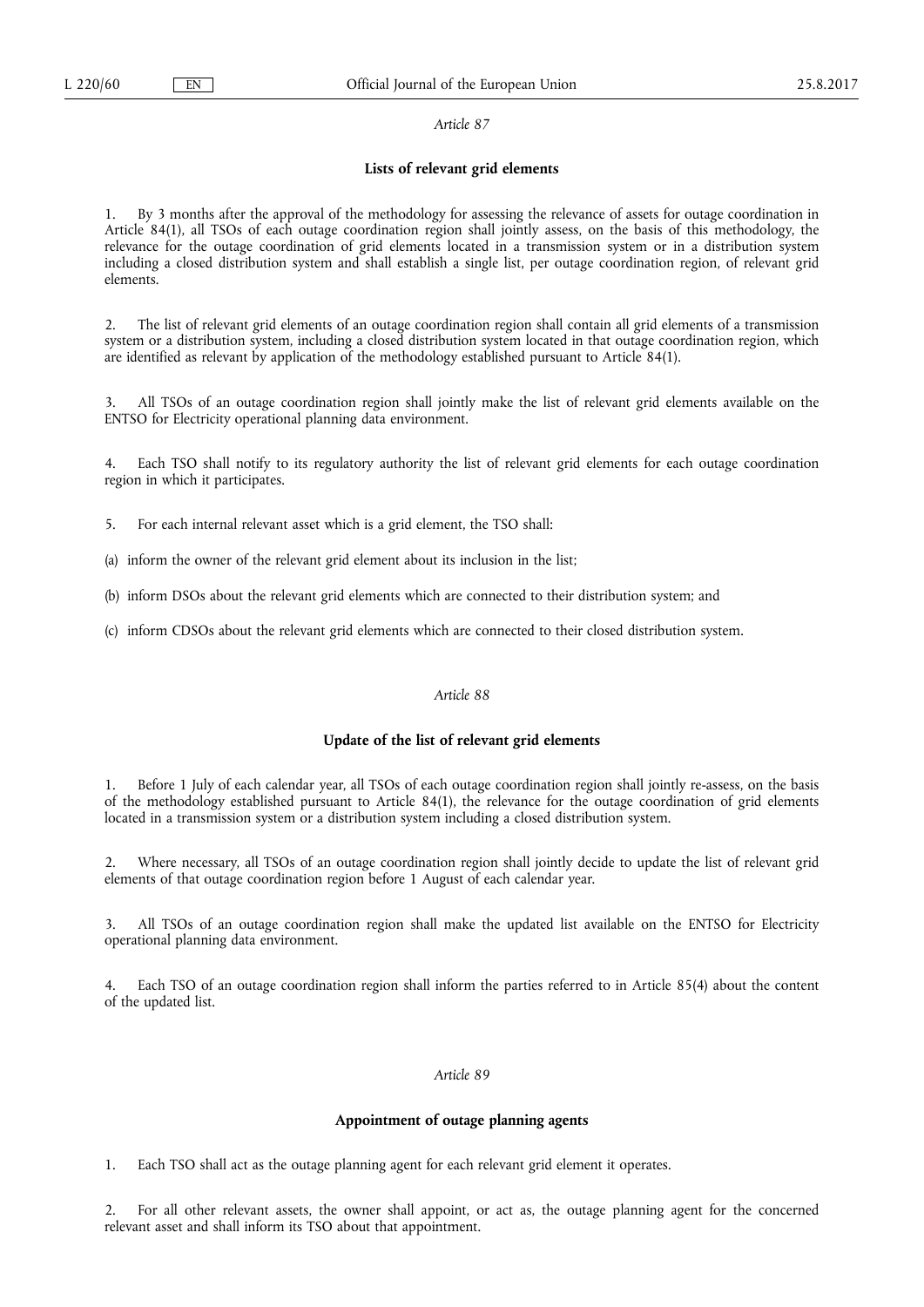### **Treatment of relevant assets located in a distribution system or in a closed distribution system**

Each TSO shall coordinate with the DSO the outage planning of internal relevant assets connected to its distribution system.

2. Each TSO shall coordinate with the CDSO the outage planning of internal relevant assets connected to its closed distribution system.

## *CHAPTER 2*

## *Development and update of availability plans of relevant assets*

## *Article 91*

### **Variations to deadlines for the year-ahead outage coordination**

All TSOs within a synchronous area may jointly agree to adopt and implement a time-frame for the year-ahead outage coordination that deviates from the time-frame defined in Articles 94, 97 and 99, provided that the outage coordination of other synchronous areas is not impacted.

# *Article 92*

### **General provisions on availability plans**

- 1. The availability status of a relevant asset shall be one of the following:
- (a) 'available' where the relevant asset is capable of and ready for providing service regardless of whether it is or it is not in operation;
- (b) 'unavailable' where the relevant asset is not capable of or ready for providing service;
- (c) 'testing' where the capability of the relevant asset for providing service is being tested.

2. The 'testing' status shall only apply in case of a potential impact on the transmission system and for the following time periods:

- (a) between first connection and final commissioning of the relevant asset; and
- (b) directly following maintenance of the relevant asset.
- 3. The availability plans shall contain at least the following information:
- (a) the reason for the 'unavailable' status of a relevant asset;
- (b) where such conditions are identified, the conditions to be fulfilled before applying the 'unavailable' status of a relevant asset in real-time;
- (c) the time required to restore a relevant asset back to service where necessary in order to maintain operational security.
- 4. The availability status for each relevant asset in the year-ahead time-frame shall be provided with daily resolution.

5. When generation schedules and consumption schedules are submitted to the TSO pursuant to Article 111, the time resolution of the availability statuses shall be consistent with those schedules.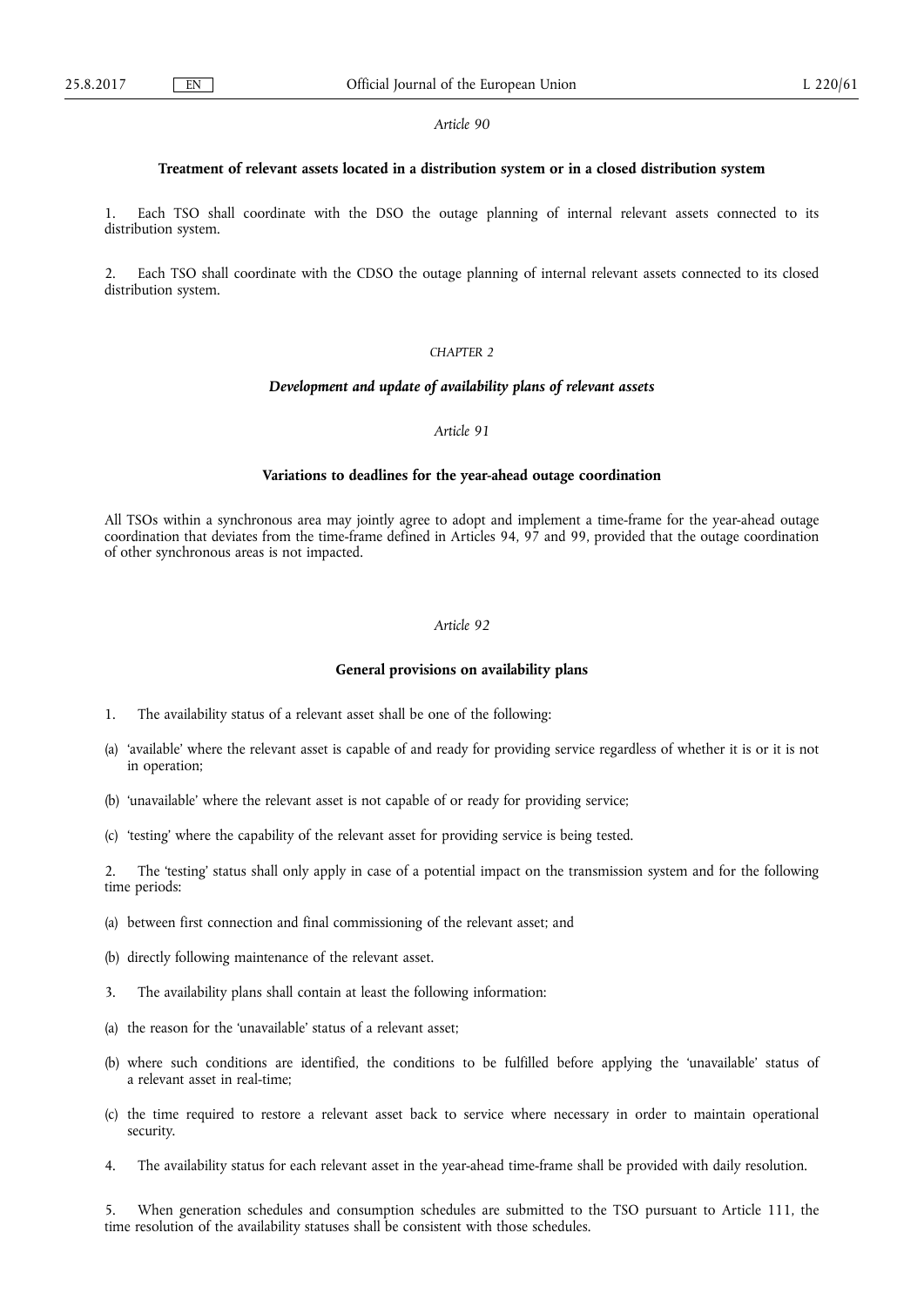### **Long-term indicative availability plans**

1. By 2 years before the start of any year-ahead outage coordination, each TSO shall assess the corresponding indicative availability plans for internal relevant assets, provided by the outage planning agents in accordance with Articles 4, 7 and 15 of Regulation (EU) No 543/2013, and shall provide its preliminary comments including any detected outage planning incompatibilities, to all affected outage planning agents.

2. Each TSO shall carry out the assessment concerning the indicative availability plans for internal relevant assets referred to in paragraph 1 every year until the start of the year-ahead outage coordination.

### *Article 94*

## **Provision of year-ahead availability plan proposals**

1. Before 1 August of each calendar year, an outage planning agent other than a TSO taking part in an outage coordination region, a DSO or a CDSO, shall submit to the TSO(s) taking part in an outage coordination region, and where relevant to the DSO(s) or CDSO(s), an availability plan covering the following calendar year for each of its relevant assets.

2. The TSO(s) referred to in paragraph 1 shall endeavour to examine the requests for amendment of an availability plan when received. Where this is not possible, it shall examine the requests for amendment of an availability plan after the year-ahead outage coordination has been finalised.

3. The TSO(s) referred to in paragraph 1 shall examine the requests for amendment of an availability plan after the year-ahead outage coordination has been finalised:

(a) following the order in which the requests were received; and

(b) applying the procedure established in accordance with Article 100.

## *Article 95*

## **Year-ahead coordination of the availability status of relevant assets for which the outage planning agent is not a TSO taking part in an outage coordination region, nor a DSO or a CDSO**

1. Each TSO shall assess on a year-ahead time-frame whether outage planning incompatibilities arise from the availability plans received pursuant to Article 94.

- 2. When a TSO detects outage planning incompatibilities, it shall implement the following process:
- (a) inform each affected outage planning agent of the conditions it shall fulfil to mitigate the detected outage planning incompatibilities;
- (b) the TSO may request that one or more outage planning agents submit an alternative availability plan fulfilling the conditions referred to in point (a); and
- (c) the TSO shall repeat the assessment pursuant to paragraph 1 to determine whether any outage planning incompatibilities remain.

3. Following a TSO's request in accordance with point (b) of paragraph 2, if the outage planning agent fails to submit an alternative availability plan aimed at mitigating all outage planning incompatibilities, the TSO shall develop an alternative availability plan which shall:

(a) take into account the impact reported by the affected outage planning agents as well as the DSO or CDSO where relevant;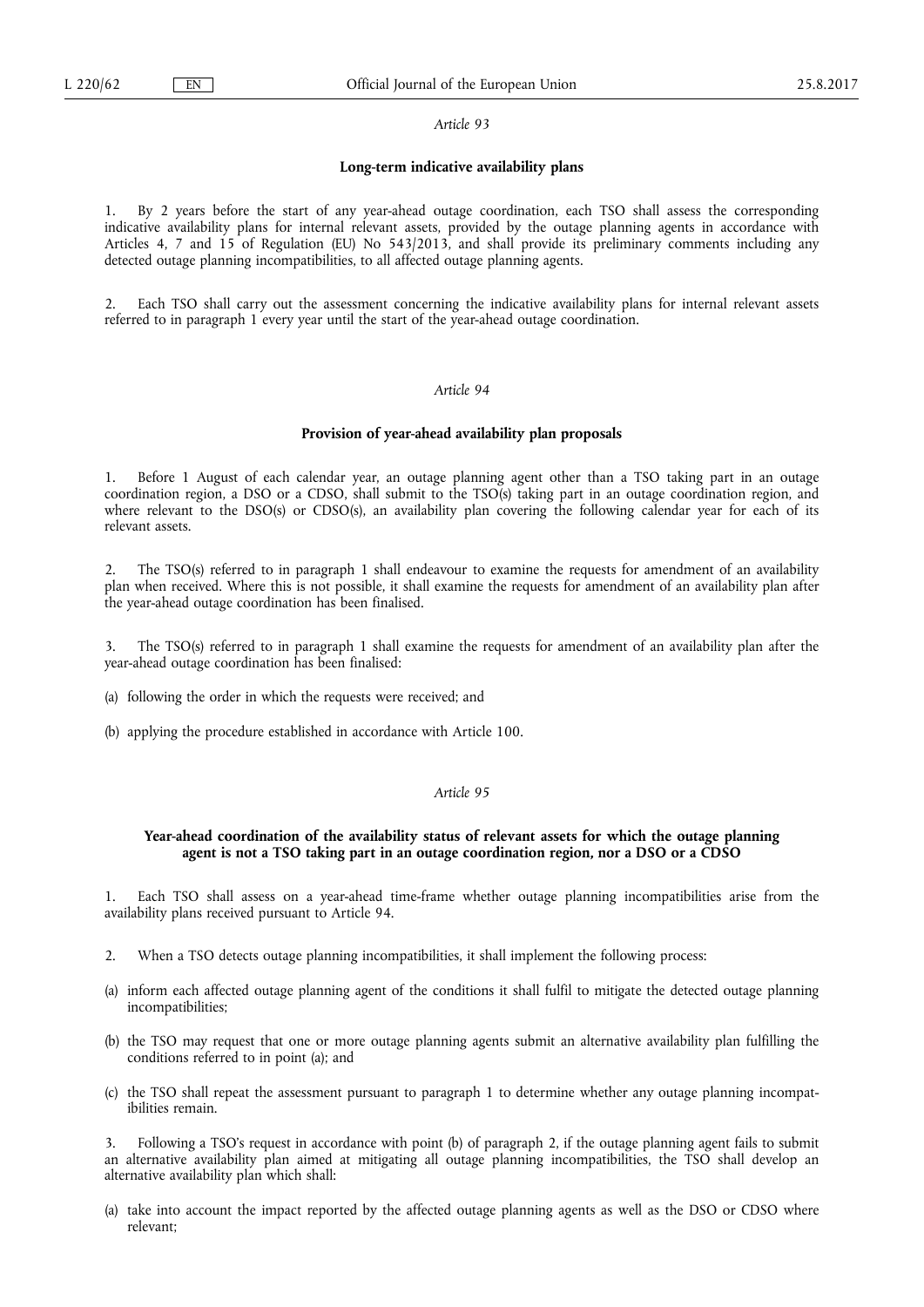- (b) limit the changes in the alternative availability plan to what is strictly necessary to mitigate the outage planning incompatibilities; and
- (c) notify its regulatory authority, the affected DSOs and CDSOs if any, and the affected outage planning agents about the alternative availability plan, including the reasons for developing it, as well as the impact reported by the affected outage planning agents and, where relevant, the DSOs or CDSOs.

## **Year-ahead coordination of the availability status of relevant assets for which the outage planning agent is a TSO taking part in an outage coordination region, a DSO or a CDSO**

1. Each TSO shall plan the availability status of relevant grid elements interconnecting different control areas for which it acts as an outage planning agent in coordination with the TSOs of the same outage coordination region.

2. Each TSO, DSO and CDSO shall plan the availability status of the relevant grid elements for which they perform duties of outage planning agents and that are not interconnecting different control areas, using as a basis the availability plans developed in accordance with paragraph 1.

3. When establishing the availability status of relevant grid elements in accordance with paragraphs 1 and 2, the TSO, DSO and CDSO shall:

(a) minimize the impact on the market while preserving operational security; and

(b) use as a basis the availability plans submitted and developed in accordance with Article 94.

4. Where a TSO detects an outage planning incompatibility, the TSO shall be entitled to propose a change to the availability plans of the internal relevant assets for which the outage planning agent is neither a TSO taking part in an outage coordination region, nor a DSO or a CDSO and shall identify a solution in coordination with the outage planning agents, DSOs and CDSOs concerned, using the means at its disposal.

5. Where the 'unavailable' status of a relevant grid element has not been planned after taking the measures in paragraph 4 and the absence of such planning would threaten operational security, the TSO shall:

- (a) take the necessary actions to plan the 'unavailable' status while ensuring operational security, taking into account the impact reported to the TSO by affected outage planning agents;
- (b) notify the actions referred to in point (a) to all affected parties; and
- (c) notify the relevant regulatory authorities, the affected DSOs or CDSOs if any and the affected outage planning agents of the actions taken, including the rationale for such actions, the impact reported by affected outage planning agents and the DSOs or CDSOs where relevant.

6. Each TSO shall make available on the ENTSO for Electricity operational planning data environment all information at its disposal about grid-related conditions to be fulfilled and remedial actions to be prepared and activated before executing the 'unavailable' or 'testing' availability status of a relevant grid element.

# *Article 97*

### **Provision of preliminary year-ahead availability plans**

1. Before 1 November of each calendar year, each TSO shall provide to all other TSOs, via the ENTSO for Electricity operational planning data environment, the preliminary year-ahead availability plans for the following calendar year for all the internal relevant assets.

2. Before 1 November of each calendar year, for each internal relevant asset located in a distribution system, the TSO shall provide the DSO with the preliminary year-ahead availability plan.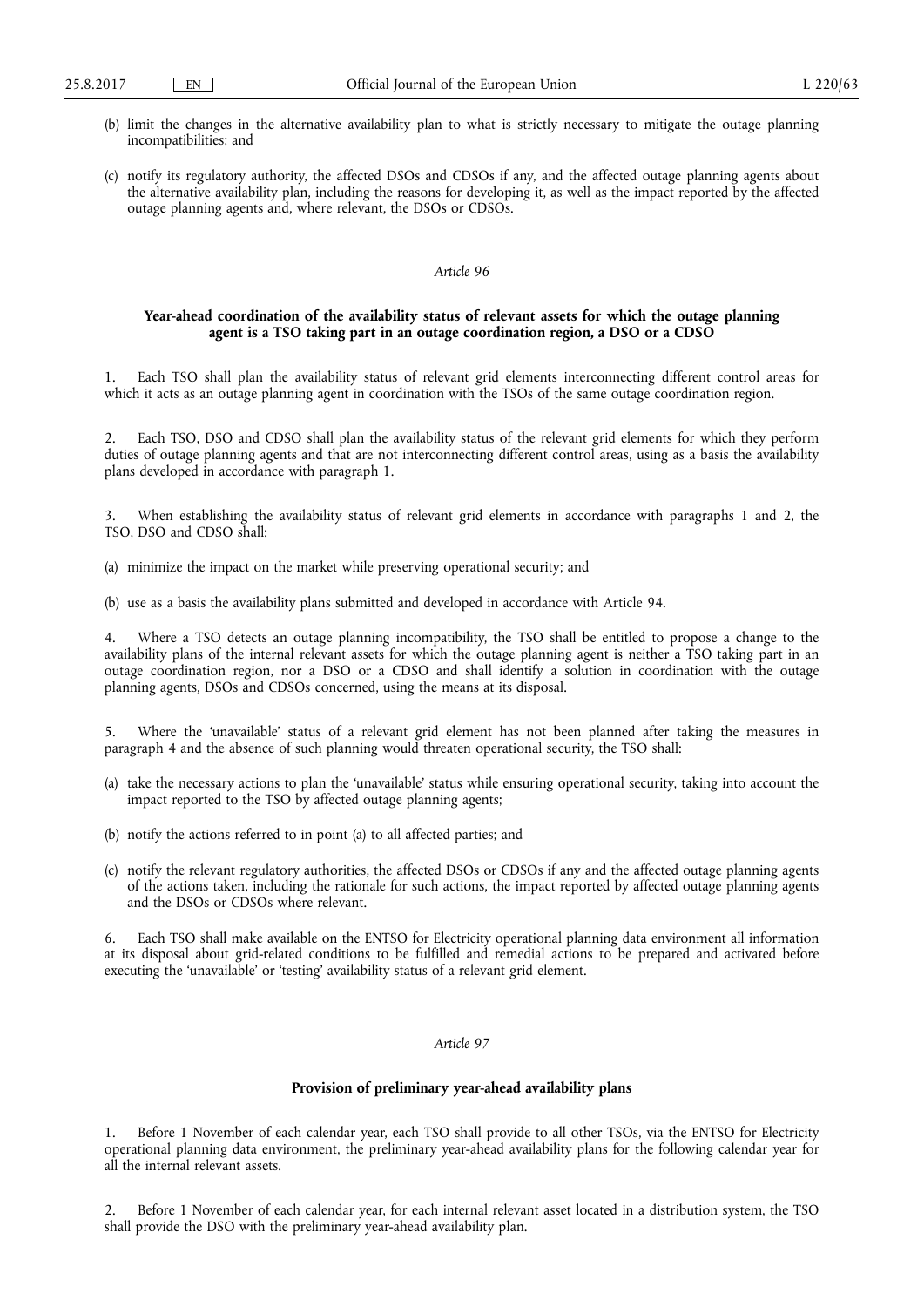3. Before 1 November of each calendar year, for every internal relevant asset located in a closed distribution system, the TSO shall provide the CDSO with the preliminary year-ahead availability plan.

#### *Article 98*

### **Validation of year-ahead availability plans within outage coordination regions**

1. Each TSO shall analyse whether any outage planning incompatibility arises when taking into account all the preliminary year-ahead availability plans.

2. In the absence of outage planning incompatibilities, all TSOs of an outage coordination region shall jointly validate the year-ahead availability plans for all relevant assets of that outage coordination region.

3. If a TSO detects an outage planning incompatibility, the involved TSOs of the outage coordination region(s) concerned shall jointly identify a solution in coordination with the concerned outage planning agents, DSOs and CDSOs, using the means at their disposal, while respecting to the extent possible the availability plans submitted by outage planning agents, which are neither a TSO taking part in an outage coordination region, nor a DSO or a CDSO, and developed in accordance with Articles 95 and 96. Where a solution is identified, all TSOs of the concerned outage coordination region(s) shall update and validate the year-ahead availability plans for all relevant assets.

Where no solution is found for an outage planning incompatibility each concerned TSO, subject to approval by the competent regulatory authority where the Member State so provides, shall:

- (a) force to 'available' status all the 'unavailable' or 'testing' statuses for the relevant assets involved in an outage planning incompatibility during the period concerned; and
- (b) notify to the relevant regulatory authorities, the affected DSOs or CDSOs, if any, and the affected outage planning agents of the actions taken including the rationale for such actions, the impact reported by affected outage planning agents and the DSOs or CDSOs where relevant.

5. All TSOs of the concerned outage coordination regions shall consequently update and validate the year-ahead availability plans for all relevant assets.

### *Article 99*

### **Final year-ahead availability plans**

- 1. Before 1 December of each calendar year, each TSO shall:
- (a) finalise the year-ahead outage coordination of internal relevant assets; and
- (b) finalise the year-ahead availability plans for internal relevant assets and store them on the ENTSO for Electricity operational planning data environment.

2. Before 1 December of each calendar year, the TSO shall provide to its outage planning agent the final year-ahead availability plan of each internal relevant asset.

3. Before 1 December of each calendar year, the TSO shall provide to the relevant DSO the final year-ahead availability plan for each internal relevant asset located in a distribution system.

Before 1 December of each calendar year, the TSO shall provide to the relevant CDSO the final year-ahead availability plan for each internal relevant asset located in a closed distribution system.

### *Article 100*

### **Updates to the final year-ahead availability plans**

1. An outage planning agent shall be able to launch a procedure for the amendment of the final year-ahead availability plan in the time between the finalisation of the year-ahead outage coordination and its real-time execution.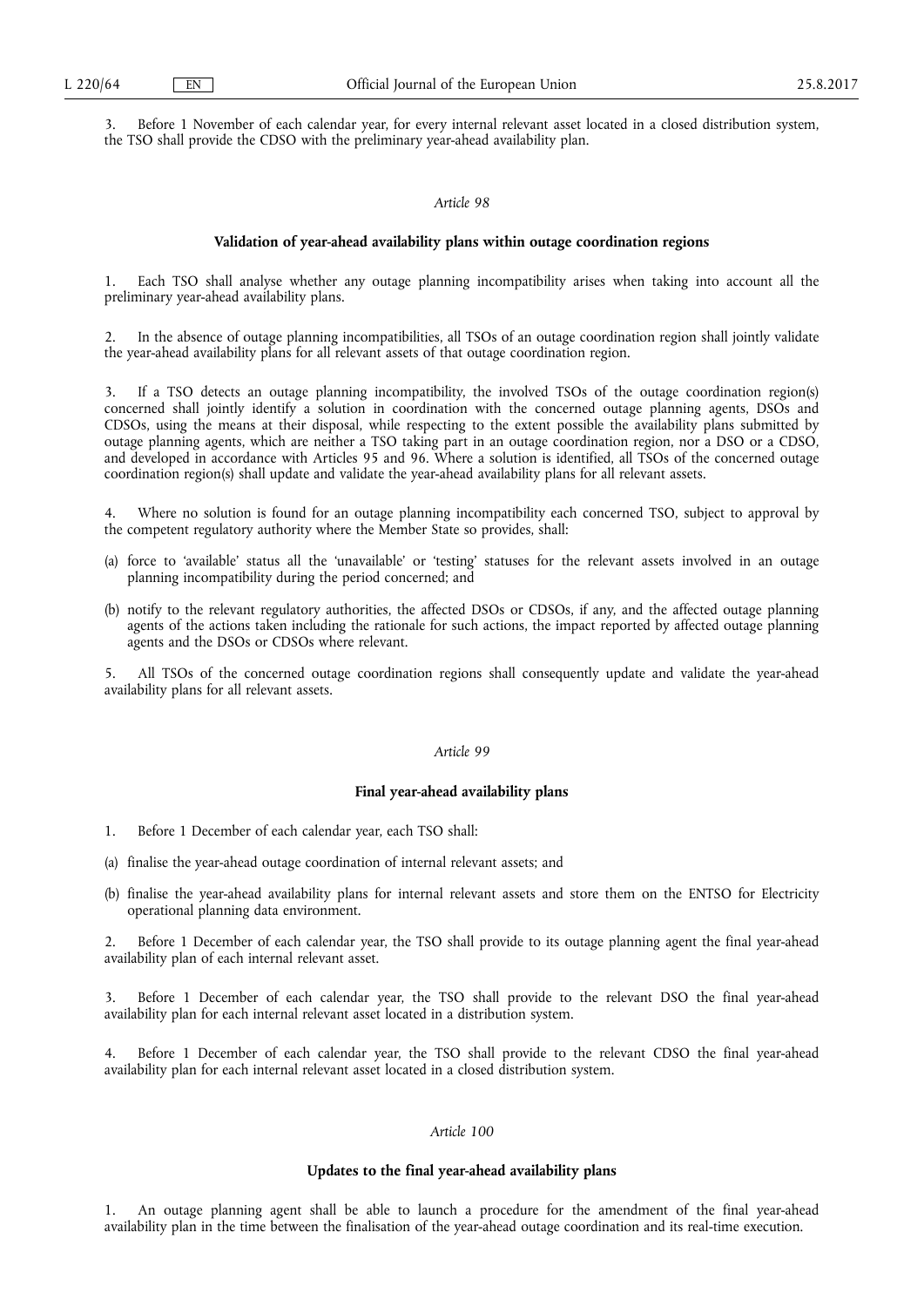2. The outage planning agent which is not a TSO taking part in an outage coordination region shall be able to submit to the relevant TSO(s) a request for amendment of the final year-ahead availability plan of the relevant assets under its responsibility.

- 3. In case of a request for amendment pursuant to paragraph 2, the following procedure shall be applied:
- (a) the recipient TSO shall acknowledge the request and assess as soon as reasonably practicable whether the amendment leads to outage planning incompatibilities;
- (b) where outage planning incompatibilities are detected, the involved TSOs of the outage coordination region shall jointly identify a solution in coordination with the outage planning agents concerned and, if relevant, the DSOs and CDSOs, using the means at their disposal;
- (c) where no outage planning incompatibility has been detected or if no outage planning incompatibility remains, the recipient TSO shall validate the requested amendment, and the TSOs concerned shall consequently notify all affected parties and update the final year-ahead availability plan on the ENTSO for Electricity operational planning data environment; and
- (d) where no solution is found for outage planning incompatibilities the recipient TSO shall reject the requested amendment.

4. When a TSO taking part in an outage coordination region intends to amend the final year-ahead availability plan of a relevant asset for which it acts as the outage planning agent, it shall initiate the following procedure:

- (a) the requesting TSO shall prepare a proposal for amendment to the year-ahead availability plan, including an assessment of whether it could lead to outage planning incompatibilities and shall submit its proposal to all other TSOs of its outage coordination region(s);
- (b) where outage planning incompatibilities are detected, the involved TSOs of the outage coordination region shall jointly identify a solution in coordination with the concerned outage planning agents and, if relevant, the DSOs and the CDSOs, using the means at their disposal;
- (c) where no outage planning incompatibility has been detected or if a solution to an outage planning incompatibility is found, the concerned TSOs shall validate the requested amendment and consequently they shall notify all affected parties and update the final year-ahead availability plan on the ENTSO for Electricity operational planning data environment;
- (d) where no solution to outage planning incompatibilities are found, the requesting TSO shall retract the procedure for amendment.

## *CHAPTER 3*

### *Execution of availability plans*

## *Article 101*

## **Management of the 'testing' status of relevant assets**

1. The outage planning agent of a relevant asset the availability status of which has been declared as 'testing' shall provide the TSO, and, if connected to a distribution system, including closed distribution systems, the DSO or the CDSO within 1 month before the start of the 'testing' status, with:

- (a) a detailed test plan;
- (b) an indicative generation or consumption schedule if the concerned relevant asset is a relevant power generating module or a relevant demand facility; and
- (c) changes to the topology of the transmission system or distribution system if the concerned relevant asset is a relevant grid element.

2. The outage planning agent shall update the information referred to in paragraph 1 as soon as it is subject to any change.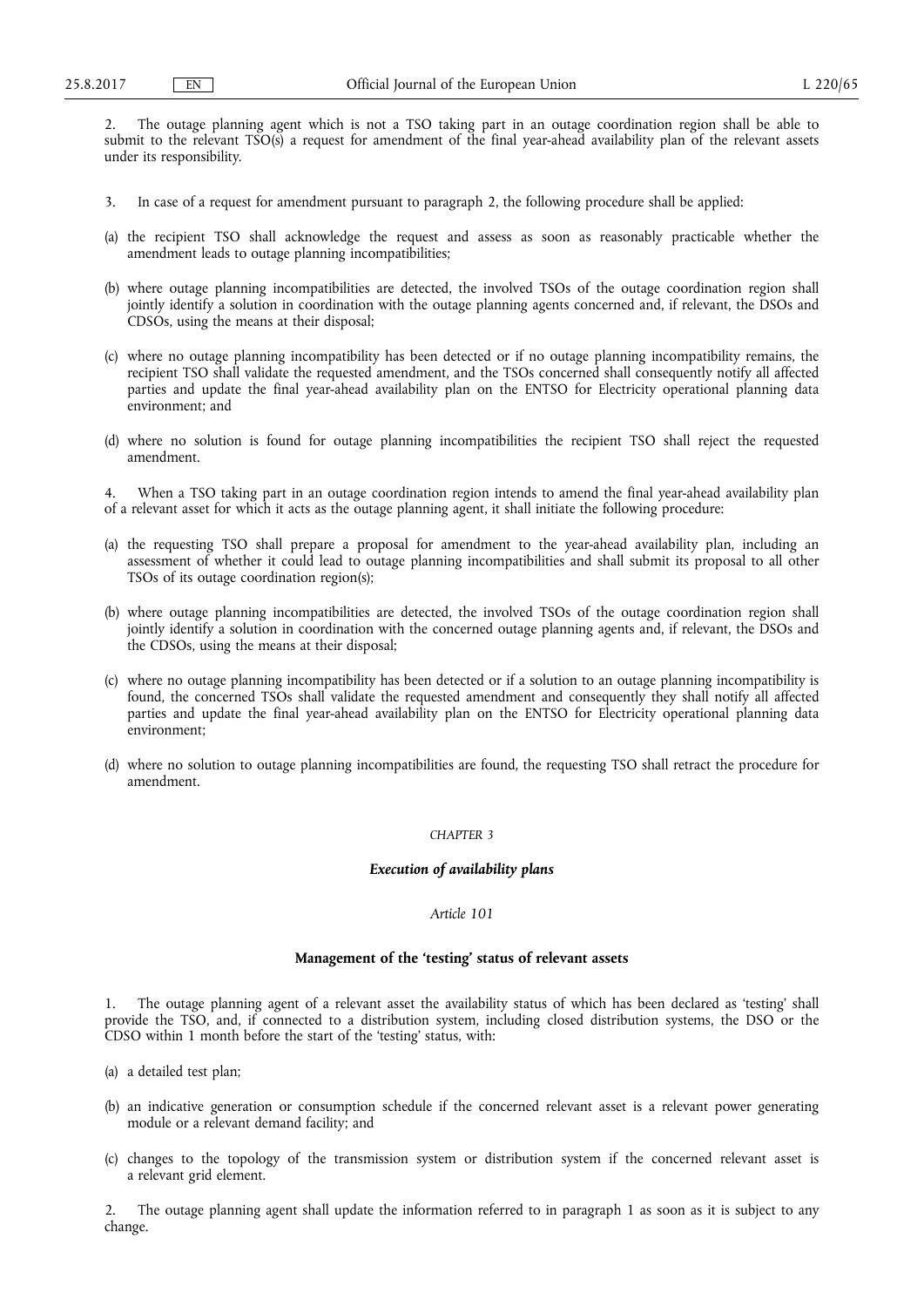3. The TSO of a relevant asset the availability status of which has been declared as 'testing' shall provide the information received in accordance with paragraph 1 to all other TSOs of its outage coordination region(s), upon their request.

4. Where the relevant asset referred to in paragraph 1 is a relevant grid element interconnecting two or more control areas, the TSOs of the concerned control areas shall agree on the information to be provided pursuant to paragraph 1.

# *Article 102*

#### **Procedure for handling forced outages**

1. Each TSO shall develop a procedure to address the case where a forced outage would endanger its operational security. The procedure shall allow the TSO to ensure that the 'available' or 'unavailable' status of other relevant assets in its control area can be changed to 'unavailable' or 'available' respectively.

The TSO shall follow the procedure referred to in paragraph 1 only where no agreement is reached with outage planning agents regarding solutions to forced outages. The TSO shall notify the regulatory authority accordingly.

3. When undertaking the procedure, the TSO shall respect, to the extent possible, the technical limits of the relevant assets.

4. An outage planning agent shall notify the forced outage of one or more of its relevant assets to the TSO and, if connected to a distribution system or to a closed distribution system, the DSO or the CDSO respectively, as soon as possible following the start of the forced outage.

- 5. When notifying the forced outage, the outage planning agent shall provide the following information:
- (a) the reason for the forced outage;
- (b) the expected duration of the forced outage; and
- (c) where applicable, the impact of the forced outage on the availability status of other relevant assets for which it is the outage planning agent.

6. When the TSO detects that one or several forced outages referred to in paragraph 1 could lead the transmission system out of the normal state, it shall inform the affected outage planning agent(s) about the deadline at which operational security can no longer be maintained unless their relevant asset(s) in forced outage returns to 'available' status. The outage planning agents shall inform the TSO whether they are capable of respecting that deadline and shall provide reasoned justifications where they are unable to respect that deadline.

7. Following any amendments to the availability plan due to forced outages and in accordance with the time-frame established in Articles 7, 10 and 15 of Regulation (EU) No 543/2013, the concerned TSO shall update the ENTSO for Electricity operational planning data environment with the most recent information.

## *Article 103*

### **Real-time execution of the availability plans**

Each power generating facility owner shall ensure that all relevant power generating modules it owns and which are declared 'available' are ready to produce electricity pursuant to their declared technical capabilities when necessary to maintain operational security, except in case of forced outages.

2. Each power generating facility owner shall ensure that all relevant power generating modules it owns and which are declared 'unavailable' do not produce electricity.

Each demand facility owner shall ensure that all relevant demand facilities it owns and which are declared 'unavailable' do not consume electricity.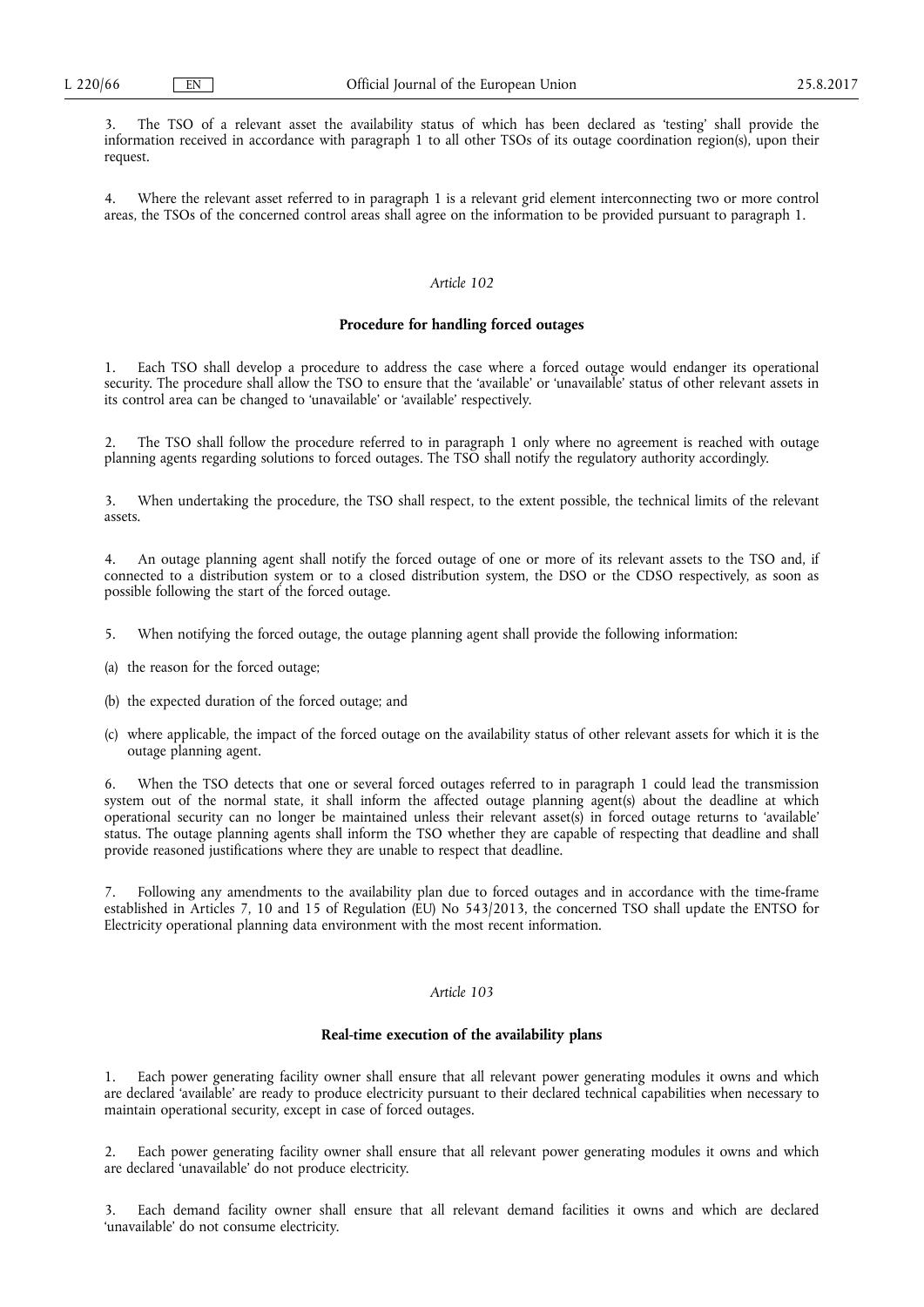4. Each relevant grid element owner shall ensure that all relevant grid elements it owns and which are declared 'available' are ready to transport electricity pursuant to their declared technical capabilities when necessary to maintain operational security, except in case of forced outages.

5. Each relevant grid element owner shall ensure that all relevant grid elements it owns and which are declared 'unavailable' do not transport electricity.

Where specific grid-related conditions apply for the execution of the 'unavailable' or 'testing' status of a relevant grid element in accordance with Article 96(6), the TSO, DSO or CDSO concerned shall assess the fulfilment of those conditions before the execution of that status. If those conditions are not fulfilled, it shall instruct the relevant grid element owner to not execute the 'unavailable' or 'testing' status or a part thereof.

7. Where a TSO identifies that executing an 'unavailable' or 'testing' status of a relevant asset leads or could lead the transmission system out of normal state, it shall instruct the owner of the relevant asset when it is connected to the transmission system, or the DSO or CDSO if connected to a distribution system or to a closed distribution system, to delay the execution of that 'unavailable' or 'testing' status of that relevant asset according to its instructions and to the extent possible, while respecting the technical and safety limits.

## TITLE  $\overline{A}$

## **ADEQUACY**

## *Article 104*

#### **Forecast for control area adequacy analysis**

Each TSO shall make any forecast used for control area adequacy analyses pursuant to Articles 105 and 107 available to all other TSOs through the ENTSO for Electricity operational planning data environment.

# *Article 105*

### **Control area adequacy analysis**

1. Each TSO shall perform control area adequacy analysis by assessing the possibility for the sum of generation within its control area and cross-border import capabilities to meet the total load within its control area under various operational scenarios, taking into account the required level of active power reserves set out in Articles 118 and 119.

- 2. When performing a control area adequacy analysis pursuant to paragraph 1, each TSO shall:
- (a) use the latest availability plans and the latest available data for:
	- (i) the capabilities of power generating modules provided pursuant to Article 43(5) and Articles 45 and 51;
	- (ii) cross-zonal capacity;
	- (iii) possible demand response provided pursuant to Articles 52 and 53;
- (b) take into account the contributions of generation from renewable energy sources and load;
- (c) assess the probability and expected duration of an absence of adequacy and the expected energy not supplied as a result of such absence.

3. As soon as possible, following the assessment of an absence of adequacy within its control area, each TSO shall notify the absence to its regulatory authority or when explicitly foreseen in national law, another competent authority, and where applicable, any affected party.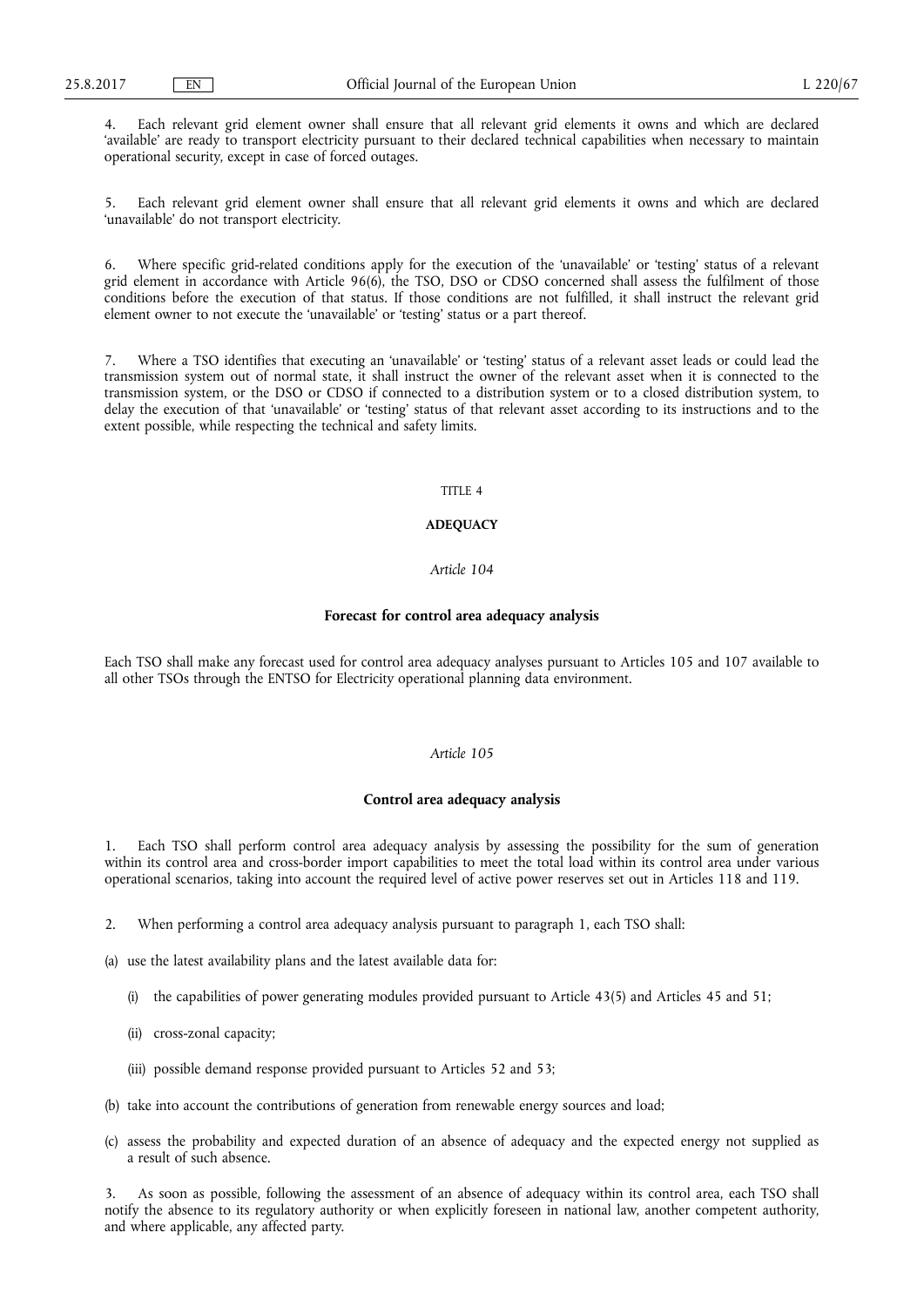4. As soon as possible, following the assessment of an absence of adequacy within its control area, each TSO shall inform all TSOs through the ENTSO for Electricity operational planning data environment.

## *Article 106*

## **Control area adequacy up to and including week-ahead**

1. Each TSO shall contribute to the pan-European annual summer and winter generation adequacy outlooks applying the methodology adopted by ENTSO for Electricity referred to in Article 8(3)(f) of Regulation (EC) No 714/2009.

Twice a year, each TSO shall perform a control area adequacy analysis for the following summer and winter respectively, taking into account pan-European scenarios consistent with the pan-European annual summer and winter generation adequacy outlooks.

Each TSO shall update its control area adequacy analyses if it detects any probable changes to the availability status of power generating modules, load estimations, renewable energy sources estimations or cross zonal capacities that could significantly affect the expected adequacy.

# *Article 107*

### **Control area adequacy in day-ahead and intraday**

- 1. Each TSO shall perform a control area adequacy analysis in a day-ahead and intraday time-frame on the basis of:
- (a) schedules referred to in Article 111;
- (b) forecasted load;
- (c) forecasted generation from renewable energy sources;
- (d) active power reserves in accordance with the data provided pursuant to Article 46(1)(a);
- (e) control area import and export capacities consistent with cross-zonal capacities calculated where applicable in accordance with Article 14 of Regulation (EU) 2015/1222;
- (f) capabilities of power generating modules in accordance with the data provided pursuant to Article 43(4) and Articles 45 and 51 and their availability statuses; and
- (g) capabilities of demand facilities with demand response in accordance with the data provided pursuant to Articles 52 and 53 and their availability statuses.
- 2. Each TSO shall evaluate:
- (a) the minimum level of import and the maximum level of export compatible with its control area adequacy;
- (b) the expected duration of a potential absence of adequacy; and
- (c) the amount of energy not supplied in the absence of adequacy.

3. Where, following the analysis in paragraph 1, adequacy is not fulfilled, each TSO shall notify the absence of adequacy to its regulatory authority or other competent authority. The TSO shall provide its regulatory authority or other competent authority with an analysis of the causes of the absence of adequacy and propose mitigating actions.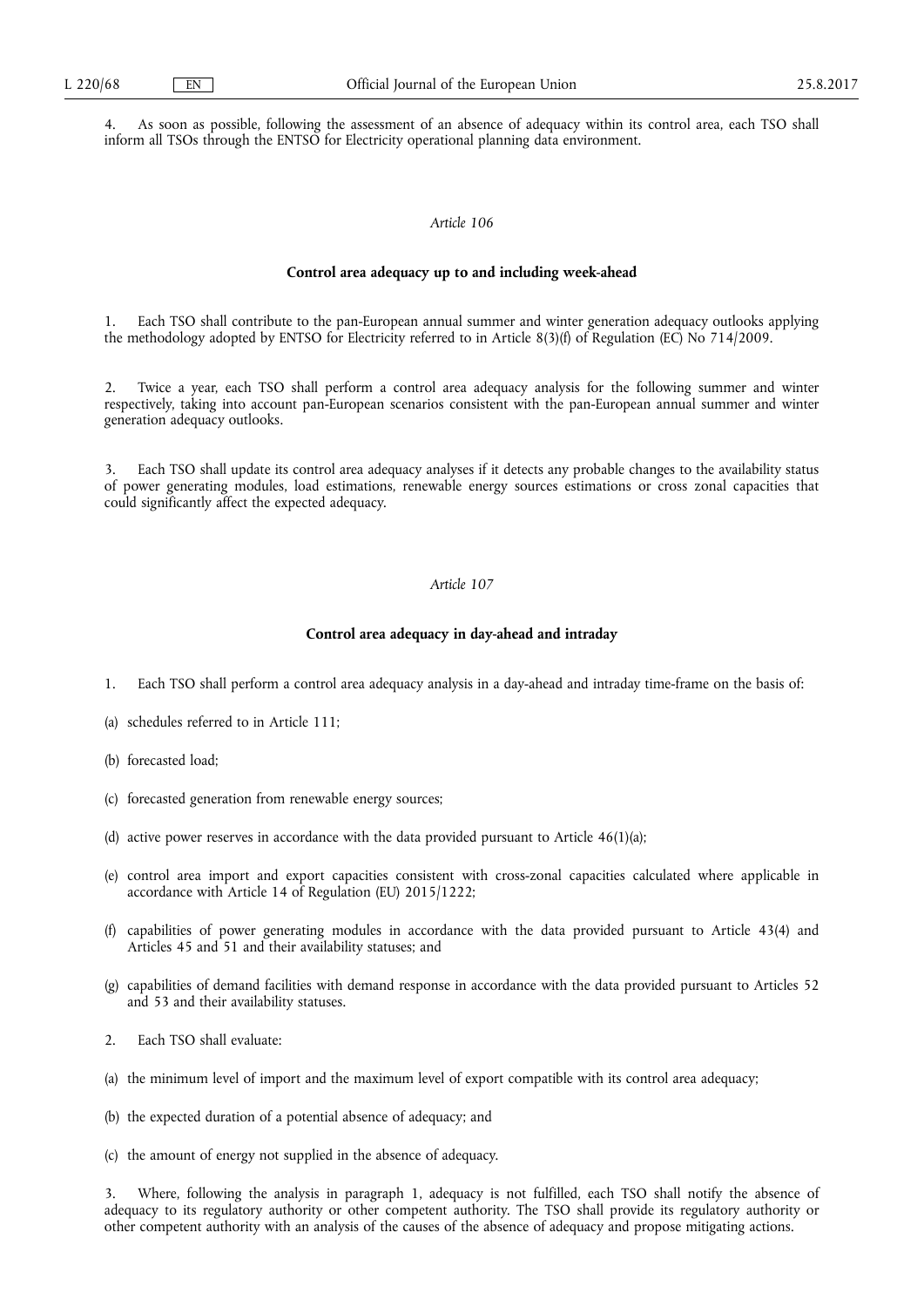TITLE 5

### **ANCILLARY SERVICES**

### *Article 108*

#### **Ancillary services**

1. Each TSO shall monitor the availability of ancillary services.

2. With regard to active power and reactive power services, and in coordination with other TSOs where appropriate, each TSO shall:

- (a) design, set up and manage the procurement of ancillary services;
- (b) monitor, on the basis of data provided pursuant to Title 2 of Part II, whether the level and location of available ancillary services allows ensuring operational security; and
- (c) use all available economically efficient and feasible means to procure the necessary level of ancillary services.
- 3. Each TSO shall publish the levels of reserve capacity necessary to maintain operational security.
- 4. Each TSO shall communicate the available level of active power reserves to other TSOs upon request.

# *Article 109*

### **Reactive power ancillary services**

1. For each operational planning time-frame, each TSO shall assess, against their forecasts, whether its available reactive power ancillary services are sufficient to maintain the operational security of the transmission system.

- 2. In order to increase the efficiency of operation of its transmission system elements, each TSO shall monitor:
- (a) the available reactive power capacities of power generating facilities;
- (b) the available reactive power capacities of transmission-connected demand facilities;
- (c) the available reactive power capacities of DSOs;
- (d) the available transmission-connected equipment dedicated to providing reactive power; and
- (e) the ratios of active power and reactive power at the interface between the transmission system and transmissionconnected distribution systems.

3. Where the level of reactive power ancillary services is not sufficient for maintaining operational security, each TSO shall:

- (a) inform neighbouring TSOs; and
- (b) prepare and activate remedial actions pursuant to Article 23.

## TITLE 6

## **SCHEDULING**

#### *Article 110*

#### **Establishment of scheduling processes**

1. When establishing a scheduling process TSOs shall take into account and complement where necessary the operational conditions of the generation and load data methodology developed in accordance with Article 16 of Regulation (EU) 2015/1222.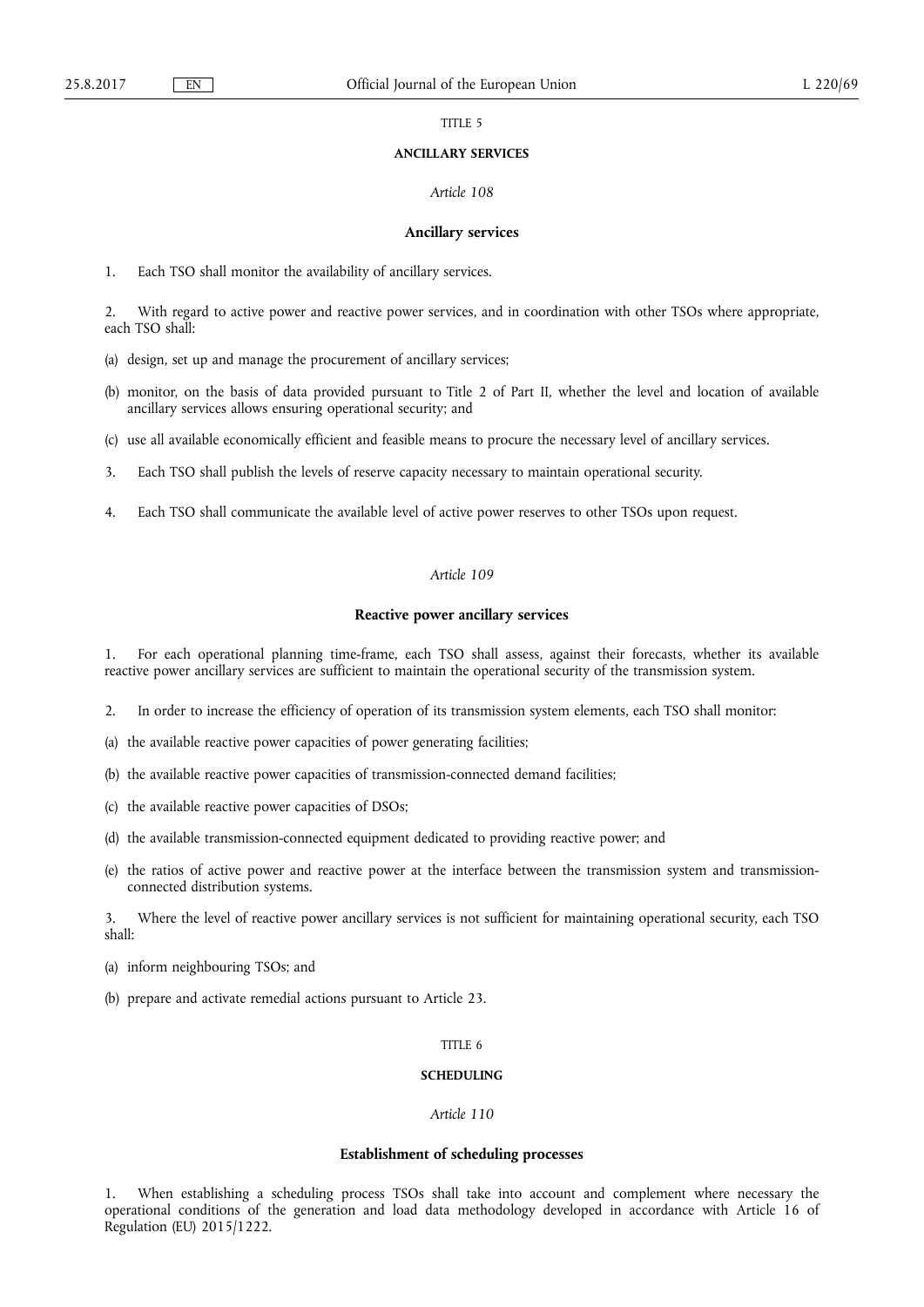2. Where a bidding zone covers only one control area, the geographical scope of the scheduling area is equal to the bidding zone. Where a control area covers several bidding zones, the geographical scope of the scheduling area is equal to the bidding zone. Where a bidding zone covers several control areas, TSOs within that bidding zone may jointly decide to operate a common scheduling process, otherwise, each control area within that bidding zone is considered a separate scheduling area.

3. For each power generating facility and demand facility subject to requirements for scheduling set out in the national terms and conditions, the concerned owner shall appoint or act as a scheduling agent.

4. Each market participant and shipping agent, subject to requirements for scheduling set out in the national terms and conditions, shall appoint or act as a scheduling agent.

5. Each TSO operating a scheduling area shall establish arrangements necessary to process the schedules provided by scheduling agents.

6. Where a scheduling area covers more than one control area, the TSOs responsible for the control areas shall agree about which TSO shall operate the scheduling area.

## *Article 111*

## **Notification of schedules within scheduling areas**

1. Each scheduling agent, except scheduling agents of shipping agents, shall submit to the TSO operating the scheduling area, if requested by the TSO, and, where applicable, to third party, the following schedules:

- (a) generation schedules;
- (b) consumption schedules;
- (c) internal commercial trade schedules; and
- (d) external commercial trade schedules.

2. Each scheduling agent of a shipping agent or, where applicable, a central counterparty shall submit to the TSO operating a scheduling area covered by market coupling, if requested by the concerned TSO, and where applicable to third party, the following schedules:

- (a) external commercial trade schedules as:
	- (i) multilateral exchanges between the scheduling area and a group of other scheduling areas;
	- (ii) bilateral exchanges between the scheduling area and another scheduling area;
- (b) internal commercial trade schedules between the shipping agent and central counter parties;
- (c) internal commercial trade schedules between the shipping agent and other shipping agents.

# *Article 112*

## **Coherence of schedules**

1. Each TSO operating a scheduling area shall check whether the generation, consumption, external commercial trade schedules and external TSO schedules in its scheduling area are in sum balanced.

2. For external TSO schedules, each TSO shall agree on the values of the schedule with the respective TSO. In the absence of an agreement, the lower value shall apply.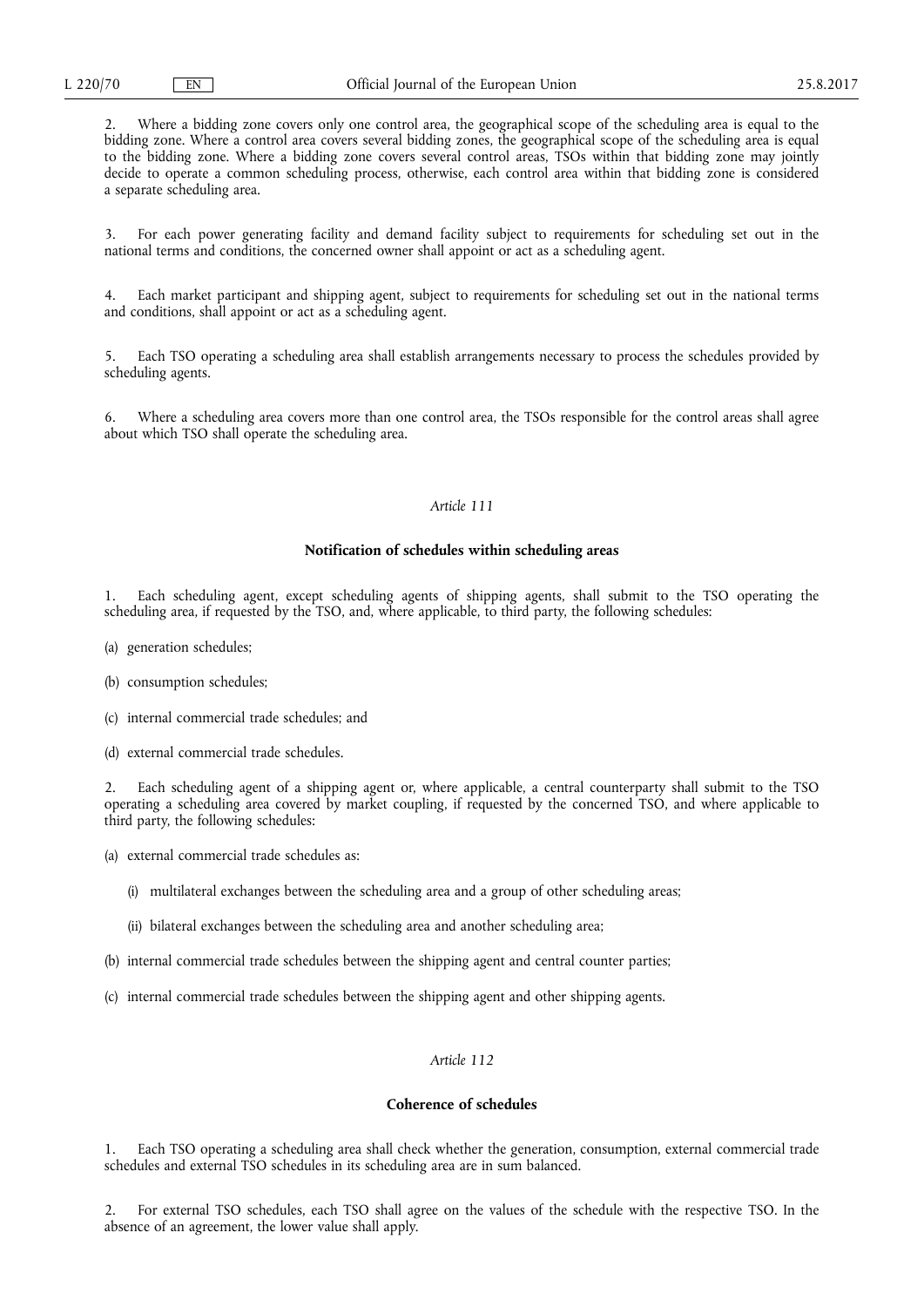3. For bilateral exchanges between two scheduling areas, each TSO shall agree on the external commercial trade schedules with the respective TSO. In the absence of an agreement about the values of the commercial trade schedules, the lower value shall apply.

4. All TSOs operating scheduling areas shall verify that all aggregated netted external schedules between all scheduling areas within the synchronous area are balanced. If a mismatch occurs and the TSOs do not agree on the values of the aggregated netted external schedules, the lower values shall apply.

Each scheduling agent of a shipping agent or, where applicable, a central counterparty shall provide TSOs, upon their request, with the values of external commercial trade schedules of each scheduling area involved in market coupling in the form of aggregated netted external schedules.

6. Each scheduled exchange calculator shall provide to TSOs, upon their request, with the values of scheduled exchanges related to the scheduling areas involved in the market coupling in the form of aggregated netted external schedules, including bilateral exchanges between two scheduling areas.

## *Article 113*

## **Provision of information to other TSOs**

- 1. At the request of another TSO, the requested TSO shall calculate and provide:
- (a) aggregated netted external schedules; and
- (b) netted area AC position, where the scheduling area is interconnected to other scheduling areas via AC transmission links.

2. When required for the creation of common grid models, in accordance with Article 70(1), each TSO operating a scheduling area shall provide any requesting TSO with:

- (a) generation schedules; and
- (b) consumption schedules.

# TITLE 7

## **ENTSO FOR ELECTRICITY OPERATIONAL PLANNING DATA ENVIRONMENT**

# *Article 114*

### **General provisions for ENTSO for Electricity operational planning data environment**

1. By 24 months after entry into force of this Regulation, ENTSO for Electricity shall, pursuant to Articles 115, 116 and 117, implement and operate an ENTSO for Electricity operational planning data environment for the storage, exchange and management of all relevant information.

2. By 6 months after entry into force of this Regulation, all TSOs shall define a harmonised data format for data exchange, which shall be an integral part of the ENTSO for Electricity operational planning data environment.

3. All TSOs and regional security coordinators shall have access to all information contained on the ENTSO for Electricity operational planning data environment.

4. Until the ENTSO for Electricity operational planning data environment is implemented, all TSOs may exchange relevant data among themselves and regional security coordinators.

5. ENTSO for Electricity shall prepare a business continuity plan to be applied in case of unavailability of its operational planning data environment.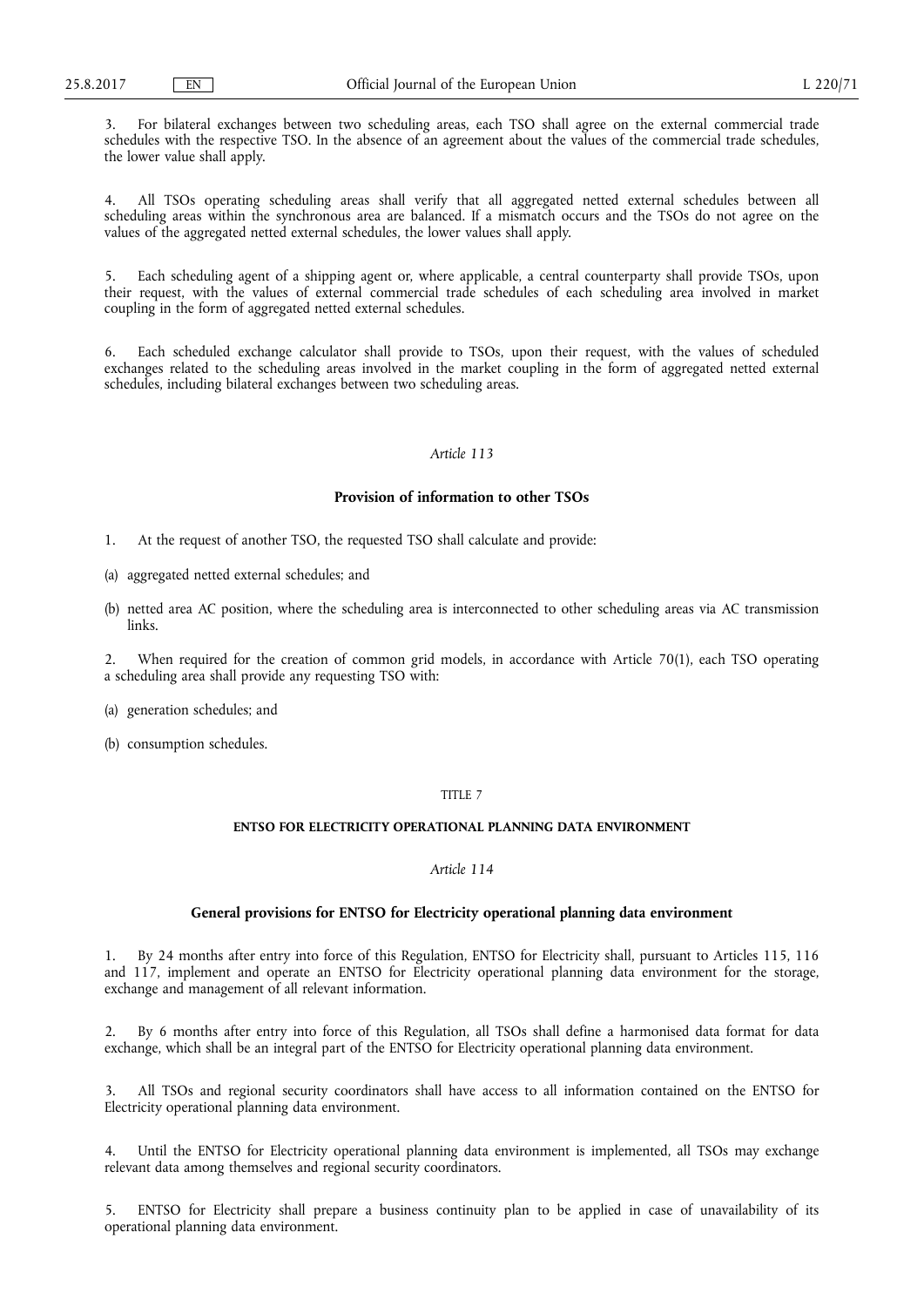## **Individual grid models, common grid models and operational security analysis**

1. The ENTSO for Electricity operational planning data environment shall store all individual grid models and related relevant information for all the relevant time-frames set out in this Regulation, in Article 14(1) of Regulation (EU) 2015/1222 and in Article 9 of Regulation (EU) 2016/1719.

2. The information on individual grid models contained on the ENTSO for Electricity operational planning data environment shall allow for their merging into common grid models.

The common grid model established for each of the time-frames shall be made available on the ENTSO for Electricity operational planning data environment.

4. For the year-ahead time-frame, the following information shall be available on the ENTSO for Electricity operational planning data environment:

(a) year-ahead individual grid model per TSO and per scenario determined in accordance with Article 66; and

(b) year-ahead common grid model per scenario defined in accordance with Article 67.

5. For the day-ahead and intraday time-frames, the following information shall be available on the ENTSO for Electricity operational planning data environment:

- (a) day-ahead and intraday individual grid models per TSO and according to the time resolution defined pursuant to Article 70(1);
- (b) scheduled exchanges at the relevant time instances per scheduling area or per scheduling area border, whichever is deemed relevant by the TSOs, and per HVDC system linking scheduling areas;
- (c) day-ahead and intraday common grid models according to the time resolution defined pursuant to Article 70(1); and
- (d) a list of prepared and agreed remedial actions identified to cope with constraints having cross-border relevance.

# *Article 116*

### **Outage coordination**

1. The ENTSO for Electricity operational planning data environment shall contain a module for the storage and exchange of all relevant information for outage coordination.

2. The information referred to in paragraph 1 shall include at least availability status of relevant assets and the information about availability plans referred to in Article 92.

# *Article 117*

## **System adequacy**

1. The ENTSO for Electricity operational planning data environment shall contain a module for the storage and exchange of all relevant information for performing a coordinated adequacy analysis.

2. The information referred to in paragraph 1 shall include at least:

- (a) the season-ahead system adequacy data provided by each TSO;
- (b) the season-ahead pan-European system adequacy analysis report;
- (c) forecasts used for adequacy in line with Article 104; and
- (d) information about a lack of adequacy in line with Article 105(4).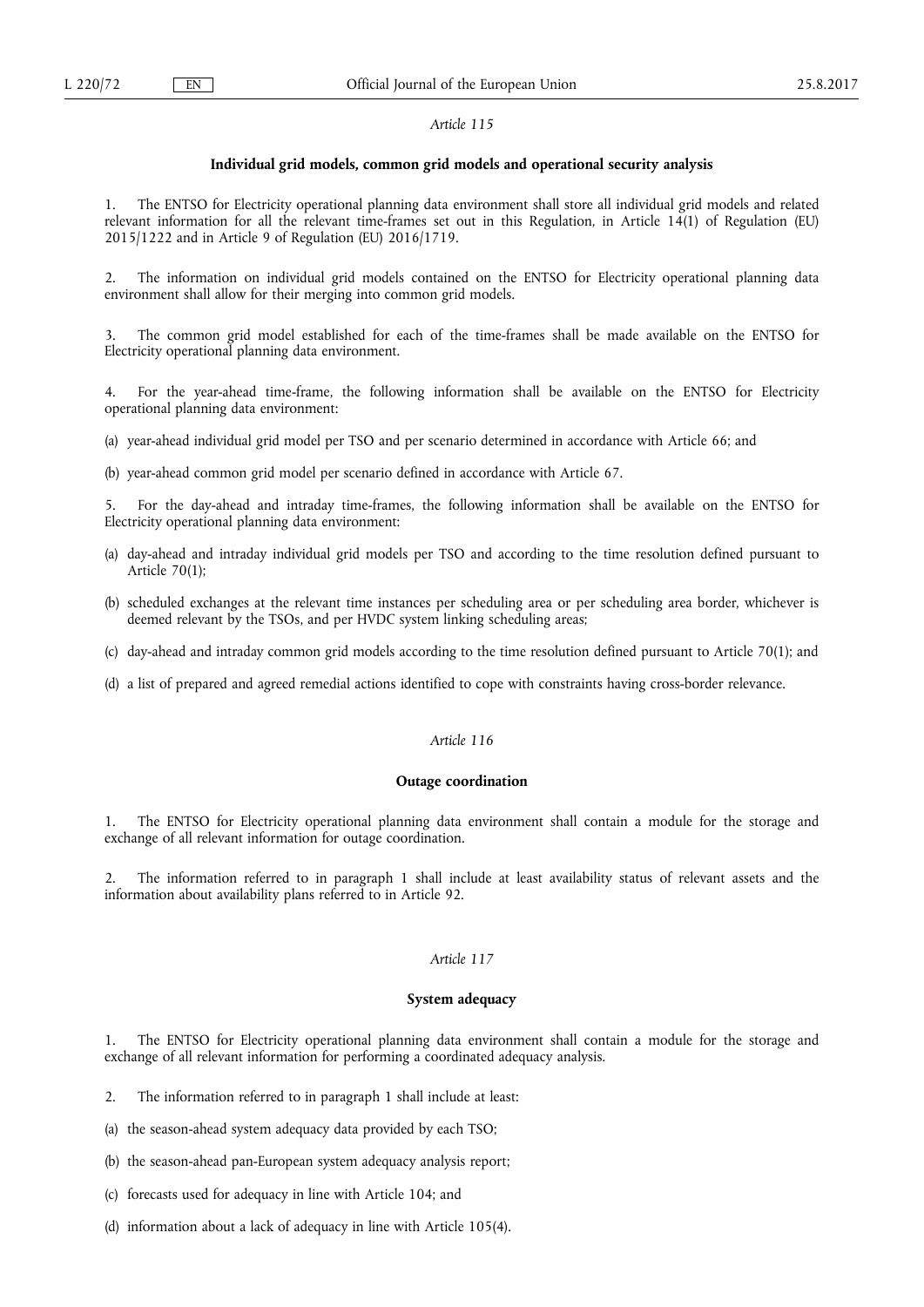## PART IV

# **LOAD-FREQUENCY CONTROL AND RESERVES**

#### TITLE 1

### **OPERATIONAL AGREEMENTS**

# *Article 118*

## **Synchronous area operational agreements**

1. By 12 months after entry into force of this Regulation, all TSOs of each synchronous area shall jointly develop common proposals for:

- (a) the dimensioning rules for FCR in accordance with Article 153;
- (b) additional properties of FCR in accordance with Article 154(2);
- (c) the frequency quality defining parameters and the frequency quality target parameters in accordance with Article 127;
- (d) for the Continental Europe ('CE') and Nordic synchronous areas, the frequency restoration control error target parameters for each LFC block in accordance with Article 128;
- (e) the methodology to assess the risk and the evolution of the risk of exhaustion of FCR of the synchronous area in accordance with Article 131(2);
- (f) the synchronous area monitor in accordance with Article 133;
- (g) the calculation of the control program from the netted area AC position with a common ramping period for ACE calculation for a synchronous area with more than one LFC area in accordance with Article 136;
- (h) if applicable, restrictions for the active power output of HVDC interconnectors between synchronous areas in accordance with Article 137;
- (i) the LFC structure in accordance with Article 139;
- (j) if applicable, the methodology to reduce the electrical time deviation in accordance with Article 181;
- (k) whenever the synchronous area is operated by more than one TSO, the specific allocation of responsibilities between TSOs in accordance with Article 141;
- (l) operational procedures in case of exhausted FCR in accordance with Article 152(7);
- (m) for the GB and IE/NI synchronous areas, measures to ensure the recovery of energy reservoirs in accordance with to Article 156(6)(b);
- (n) operational procedures to reduce the system frequency deviation to restore the system state to normal state and to limit the risk of entering into the emergency state in accordance with Article 152(10);
- (o) the roles and responsibilities of the TSOs implementing an imbalance netting process, a cross-border FRR activation process or a cross-border RR activation process in accordance with Article 149(2);
- (p) requirements concerning the availability, reliability and redundancy of the technical infrastructure in accordance with Article 151(2);
- (q) common rules for the operation in normal state and alert state in accordance with Article 152(6) and the actions referred to in Article 152(15);
- (r) for the CE and Nordic synchronous areas, the minimum activation period to be ensured by FCR providers in accordance with Article 156(10);
- (s) for the CE and Nordic synchronous areas, the assumptions and methodology for a cost-benefit analysis in accordance with Article 156(11);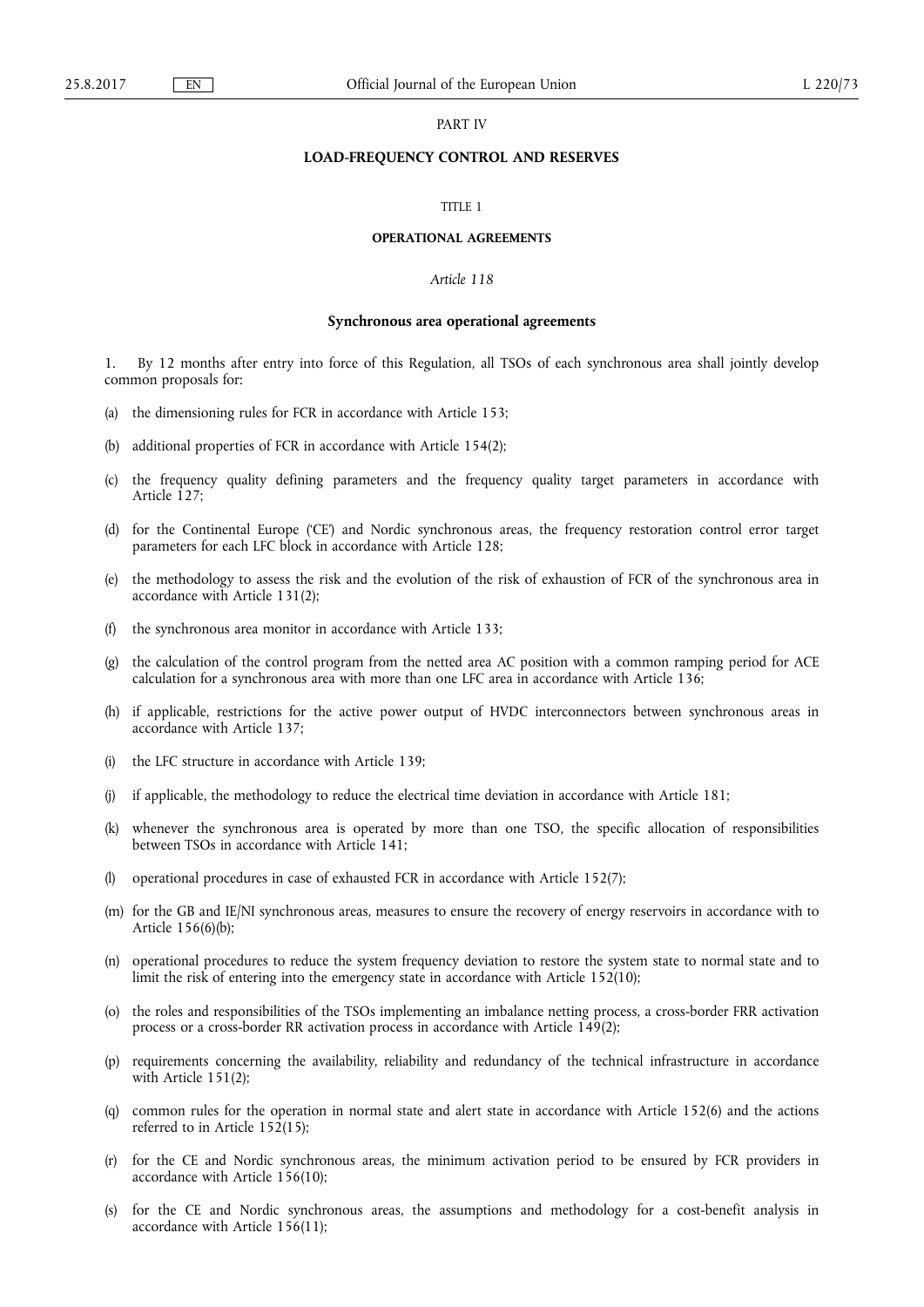- (t) if applicable, for synchronous areas other than CE, limits for the exchange of FCR between the TSOs in accordance with Article  $163(2)$ ;
- (u) the roles and responsibilities of the reserve connecting TSO, the reserve receiving TSO and the affected TSO as regards the exchange of FRR and RR defined in accordance with Article 165(1);
- (v) the roles and responsibilities of the control capability providing TSO, the control capability receiving TSO and the affected TSO for the sharing of FRR and RR defined in accordance with Article 166(1);
- (w) the roles and responsibilities of the reserve connecting TSO, the reserve receiving TSO and the affected TSO for the exchange of reserves between synchronous areas, and of the control capability providing TSO, the control capability receiving TSO and the affected TSO for the sharing of reserves between synchronous areas defined in accordance with Article 171(2);
- (x) the methodology to determine limits on the amount of sharing of FCR between synchronous areas defined in accordance with Article 174(2);
- (y) for the GB and IE/NI synchronous areas, the methodology to determine the minimum provision of reserve capacity on FCR in accordance with Article 174(2)(b);
- (z) the methodology to determine limits on the amount of exchange of FRR between synchronous areas defined in accordance with Article 176(1) and the methodology to determine limits on the amount of sharing of FRR between synchronous areas defined in accordance with Article 177(1); and
- (aa) the methodology to determine limits on the amount of exchange of RR between synchronous areas defined in accordance with Article 178(1) and the methodology to determine limits on the amount of sharing of RR between synchronous areas defined in accordance with Article 179(1).

2. All TSOs of each synchronous area shall submit the methodologies and conditions listed in Article 6(3)(d) for approval by all the regulatory authorities of the concerned synchronous area. Within 1 month after the approval of these methodologies and conditions, all TSOs of each synchronous area shall conclude a synchronous area operational agreement which shall enter into force within 3 months after the approval of the methodologies and conditions.

## *Article 119*

## **LFC block operational agreements**

1. By 12 months after entry into force of this Regulation, all TSOs of each LFC block shall jointly develop common proposals for:

- (a) where the LFC block consists of more than one LFC area, FRCE target parameters for each LFC area defined in accordance with Article 128(4);
- (b) LFC block monitor in accordance with Article 134(1);
- (c) ramping restrictions for active power output in accordance with Article 137(3) and (4);
- (d) where the LFC block is operated by more than one TSO, the specific allocation of responsibilities between TSOs within the LFC block in accordance with Article 141(9);
- (e) if applicable, appointment of the TSO responsible for the tasks in Article 145(6);
- (f) additional requirements for the availability, reliability and redundancy of technical infrastructure defined in accordance with Article 151(3);
- (g) operational procedures in case of exhausted FRR or RR in accordance with Article 152(8);
- (h) the FRR dimensioning rules defined in accordance with Article 157(1);
- (i) the RR dimensioning rules defined in accordance with Article 160(2);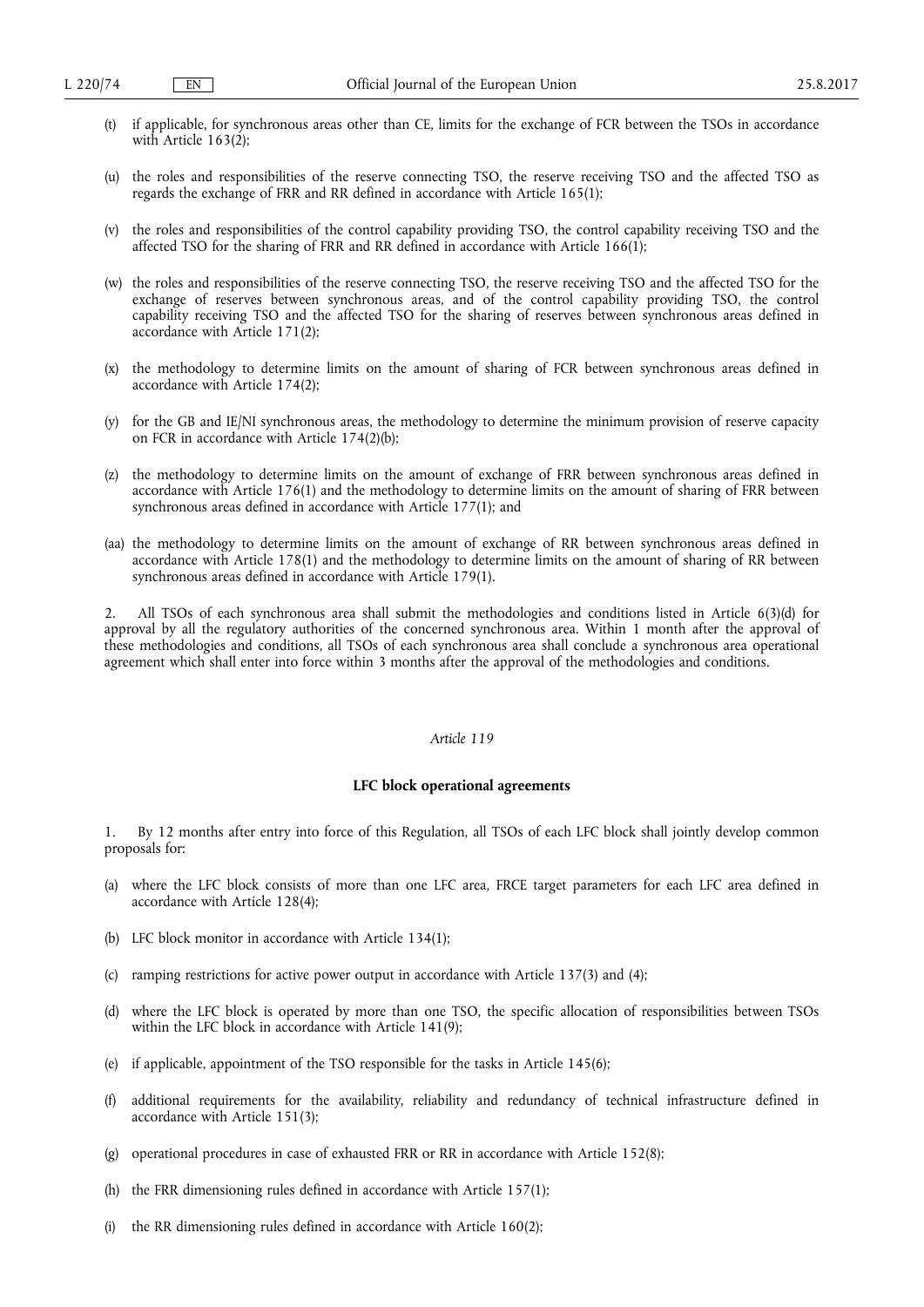- (j) where the LFC block is operated by more than one TSO, the specific allocation of responsibilities defined in accordance with Article 157(3), and, if applicable, the specific allocation of responsibilities defined in accordance Article 160(6);
- (k) the escalation procedure defined in accordance with Article 157(4) and, if applicable, the escalation procedure defined in accordance with Article 160(7);
- the FRR availability requirements, the requirements on the control quality defined in accordance with Article 158(2), and if applicable, the RR availability requirements and the requirements on the control quality defined in accordance with Article 161(2);
- (m) if applicable, any limits on the exchange of FCR between the LFC areas of the different LFC blocks within the CE synchronous area and the exchange of FRR or RR between the LFC areas of an LFC block of a synchronous area consisting of more than one LFC block defined in accordance with Article 163(2), Article 167 and Article 169(2);
- (n) the roles and the responsibilities of the reserve connecting TSO, the reserve receiving TSO and of the affected TSO for the exchange of FRR and/or RR with TSOs of other LFC blocks defined in accordance with Article 165(6);
- (o) the roles and the responsibilities of the control capability providing TSO, the control capability receiving TSO and of the affected TSO for the sharing of FRR and RR defined in accordance with Article 166(7);
- (p) roles and the responsibilities of the control capability providing TSO, the control capability receiving TSO and of the affected TSO for the sharing of FRR and RR between synchronous areas in accordance with Article 175(2);
- (q) coordination actions aiming to reduce the FRCE as defined in Article 152(14); and
- (r) measures to reduce the FRCE by requiring changes in the active power production or consumption of power generating modules and demand units in accordance with Article 152(16).

2. All TSOs of each LFC block shall submit the methodologies and conditions listed in Article 6(3)(e) for approval by all the regulatory authorities of the concerned LFC block. Within 1 month after the approval of these methodologies and conditions, all TSOs of each LFC block shall conclude an LFC block operational agreement which shall enter into force within 3 months after the approval of the methodologies and conditions.

# *Article 120*

## **LFC area operational agreement**

By 12 months after entry into force of this Regulation, all TSOs of each LFC area shall establish an LFC area operational agreement that shall include at least:

- (a) the specific allocation of responsibilities between TSOs within the LFC area in accordance with Article 141(8);
- (b) the appointment of the TSO responsible for the implementation and operation of the frequency restoration process in accordance with Article 143(4).

# *Article 121*

## **Monitoring area operational agreement**

By 12 months after entry into force of this Regulation, all TSOs of each monitoring area shall establish a monitoring area operational agreement that shall include at least the allocation of responsibilities between TSOs within the same monitoring area in accordance with Article 141(7).

# *Article 122*

## **Imbalance netting agreement**

All TSOs participating in the same imbalance netting process shall establish an imbalance netting agreement that shall at least include the roles and responsibilities of the TSOs in accordance with Article 149(3).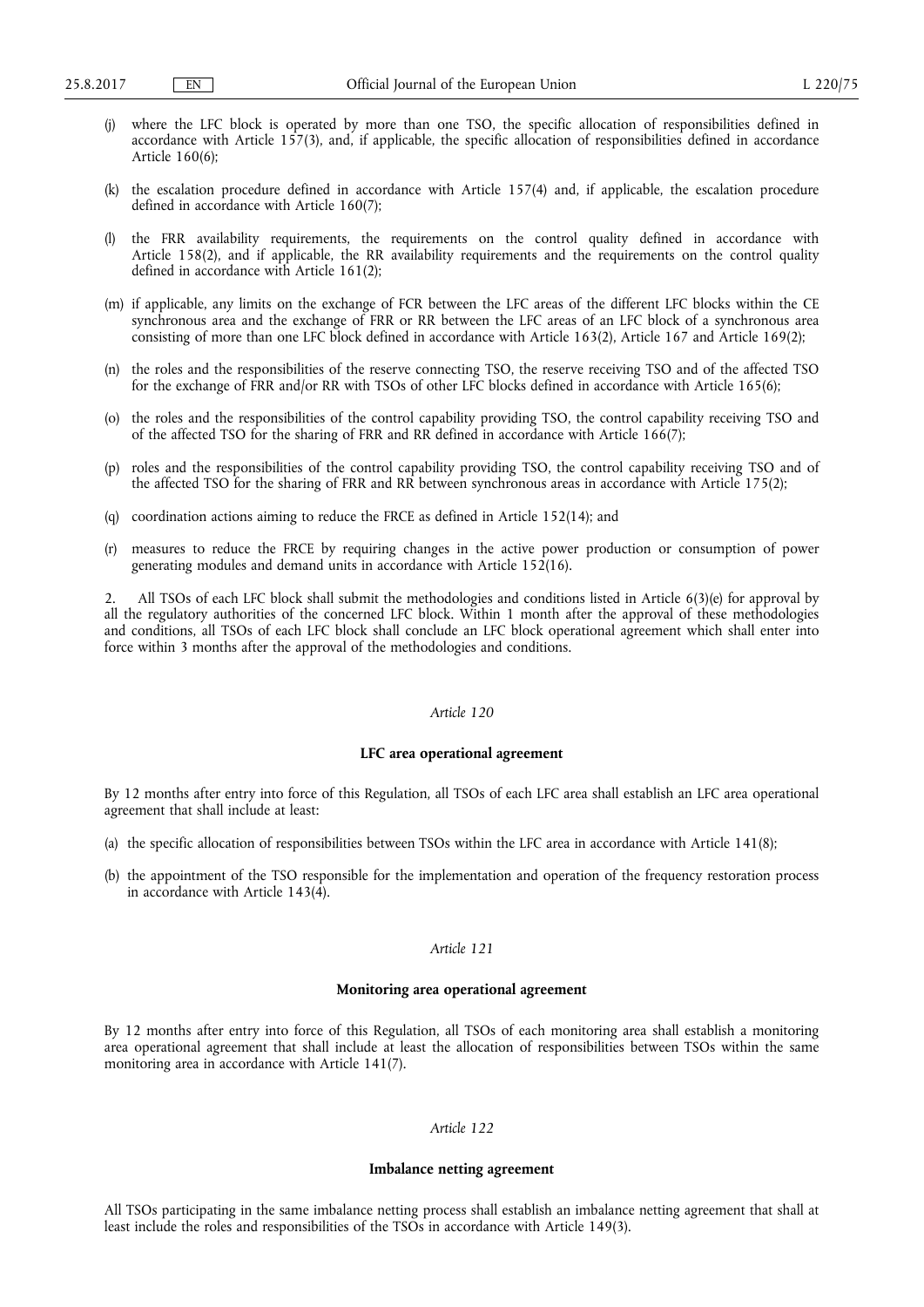## **Cross-border FRR activation agreement**

All TSOs participating in the same cross-border FRR activation process shall establish a cross-border FRR activation agreement that shall include at least the roles and responsibilities of the TSOs in accordance with Article 149(3).

## *Article 124*

## **Cross-border RR activation agreement**

All TSOs participating in the same cross-border RR activation process shall establish a cross-border RR activation agreement that shall include at least the roles and responsibilities of the TSOs in accordance with Article 149(3).

# *Article 125*

#### **Sharing agreement**

All TSOs participating in the same sharing process of FCR, FRR or RR shall establish a sharing agreement that shall include at least:

- (a) in case of sharing FRR or RR within a synchronous area, the roles and responsibilities of the control capability receiving TSO and of the control capability providing TSO and the affected TSOs in accordance with Article 165(3); or
- (b) in case of sharing reserves between synchronous areas, the roles and responsibilities of the control capability receiving TSO and of the control capability providing TSO in accordance with Article 171(4) and the procedures in case the sharing of reserves between synchronous areas is not executed in real-time in accordance with Article 171(9).

# *Article 126*

#### **Exchange agreement**

All TSOs participating in the same exchange of FCR, FRR or RR shall establish an exchange agreement that shall include at least:

- (a) in case of exchange of FRR or RR within a synchronous area, the roles and responsibilities of the reserve connecting and reserve receiving TSOs in accordance with to Article 165(3); or
- (b) in case of exchange of reserves between synchronous areas, the roles and responsibilities of the reserve connecting and reserve receiving TSOs in accordance with Article 171(4) and the procedures in case the exchange of reserves between synchronous areas is not executed in real-time in accordance with Article 171(9).

# TITLE 2

### **FREQUENCY QUALITY**

## *Article 127*

## **Frequency quality defining and target parameters**

- 1. The frequency quality defining parameters shall be:
- (a) the nominal frequency for all synchronous areas;
- (b) the standard frequency range for all synchronous areas;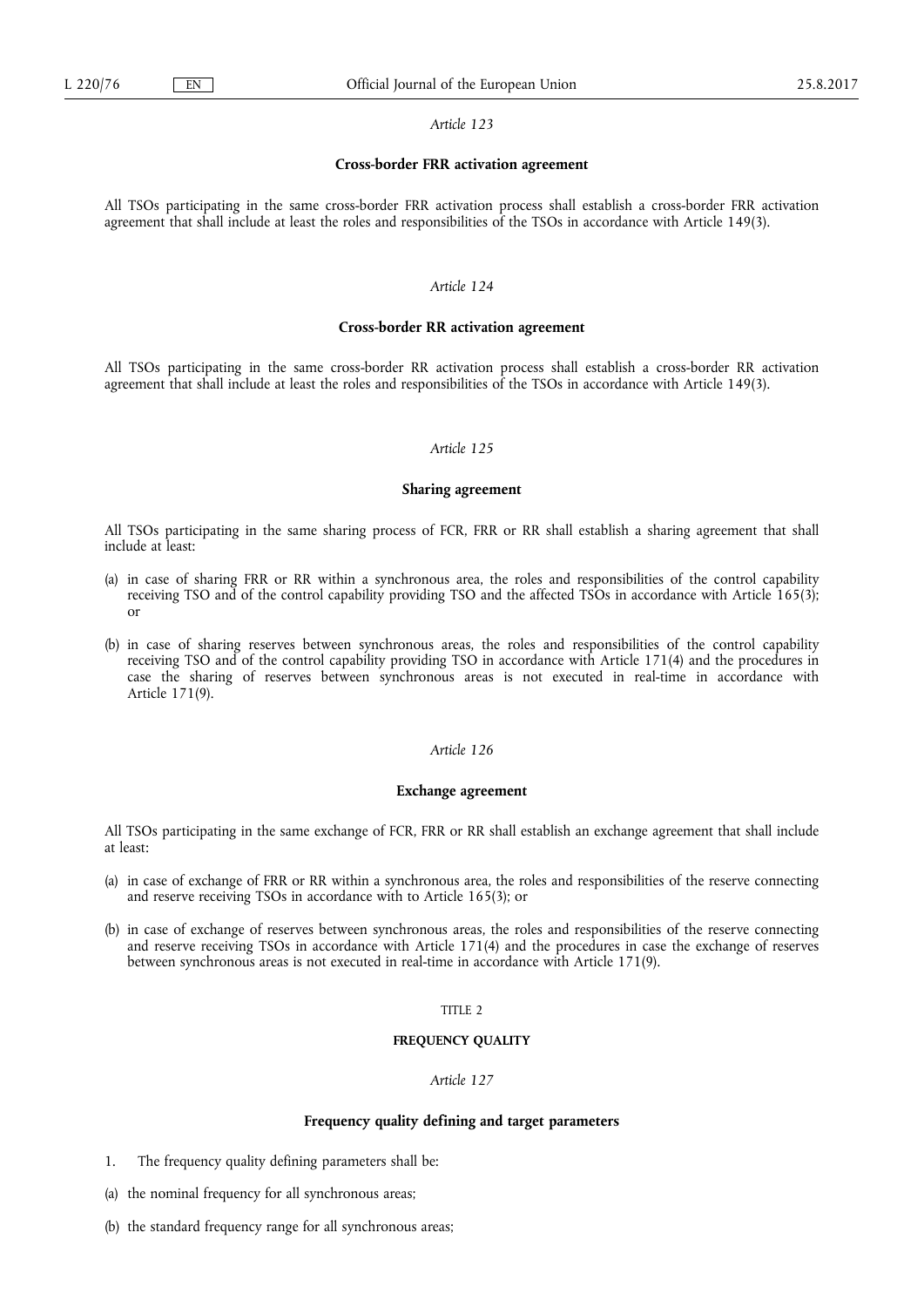- (c) the maximum instantaneous frequency deviation for all synchronous areas;
- (d) the maximum steady-state frequency deviation for all synchronous areas;
- (e) the time to restore frequency for all synchronous areas;
- (f) the time to recover frequency for the GB and IE/NI synchronous areas;
- (g) the frequency restoration range for the GB, IE/NI and Nordic synchronous areas;
- (h) the frequency recovery range for the GB and IE/NI synchronous areas; and
- (i) the alert state trigger time for all synchronous areas.
- 2. The nominal frequency shall be 50 Hz for all synchronous areas.

3. The default values of the frequency quality defining parameters listed in paragraph 1 are set out in Table 1 of Annex III.

4. The frequency quality target parameter shall be the maximum number of minutes outside the standard frequency range per year per synchronous area and its default value per synchronous area are set out in Table 2 of Annex III.

5. The values of the frequency quality defining parameters in Table 1 of Annex III and of the frequency quality target parameter in Table 2 of Annex III shall apply unless all TSOs of a synchronous area propose different values pursuant to paragraphs 6, 7 and 8.

6. All TSOs of CE and Nordic synchronous areas shall have the right to propose in the synchronous area operational agreement values different from those set out in Tables 1 and 2 of Annex III regarding:

- (a) the alert state trigger time;
- (b) the maximum number of minutes outside the standard frequency range.

7. All TSOs of the GB and IE/NI synchronous areas shall have the right to propose in the synchronous area operational agreement values different from those set out in Tables 1 and 2 of Annex III regarding:

- (a) time to restore frequency;
- (b) the alert state trigger time; and
- (c) the maximum number of minutes outside the standard frequency range.

8. The proposal for modification of the values pursuant to paragraph 6 and 7 shall be based on an assessment of the recorded values of the system frequency for a period of at least 1 year and the synchronous area development and it shall meet the following conditions:

- (a) the proposed modification of the frequency quality defining parameters in Table 1 of Annex III or the frequency quality target parameter in Table 2 of Annex III takes into account:
	- (i) the system's size, based on the consumption and generation of the synchronous area and the inertia of the synchronous area;
	- (ii) the reference incident;
	- (iii) grid structure and/or network topology;
	- (iv) load and generation behaviour;
	- (v) the number and response of power generating modules with limited frequency sensitive mode over frequency and limited frequency sensitive mode — under frequency as defined in Article 13(2) and Article 15(2)(c) of Regulation (EU) 2016/631;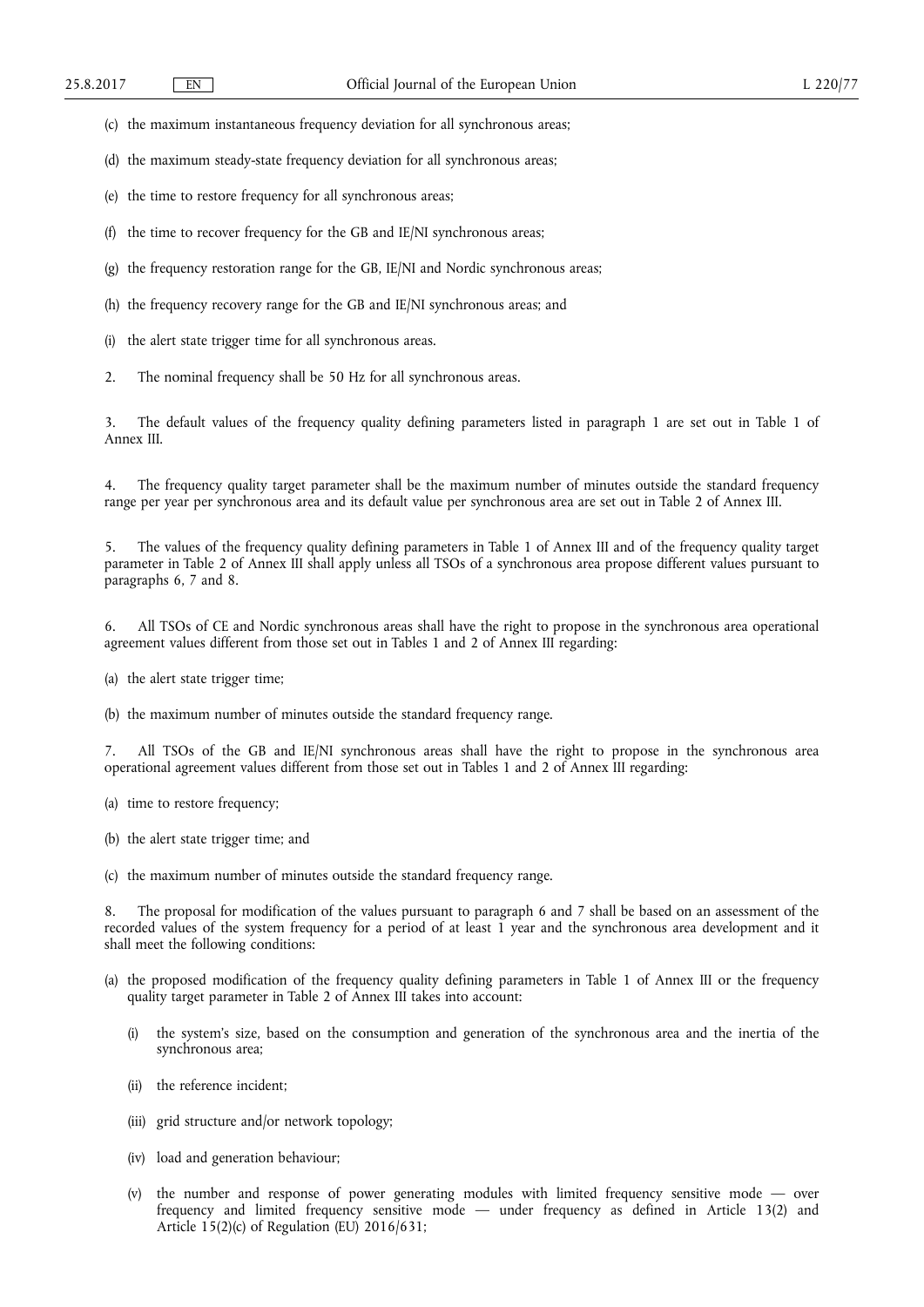- (vi) the number and response of demand units operating with activated demand response system frequency control or demand response very fast active power control as defined in Articles 29 and 30 of Regulation (EU) 2016/1388; and
- (vii) the technical capabilities of power generating modules and demand units;
- (b) all TSOs of the synchronous area shall conduct a public consultation concerning the impact on stakeholders of the proposed modification of the frequency quality defining parameters in Table 1 of Annex III or the frequency quality target parameter in Table 2 of Annex III.

All TSOs shall endeavour to comply with the values for the frequency quality defining parameters or for the frequency quality target parameter. All TSOs shall verify the fulfilment of the frequency quality target parameter at least annually.

# *Article 128*

# **FRCE target parameters**

1. All TSOs of the CE and Nordic synchronous areas shall specify in the synchronous area operational agreement the values of the level 1 FRCE range and the level 2 FRCE range for each LFC block of the CE and Nordic synchronous areas at least annually.

2. All TSOs of the CE and Nordic synchronous areas, if consisting of more than one LFC block, shall ensure that the Level 1 FRCE ranges and the Level 2 FRCE ranges of the LFC blocks of those synchronous areas are proportional to the square root of the sum of the initial FCR obligations of the TSOs constituting the LFC blocks in accordance with Article 153.

- 3. All TSOs of the CE and Nordic synchronous areas shall endeavour to comply with the following FRCE target parameters for each LFC block of the synchronous area:
- (a) the number of time intervals per year outside the Level 1 FRCE range within a time interval equal to the time to restore frequency shall be less than 30 % of the time intervals of the year; and
- (b) the number of time intervals per year outside the Level 2 FRCE range within a time interval equal to the time to restore frequency shall be less than 5 % of the time intervals of the year.

Where an LFC block consists of more than one LFC area, all TSOs of the LFC block shall specify in the LFC block operational agreement the values of the FRCE target parameters for each LFC area.

5. For the GB and IE/NI synchronous areas the Level 1 FRCE range shall be equal to or larger than 200 mHz and the Level 2 FRCE range shall be equal to or larger than 500 mHz.

6. All TSOs of the GB and IE/NI synchronous areas shall endeavour to comply with the following FRCE target parameters of a synchronous area:

- (a) the maximum number of time intervals outside the Level 1 FRCE range shall be less than or equal to the value in the Table of Annex IV as a percentage of the time intervals per year;
- (b) the maximum number of time intervals outside the Level 2 FRCE range shall be less than or equal to the value in the Table of Annex IV as a percentage of the time intervals per year.
- 7. All TSOs shall verify, at least annually, that the FRCE target parameters are fulfilled.

## *Article 129*

#### **Criteria application process**

The criteria application process shall comprise:

- (a) the collection of frequency quality evaluation data; and
- (b) the calculation of frequency quality evaluation criteria.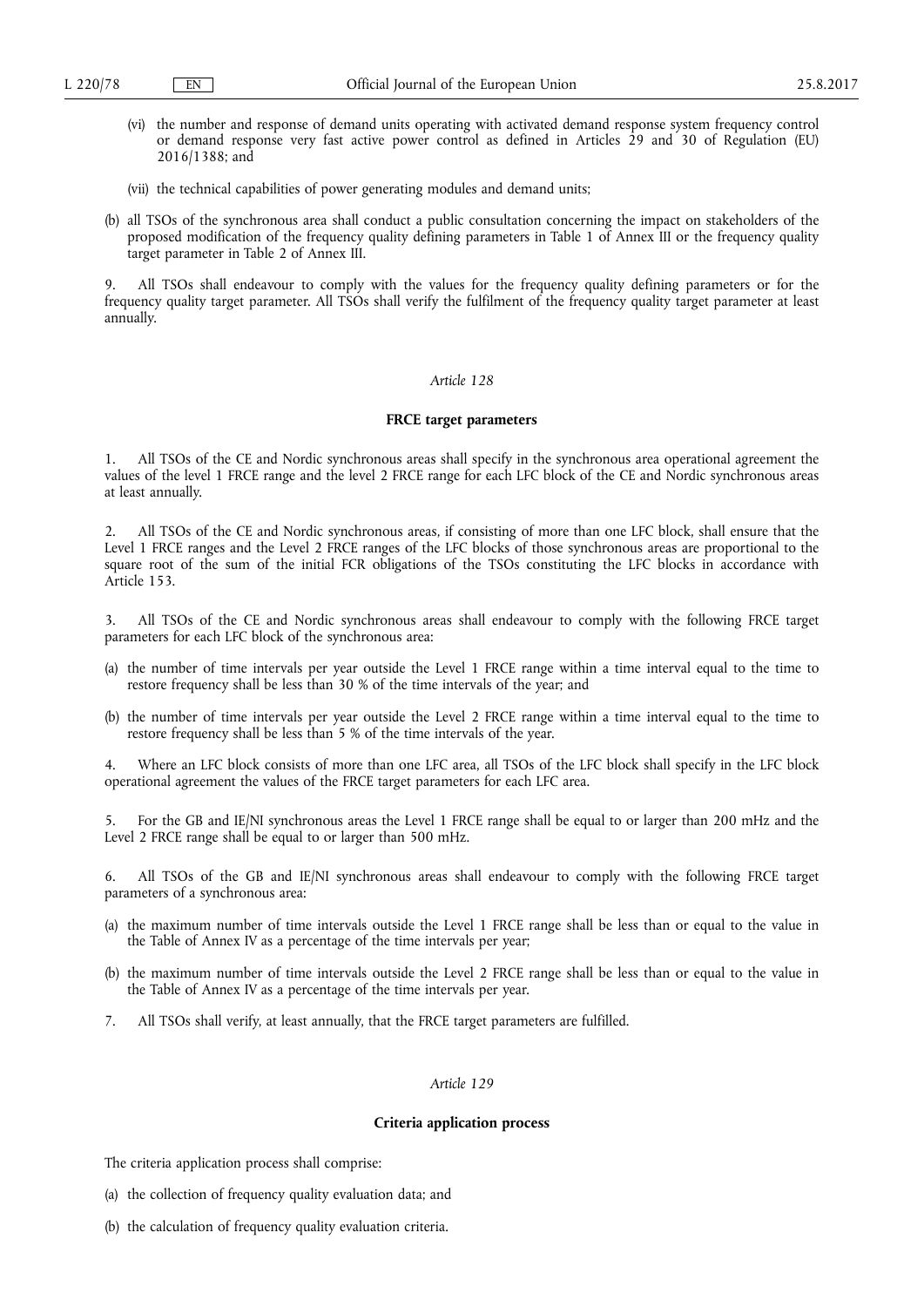# **Frequency quality evaluation data**

- 1. The frequency quality evaluation data shall be:
- (a) for the synchronous area:
	- (i) the instantaneous frequency data; and
	- (ii) the instantaneous frequency deviation data;
- (b) for each LFC block of the synchronous area, the instantaneous FRCE data.

2. The measurement accuracy of the instantaneous frequency data and of the instantaneous FRCE data, where measured in Hz, shall be 1 mHz or better.

# *Article 131*

#### **Frequency quality evaluation criteria**

- 1. The frequency quality evaluation criteria shall comprise:
- (a) for the synchronous area during operation in normal state or alert state as determined by Article 18(1) and (2), on a monthly basis, for the instantaneous frequency data:
	- the mean value;
	- (ii) the standard deviation;
	- (iii) the 1-,5-,10-, 90-,95- and 99-percentile;
	- (iv) the total time in which the absolute value of the instantaneous frequency deviation was larger than the standard frequency deviation, distinguishing between negative and positive instantaneous frequency deviations;
	- (v) the total time in which the absolute value of the instantaneous frequency deviation was larger than the maximum instantaneous frequency deviation, distinguishing between negative and positive instantaneous frequency deviations;
	- (vi) the number of events in which the absolute value of the instantaneous frequency deviation of the synchronous area exceeded 200 % of the standard frequency deviation and the instantaneous frequency deviation was not returned to 50 % of the standard frequency deviation for the CE synchronous area and to the frequency restoration range for the GB, IE/NI and Nordic synchronous areas, within the time to restore frequency. The data shall distinguish between negative and positive frequency deviations;
	- (vii) for the GB and IE/NI synchronous areas, the number of events for which the absolute value of the instantaneous frequency deviation was outside of the frequency recovery range and was not returned to the frequency recovery range within the time to recover frequency, distinguishing between negative and positive frequency deviations;
- (b) for each LFC block of the CE or Nordic synchronous areas during operation in normal state or alert state in accordance with Article 18(1) and (2), on a monthly basis:
	- (i) for a data-set containing the average values of the FRCE of the LFC block over time intervals equal to the time to restore frequency:
		- the mean value,
		- the standard deviation,
		- the 1-,5-,10-, 90-,95- and 99-percentile,
		- the number of time intervals in which the average value of the FRCE was outside the Level 1 FRCE range, distinguishing between negative and positive FRCE, and
		- the number of time intervals in which the average value of the FRCE was outside the Level 2 FRCE range, distinguishing between negative and positive FRCE;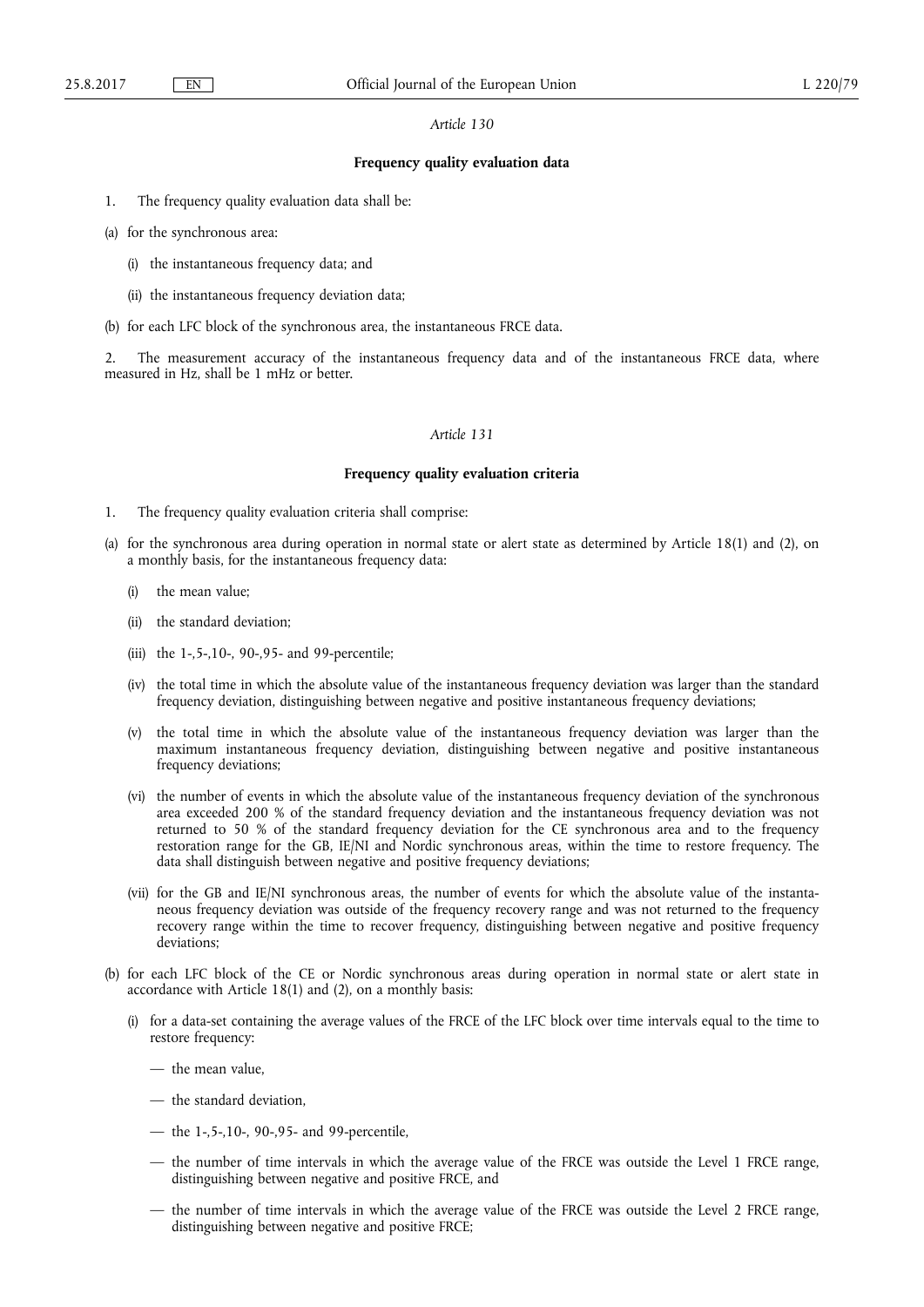- (ii) for a data-set containing the average values of the FRCE of the LFC block over time intervals with a length of one minute: the number of events on a monthly basis for which the FRCE exceeded 60 % of the reserve capacity on FRR and was not returned to 15 % of the reserve capacity on FRR within the time to restore frequency, distinguishing between negative and positive FRCE;
- (c) for the LFC blocks of the GB or IE/NI synchronous area, during operation in normal state or alert state in accordance with Article 18(1) and (2), on a monthly basis and for a data-set containing the average values of the FRCE of the LFC block over time intervals with a length of one minute: the number of events for which the absolute value of the FRCE exceeded the maximum steady-state frequency deviation and the FRCE was not returned to 10 % of the maximum steady-state frequency deviation within the time to restore frequency, distinguishing between negative and positive FRCE.

2. All TSOs of each synchronous area shall specify in the synchronous area operational agreement a common methodology to assess the risk and the evolution of the risk of exhaustion of FCR in the synchronous area. That methodology shall be performed at least annually and shall be based at least on historical instantaneous system frequency data for not less than 1 year. All TSOs of each synchronous area shall provide the required input data for this assessment.

## *Article 132*

## **Data collection and delivery process**

- 1. The data collection and delivery process shall comprise the following:
- (a) measurements of the system frequency;
- (b) calculation of the frequency quality evaluation data; and
- (c) delivery of the frequency quality evaluation data for the criteria application process.

2. The data collection and delivery process shall be implemented by the synchronous area monitor appointed in accordance with Article 133.

## *Article 133*

## **Synchronous area monitor**

1. All TSOs of a synchronous area shall appoint one TSO of that synchronous area in the synchronous area operational agreement as synchronous area monitor.

2. The synchronous area monitor shall implement the data collection and delivery process of the synchronous area referred to in Article 132.

3. The synchronous area monitor shall implement the criteria application process referred to in Article 129.

4. The synchronous area monitor shall collect the frequency quality evaluation data of its synchronous area and perform the criteria application process, including the calculation of the frequency quality evaluation criteria, once every 3 months and within 3 months after the end of the analysed period.

# *Article 134*

## **LFC block monitor**

1. All TSOs of a LFC block shall appoint one TSO of that LFC block in the LFC block operational agreement as LFC block monitor.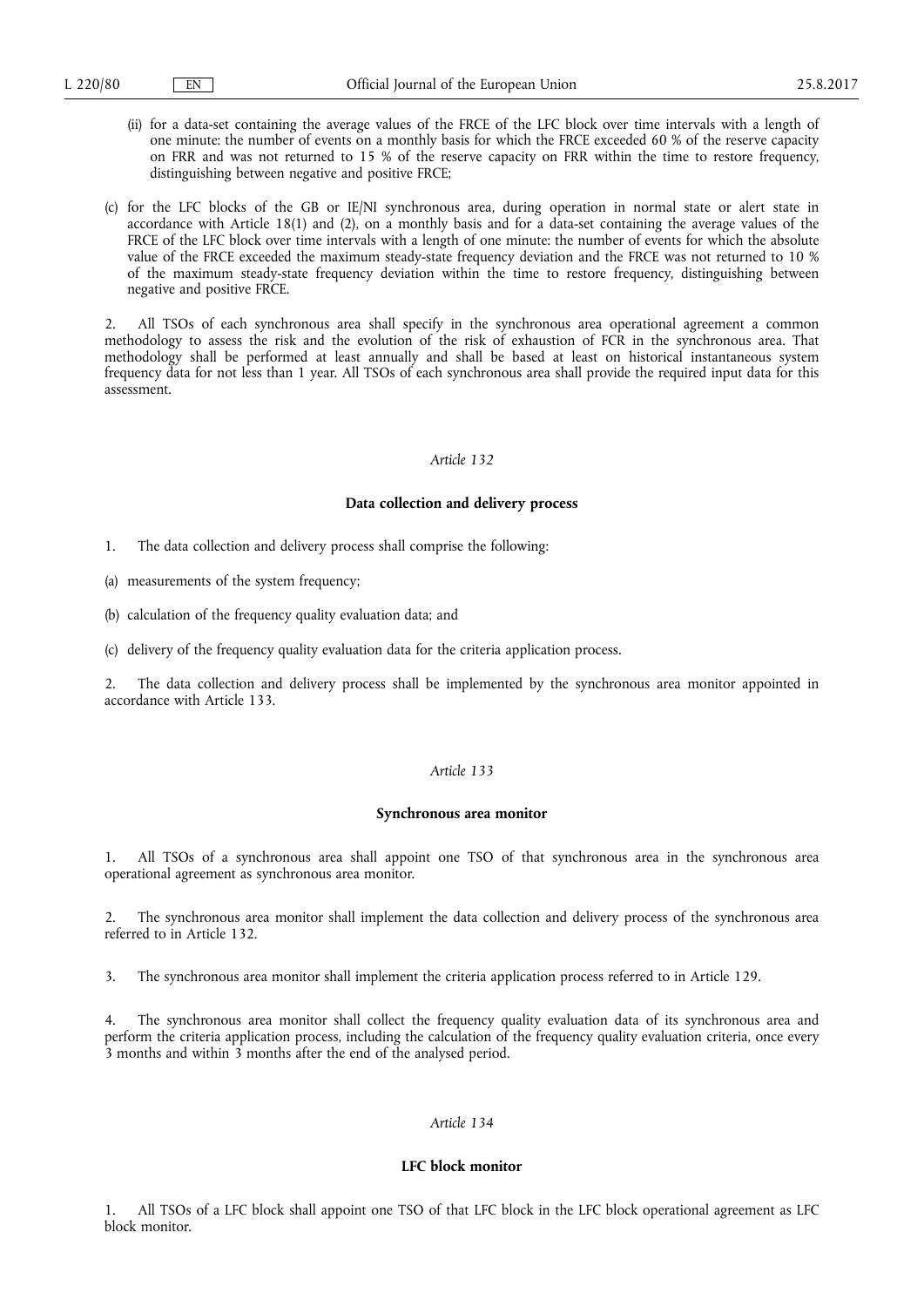2. The LFC block monitor shall collect the frequency quality evaluation data for the LFC block in accordance with the criteria application process referred to in Article 129.

3. Each TSO of a LFC area shall provide the LFC block monitor with the LFC area measurements necessary for collecting frequency quality evaluation data for the LFC block.

4. The LFC block monitor shall deliver the frequency quality evaluation data of the LFC block and its LFC areas once every 3 months and within 2 months after the end of the analysed period.

# *Article 135*

# **Information on load and generation behaviour**

In accordance with Article 40, each connecting TSO shall have the right to request the information necessary from SGUs to monitor the load and generation behaviour related to imbalances. That information may include:

- (a) the time-stamped active power setpoint for real-time and future operation; and
- (b) the time-stamped total active power output.

# *Article 136*

# **Ramping period within the synchronous area**

All TSOs of each synchronous area with more than one LFC area shall specify in the synchronous area operational agreement a common ramping period of aggregated netted schedules between the LFC areas in the synchronous area. The calculation of the control program from the netted area AC position for ACE calculation shall be performed with the common ramping period.

## *Article 137*

## **Ramping restrictions for active power output**

1. All TSOs of two synchronous areas shall have the right to specify in the synchronous area operational agreement restrictions for the active power output of HVDC interconnectors between synchronous areas to limit their influence on the fulfilment of the frequency quality target parameters of the synchronous area by determining a combined maximum ramping rate for all HVDC interconnectors connecting one synchronous area to another synchronous area.

2. The restrictions in paragraph 1 shall not apply for imbalance netting, frequency coupling as well as cross-border activation of FRR and RR over HVDC interconnectors.

3. All connecting TSOs of an HVDC interconnector shall have the right to determine in the LFC block operational agreement common restrictions for the active power output of that HVDC interconnector to limit its influence on the fulfilment of the FRCE target parameter of the connected LFC blocks by agreeing on ramping periods and/or maximum ramping rates for this HVDC interconnector. Those common restrictions shall not apply for imbalance netting, frequency coupling as well as cross-border activation of FRR and RR over HVDC interconnectors. All TSOs of a synchronous area shall coordinate these measures within the synchronous area.

4. All TSOs of an LFC block shall have the right to determine in the LFC block operational agreement the following measures to support the fulfilment of the FRCE target parameter of the LFC block and to alleviate deterministic frequency deviations, taking into account the technological restrictions of power generating modules and demand units:

(a) obligations on ramping periods and/or maximum ramping rates for power generating modules and/or demand units;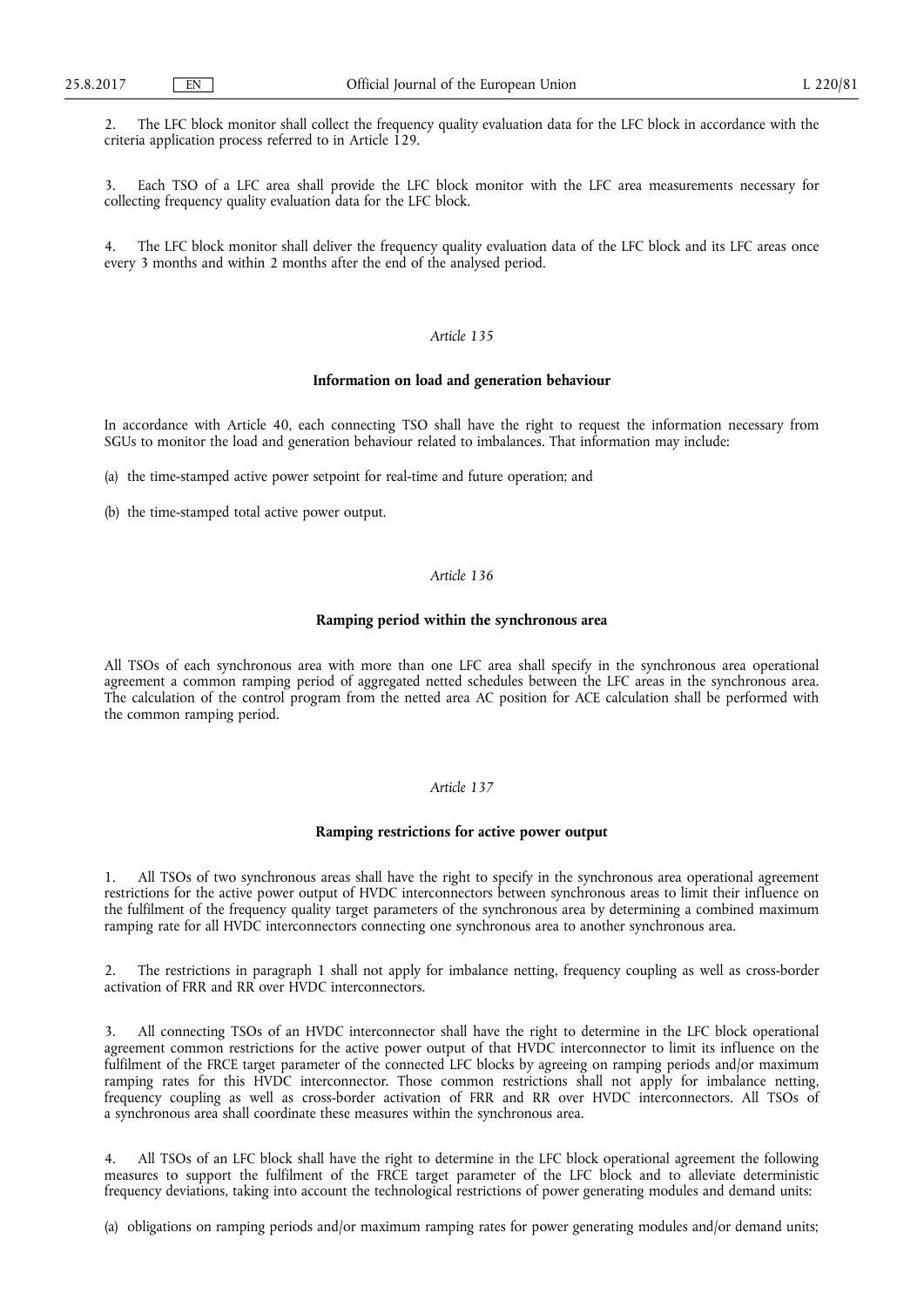- (b) obligations on individual ramping starting times for power generating modules and/or demand units within the LFC block; and
- (c) coordination of the ramping between power generating modules, demand units and active power consumption within the LFC block.

## **Mitigation**

Where the values calculated for the period of one calendar year concerning the frequency quality target parameters or the FRCE target parameters are outside the targets set for the synchronous area or for the LFC block, all TSOs of the relevant synchronous area or of the relevant LFC block shall:

- (a) analyse whether the frequency quality target parameters or the FRCE target parameters will remain outside the targets set for the synchronous area or for the LFC block and in case of a justified risk that this may happen, analyse the causes and develop recommendations; and
- (b) develop mitigation measures to ensure that the targets for the synchronous area or for the LFC block can be met in the future.

## TITLE 3

#### **LOAD-FREQUENCY CONTROL STRUCTURE**

## *Article 139*

# **Basic structure**

1. All TSOs of each synchronous area shall specify the load-frequency-control structure for the synchronous area in the synchronous area operational agreement. Each TSO shall be responsible for implementing the load-frequency-control structure of its synchronous area and operating in accordance with it.

- 2. The load-frequency control structure of each synchronous area shall include:
- (a) a process activation structure in accordance with Article 140; and
- (b) a process responsibility structure in accordance with Article 141.

# *Article 140*

# **Process activation structure**

- 1. The process activation structure shall include:
- (a) a FCP pursuant to Article 142;
- (b) a FRP pursuant to Article 143; and
- (c) for the CE synchronous area, a time control process pursuant to Article 181.
- 2. The process activation structure may include:
- (a) a RRP pursuant to Article 144;
- (b) an imbalance netting process in accordance with Article 146;
- (c) a cross-border FRR activation process in accordance with Article 147;
- (d) a cross-border RR activation process in accordance with Article 148; and
- (e) for synchronous areas other than CE, a time control process pursuant to Article 181.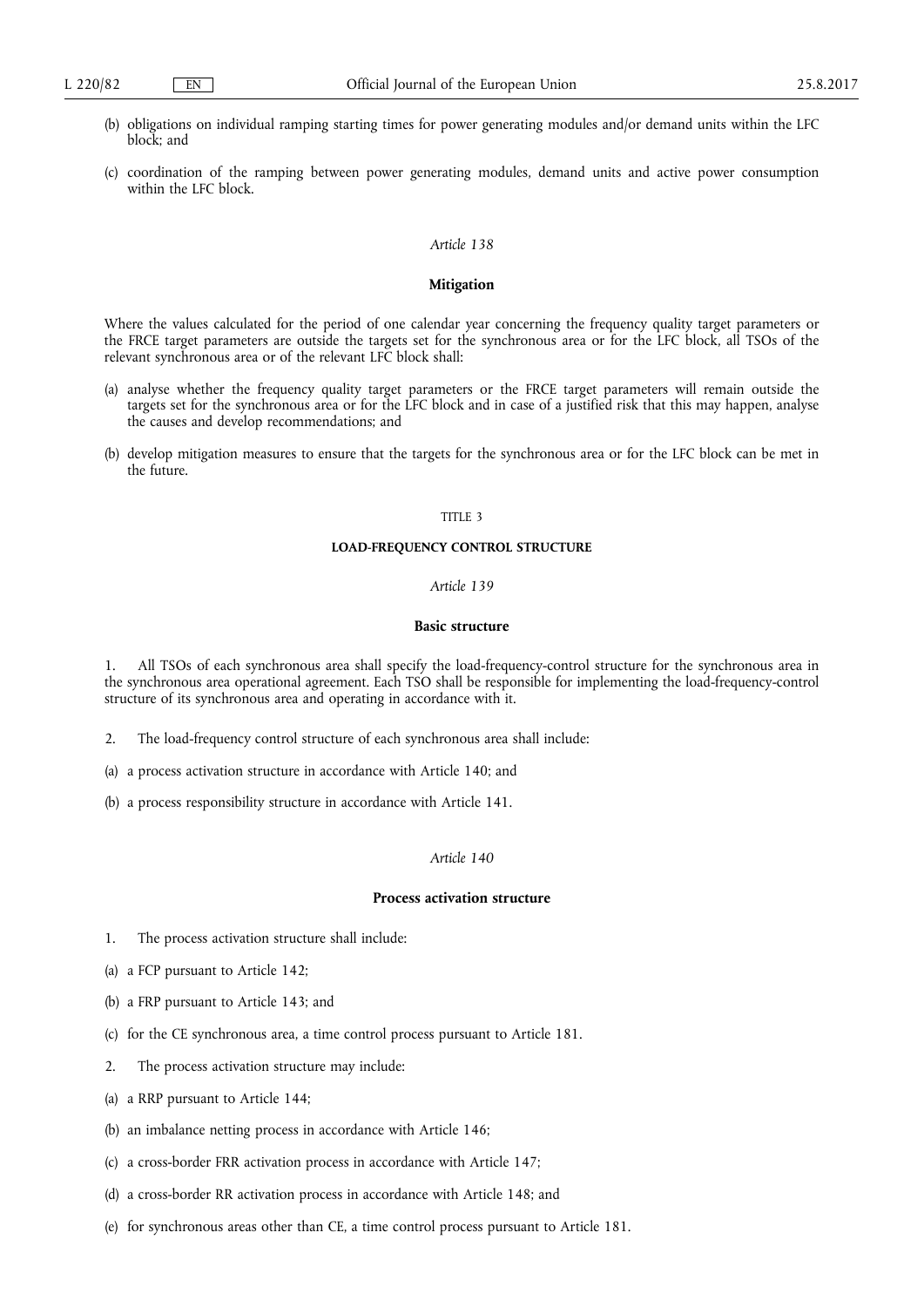## **Process responsibility structure**

1. When specifying the process responsibility structure, all TSOs of each synchronous area shall take into account at least the following criteria:

- (a) the size and the total inertia, including synthetic inertia, of the synchronous area;
- (b) the grid structure and/or network topology; and
- (c) the load, generation and HVDC behaviour.

2. By 4 months after entry into force of this Regulation, all TSOs of a synchronous area shall jointly develop a common proposal regarding the determination of the LFC blocks, which shall comply with the following requirements:

- (a) a monitoring area corresponds to or is part of only one LFC area;
- (b) a LFC area corresponds to or is part of only one LFC block;
- (c) a LFC block corresponds to or is part of only one synchronous area; and

(d) each network element is part of only one monitoring area, only one LFC area and only one LFC block.

All TSOs of each monitoring area shall continuously calculate and monitor the real-time active power interchange of the monitoring area.

- 4. All TSOs of each LFC area shall:
- (a) continuously monitor the FRCE of the LFC area;
- (b) implement and operate a FRP for the LFC area;
- (c) endeavour to fulfil the FRCE target parameters of the LFC area as defined in Article 128; and
- (d) have the right to implement one or several of the processes referred to in Article 140(2).
- 5. All TSOs of each LFC block shall:
- (a) endeavour to fulfil the FRCE target parameters of the LFC block as defined in Article 128; and
- (b) comply with the FRR dimensioning rules in accordance with Article 157 and the RR dimensioning rules in accordance with Article 160.
- 6. All TSOs of each synchronous area shall:
- (a) implement and operate a FCP for the synchronous area;
- (b) comply with FCR dimensioning rules in accordance with Article 153; and
- (c) endeavour to fulfil the frequency quality target parameters in accordance with Article 127.

7. All TSOs of each monitoring area shall specify in the monitoring area operational agreement the allocation of responsibilities between TSOs in the monitoring area for the implementation of the obligation set out in paragraph 3.

8. All TSOs of each LFC area shall specify in the LFC area operational agreement the allocation of responsibilities between TSOs in the LFC area for the implementation of the obligations set out in paragraph 4.

9. All TSOs of each LFC block shall specify in the LFC block operational agreement the allocation of responsibilities between TSOs in the LFC block for the implementation of the obligations set out paragraph 5.

10. All TSOs of each synchronous area shall specify in the synchronous area operational agreement the allocation of responsibilities between TSOs in the synchronous area for the implementation of the obligations set out in paragraph 6.

11. All TSOs of two or more LFC areas connected by interconnections shall have the right to form an LFC block if the requirements for the LFC block set out in paragraph 5 are fulfilled.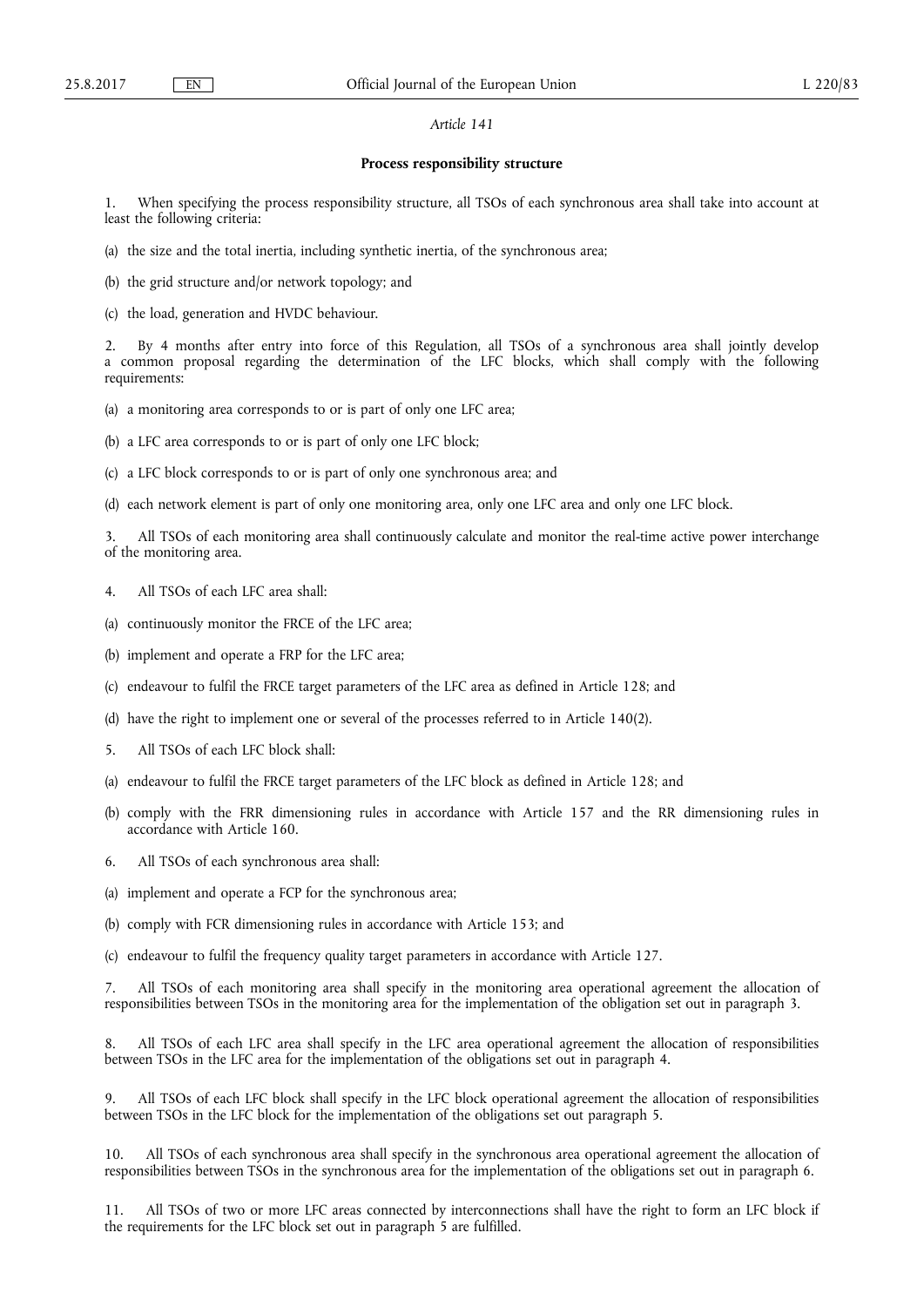# **Frequency containment process**

1. The control target of FCP shall be the stabilization of the system frequency by activation of FCR.

2. The overall characteristic for FCR activation in a synchronous area shall reflect a monotonic decrease of the FCR activation as a function of the frequency deviation.

## *Article 143*

## **Frequency restoration process**

- 1. The control target of the FRP shall be to:
- (a) regulate the FRCE towards zero within the time to restore frequency;
- (b) for the CE and Nordic synchronous areas, to progressively replace the activated FCR by activation of FRR in accordance with Article 145.
- 2. The FRCE is:
- (a) the ACE of an LFC area, where there is more than one LFC area in a synchronous area; or
- (b) the frequency deviation, where one LFC area corresponds to the LFC block and the synchronous area.

The ACE of a LFC area shall be calculated as the sum of the product of the K-Factor of the LFC area with the frequency deviation plus de subtraction of:

- (a) the total interconnector and virtual tie-line active power flow; and
- (b) the control program in accordance with Article 136.

4. Where a LFC area consists of more than one monitoring area, all TSOs of the LFC area shall appoint one TSO in the LFC area operational agreement responsible for the implementation and operation of the frequency restoration process.

5. Where a LFC area consists of more than one monitoring area, the frequency restoration process of this LFC area shall enable the control of the active power interchange of each monitoring area to a value determined as secure based on a real-time operational security analysis.

# *Article 144*

# **Reserve replacement process**

1. The control target of the RRP shall be to fulfil at least one of the following goals by activation of RR:

- (a) progressively restore the activated FRR;
- (b) support FRR activation;
- (c) for the GB and IE/NI synchronous areas, to progressively restore the activated FCR and FRR.

2. The RRP shall be operated through instructions for manual RR activation in order to fulfil the control target in accordance with paragraph 1.

# *Article 145*

## **Automatic and manual frequency restoration process**

1. Each TSO of each LFC area shall implement an automatic frequency restoration process ('aFRP') and a manual frequency restoration process ('mFRP').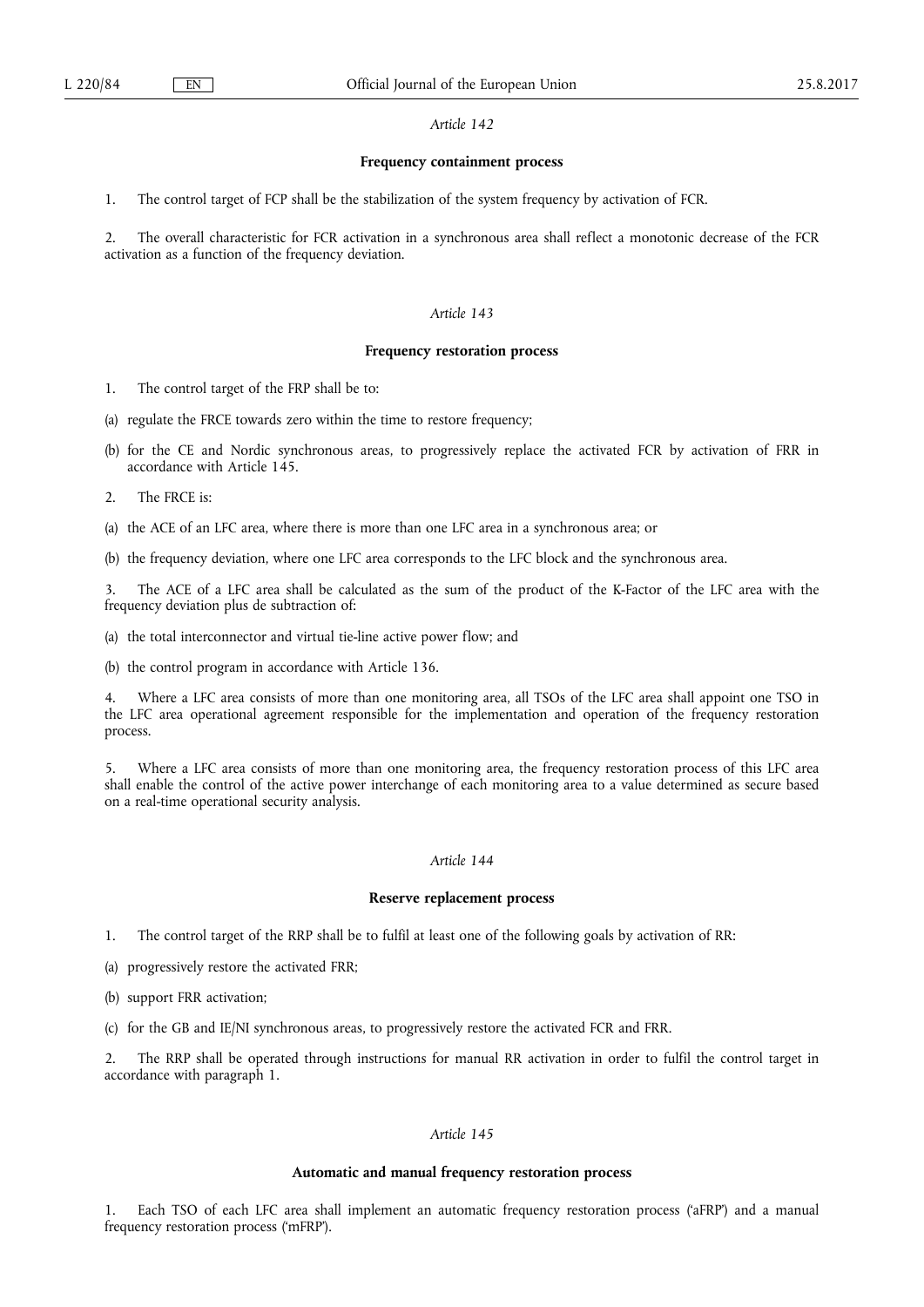2. By 2 years after entry into force of this regulation, the TSOs of GB and IE/NI synchronous areas may each submit a proposal to their competent regulatory authorities requesting not to implement an aFRP. Those proposals shall include a cost-benefit analysis demonstrating that implementation of an aFRP would lead to higher costs than benefits. In case the proposal is approved by the competent regulatory authorities, the respective TSOs and regulatory authorities shall re-evaluate such decision at least every 4 years.

3. If an LFC area consists of more than one monitoring area, all TSOs of the LFC area shall set out a process for the implementation of an aFRP and an mFRP in the LFC area operational agreement. Where an LFC block consists of more than one LFC area, all TSOs of the LFC areas shall set out a process for the implementation of an mFRP in the LFC block operational agreement.

4. The aFRP shall be operated in a closed-loop manner where the FRCE is an input and the setpoint for automatic FRR activation is an output. The setpoint for automatic FRR activation shall be calculated by a single frequency restoration controller operated by a TSO within its LFC area. For the CE and Nordic synchronous areas, the frequency restoration controller shall:

- (a) be an automatic control device designed to reduce the FRCE to zero;
- (b) have proportional-integral behaviour;
- (c) have a control algorithm which prevents the integral term of a proportional-integral controller from accumulating the control error and overshooting; and
- (d) have functionalities for extraordinary operational modes for the alert and emergency states.

5. The mFRP shall be operated through instructions for manual FRR activation in order to fulfil the control target in accordance with Article 143(1).

6. In addition to the aFRP implementation in the LFC areas, all TSOs of an LFC block which consists of more than one LFC area shall have the right to appoint one TSO of the LFC block in the LFC block operational agreement to:

- (a) calculate and monitor the FRCE of the whole LFC block; and
- (b) take the FRCE of the whole LFC block into account for the calculation of the setpoint value for aFRR activation in accordance with Article 143(3) in addition to the FRCE of its LFC area.

#### *Article 146*

## **Imbalance netting process**

The control target of the imbalance netting process shall aim at reducing the amount of simultaneous counteracting FRR activations of the different participating LFC areas by imbalance netting power interchange.

2. Each TSO shall have the right to implement the imbalance netting process for the LFC areas in the same LFC block, between different LFC blocks or between different synchronous areas, by concluding an imbalance netting agreement.

3. TSOs shall implement the imbalance netting process in a way which does not affect:

(a) the stability of the FCP of the synchronous area or synchronous areas involved in the imbalance netting process;

- (b) the stability of the FRP and the RRP of each LFC area operated by participating or affected TSOs; and
- (c) operational security.

4. TSOs shall implement the imbalance netting power interchange between LFC areas of a synchronous area in at least one of the following ways:

- (a) by defining an active power flow over a virtual tie-line which shall be part of the FRCE calculation;
- (b) by adjusting the active power flows over HVDC interconnectors.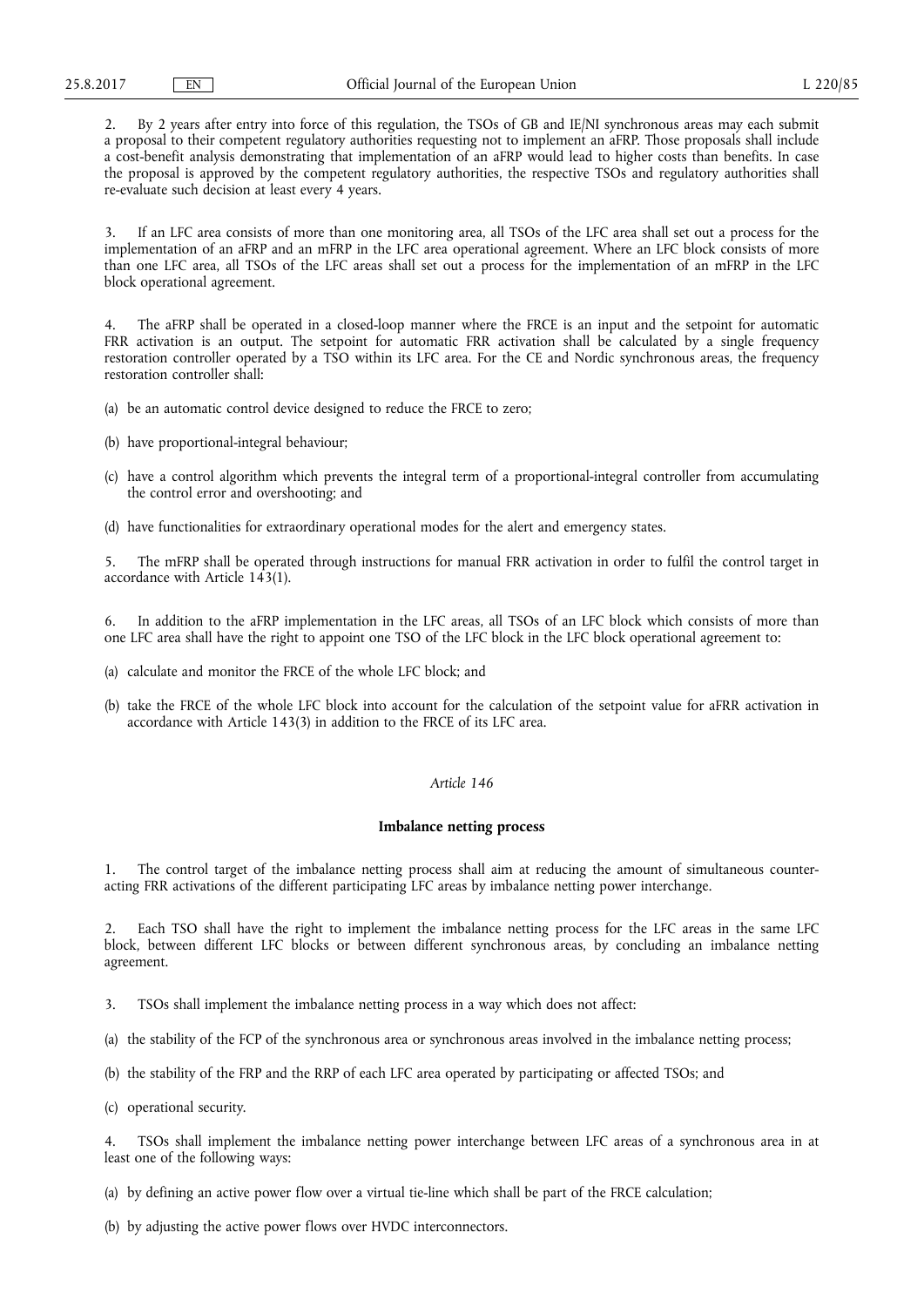5. TSOs shall implement the imbalance netting power interchange between LFC areas of different synchronous areas by adjusting the active power flows over HVDC interconnectors.

6. TSOs shall implement the imbalance netting power interchange of a LFC area in a way which does not exceed the actual amount of FRR activation necessary to regulate the FRCE of that LFC area to zero without imbalance netting power interchange.

7. All TSOs participating in the same imbalance netting process shall ensure that the sum of all imbalance netting power interchanges is equal to zero.

8. The imbalance netting process shall include a fallback mechanism which shall ensure that the imbalance netting power interchange of each LFC area is zero or limited to a value for which operational security can be guaranteed.

9. Where a LFC block consists of more than one LFC area and the reserve capacity on FRR as well as the reserve capacity on RR is calculated based on the LFC block imbalances, all TSOs of the same LFC block shall implement an imbalance netting process and interchange the maximum amount of imbalance netting power defined in paragraph 6 with other LFC areas of the same LFC block.

10. Where an imbalance netting process is implemented for LFC areas of different synchronous areas, all TSOs shall interchange the maximum amount of imbalance netting power defined in paragraph 6 with other TSOs of the same synchronous area participating in that imbalance netting process.

11. Where an imbalance netting process is implemented for LFC areas which are not part of the same LFC block, all TSOs of the LFC blocks involved shall comply with the obligations in Article 141(5) regardless of imbalance netting power interchange.

## *Article 147*

## **Cross-border FRR activation process**

1. The control target of the cross-border FRR activation process shall aim at enabling a TSO to perform the FRP by frequency restoration power interchange between LFC areas.

2. Each TSO shall have the right to implement the cross-border FRR activation process for LFC areas within the same LFC block, between different LFC blocks or between different synchronous areas by concluding a cross-border FRR activation agreement.

- 3. TSOs shall implement the cross-border FRR activation process in a way which does not affect:
- (a) the stability of the FCP of the synchronous area or synchronous areas involved in the cross-border FRR activation process;
- (b) the stability of the FRP and the RRP of each LFC area operated by participating or affected TSOs; and
- (c) operational security.

4. TSOs shall implement the frequency restoration power interchange between LFC areas of the same synchronous area through one of the following actions:

- (a) defining an active power flow over a virtual tie-line which shall be part of the FRCE calculation where FRR activation is automated;
- (b) adjusting a control program or defining an active power flow over a virtual tie-line between LFC areas where FRR activation is manual; or
- (c) adjusting the active power flows over HVDC interconnectors.

5. TSOs shall implement the frequency restoration power interchange between LFC areas of different synchronous areas by adjusting the active power flows over HVDC interconnectors.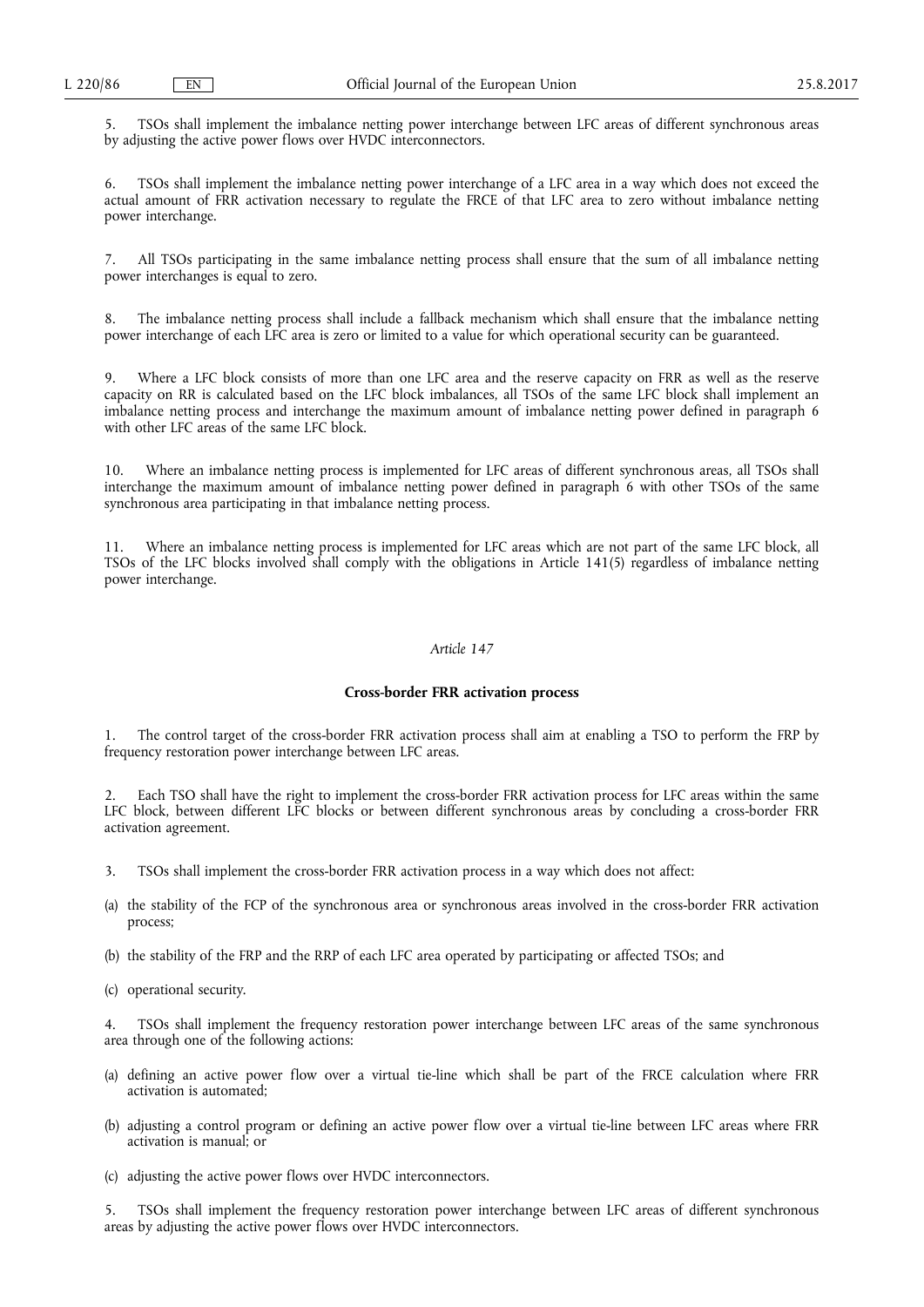6. All TSOs participating in the same cross-border FRR activation process shall ensure that the sum of all frequency restoration power interchanges is equal to zero.

7. The cross-border FRR activation process shall include a fallback mechanism which shall ensure that the frequency restoration power interchange of each LFC area is zero or limited to a value for which operational security can be guaranteed.

## *Article 148*

## **Cross-border RR activation process**

The control target of the cross-border RR activation process shall aim at enabling a TSO to perform the RRP through control program between LFC areas.

Each TSO shall have the right to implement the cross-border RR activation process for LFC areas within the same LFC block, between different LFC blocks or between different synchronous areas by concluding a cross-border RR activation agreement.

- 3. TSOs shall implement the cross-border RR activation process in a way which does not affect:
- (a) the stability of the FCP of the synchronous area or synchronous areas involved in the cross-border RR activation process;
- (b) the stability of the FRP and the RRP of each LFC area operated by participating or affected TSOs; and
- (c) the operational security.

4. TSOs shall implement the control program between LFC areas of the same synchronous area by carrying out at least one of the following actions:

- (a) determining an active power flow over a virtual tie-line which shall be part of the FRCE calculation;
- (b) adjusting a control program; or
- (c) adjusting active power flows over HVDC interconnectors.

5. TSOs shall implement the control program between LFC areas of different synchronous areas by adjusting active power flows over HVDC interconnectors.

6. All TSOs participating in the same cross-border RR activation process shall ensure that the sum of all control programs is equal to zero.

7. The cross-border RR activation process shall include a fall-back mechanism which shall ensure that the control program of each LFC area is zero or limited to a value for which operational security can be guaranteed.

# *Article 149*

## **General requirements for cross-border control processes**

1. All TSOs participating in an exchange or sharing of FRR or RR shall implement a cross-border FRR or RR activation process, as appropriate.

2. All TSOs of a synchronous area shall specify in the synchronous area operational agreement the roles and responsibilities of the TSOs implementing an imbalance netting process, a cross-border FRR activation process or a crossborder RR activation process between LFC areas of different LFC blocks or of different synchronous areas.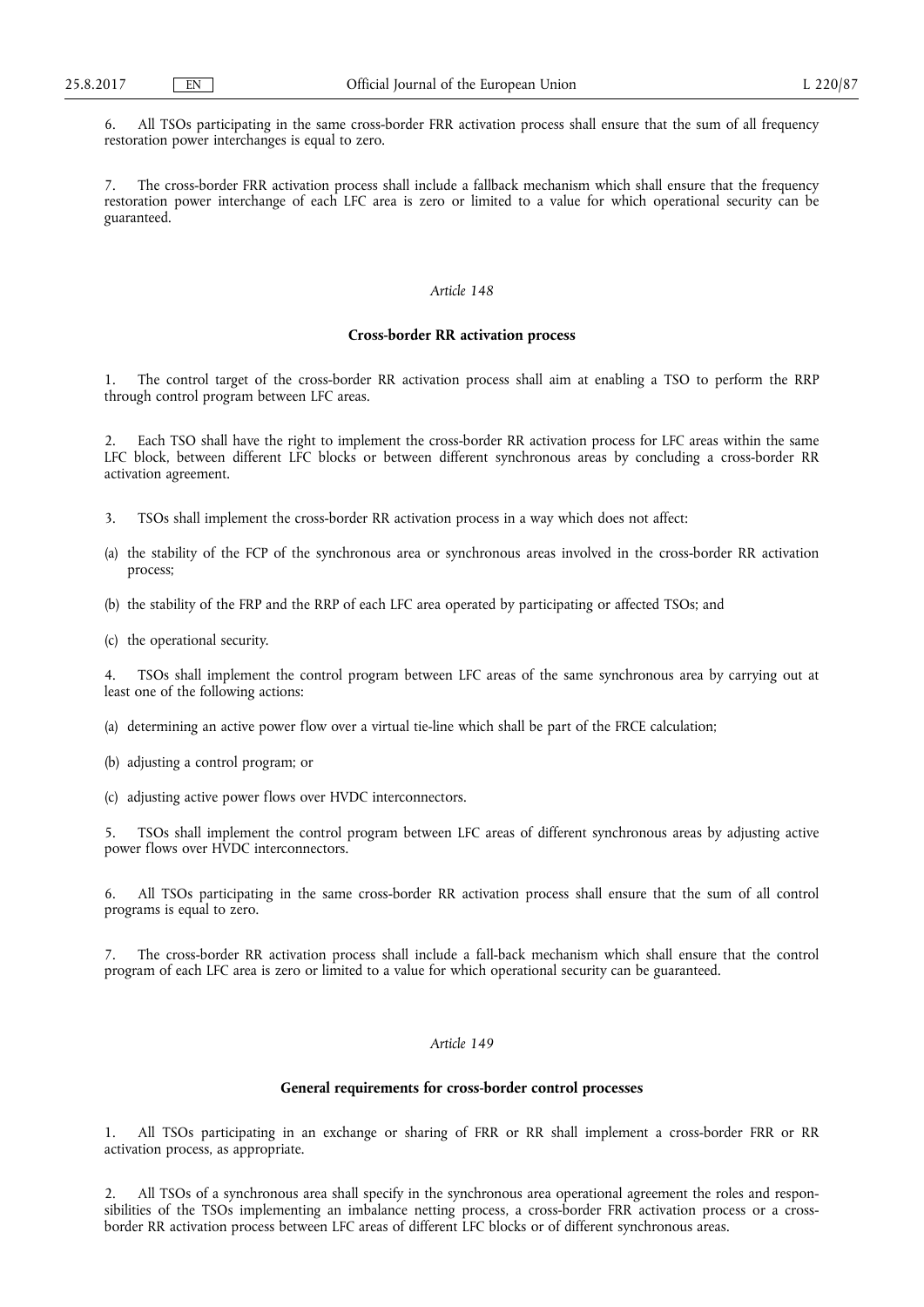3. All TSOs participating in the same imbalance netting process, in the same cross-border FRR activation process or in the same cross-border RR activation process shall specify in the respective agreements, the roles and responsibilities of all TSOs including:

- (a) the provision of all input data necessary for:
	- (i) the calculation of the power interchange with respect to the operational security limits; and
	- (ii) the performance of real-time operational security analysis by participating and affected TSOs;
- (b) the responsibility of calculating the power interchange; and
- (c) the implementation of operational procedures to ensure the operational security.

4. Without prejudice to Article 146(9), (10) and (11) and as part of the agreements referred to in Articles 122, 123 and 124, all TSOs participating in the same imbalance netting process, cross-border FRR activation process or crossborder RR activation process shall have the right to specify a sequential approach for calculation of the power interchange. The sequential calculation of the power interchange shall allow any group of TSOs operating LFC areas or LFC blocks connected by interconnections to interchange imbalance netting, frequency restoration or reserve replacement power among themselves ahead of an interchange with other TSOs.

# *Article 150*

## **TSO notification**

1. TSOs who intend to exercise the right to implement an imbalance netting process, a cross-border FRR activation process, a cross-border RR activation process, an exchange of reserves or a sharing of reserves shall, 3 months before exercising such right, notify all other TSOs of the same synchronous area about:

- (a) the TSOs involved;
- (b) the expected amount of power interchange due to the imbalance netting process, cross-border FRR activation process or cross-border RR activation process;
- (c) the reserve type and maximum amount of exchange or sharing of reserves; and
- (d) the timeframe of exchange or sharing of reserves.

2. Where an imbalance netting process, a cross-border FRR activation process or a cross-border RR activation process is implemented for LFC areas that are not part of the same LFC block, each TSO of the concerned synchronous areas shall have the right to declare itself as an affected TSO to all TSOs of the synchronous area based on an operational security analysis and within 1 month after receipt of the notification pursuant to paragraph 1.

- 3. The affected TSO shall have the right to:
- (a) require the provision of real-time values of imbalance netting power interchange, frequency restoration power interchange and control program necessary for real-time operational security analysis; and
- (b) require the implementation of an operational procedure enabling the affected TSO to set limits for the imbalance netting power interchange, frequency restoration power interchange and control program between the respective LFC areas based on operational security analysis in real-time.

# *Article 151*

# **Infrastructure**

1. All TSOs shall assess what technical infrastructure is necessary to implement and operate the processes referred to in Article 140 and considered critical pursuant to the security plan referred to in Article 26.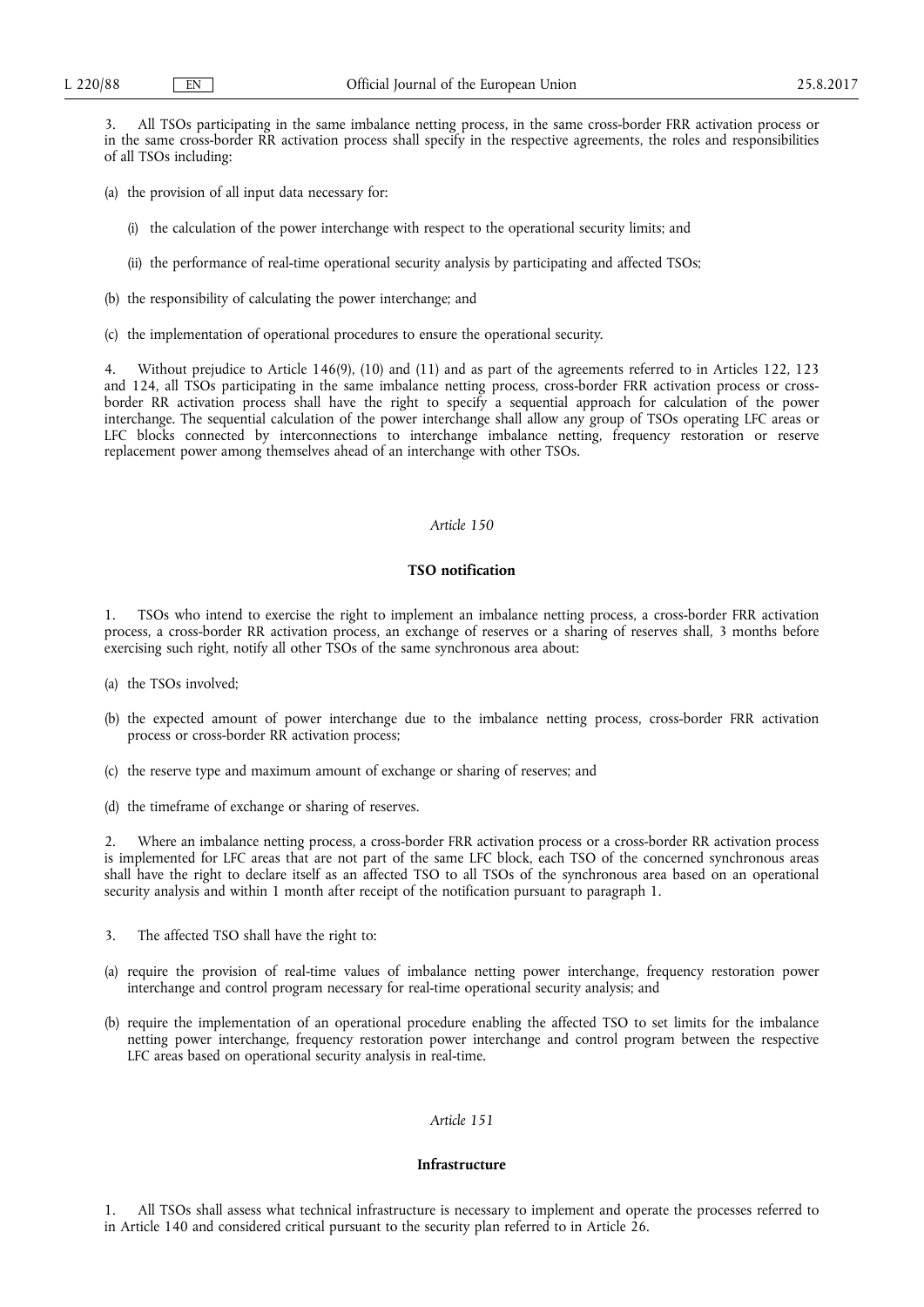2. All TSOs of a synchronous area shall specify, in the synchronous area operational agreement, minimum requirements for the availability, reliability and redundancy of the technical infrastructure referred to in paragraph 1 including:

(a) the accuracy, resolution, availability and redundancy of active power flow and virtual tie-line measurements;

- (b) the availability and redundancy of digital control systems;
- (c) the availability and redundancy of communication infrastructure; and
- (d) communication protocols.

All TSOs of a LFC block shall set out additional requirements for the availability, reliability and redundancy of the technical infrastructure in the LFC block operational agreement.

- 4. Each TSO of a LFC area shall:
- (a) ensure a sufficient quality and availability of the FRCE calculation;
- (b) perform real-time quality monitoring of the FRCE calculation;
- (c) take action in case of FRCE miscalculation; and
- (d) where the FRCE is determined by the ACE, perform an *ex-post* quality monitoring of the FRCE calculation by comparing FRCE to reference values at least on an annual basis.

## TITLE 4

# **OPERATION OF LOAD-FREQUENCY CONTROL**

# *Article 152*

# **System states related to system frequency**

1. Each TSO shall operate its control area with sufficient upward and downward active power reserve, which may include shared or exchanged reserves, to face imbalances between demand and supply within its control area. Each TSO shall control the FRCE as defined in the Article 143 in order to reach the required frequency quality within the synchronous area in cooperation with all TSOs in the same synchronous area.

2. Each TSO shall monitor close to real-time generation and exchange schedules, power flows, node injections and withdrawals and other parameters within its control area relevant for anticipating a risk of a frequency deviation and shall take, in coordination with other TSOs of its synchronous area, measures to limit their negative effects on the balance between generation and demand.

3. All TSOs of each synchronous area shall specify a real-time data exchange in accordance with Article 42 which shall include:

(a) the system state of the transmission system in accordance with Article 18; and

(b) the real-time measurement data of the FRCE of the LFC blocks and LFC areas of the synchronous area.

The synchronous area monitor shall determine the system state with regard to the system frequency in accordance with Article  $18(1)$  and  $(2)$ .

5. The synchronous area monitor shall ensure that all TSOs of all synchronous areas are informed in case the system frequency deviation fulfils one of the criteria for the alert state referred to in Article 18.

6. All TSOs of a synchronous area shall define in the synchronous area operational agreement common rules for the operation of load-frequency control in the normal state and alert state.

7. All TSOs of the GB and IE/NI synchronous areas shall specify in the synchronous area operational agreement operational procedures for case of exhausted FCR. In those operational procedures the TSOs of a synchronous area shall have the right to require changes in the active power production or consumption of power generating modules and demand units.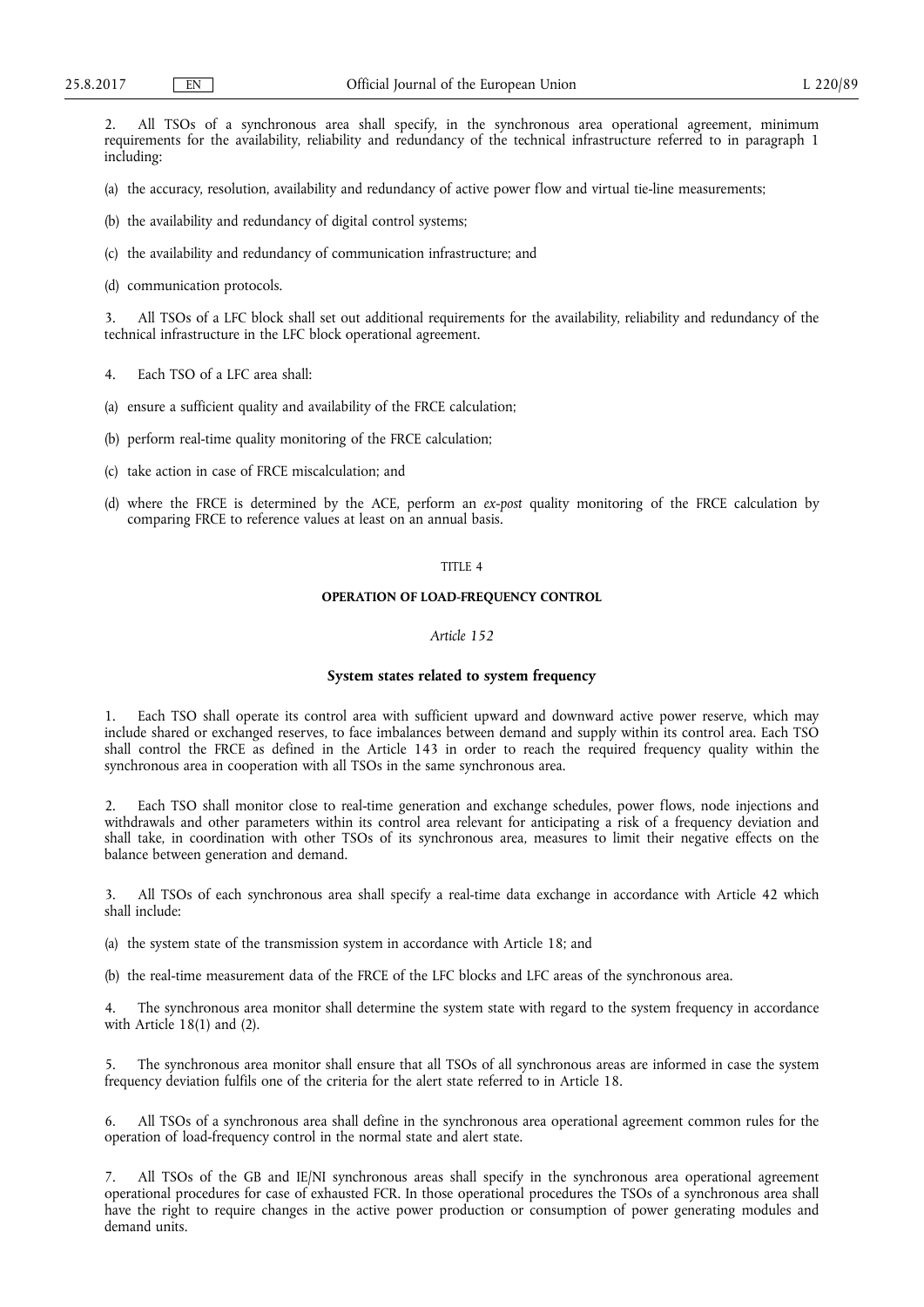8. All TSOs of a LFC block shall specify operational procedures for cases of exhausted FRR or RR in the LFC block operational agreement. In those operational procedures the TSOs of a LFC block shall have the right to require changes in the active power production or consumption of power generating modules and demand units.

9. The TSOs of a LFC block shall endeavour to avoid FRCEs which last longer than the time to restore frequency.

10. All TSOs of a synchronous area shall specify in the synchronous area operational agreement the operational procedures for the alert state due to a violation of system frequency limits. The operational procedures shall aim at reducing the system frequency deviation in order to restore the system state to the normal state and to limit the risk of entering the emergency state. The operational procedures shall include the right of TSOs to deviate from the obligation set in Article 143(1).

11. If the system state is in the alert state due to insufficient active power reserves in accordance with Article 18, the TSOs of the concerned LFC blocks shall, in close cooperation with the other TSOs of the synchronous area and the TSOs of other synchronous areas, act to restore and replace the necessary levels of active power reserves. For that purpose, the TSOs of a LFC block shall have the right to require changes in the active power production or consumption of power generating modules or demand units within its control area to reduce or to remove the violation of the requirements concerning active power reserve.

12. If the 1-minute average of the FRCE of a LFC block is above the Level 2 FRCE range at least during the time necessary to restore frequency and where the TSOs of a LFC block do not expect that FRCE will be sufficiently reduced by undertaking the actions in paragraph 15, TSOs shall have the right to require changes in the active power production or consumption of power generating modules and demand units within their respective areas to reduce the FRCE as specified in paragraph 16.

13. For the CE and Nordic synchronous areas, where the FRCE of a LFC block exceeds 25 % of the reference incident of the synchronous area for more than 30 consecutive minutes and if the TSOs of that LFC block do not expect to reduce sufficiently the FRCE with the actions taken pursuant to paragraph 15, the TSOs shall require changes in the active power production or consumption of power generating modules and demand units within their respective areas to reduce the FRCE as specified in paragraph 16.

14. The LFC block monitor shall be responsible for identifying any violation of the limits in paragraphs 12 and 13 and:

(a) shall inform the other TSOs of the LFC block; and

(b) together with the TSOs of the LFC block shall implement coordinated actions to reduce the FRCE which shall be specified in the LFC block operational agreement.

15. For the cases referred to in paragraphs 11 to 13 all the TSOs of each synchronous area shall specify in the synchronous area operational agreement actions to enable the TSOs of a LFC block to actively reduce the frequency deviation with the cross-border activation of reserves. In cases referred to in paragraphs 11 to 13 the TSOs of the synchronous area shall endeavour to enable the TSOs of the concerned LFC block to reduce their FRCE.

16. The TSOs of a LFC block shall specify, in the LFC block operational agreement, measures to reduce the FRCE by means of changes in the active power production or consumption of power generating modules and demand units within their area.

#### TITLE 5

## **FREQUENCY CONTAINMENT RESERVES**

# *Article 153*

## **FCR dimensioning**

1. All TSOs of each synchronous area shall determine, at least annually, the reserve capacity for FCR required for the synchronous area and the initial FCR obligation of each TSO in accordance with paragraph 2.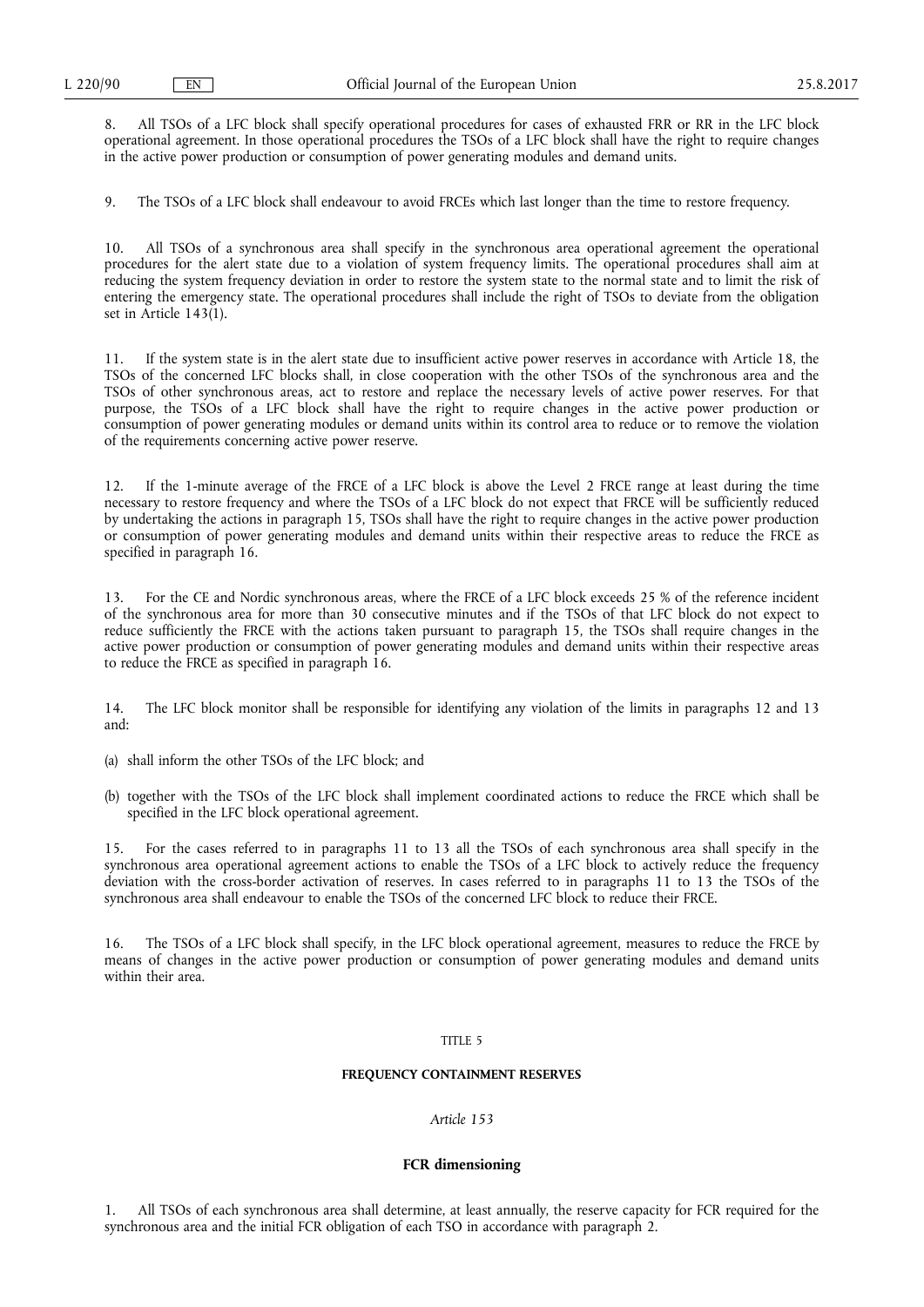2. All TSOs of each synchronous area shall specify dimensioning rules in the synchronous area operational agreement in accordance with the following criteria:

- (a) the reserve capacity for FCR required for the synchronous area shall cover at least the reference incident and, for the CE and Nordic synchronous areas, the results of the probabilistic dimensioning approach for FCR carried out pursuant to point (c);
- (b) the size of the reference incident shall be determined in accordance with the following conditions:
	- (i) for the CE synchronous area, the reference incident shall be 3 000 MW in positive direction and 3 000 MW in negative direction;
	- (ii) for the GB, IE/NI, and Nordic synchronous areas, the reference incident shall be the largest imbalance that may result from an instantaneous change of active power such as that of a single power generating module, single demand facility, or single HVDC interconnector or from a tripping of an AC line, or it shall be the maximum instantaneous loss of active power consumption due to the tripping of one or two connection points. The reference incident shall be determined separately for positive and negative direction;
- (c) for the CE and Nordic synchronous areas, all TSOs of the synchronous area shall have the right to define a probabilistic dimensioning approach for FCR taking into account the pattern of load, generation and inertia, including synthetic inertia as well as the available means to deploy minimum inertia in real-time in accordance with the methodology referred to in Article 39, with the aim of reducing the probability of insufficient FCR to below or equal to once in 20 years; and
- (d) the shares of the reserve capacity on FCR required for each TSO as initial FCR obligation shall be based on the sum of the net generation and consumption of its control area divided by the sum of net generation and consumption of the synchronous area over a period of 1 year.

# *Article 154*

## **FCR technical minimum requirements**

1. Each reserve connecting TSO shall ensure that the FCR fulfils the properties listed for its synchronous area in the Table of Annex V.

2. All TSOs of a synchronous area shall have the right to specify, in the synchronous area operational agreement, common additional properties of the FCR required to ensure operational security in the synchronous area, by means of a set of technical parameters and within the ranges in Article  $15(2)(d)$  of Regulation (EU) 2016/631 and Articles 27 and 28 of Regulation (EU) 2016/1388. Those common additional properties of FCR shall take into account the installed capacity, structure and pattern of consumption and generation of the synchronous area. The TSOs shall apply a transitional period for the introduction of additional properties, defined in consultation with the affected FCR providers.

3. The reserve connecting TSO shall have the right to set out additional requirements for FCR providing groups within the ranges in Article 15(2)(d) of Regulation (EU) 2016/631 and Articles 27 and 28 of Regulation (EU) 2016/1388 in order to ensure operational security. Those additional requirements shall be based on technical reasons such as the geographical distribution of the power generating modules or demand units belonging to an FCR providing group. The FCR provider shall ensure that the monitoring of the FCR activation of the FCR providing units within a reserve providing group is possible.

4. The reserve connecting TSO shall have the right to exclude FCR providing groups from the provision of FCR in order to ensure operational security. This exclusion shall be based on technical reasons such as the geographical distribution of the power generating modules or demand units belonging to an FCR providing group.

5. Each FCR providing unit and each FCR providing group shall have only one reserve connecting TSO.

6. Each FCR providing unit and each FCR providing group shall comply with the properties required for FCR in the Table of Annex V and with any additional properties or requirements specified in accordance with paragraphs 2 and 3 and activate the agreed FCR by means of a proportional governor reacting to frequency deviations or alternatively based on a monotonic piecewise linear power-frequency characteristic in case of relay activated FCR. They shall be capable of activating FCR within the frequency ranges specified in Article 13(1) of Regulation (EU) 2016/631.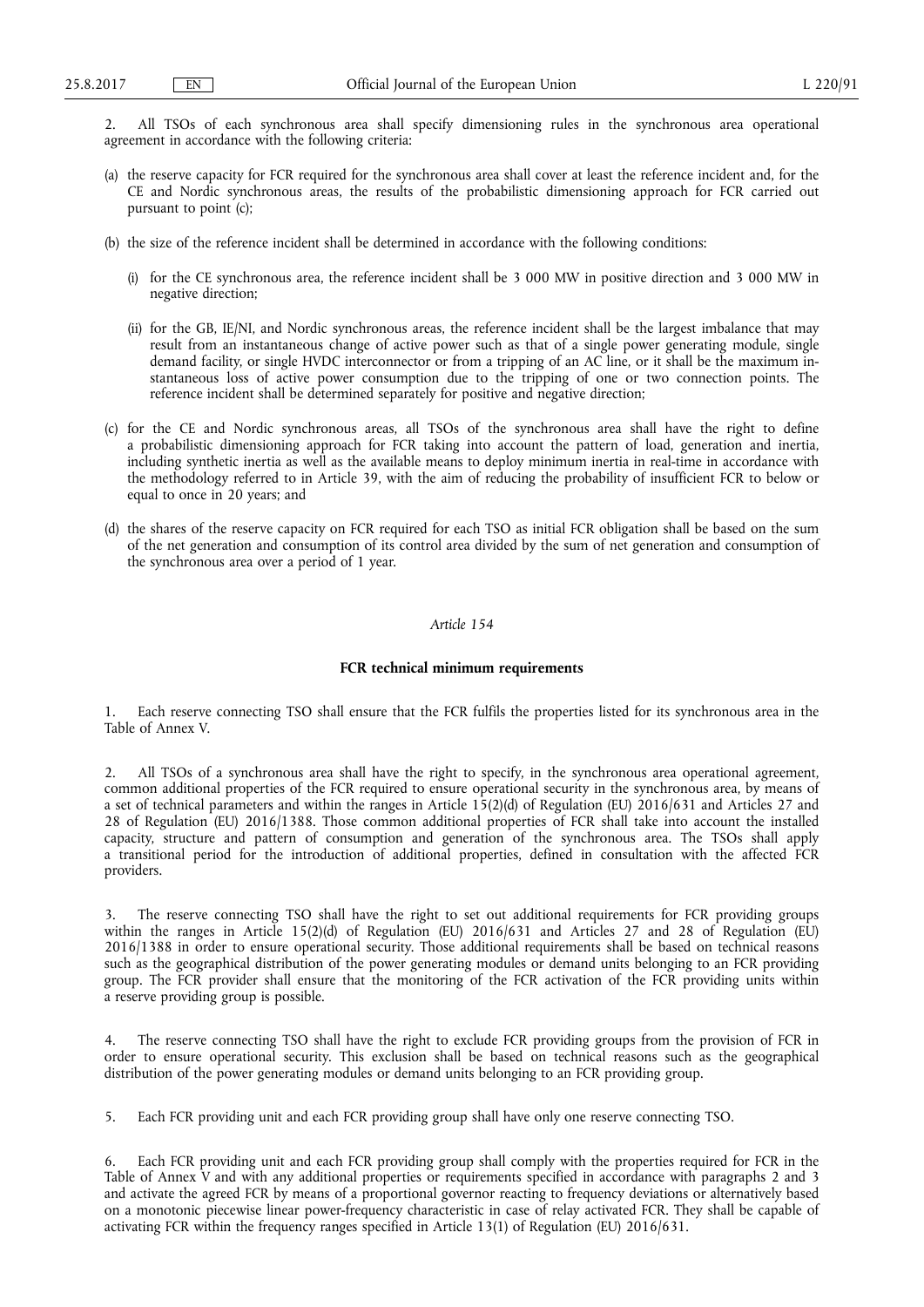7. Each TSO of the CE synchronous area shall ensure that the combined reaction of FCR of a LFC area comply with the following requirements:

- (a) the activation of FCR shall not be artificially delayed and begin as soon as possible after a frequency deviation;
- (b) in case of a frequency deviation equal to or larger than 200 mHz, at least 50 % of the full FCR capacity shall be delivered at the latest after 15 seconds;
- (c) in case of a frequency deviation equal to or larger than 200 mHz, 100 % of the full FCR capacity shall be delivered at the latest after 30 seconds;
- (d) in case of a frequency deviation equal to or larger than 200 mHz, the activation of the full FCR capacity shall rise at least linearly from 15 to 30 seconds; and
- (e) in case of a frequency deviation smaller than 200 mHz the related activated FCR capacity shall be at least proportional with the same time behaviour referred to in points (a) to (d).

Each reserve connecting TSO shall monitor its contribution to the FCP and its FCR activation with respect to its FCR obligation, including FCR providing units and FCR providing groups. Each FCR provider shall make available to the reserve connecting TSO, for each of its FCR providing units and FCR providing groups, at least the following information:

- (a) time-stamped status indicating if FCR is on or off;
- (b) time-stamped active power data needed to verify FCR activation, including time-stamped instantaneous active power;
- (c) droop of the governor for type C and type D power generating modules as defined in Article 5 of Regulation (EU) 2016/631 acting as FCR providing units, or its equivalent parameter for FCR providing groups consisting of type A and/or type B power generating modules as defined in Article 5 of Regulation (EU) 2016/631, and/or demand units with demand response active power control as defined in Article 28 of Regulation (EU) 2016/1388.

9. Each FCR provider shall have the right to aggregate the respective data for more than one FCR providing unit if the maximum power of the aggregated units is below 1,5 MW and a clear verification of activation of FCR is possible.

10. At the request of the reserve connecting TSO, the FCR provider shall make the information listed in paragraph 9 available in real-time, with a time resolution of at least 10 seconds.

At the request of the reserve connecting TSO and where necessary for the verification of the activation of FCR, a FCR provider shall make available the data listed in paragraph 9 concerning technical installations that are part of the same FCR providing unit.

# *Article 155*

## **FCR prequalification process**

1. By 12 months after entry into force of this regulation, each TSO shall develop an FCR prequalification process and shall make publicly available the details of the FCR prequalification process.

2. A potential FCR provider shall demonstrate to the reserve connecting TSO that it complies with the technical and the additional requirements set out in Article 154 by completing successfully the prequalification process of potential FCR providing units or FCR providing groups, described in paragraphs 3 to 6 of this Article.

3. A potential FCR provider shall submit a formal application to the reserve connecting TSO together with the required information of potential FCR providing units or FCR providing groups. Within 8 weeks from receipt of the application, the reserve connecting TSO shall confirm whether the application is complete. Where the reserve connecting TSO considers that the application is incomplete, the potential FCR provider shall submit the additional required information within 4 weeks from receipt of the request for additional information. Where the potential FCR provider does not supply the requested information within that deadline, the application shall be deemed withdrawn.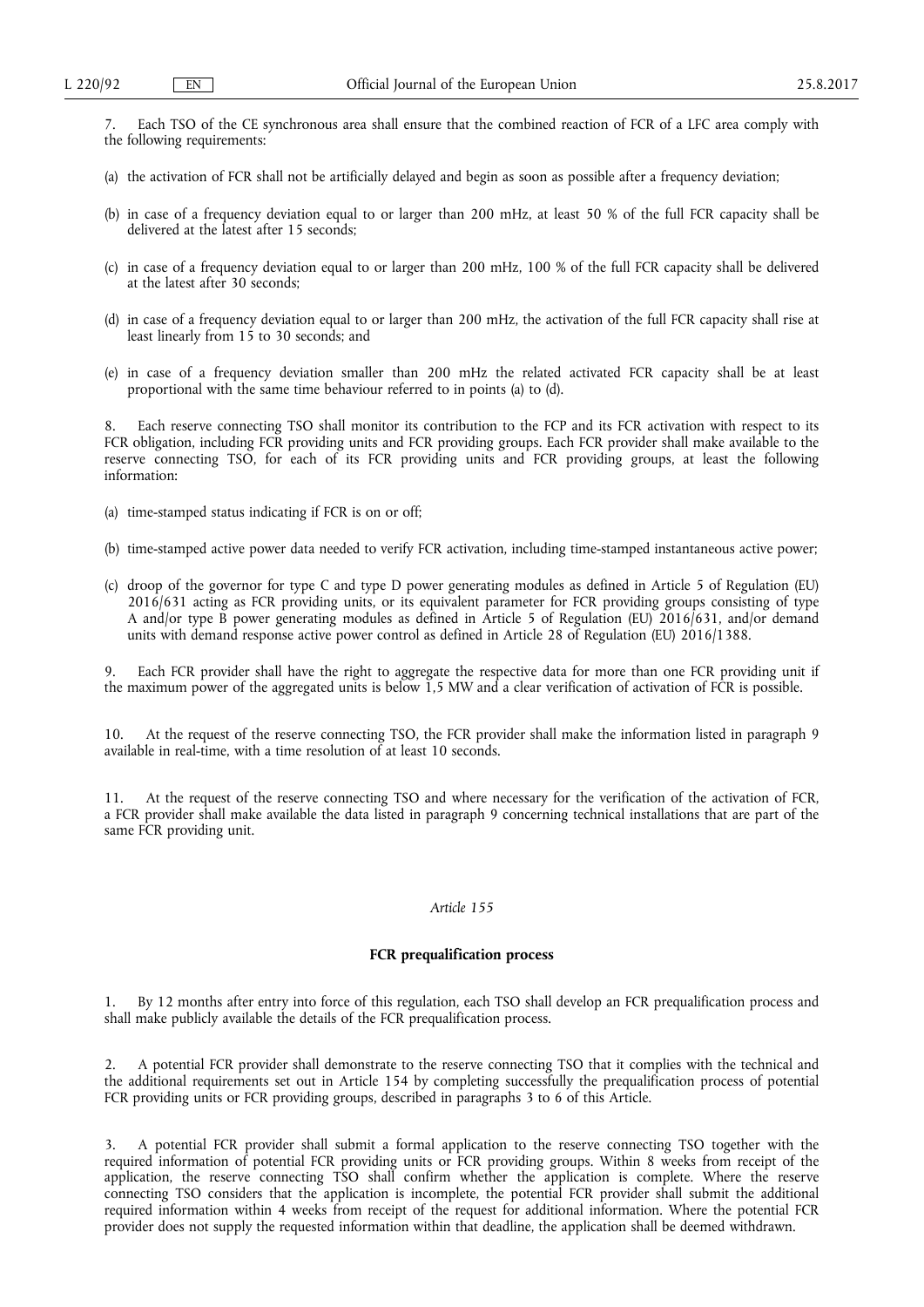4. Within 3 months from confirmation that the application is complete, the reserve connecting TSO shall evaluate the information provided and decide whether the potential FCR providing units or FCR providing groups meet the criteria for an FCR prequalification. The reserve connecting TSO shall notify its decision to the potential FCR provider.

5. Where the compliance with certain requirements of this Regulation has already been verified by the reserve connecting TSO, it will be recognised in the prequalification.

6. The qualification of FCR providing units or FCR providing groups shall be re-assessed:

(a) at least once every 5 years;

- (b) in case the technical or availability requirements or the equipment have changed; and
- (c) in case of modernisation of the equipment related to FCR activation.

## *Article 156*

## **FCR provision**

1. Each TSO shall ensure the availability of at least its FCR obligations agreed between all TSOs of the same synchronous area in accordance with Articles 153, 163, 173 and 174.

2. All TSOs of a synchronous area shall determine, at least on an annual basis, the size of the K-factor of the synchronous area, taking into account at least the following factors:

- (a) the reserve capacity on FCR divided by the maximum steady-state frequency deviation;
- (b) the auto-control of generation;
- (c) the self-regulation of load, taking into account the contribution in accordance with Articles 27 and 28 of Regulation (EU) 2016/1388;
- (d) the frequency response of HVDC interconnectors referred to in Article 172; and
- (e) the LFSM and FSM activation in accordance with Articles 13 and 15 of Regulation (EU) 2016/631.

3. All TSOs of a synchronous area consisting of more than one LFC area shall, in the synchronous area operational agreement, determine the shares of the K-factor for each LFC area, which shall be based on at least:

- (a) the initial FCR obligations;
- (b) auto-control of generation;
- (c) the self-regulation of load;
- (d) frequency coupling via HVDC between synchronous areas;
- (e) exchange of FCR.

An FCR provider shall guarantee the continuous availability of FCR, with the exception of a forced outage of a FCR providing unit, during the period of time in which it is obliged to provide FCR.

Each FCR provider shall inform its reserve connecting TSO, as soon as possible, about any changes in the actual availability of its FCR providing unit and/or its FCR providing group, in whole or in part, relevant for the results of prequalification.

6. Each TSO shall ensure, or shall require its FCR providers to ensure that the loss of a FCR providing unit does not endanger the operational security by:

(a) limiting the share of the FCR provided per FCR providing unit to 5 % of the reserve capacity of FCR required for each of the whole CE and Nordic synchronous areas;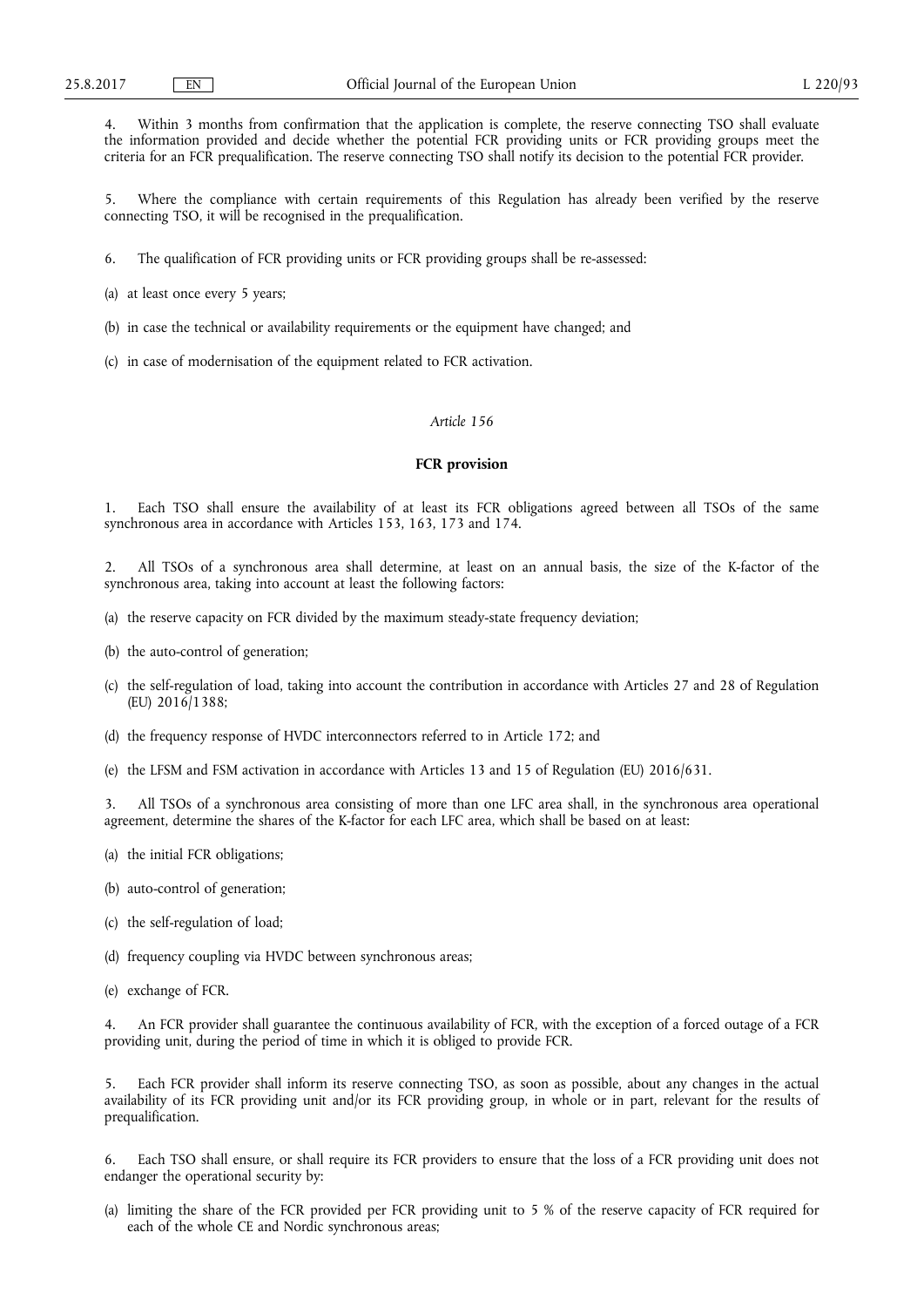- (b) excluding the FCR provided by the unit defining the reference incident of the synchronous area from the dimensioning process for GB, IE/NI and Nordic synchronous areas; and
- (c) replacing the FCR which is made unavailable due to a forced outage or the unavailability of an FCR providing unit or FCR providing group as soon as technically possible and in accordance with the conditions that shall be defined by the reserve connecting TSO.

7. An FCR providing unit or FCR providing group with an energy reservoir that does not limit its capability to provide FCR shall activate its FCR for as long as the frequency deviation persists. For the GB and IE/NI synchronous areas, a FCR providing unit or FCR providing group with an energy reservoir that does not limit its capability to provide FCR shall activate its FCR until it activates its FRR or for the period specified in the synchronous area operational agreement.

8. A FCR providing unit or FCR providing group with an energy reservoir that limits its capability to provide FCR shall activate its FCR for as long as the frequency deviation persists, unless its energy reservoir is exhausted in either the positive or negative direction. For the GB and IE/NI synchronous areas, a FCR providing unit or FCR providing group with an energy reservoir that limits its capability to provide FCR shall activate its FCR until it activates its FRR or for the period specified in the synchronous area operational agreement.

9. For the CE and Nordic synchronous areas, each FCR provider shall ensure that the FCR from its FCR providing units or groups with limited energy reservoirs are continuously available during normal state. For the CE and Nordic synchronous areas, as of triggering the alert state and during the alert state, each FCR provider shall ensure that its FCR providing units or groups with limited energy reservoirs are able to fully activate FCR continuously for a time period to be defined pursuant to paragraphs 10 and 11. Where no period has been determined pursuant to paragraphs 10 and 11, each FCR provider shall ensure that its FCR providing units or groups with limited energy reservoirs are able to fully activate FCR continuously for at least 15 minutes or, in case of frequency deviations that are smaller than a frequency deviation requiring full FCR activation, for an equivalent length of time, or for a period defined by each TSO, which shall not be greater than 30 or smaller than 15 minutes.

10. For the CE and Nordic synchronous areas, all TSOs shall develop a proposal concerning the minimum activation period to be ensured by FCR providers. The period determined shall not be greater than 30 or smaller than 15 minutes. The proposal shall take full account of the results of the cost-benefit analysis conducted pursuant to paragraph 11.

11. By 6 months after entry into force of this regulation, the TSOs of the CE and Nordic synchronous areas shall propose assumptions and methodology for a cost-benefit analysis to be conducted, in order to assess the time period required for FCR providing units or groups with limited energy reservoirs to remain available during alert state. By 12 months after approval of the assumptions and methodology by all regulatory authorities of the concerned region, the TSOs of the CE and Nordic synchronous areas shall submit the results of their cost-benefit analysis to the concerned regulatory authorities, suggesting a time period which shall not be greater than 30 or smaller than 15 minutes. The cost-benefit analysis shall take into account at least:

- (a) experiences gathered with different timeframes and shares of emerging technologies in different LFC blocks;
- (b) the impact of a defined time period on the total cost of FCR reserves in the synchronous area;
- (c) the impact of a defined time period on system stability risks, in particular through prolonged or repeated frequency events;
- (d) the impact on system stability risks and total cost of FCR in case of increasing total volume of FCR;
- (e) the impact of technological developments on costs of availability periods for FCR from its FCR providing units or groups with limited energy reservoirs.

12. The FCR provider shall specify the limitations of the energy reservoir of its FCR providing units or FCR providing groups in the prequalification process in accordance with Article 155.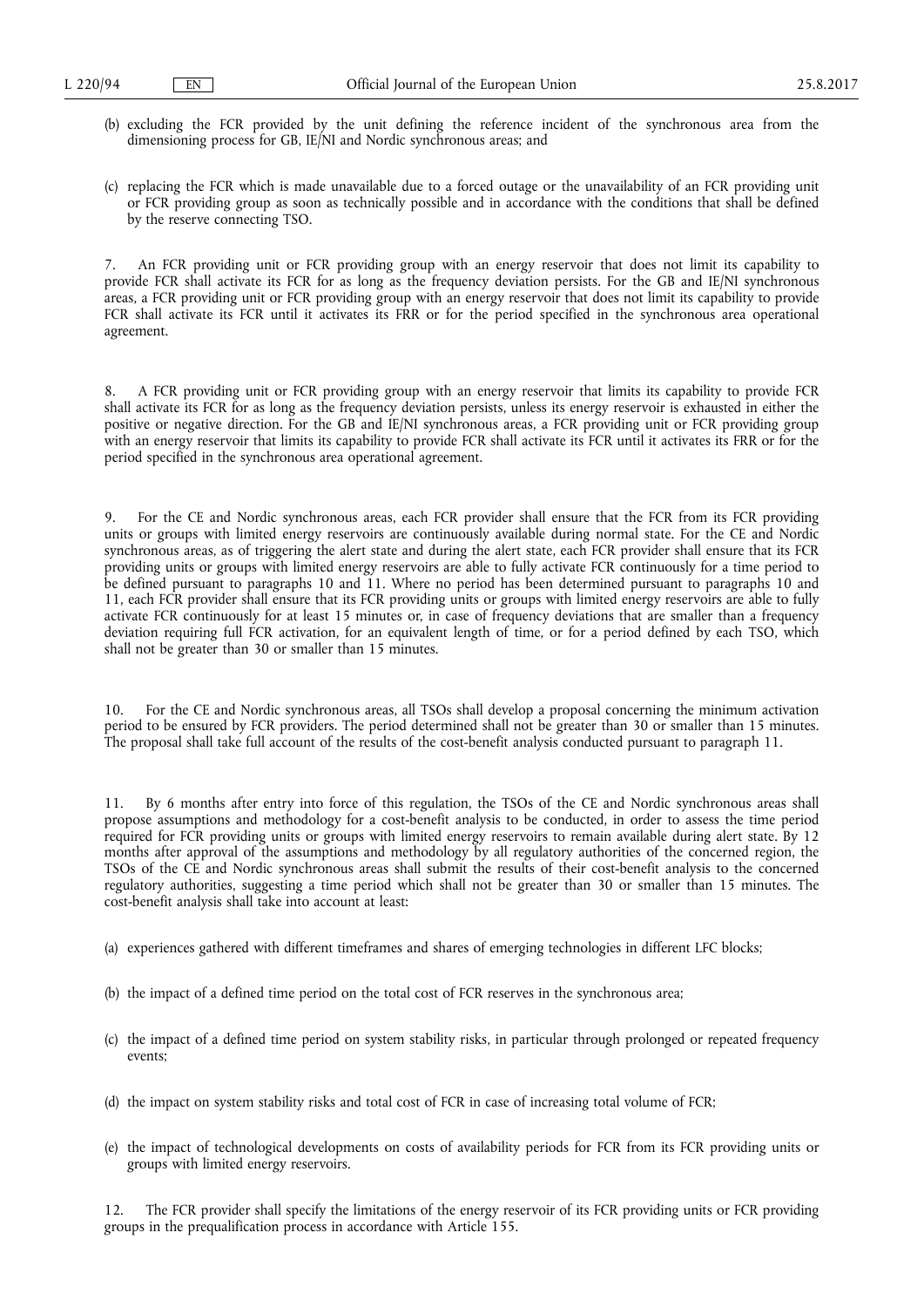13. A FCR provider using FCR providing units or FCR providing group with an energy reservoir that limits their capability to provide FCR shall ensure the recovery of the energy reservoirs in the positive or negative directions in accordance with the following criteria:

- (a) for the GB and IE/NI synchronous areas, the FCR provider shall use the methods specified in the synchronous area operational agreement;
- (b) for the CE and Nordic synchronous areas, the FCR provider shall ensure the recovery of the energy reservoirs as soon as possible, within 2 hours after the end of the alert state.

# TITLE 6

## **FREQUENCY RESTORATION RESERVES**

*Article 157* 

## **FRR dimensioning**

- 1. All TSOs of a LFC Block shall set out FRR dimensioning rules in the LFC Block operational agreement.
- 2. The FRR dimensioning rules shall include at least the following:
- (a) all TSOs of a LFC block in the CE and Nordic synchronous areas shall determine the required reserve capacity of FRR of the LFC block based on consecutive historical records comprising at least the historical LFC block imbalance values. The sampling of those historical records shall cover at least the time to restore frequency. The time period considered for those records shall be representative and include at least one full year period ending not earlier than 6 months before the calculation date;
- (b) all TSOs of a LFC block in the CE and Nordic synchronous areas shall determine the reserve capacity on FRR of the LFC block sufficient to respect the current FRCE target parameters in Article 128 for the time period referred to in point (a) based at least on a probabilistic methodology. In using that probabilistic methodology, the TSOs shall take into account the restrictions defined in the agreements for the sharing or exchange of reserves due to possible violations of operational security and the FRR availability requirements. All TSOs of a LFC block shall take into account any expected significant changes to the distribution of LFC block imbalances or take into account other relevant influencing factors relative to the time period considered;
- (c) all TSOs of a LFC block shall determine the ratio of automatic FRR, manual FRR, the automatic FRR full activation time and manual FRR full activation time in order to comply with the requirement of paragraph (b). For that purpose, the automatic FRR full activation time of a LFC block and the manual FRR full activation time of the LFC block shall not be more than the time to restore frequency;
- (d) the TSOs of a LFC block shall determine the size of the reference incident which shall be the largest imbalance that may result from an instantaneous change of active power of a single power generating module, single demand facility, or single HVDC interconnector or from a tripping of an AC line within the LFC block;
- (e) all TSOs of a LFC block shall determine the positive reserve capacity on FRR, which shall not be less than the positive dimensioning incident of the LFC block;
- (f) all TSOs of a LFC block shall determine the negative reserve capacity on FRR, which shall not be less than the negative dimensioning incident of the LFC block;
- (g) all TSOs of a LFC block shall determine the reserve capacity on FRR of a LFC block, any possible geographical limitations for its distribution within the LFC block and any possible geographical limitations for any exchange of reserves or sharing of reserves with other LFC blocks to comply with the operational security limits;
- (h) all TSOs of a LFC block shall ensure that the positive reserve capacity on FRR or a combination of reserve capacity on FRR and RR is sufficient to cover the positive LFC block imbalances for at least 99 % of the time, based on the historical records referred to in point (a);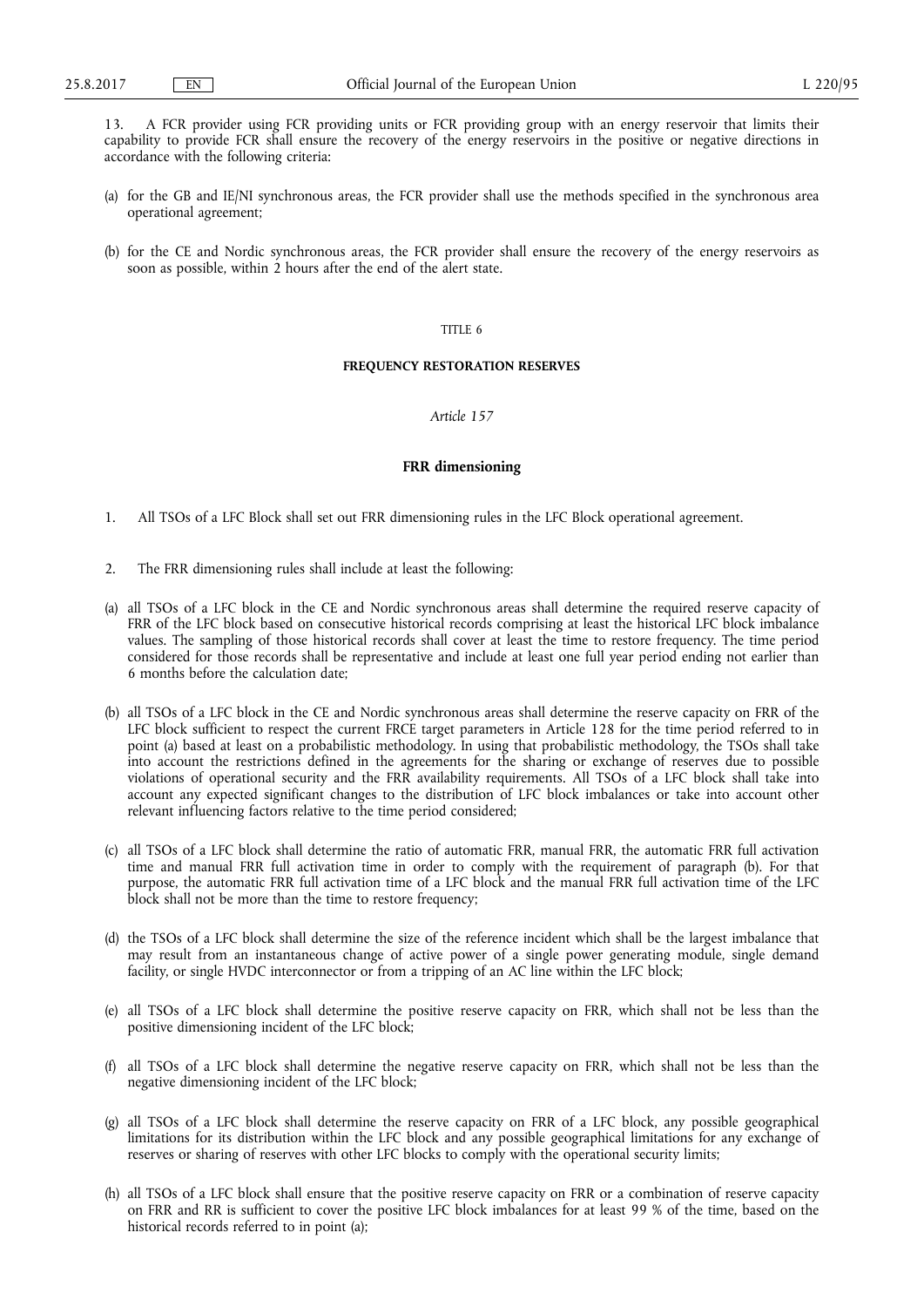- (i) all TSOs of a LFC block shall ensure that the negative reserve capacity on FRR or a combination of reserve capacity on FRR and RR is sufficient to cover the negative LFC block imbalances for at least 99 % of the time, based on the historical record referred to in point (a);
- (j) all TSOs of a LFC block may reduce the positive reserve capacity on FRR of the LFC block resulting from the FRR dimensioning process by concluding a FRR sharing agreement with other LFC blocks in accordance with provisions in Title 8. The following requirements shall apply to that sharing agreement:
	- (i) for the CE and Nordic synchronous areas, the reduction of the positive reserve capacity on FRR of a LFC block shall be limited to the difference, if positive, between the size of the positive dimensioning incident and the reserve capacity on FRR required to cover the positive LFC block imbalances during 99 % of the time, based on the historical records referred to in point (a). The reduction of the positive reserve capacity shall not exceed 30 % of the size of the positive dimensioning incident;
	- (ii) for the GB and IE/NI synchronous areas, the positive reserve capacity on FRR and the risk of non-delivery due to sharing shall be assessed continually by the TSOs of the LFC block;
- (k) all TSOs of a LFC block may reduce the negative reserve capacity on FRR of the LFC block, resulting from the FRR dimensioning process by concluding a FRR sharing agreement with other LFC blocks in accordance with the provisions of Title 8. The following requirements shall apply to that sharing agreement:
	- (i) for the CE and Nordic synchronous areas, the reduction of the negative reserve capacity on FRR of a LFC block shall be limited to the difference, if positive, between the size of the negative dimensioning incident and the reserve capacity on FRR required to cover the negative LFC block imbalances during 99 % of the time, based on the historical records referred to in point (a);
	- (ii) for the GB and IE/NI synchronous areas, the negative reserve capacity on FRR and the risk of non-delivery due to sharing shall be assessed continually by the TSOs of the LFC block.

3. All TSOs of a LFC block where the LFC block comprises more than one TSO shall set out, in the LFC block operational agreement, the specific allocation of responsibilities between the TSOs of the LFC areas for the implementation of the obligations established in paragraph 2.

All TSOs of a LFC block shall have sufficient reserve capacity on FRR at any time in accordance with the FRR dimensioning rules. The TSOs of a LFC block shall specify in the LFC block operational agreement an escalation procedure for cases of severe risk of insufficient reserve capacity on FRR in the LFC block.

## *Article 158*

#### **FRR minimum technical requirements**

- 1. The FRR minimum technical requirements shall be the following:
- (a) each FRR providing unit and each FRR providing group shall be connected to only one reserve connecting TSO;
- (b) a FRR providing unit or FRR providing group shall activate FRR in accordance with the setpoint received from the reserve instructing TSO;
- (c) the reserve instructing TSO shall be the reserve connecting TSO or a TSO designated by the reserve connecting TSO in an FRR exchange agreement pursuant to Article 165(3) or 171(4);
- (d) a FRR providing unit or FRR providing group for automatic FRR shall have an automatic FRR activation delay not exceeding 30 seconds;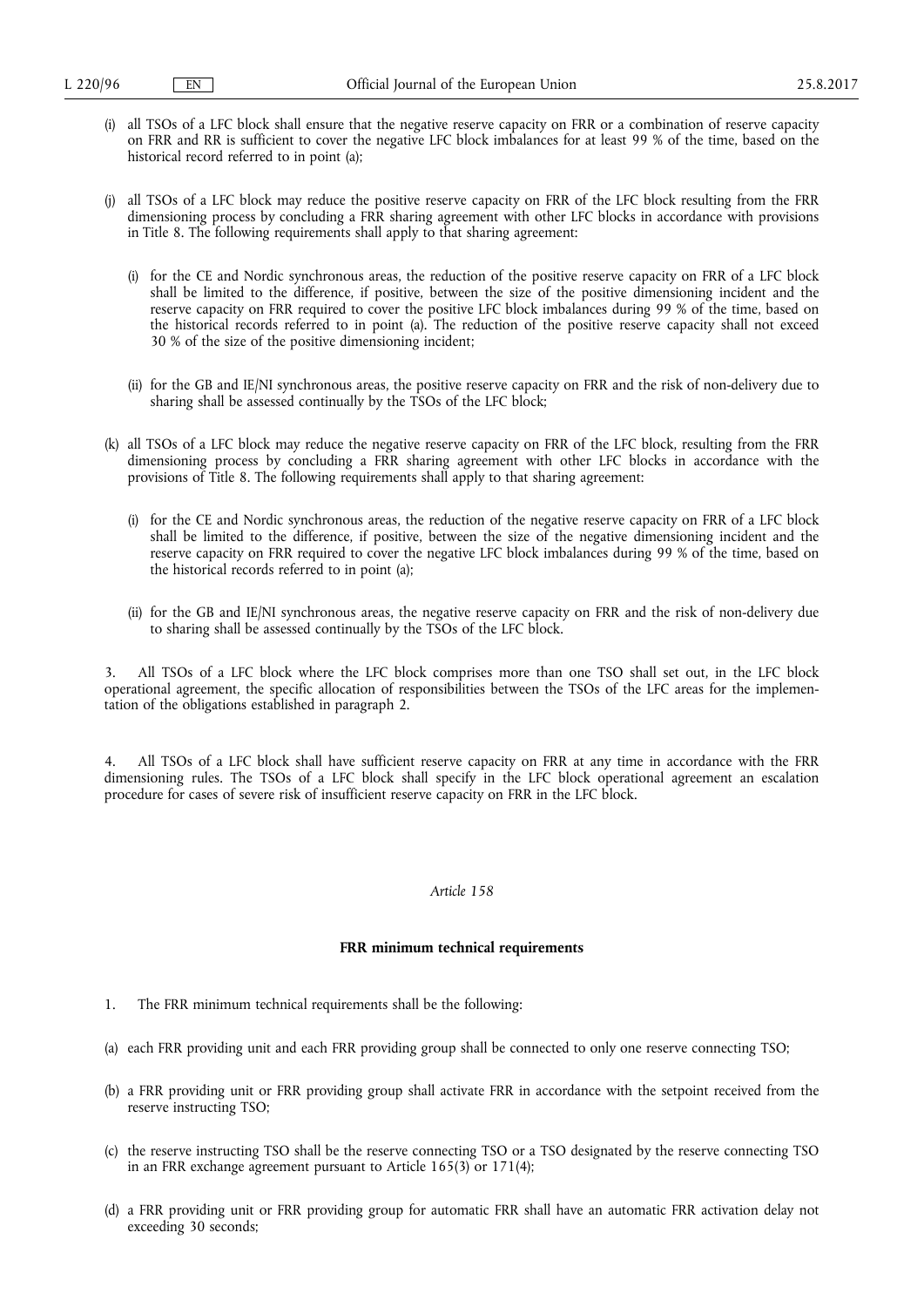- (e) a FRR provider shall ensure that the FRR activation of the FRR providing units within a reserve providing group can be monitored. For that purpose, the FRR provider shall be capable of supplying to the reserve connecting TSO and the reserve instructing TSO real-time measurements of the connection point or another point of interaction agreed with the reserve connecting TSO concerning:
	- (i) time-stamped scheduled active power output;
	- (ii) time-stamped instantaneous active power for:
		- each FRR providing unit,
		- each FRR providing group, and
		- each power generating module or demand unit of a FRR providing group with a maximum active power output larger than or equal to 1,5 MW;
- (f) a FRR providing unit or FRR providing group for automatic FRR shall be capable of activating its complete automatic reserve capacity on FRR within the automatic FRR full activation time;
- (g) a FRR providing unit or FRR providing group for manual FRR shall be capable of activating its complete manual reserve capacity on FRR within the manual FRR full activation time;
- (h) a FRR provider shall fulfil the FRR availability requirements; and
- (i) a FRR providing unit or FRR providing group shall fulfil the ramping rate requirements of the LFC block.

2. All TSOs of a LFC block shall specify FRR availability requirements and requirements on the control quality of FRR providing units and FRR providing groups for their LFC block in the LFC block operational agreement pursuant to Article 119.

3. The reserve connecting TSO shall adopt the technical requirements for the connection of FRR providing units and FRR providing groups to ensure the safe and secure delivery of FRR.

- 4. Each FRR provider shall:
- (a) ensure that its FRR providing units and FRR providing groups fulfil the FRR technical minimum requirements, the FRR availability requirements and the ramping rate requirements in paragraphs 1 to 3; and
- (b) inform its reserve instructing TSO about a reduction of the actual availability of its FRR providing unit or its FRR providing group or a part of its FRR providing group as soon as possible.

5. Each reserve instructing TSO shall ensure the monitoring of the compliance with the FRR minimum technical requirements in paragraph 1, the FRR availability requirements in paragraph 2, the ramping rate requirements in paragraph 1 and the connection requirements in paragraph 3 by its FRR providing units and FRR providing groups.

## *Article 159*

## **FRR prequalification process**

1. By 12 months after entry into force of this Regulation each TSO shall develop a FRR prequalification process and shall clarify and make publicly available its details.

2. A potential FRR provider shall demonstrate to the reserve connecting TSO or the TSO designated by the reserve connecting TSO in the FRR exchange agreement that it complies with the FRR minimum technical requirements in Article 158(1), the FRR availability requirements in Article 158(2), the ramping rate requirements in Article 158(1) and the connection requirements in Article 158(3) by completing successfully the prequalification process of potential FRR providing units or FRR providing groups, described in paragraphs 3 to 6 of this Article.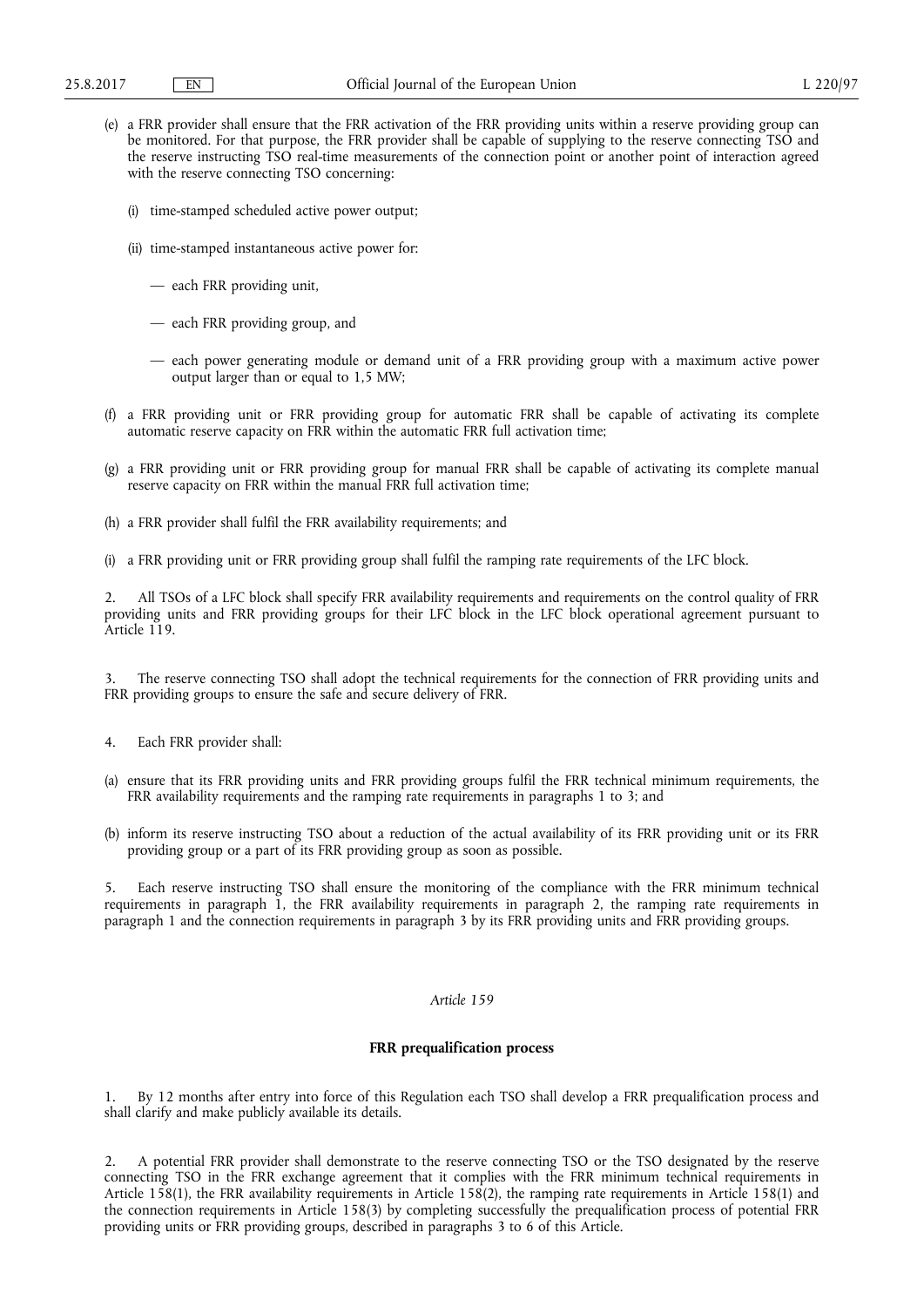3. A potential FRR provider shall submit a formal application to the relevant reserve connecting TSO or the designated TSO together with the required information of potential FRR providing units or FRR providing groups. Within 8 weeks from receipt of the application, the reserve connecting TSO or the designated TSO shall confirm whether the application is complete. Where the reserve connecting TSO or the designated TSO considers that the application is incomplete they shall request additional information and the potential FRR provider shall submit the additional required information within 4 weeks from the receipt of the request. Where the potential FRR provider does not supply the requested information within that deadline, the application shall be deemed to be withdrawn.

4. Within 3 months after the reserve connecting TSO or the designated TSO confirms that the application is complete, the reserve connecting TSO or the designated TSO shall evaluate the information provided and decide whether the potential FRR providing units or FRR providing groups meet the criteria for a FRR prequalification. The reserve connecting TSO or the designated TSO shall notify their decision to the potential FRR provider.

5. The qualification of FRR providing units or FRR providing groups by the reserve connecting TSO or the designated TSO shall be valid for the entire LFC Block.

6. The qualification of FRR providing units or FRR providing groups shall be re-assessed:

(a) at least once every 5 years; and

(b) where the technical or availability requirements or the equipment have changed.

7. To ensure operational security, the reserve connecting TSO shall have the right to exclude FRR providing groups from the provision of FRR based on technical arguments such as the geographical distribution of the power generating modules or demand units belonging to a FRR providing group.

## TITLE 7

#### **REPLACEMENT RESERVES**

#### *Article 160*

#### **RR dimensioning**

1. All TSOs of an LFC block shall have the right to implement a reserve replacement process.

2. To comply with the FRCE target parameters referred to in Article 128, all TSOs of a LFC block with a RRP, performing a combined dimensioning process of FRR and RR to fulfil the requirements of Article 157(2), shall define RR dimensioning rules in the LFC block operational agreement.

- 3. The RR dimensioning rules shall comprise at least the following requirements:
- (a) for the Nordic and CE synchronous areas there shall be sufficient positive reserve capacity on RR to restore the required amount of positive FRR. For the GB and IE/NI synchronous areas there shall be sufficient positive reserve capacity on RR to restore the required amount of positive FCR and positive FRR;
- (b) for the Nordic and CE synchronous areas, there shall be sufficient negative reserve capacity on RR to restore the required amount of negative FRR. For the GB and IE/NI synchronous areas, there shall be sufficient negative reserve capacity on RR to restore the required amount of negative FCR and negative FRR;
- (c) there shall be sufficient reserve capacity on RR, where this is taken into account to dimension the reserve capacity on FRR in order to respect the FRCE quality target for the period of time concerned; and
- (d) compliance with the operational security within a LFC block to determine the reserve capacity on RR.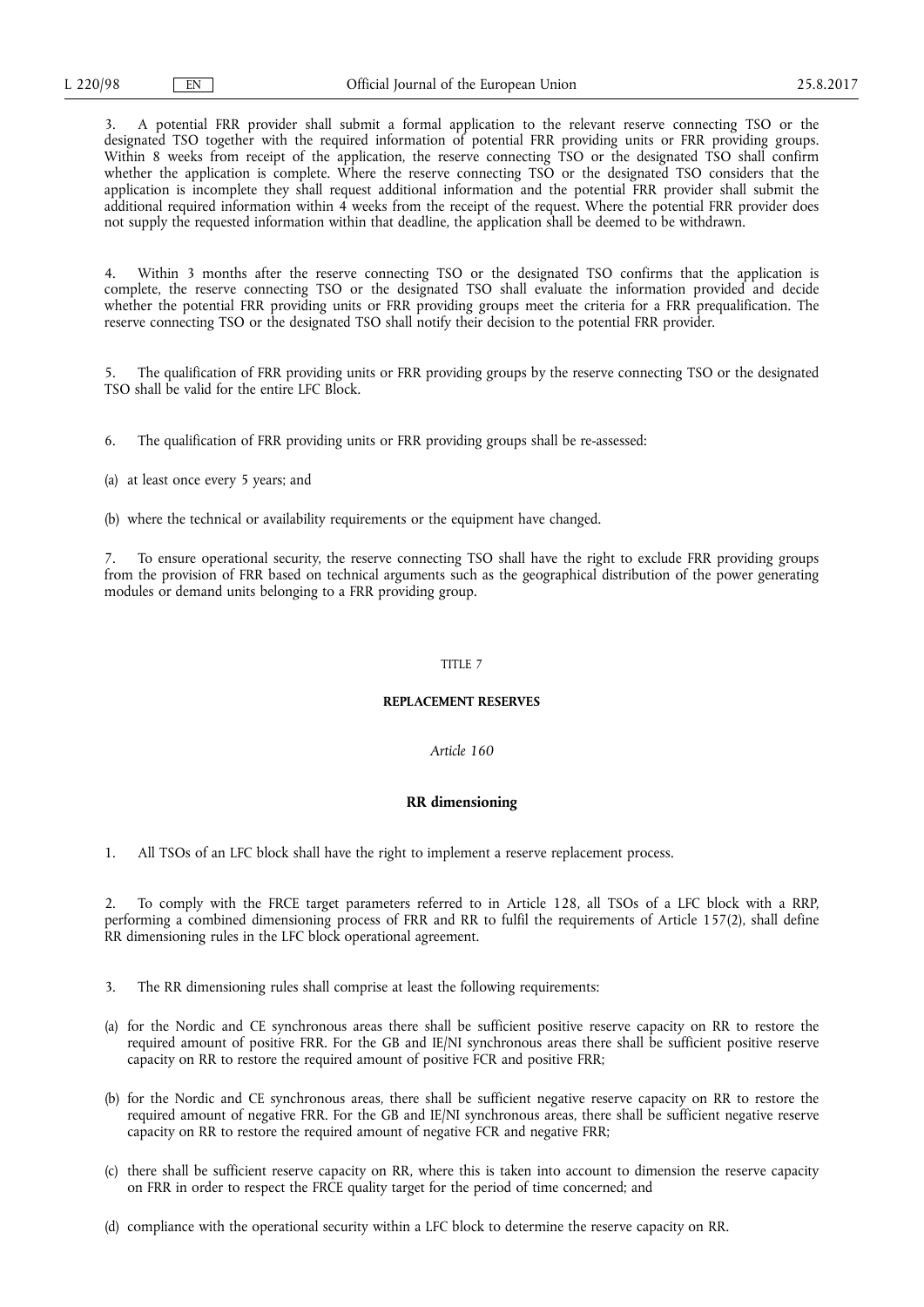4. All TSOs of an LFC block may reduce the positive reserve capacity on RR of the LFC block, resulting from the RR dimensioning process, by developing a RR sharing agreement for that positive reserve capacity on RR with other LFC blocks in accordance with the provisions of Title 8 of Part IV. The control capability receiving TSO shall limit the reduction of its positive reserve capacity on RR in order to:

- (a) guarantee that it can still meet its FRCE target parameters set out in Article 128;
- (b) ensure that operational security is not endangered; and
- (c) ensure that the reduction of the positive reserve capacity on RR does not exceed the remaining positive reserve capacity on RR of the LFC block.

5. All TSOs of a LFC block may reduce the negative reserve capacity on RR of the LFC block, resulting from the RR dimensioning process, by developing a RR sharing agreement for that negative reserve capacity on RR with other LFC blocks in accordance with the provisions of Title 8 of Part IV. The control capability receiving TSO shall limit the reduction of its negative reserve capacity on RR in order to:

- (a) guarantee that it can still meet its FRCE target parameters set out in Article 128;
- (b) ensure that operational security is not endangered; and
- (c) ensure that the reduction of the negative reserve capacity on RR does not exceed the remaining negative reserve capacity on RR of the LFC block.

6. Where a LFC block is operated by more than one TSO and if the process is necessary for the LFC block, all TSOs of that LFC block shall specify in the LFC block operational agreement the allocation of responsibilities between the TSOs of different LFC areas for the implementation of the dimensioning rules set out in paragraph 3.

7. A TSO shall have sufficient reserve capacity on RR in accordance with the RR dimensioning rules at any time. The TSOs of a LFC block shall specify in the LFC block operational agreement an escalation procedure for cases of severe risk of insufficient reserve capacity on RR in the LFC block.

## *Article 161*

## **RR minimum technical requirements**

- 1. RR providing units and RR providing groups shall comply with the following minimum technical requirements:
- (a) connection to only one reserve connecting TSO;
- (b) RR activation according to the setpoint received from the reserve instructing TSO;
- (c) the reserve instructing TSO shall be the reserve connecting TSO or a TSO that shall be designated by the reserve connecting TSO in the RR exchange agreement pursuant to Article  $165(3)$  or  $171(4)$ ;
- (d) activation of complete reserve capacity on RR within the activation time defined by the instructing TSO;
- (e) de-activation of RR according to the setpoint received from the reserve instructing TSO;
- (f) a RR provider shall ensure that the RR activation of the RR providing units within a reserve providing group can be monitored. For that purpose, the RR provider shall be capable of supplying to the reserve connecting TSO and the reserve instructing TSO real-time measurements of the connection point or another point of interaction agreed with the reserve connecting TSO concerning:
	- (i) the time-stamped scheduled active power output, for each RR providing unit and group and for each power generating module or demand unit of a RR providing group with a maximum active power output larger than or equal to 1,5 MW;
	- (ii) the time-stamped instantaneous active power, for each RR providing unit and group, and for each power generating module or demand unit of a RR providing group with a maximum active power output larger than or equal to 1,5 MW;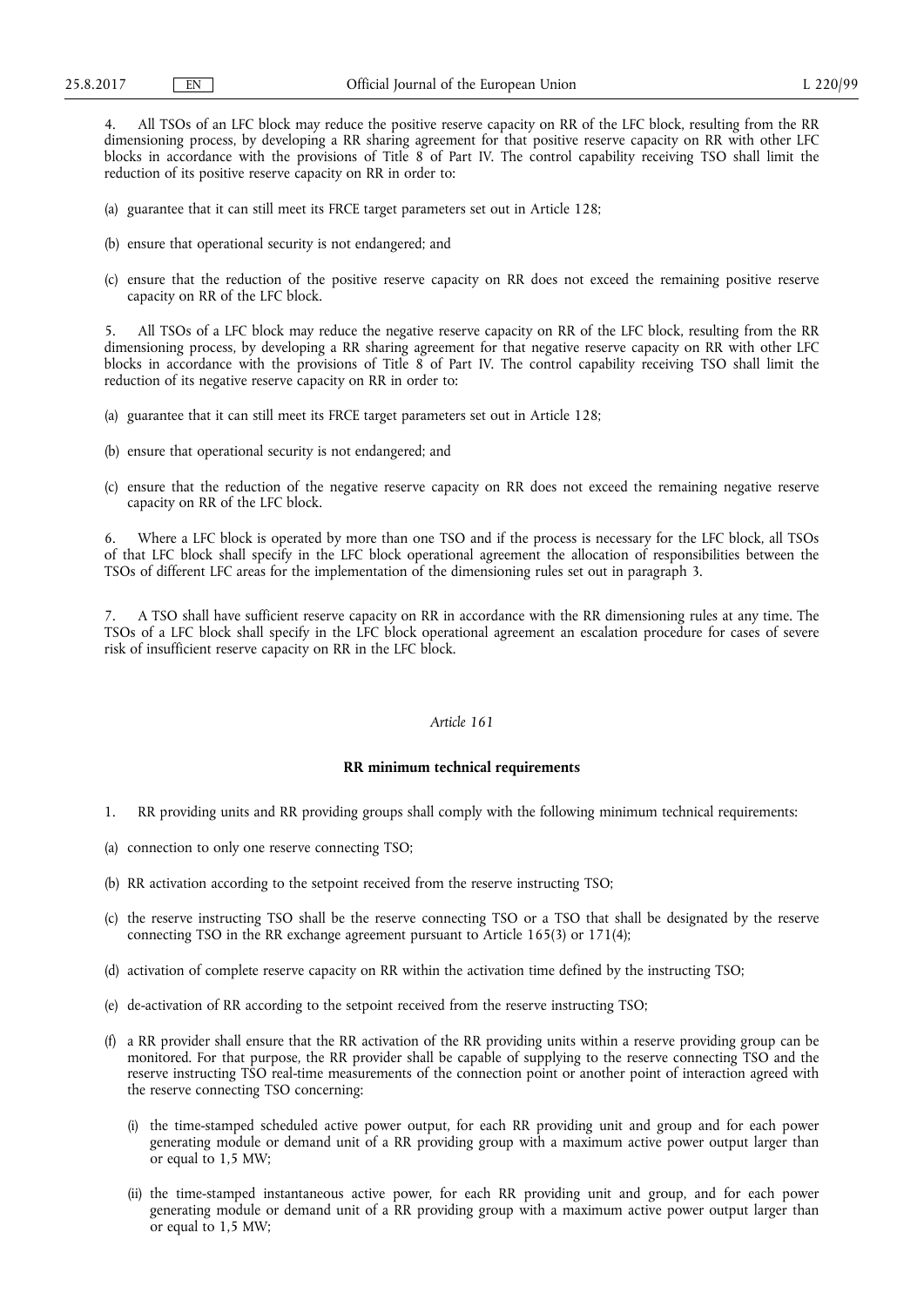(g) fulfilment of the RR availability requirements.

2. All TSOs of a LFC block shall specify RR availability requirements and requirements on the control quality of RR providing units and RR providing groups in the LFC block operational agreement.

3. The reserve connecting TSO shall adopt the technical requirements for the connection of RR providing units and RR providing groups to ensure the safe and secure delivery of RR in the prequalification process description.

- 4. Each RR provider shall:
- (a) ensure that its RR providing units and RR providing groups fulfil the RR technical minimum requirements and the RR availability requirements referred to in paragraphs 1 to 3; and
- (b) inform its reserve instructing TSO about a reduction of the actual availability or a forced outage of its RR providing unit or its RR providing group or a part of its RR providing group as soon as possible.

5. Each reserve instructing TSO shall ensure compliance with the RR technical requirements, the RR availability requirements and the connection requirements referred to in this Article with regard to its RR providing units and RR providing groups.

# *Article 162*

#### **RR prequalification process**

1. Each TSO of a LFC block which has implemented a RRP shall develop a RR prequalification process within 12 months after entry into force of this Regulation and shall clarify and make publicly available the details thereof.

2. A potential RR provider shall demonstrate to the reserve connecting TSO or the TSO designated by the reserve connecting TSO in the RR exchange agreement that it complies with the RR technical minimum requirements, the RR availability requirements and the connection requirements referred to in Article 161 by completing successfully the prequalification process of potential RR providing units or RR providing groups, described in paragraphs 3 to 6.

3. A potential RR provider shall submit a formal application to the relevant reserve connecting TSO or the designated TSO together with the required information of potential RR providing units or RR providing groups. Within 8 weeks from receipt of the application, the reserve connecting TSO or the designated TSO shall confirm whether the application is complete. Where the reserve connecting TSO or the designated TSO considers that the application is incomplete, the potential RR provider shall submit the additional required information within 4 weeks from the receipt of the request for additional information. Where the potential RR provider does not supply the requested information within that deadline, the application shall be deemed withdrawn.

Within 3 months from confirmation of the completeness of the application, the reserve connecting TSO or the designated TSO shall evaluate the information provided and decide whether the potential RR providing units or RR providing groups meet the criteria for a RR prequalification. The reserve connecting TSO or the designated TSO shall notify its decision to the potential RR provider.

5. The qualification of RR providing units or RR providing groups shall be reassessed:

(a) at least once every 5 years; and

```
(b) where the technical or availability requirements or the equipment have changed.
```
6. To ensure operational security, the reserve connecting TSO shall have the right to reject the provision of RR by RR providing groups, based on technical arguments such as the geographical distribution of the power generating modules or demand units establishing a RR providing group.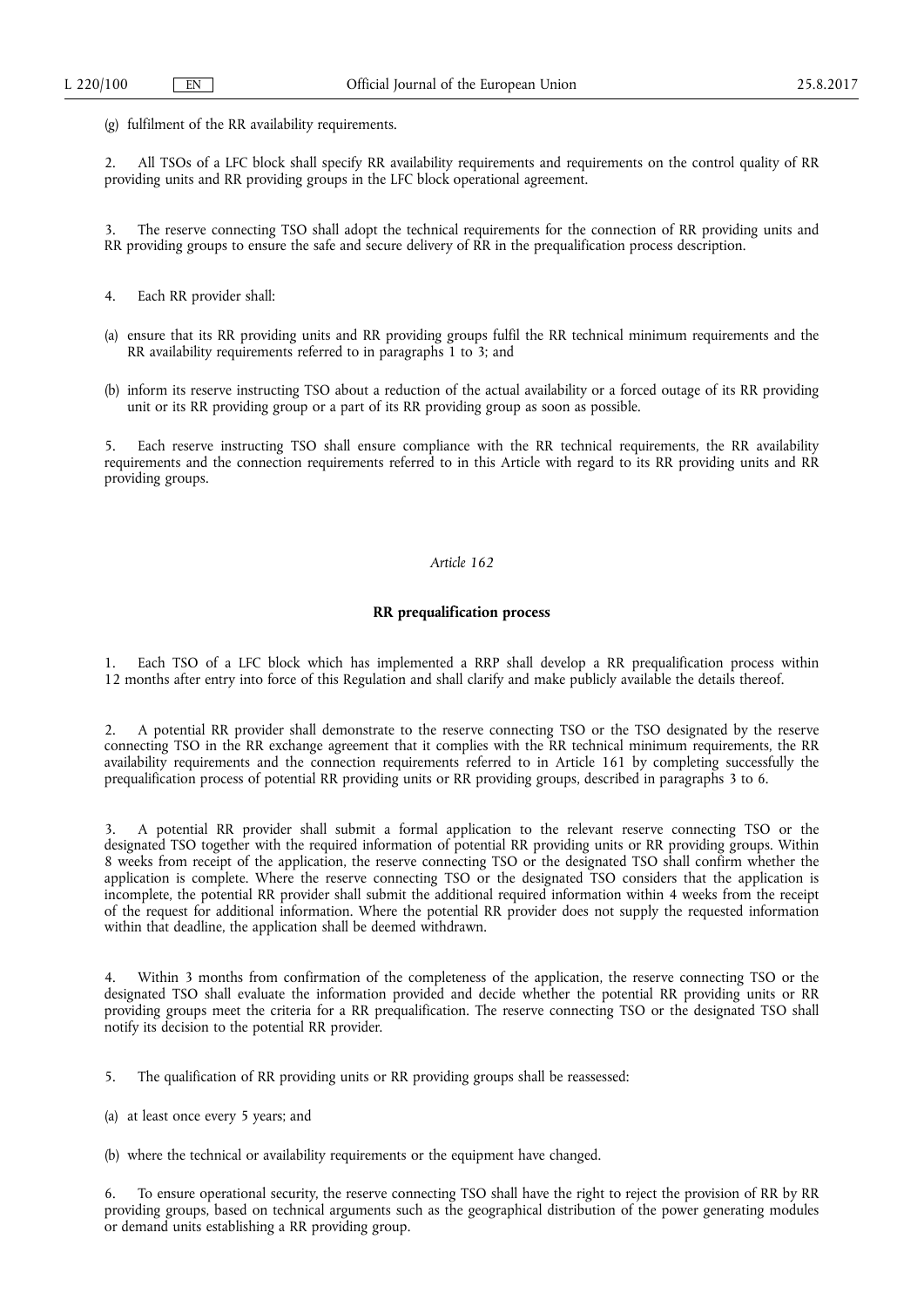## TITLE 8

### **EXCHANGE AND SHARING OF RESERVES**

## *CHAPTER 1*

## *Exchange and sharing of reserves within a synchronous area*

# *Article 163*

## **Exchange of FCR within a synchronous area**

1. All TSOs involved in the exchange of FCR within a synchronous area shall comply with the requirements set out in paragraphs 2 to 9. The exchange of FCR implies a transfer of a FCR obligation from the reserve receiving TSO to the reserve connecting TSO for the corresponding reserve capacity on FCR.

2. All TSOs involved in the exchange of FCR within a synchronous area shall respect the limits and requirements for the exchange of FCR within the synchronous area specified in the Table of Annex VI.

3. In case of exchange of FCR, the reserve connecting TSO and reserve receiving TSO shall notify it in accordance with Article 150.

4. Any reserve connecting TSO, reserve receiving TSO or affected TSO involved in the exchange of FCR may refuse the exchange of FCR where it would result in power flows that violate the operational security limits when activating the reserve capacity on FCR subject to the exchange of FCR.

5. Each affected TSO shall verify that its reliability margin, established in accordance with Article 22 of Regulation (EU) 2015/1222, is sufficient to accommodate the power flows resulting from the activation of the reserve capacity on FCR subject to the exchange of FCR.

6. All TSOs of a LFC area shall adjust the parameters of their FRCE calculation to account for the exchange of FCR.

7. The reserve connecting TSO shall be responsible for the requirements referred to in Articles 154 and 156 as regards the reserve capacity on FCR subject to the exchange of FCR.

8. The FCR providing unit or group shall be responsible towards its reserve connecting TSO for FCR activation.

9. The concerned TSOs shall ensure that exchange of FCR does not prevent any TSO from fulfilling the reserve requirements in Article 156.

# *Article 164*

# **Sharing of FCR within a synchronous area**

A TSO shall not share FCR with other TSOs of its synchronous area to fulfil its FCR obligation and to reduce the total amount of FCR of the synchronous area in accordance with Article 153.

## *Article 165*

## **General requirements for the exchange of FRR and RR within a synchronous area**

1. All TSOs of a synchronous area shall define in the synchronous area operational agreement the roles and responsibilities of the reserve connecting TSO, the reserve receiving TSO and the affected TSO for the exchange of FRR and/or RR.

2. Where an exchange of FRR/RR takes place, the reserve connecting TSO and reserve receiving TSO shall notify that exchange pursuant to the notification requirements in Article 150.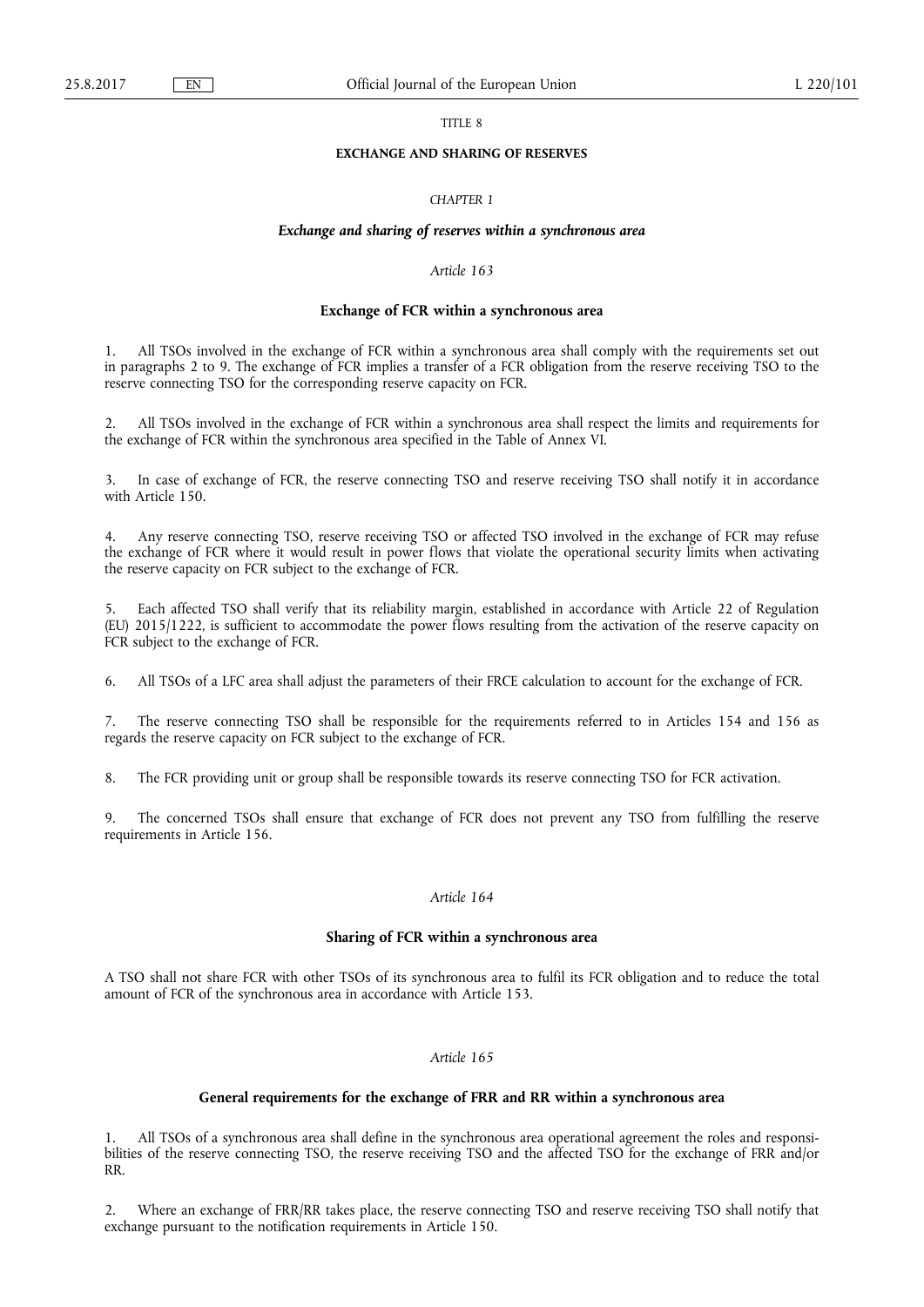- 3. The reserve connecting and reserve receiving TSOs participating in the exchange of FRR/RR shall specify in a FRR or RR exchange agreement their roles and responsibilities, including:
- (a) the responsibility of the reserve instructing TSO for the reserve capacity on FRR and RR subject to the exchange of FRR/RR;
- (b) the amount of the reserve capacity on FRR and RR subject to the exchange of FRR/RR;
- (c) the implementation of the cross-border FRR/RR activation process in accordance with Articles 147 and 148;
- (d) FRR/RR technical minimum requirements related to the cross-border FRR/RR activation process where the reserve connecting TSO is not the reserve instructing TSO;
- (e) the implementation of the FRR/RR prequalification for the reserve capacity on FRR and RR subject to exchange in accordance with Articles 159 and 162;
- (f) the responsibility to monitor the fulfilment of the FRR/RR technical requirements and FRR/RR availability requirements for the reserve capacity on FRR and RR subject to exchange in accordance with Articles 158(5) and 161(5); and
- (g) procedures to ensure that the exchange of FRR/RR does not lead to power flows which violate the operational security limits.

4. Any reserve connecting TSO, reserve receiving TSO or affected TSO involved in the exchange of FRR or RR may refuse the exchange referred to in paragraph 2 where it would result in power flows that violate the operational security limits when activating the reserve capacity on FRR and RR subject to the exchange of FRR or RR.

5. The concerned TSOs shall ensure that exchange of FRR/RR does not prevent any TSO from complying with the reserve requirements established in the FRR or RR dimensioning rules in Articles 157 and 160.

6. All TSOs of a LFC block shall specify in the LFC block operational agreement the roles and responsibilities of the reserve connecting TSO, the reserve receiving TSO and the affected TSO for the exchange of FRR and/or RR with TSOs of other LFC blocks.

# *Article 166*

# **General requirements for sharing FRR and RR within a synchronous area**

1. All TSOs of a synchronous area shall specify in the synchronous area operational agreement the roles and responsibilities of the control capability providing TSO, the control capability receiving TSO and the affected TSO for sharing FRR/RR.

2. Where FRR/RR sharing takes place, the control capability providing TSO and control capability receiving TSO shall notify that sharing pursuant to the notification requirements in Article 150.

3. The control capability receiving TSO and the control capability providing TSO participating in the sharing of FRR/RR shall specify in a FRR or RR sharing agreement their roles and responsibilities, including:

(a) the amount of reserve capacity on FRR and RR subject to the sharing of FRR/RR;

- (b) the implementation of the cross-border FRR/RR activation process in accordance with Articles 147 and 148;
- (c) procedures to ensure that the activation of the reserve capacity on FRR and RR subject to the sharing of FRR/RR does not lead to power flows that violate the operational security limits.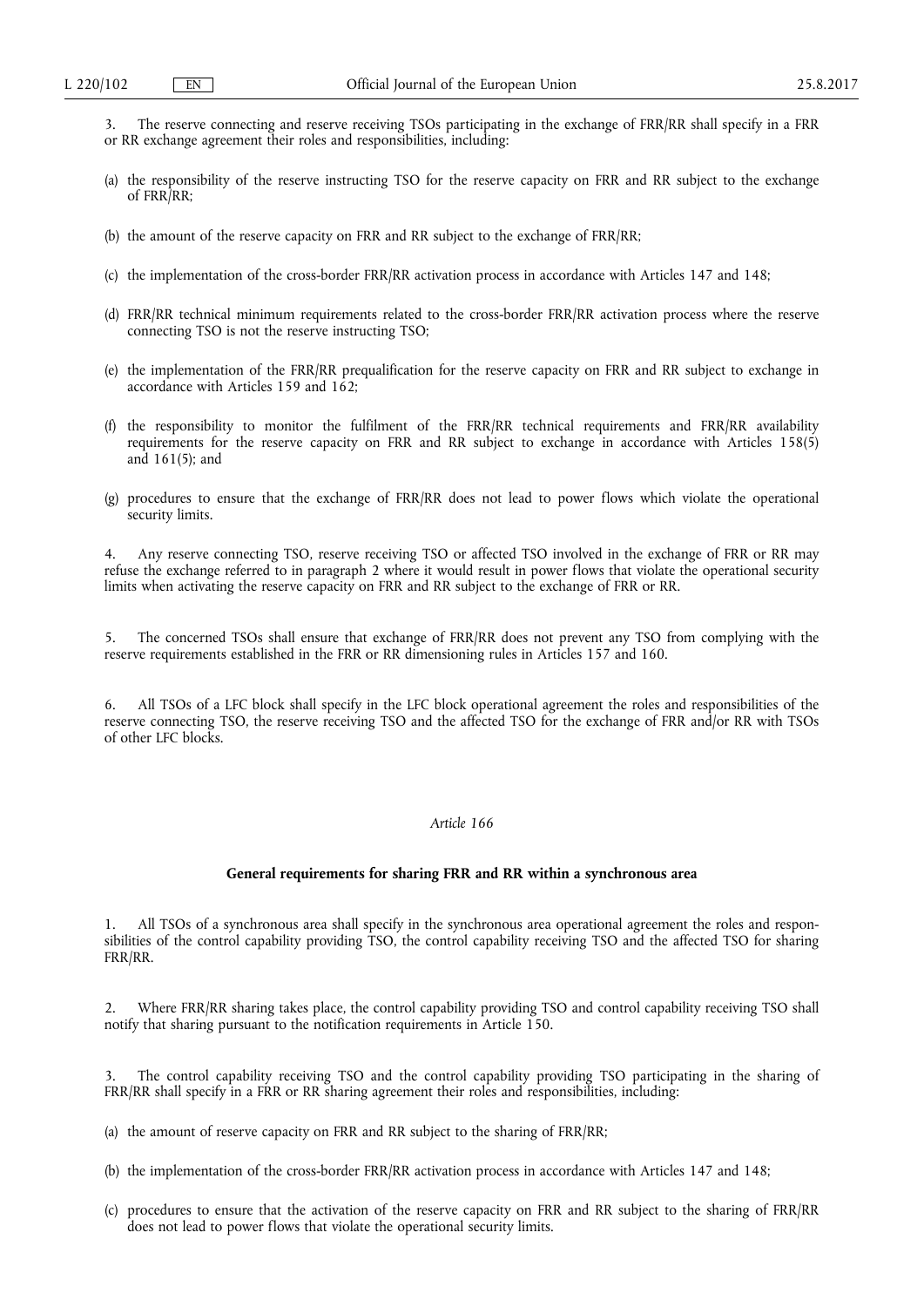4. Any control capability providing TSO, control capability receiving TSO or affected TSO involved in the sharing of FRR/RR may refuse sharing of FRR/RR where it would result in power flows that violate the operational security limits when activating the reserve capacity on FRR and RR subject to the sharing of FRR/RR.

In case of sharing of FRR/RR, the control capability providing TSO shall make available to the control capability receiving TSO a share of its own reserve capacity on FRR and RR required to comply with its reserve requirements for FRR and/or RR resulting from the FRR/RR dimensioning rules in Articles 157 and 160. The control capability providing TSO can be either:

- (a) the reserve instructing TSO for the reserve capacity on FRR and RR subject to the sharing of FRR/RR; or
- (b) the TSO having access to its reserve capacity on FRR and RR subject to the sharing of FRR/RR through an implemented cross-border FRR/RR activation process as part of an FRR/RR exchange agreement.

6. Each control capability receiving TSO shall be responsible for coping with incidents and imbalances in case the reserve capacity on FRR and RR subject to the sharing of FRR/RR are unavailable due to:

(a) restrictions to provide frequency restoration or adjust the control program related to operational security; and

(b) partial or full usage of the reserve capacity on FRR and RR by the control capability providing TSO.

All TSOs of a LFC block shall specify in the LFC block operational agreement their roles and responsibilities of the control capability providing TSO, the control capability receiving TSO and the affected TSO for the sharing of FRR and RR with TSOs of other LFC blocks.

# *Article 167*

## **Exchange of FRR within a synchronous area**

All TSOs in a synchronous area consisting of more than one LFC block involved in the exchange of FRR within the synchronous area shall comply with the requirements and limits for the exchange of FRR set out in the Table of Annex VII.

### *Article 168*

## **Sharing of FRR within a synchronous area**

Each TSO of a LFC block shall have the right to share FRR with other LFC blocks of its synchronous area within the limits set by the FRR dimensioning rules in Article 157(1) and in accordance with Article 166.

## *Article 169*

# **Exchange of RR within a synchronous area**

All TSOs in a synchronous area consisting of more than one LFC block involved in the exchange of RR within the synchronous area shall comply with the requirements and limits for the exchange of RR set out in the Table of Annex VIII.

# *Article 170*

## **Sharing of RR within a synchronous area**

Each TSO of a LFC block shall have the right to share RR with other LFC blocks of the same synchronous area within the limits set by the RR dimensioning rules in Article 160(4) and (5) and in accordance with Article 166.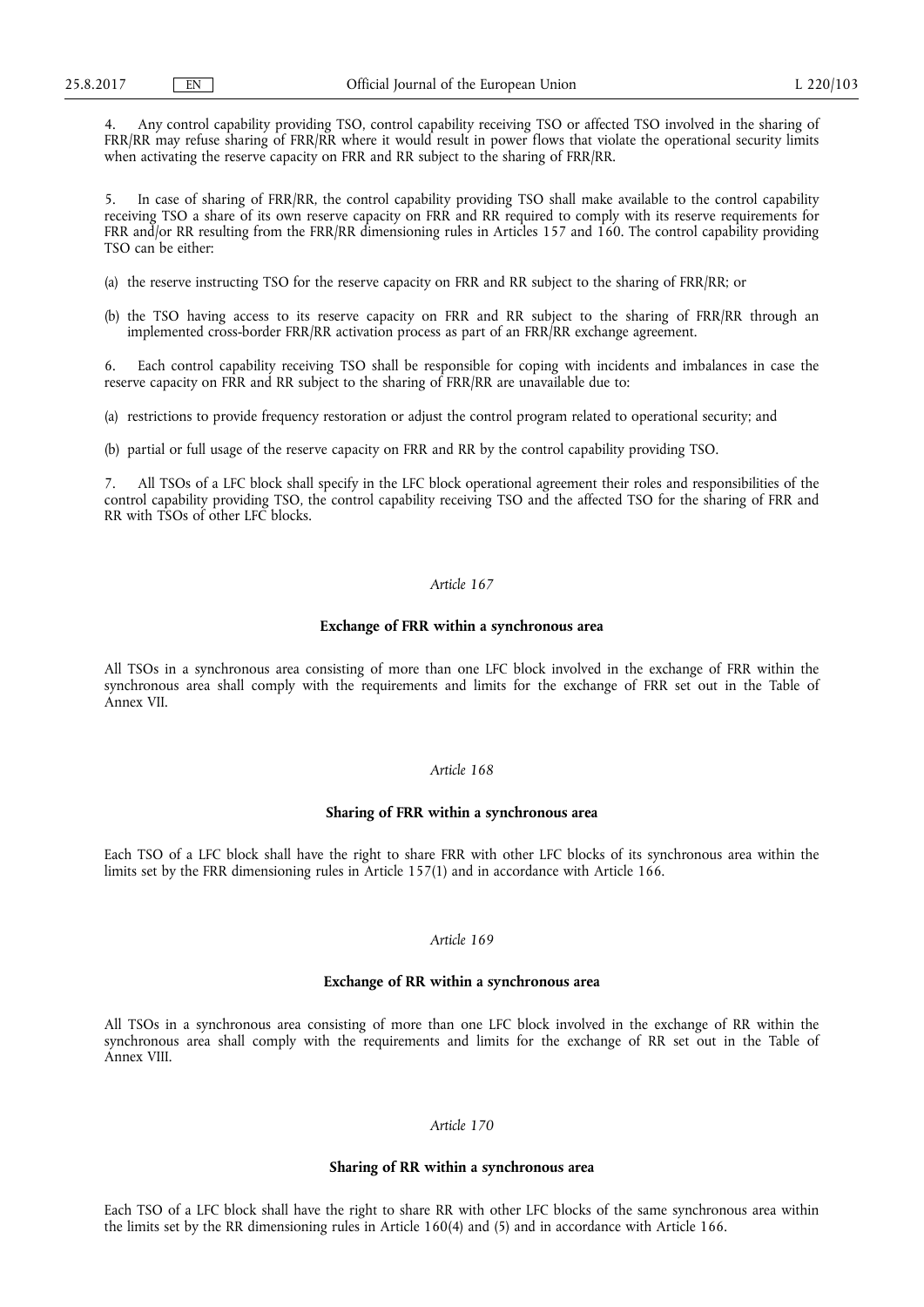## *CHAPTER 2*

## *Exchange and sharing of reserves between synchronous areas*

## *Article 171*

#### **General requirements**

1. Each operator and/or owner of an HVDC interconnector which interconnects synchronous areas shall provide to the connecting TSOs the capability to perform the exchange and sharing of FCR, FRR and RR if this technology is installed.

All TSOs of the synchronous area shall specify in the synchronous area operational agreement the roles and the responsibilities of the reserve connecting TSO, the reserve receiving TSO and the affected TSO for the exchange of reserves as well as for the control capability providing TSO, control capability receiving TSO and affected TSO for the sharing of reserves between synchronous areas.

3. The reserve connecting TSO and reserve receiving TSO or the control capability providing TSO and the control capability receiving TSO shall notify the exchange or sharing of FCR, FRR or RR in accordance with Article 150.

4. The reserve connecting TSO and reserve receiving TSO involved in the exchange of reserves shall specify, in an exchange agreement, their roles and responsibilities, including:

- (a) the responsibility of the reserve instructing TSO for the reserve capacity of the reserve exchange;
- (b) the amount of the reserve capacity subject to the exchange of reserves;
- (c) the implementation of the cross-border FRR/RR activation process in accordance with Articles 147 and 148;
- (d) the implementation of the prequalification for the reserve capacity subject to the exchange of reserves in accordance with Articles 155, 159 and 162;
- (e) the responsibility to monitor compliance with the technical requirements and availability requirements of the reserve capacity subject to the exchange of reserves pursuant to Articles 158(5) and 161(5); and
- (f) procedures to ensure that the exchange of reserves does not lead to power flows that violate the operational security limits.

5. The control capability providing and control capability receiving TSO involved in the sharing of reserves shall specify their roles and responsibilities in a sharing agreement, including:

- (a) the amount of reserve capacity subject to the sharing of reserves;
- (b) the implementation of the cross-border FRR/RR activation process in accordance with Articles 147 and 148; and
- (c) the procedures to ensure that the sharing of reserves does not lead to power flows that violate the operational security limits.

The reserve connecting TSO and reserve receiving TSO involved in the exchange of reserves, or the control capability providing and control capability receiving TSO involved in the sharing of reserves shall develop and adopt an HVDC operating and coordination agreement with the HVDC interconnector owners and/or HVDC interconnector operators or with legal entities comprising HVDC interconnector owners and/or HVDC interconnector operators, including:

- (a) the interactions across all timescales, including planning and activation;
- (b) the MW/Hz sensitivity factor, linearity/dynamic or static/step response function of each HVDC interconnector connecting synchronous areas; and
- (c) the share/interaction of these functions across multiple HVDC paths between the synchronous areas.

7. Any reserve connecting TSO, reserve receiving TSO, control capability providing TSO, control capability receiving TSO or affected TSO involved in the exchange or sharing of reserves may refuse the exchange or sharing of reserve where it would result in power flows that violate the operational security limits when activating the reserve capacity subject to the exchange or sharing of reserve.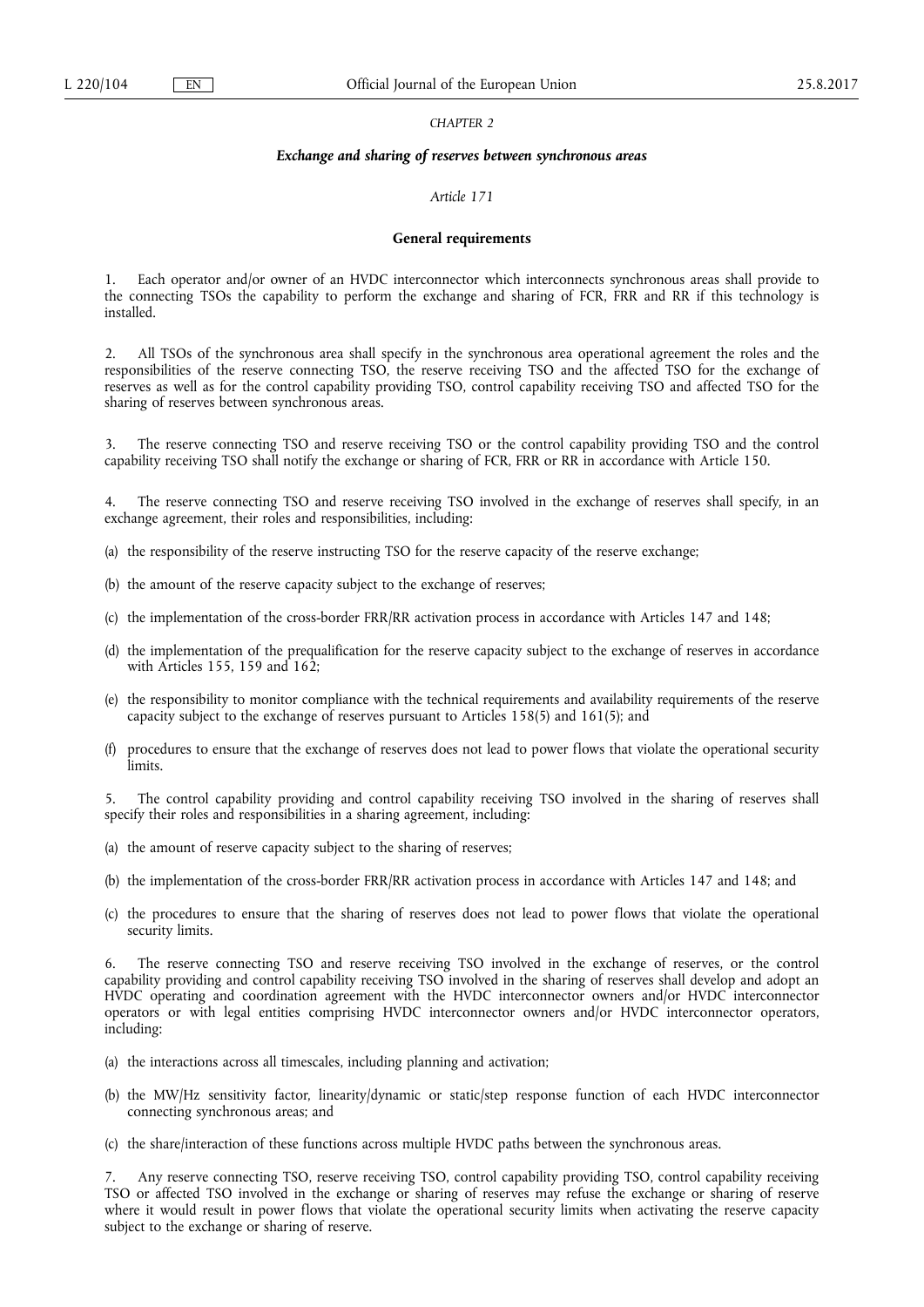8. The involved TSOs shall ensure that exchange of reserves between synchronous areas does not prevent any TSO from complying with the reserve requirements in Articles 153, 157 and 160.

The reserve connecting TSO and reserve receiving TSO and the control capability providing and control capability receiving TSO shall specify procedures in an exchange agreement or sharing agreement for cases when the exchange or the sharing of reserves between synchronous areas cannot be executed in real-time.

# *Article 172*

## **Frequency coupling between synchronous areas**

1. All TSOs of the synchronous areas connected via an HVDC interconnector shall have the right to implement a frequency coupling process to provide linked frequency response. The frequency coupling process may be used by TSOs to enable FCR exchange and/or sharing between synchronous areas.

2. All TSOs of each synchronous area shall specify the technical design of the frequency coupling process in the synchronous area operational agreement. The frequency coupling process shall take into account:

- (a) the operational impact between the synchronous areas;
- (b) the stability of the FCP of the synchronous area;
- (c) the ability of the TSOs of the synchronous area to comply with the frequency quality target parameters defined in accordance with Article 127; and
- (d) the operational security.

3. Each HVDC interconnector operator shall control the active power flow over the HVDC interconnector in accordance with the implemented frequency coupling process.

# *Article 173*

## **Exchange of FCR between synchronous areas**

1. All TSOs of a synchronous area involved in a frequency coupling process shall have the right to use the FCR exchange process to exchange FCR between synchronous areas.

2. All TSOs of synchronous areas involved in the exchange of FCR between synchronous areas shall organise that exchange so that the TSOs of one synchronous area receive from another synchronous area a share of the total reserve capacity on FCR required for their synchronous area pursuant to Article 153.

3. The share of the total reserve capacity on FCR required for synchronous area where it is exchanged shall be provided in the second synchronous area in addition to the total reserve capacity on FCR required for that second synchronous area in accordance with Article 153.

All TSOs of the synchronous area shall specify in the synchronous area operational agreement the limits for FCR exchange.

5. All TSOs of the involved synchronous areas shall develop an FCR exchange agreement whereby they specify conditions for the exchange of FCR.

# *Article 174*

## **Sharing of FCR between synchronous areas**

1. All TSOs of a synchronous area involved in a frequency coupling process shall have the right to use that process to share FCR between the synchronous areas.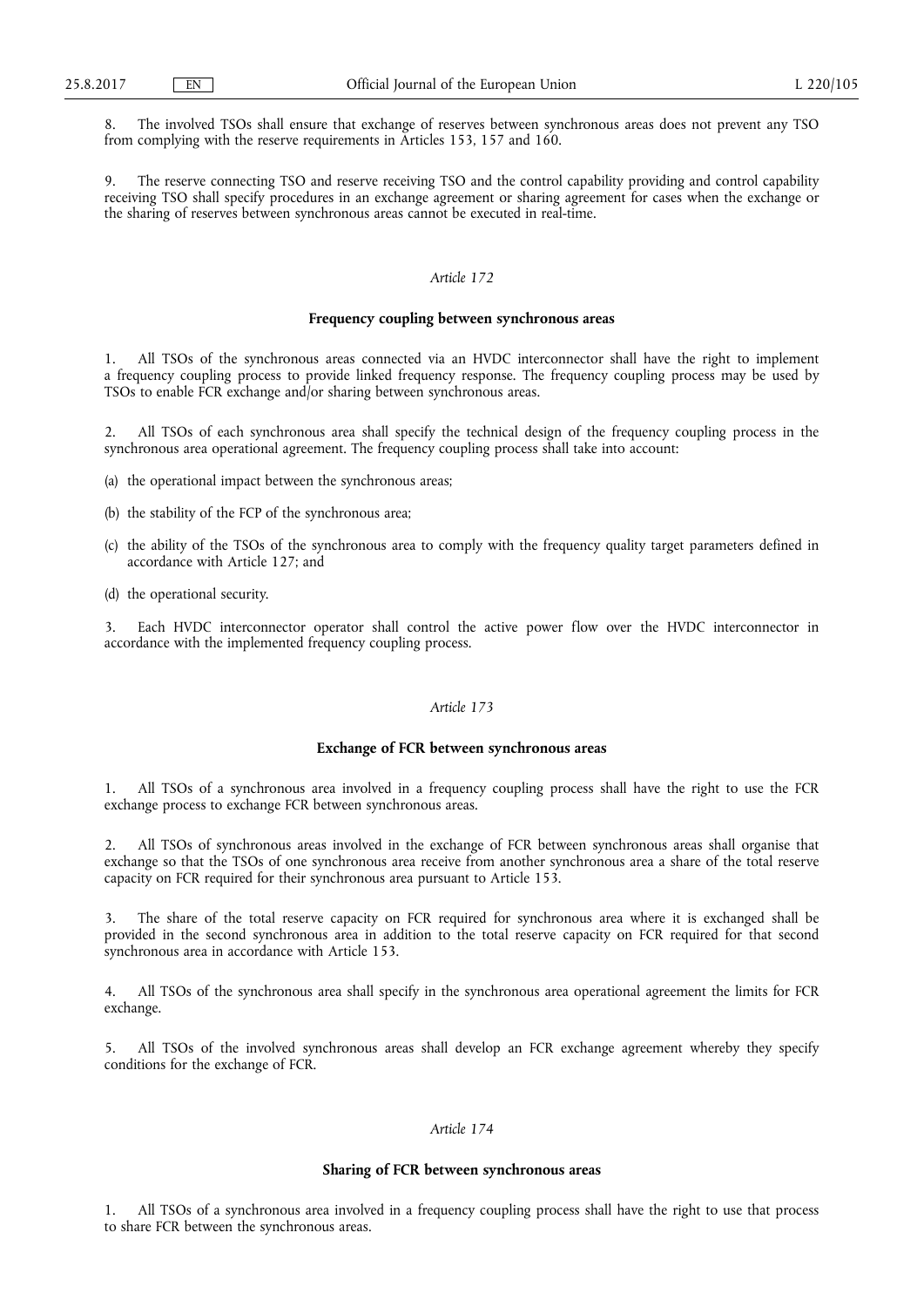2. All TSOs of the synchronous area shall specify the limits for FCR sharing in the synchronous area operational agreement, in accordance with the following criteria:

- (a) for the CE and Nordic synchronous area, all TSOs shall ensure that the sum of FCR provided within the synchronous area and from other synchronous areas as part of exchange of FCR covers at least the reference incident;
- (b) for the GB and IE/NI synchronous areas, all TSOs shall specify a methodology to determine the minimum provision of reserve capacity on FCR in the synchronous area.

3. All TSOs of the involved synchronous areas shall specify the conditions for sharing FCR between the involved synchronous areas in their respective synchronous area operational agreements.

## *Article 175*

## **General requirements for sharing of FRR and RR between synchronous areas**

In case of sharing of FRR or RR, the control capability providing TSO shall make available to the control capability receiving TSO a share of its own reserve capacity on FRR and RR required to comply with the reserve requirements for FRR and/or RR resulting from the FRR/RR dimensioning rules referred to in Articles 157 and 160. The control capability providing TSO can be either:

- (a) the reserve instructing TSO for the reserve capacity on FRR and RR subject to the sharing of FRR or RR; or
- (b) the TSO having access to its reserve capacity on FRR and RR subject to the sharing of FRR/RR through an implemented cross-border FRR/RR activation process as part of a FRR/RR exchange agreement.

2. All TSOs of an LFC block shall specify in the LFC block operational agreement their roles and responsibilities of the control capability providing TSO, the control capability receiving TSO and the affected TSO for the sharing of FRR and RR with TSOs of other LFC blocks in other synchronous areas.

## *Article 176*

## **Exchange of FRR between synchronous areas**

1. All TSOs of each synchronous area shall specify in the synchronous area operational agreement a method to determine the limits for the exchange of FRR with other synchronous areas. That method shall take into account:

- (a) the operational impact between the synchronous areas;
- (b) the stability of the FRP of the synchronous area;
- (c) the ability of TSOs of the synchronous area to comply with the frequency quality target parameters defined in accordance with Article 127 and the FRCE target parameters defined in accordance with Article 128; and
- (d) the operational security.

2. All TSOs of the LFC blocks involved in the exchange of FRR between synchronous areas shall organise that exchange so that the TSOs of a LFC block in the first synchronous area may receive a share of the total reserve capacity on FRR required for their LFC block as determined in accordance with the Article 157(1) from a LFC block in the second synchronous area.

3. The share of the total reserve capacity on FRR required for the LFC block in the synchronous area where it is exchanged shall be provided from the LFC block in the second synchronous area in addition to the total reserve capacity on FRR required for that second LFC block in accordance with Article 157(1).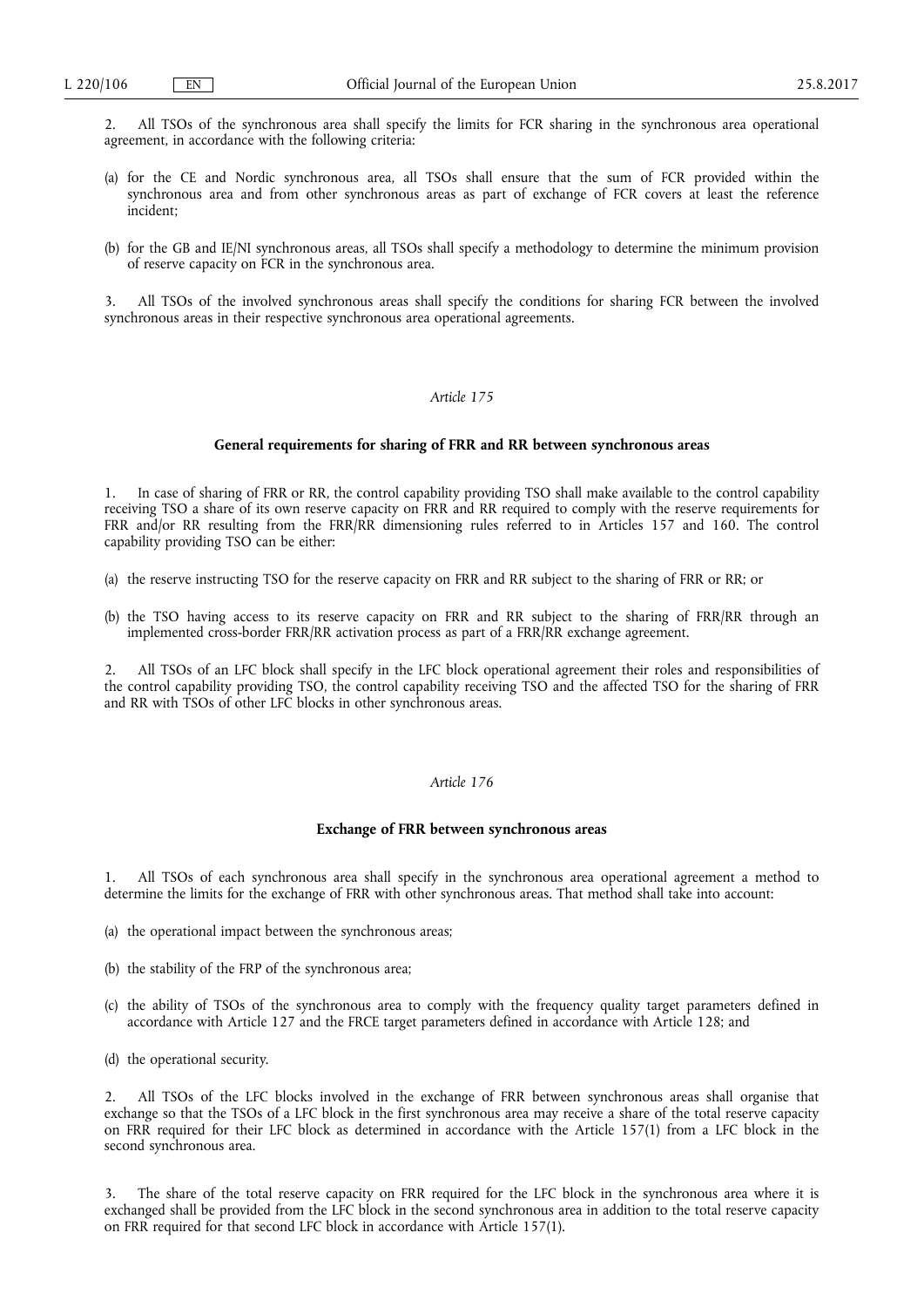4. Each operator of a HVDC interconnector shall control the active power flow over the HVDC interconnector following the instructions provided by either the reserve connecting TSO or reserve receiving TSO in accordance with the FRR technical minimum requirements referred to in Article 158.

5. All TSOs of the LFC blocks to which the reserve connecting TSO and the reserve receiving TSO belong shall specify the conditions for exchange of FRR in an FRR exchange agreement.

# *Article 177*

## **Sharing of FRR between synchronous areas**

1. All TSOs of each synchronous area shall specify in the synchronous area operational agreement a methodology to determine limits for the sharing of FRR with other synchronous areas. That methodology shall take into account:

- (a) the operational impact between the synchronous areas;
- (b) the stability of the FRP of the synchronous area;
- (c) the maximum reduction of FRR that can be taken into account in the FRR dimensioning in accordance with Article 157 as a result of the FRR sharing;
- (d) the ability of the synchronous area to comply with the frequency quality target parameters defined in accordance with Article 127 and the FRCE target parameters defined in accordance with Article 128; and
- (e) the operational security.

2. All TSOs of the LFC blocks involved in the sharing of FRR between synchronous areas shall organise that sharing so that the TSOs of a LFC block in the first synchronous area may receive a share of the total reserve capacity on FRR required for their LFC block as defined in accordance with the Article 157(1) from a LFC block in the second synchronous area.

Each operator of a HVDC interconnector shall control the active power flow over the HVDC interconnector following the instructions provided by either the control capability providing TSO or control capability receiving TSO in accordance with the FRR technical minimum requirements in Article 158(1).

All TSOs of the LFC blocks to which the control capability providing TSO and the control capability receiving TSOs belong shall specify the conditions for sharing FRR in an FRR sharing agreement.

## *Article 178*

## **Exchange of RR between synchronous areas**

1. All TSOs of each synchronous area shall define in the synchronous area operational agreement a method to determine limits for the exchange of RR with other synchronous areas. That method shall take into account:

- (a) the operational impact between the synchronous areas;
- (b) the stability of the RRP of the synchronous area;
- (c) the ability of the synchronous area to comply with the frequency quality target parameters defined in accordance with Article 127 and the FRCE target parameters defined in accordance with Article 128; and
- (d) the operational security.

2. All TSOs of the LFC blocks involved in the exchange of RR between synchronous areas shall organise that exchange so that the TSOs of a LFC block in the first synchronous area may receive a share of the total reserve capacity on RR required for their LFC block as defined in Article 160(2) from a LFC block in the second synchronous area.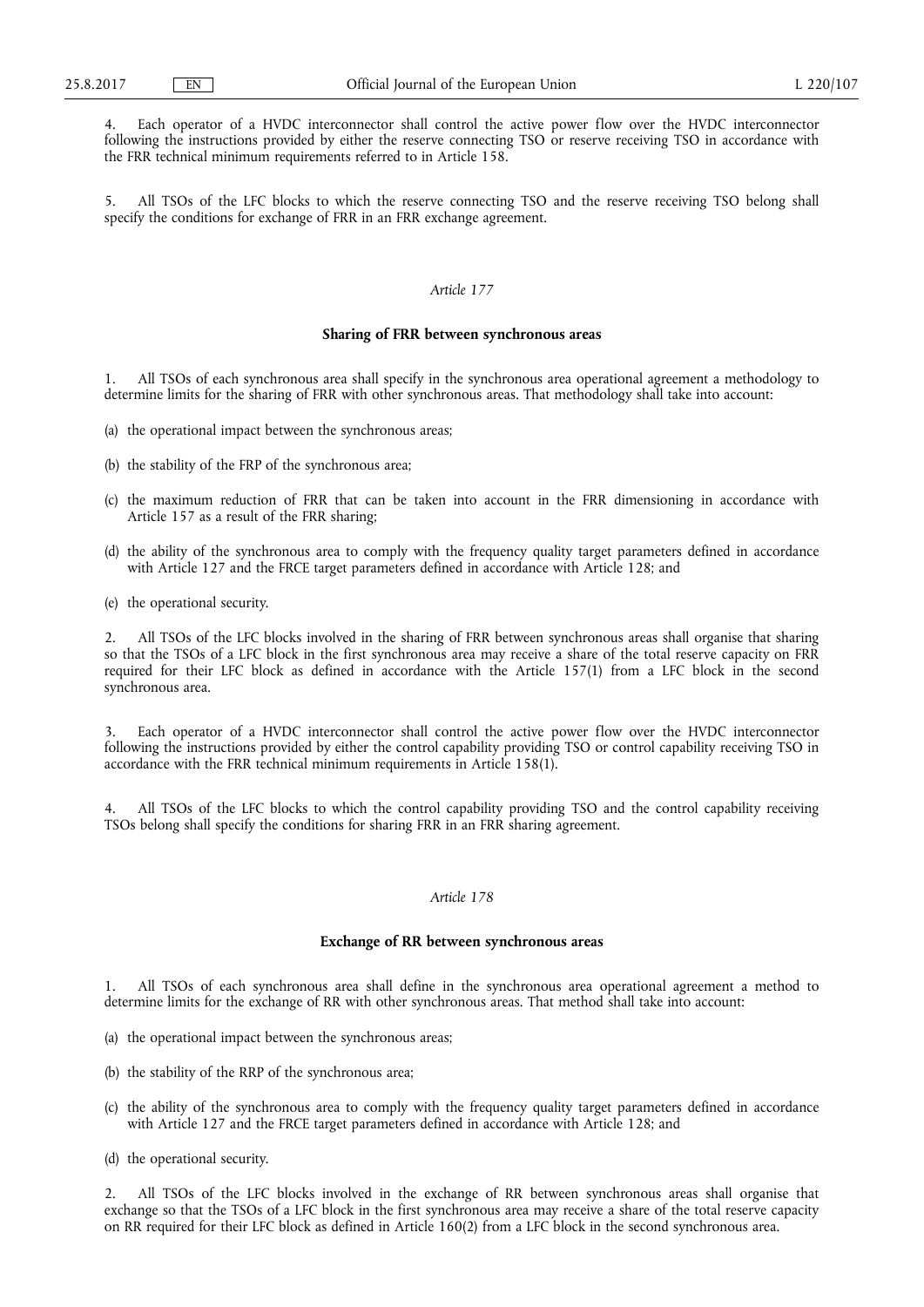3. The share of the total reserve capacity on RR required for the LFC block in the synchronous area where it is exchanged shall be provided from the LFC block in the second synchronous area in addition to the total reserve capacity on RR required for that second LFC block in accordance with Article 160(2).

Each operator of a HVDC interconnector shall control the active power flow over the HVDC interconnector following the instructions provided by either the reserve connecting TSO or the reserve receiving TSO in accordance with the RR technical minimum requirements in Article 161.

5. All TSOs of the LFC blocks to which the reserve connecting TSO and the reserve receiving TSO belong shall specify the conditions for the exchange of RR in an RR exchange agreement.

## *Article 179*

#### **Sharing of RR between synchronous areas**

1. All TSOs of each synchronous area shall define in the synchronous area operational agreement a method for determining the limits for sharing of RR with other synchronous areas. That method shall take into account:

- (a) the operational impact between the synchronous areas;
- (b) the stability of the RRP of the synchronous area;
- (c) the maximum reduction of RR that can be taken into account in the RR dimensioning rules in accordance with Article 160 as a result of the RR sharing;
- (d) the ability of the TSOs of the synchronous area to comply with the frequency quality target parameters defined in accordance with Article 127 and the ability of the LFC blocks to comply with the FRCE error target parameters defined in accordance with Article 128; and

(e) the operational security.

2. All TSOs of the LFC blocks involved in the sharing of RR between synchronous areas shall organise that sharing so that the TSOs of an LFC block in the first synchronous area may receive a share of the total reserve capacity on RR required for their LFC block as defined in accordance with Article 160(2) from a LFC block in the second synchronous area.

3. Each operator of an HVDC interconnector shall control the active power flow over the HVDC interconnector following the instructions provided by either the control capability providing TSO or the control capability receiving TSO in accordance with the RR technical minimum requirements in Article 161.

All TSOs of each LFC block to which the reserve control capability providing TSO and reserve control capability receiving TSO belong to, shall specify the conditions for the sharing of RR in an RR sharing agreement.

# *CHAPTER 3*

## *Cross-border activation process for FRR/RR*

## *Article 180*

## **Cross-border activation process for FRR/RR**

All TSOs involved in the cross-border activation of FRR and RR in the same or different synchronous areas shall comply with the requirements set out in Articles 147 and 148.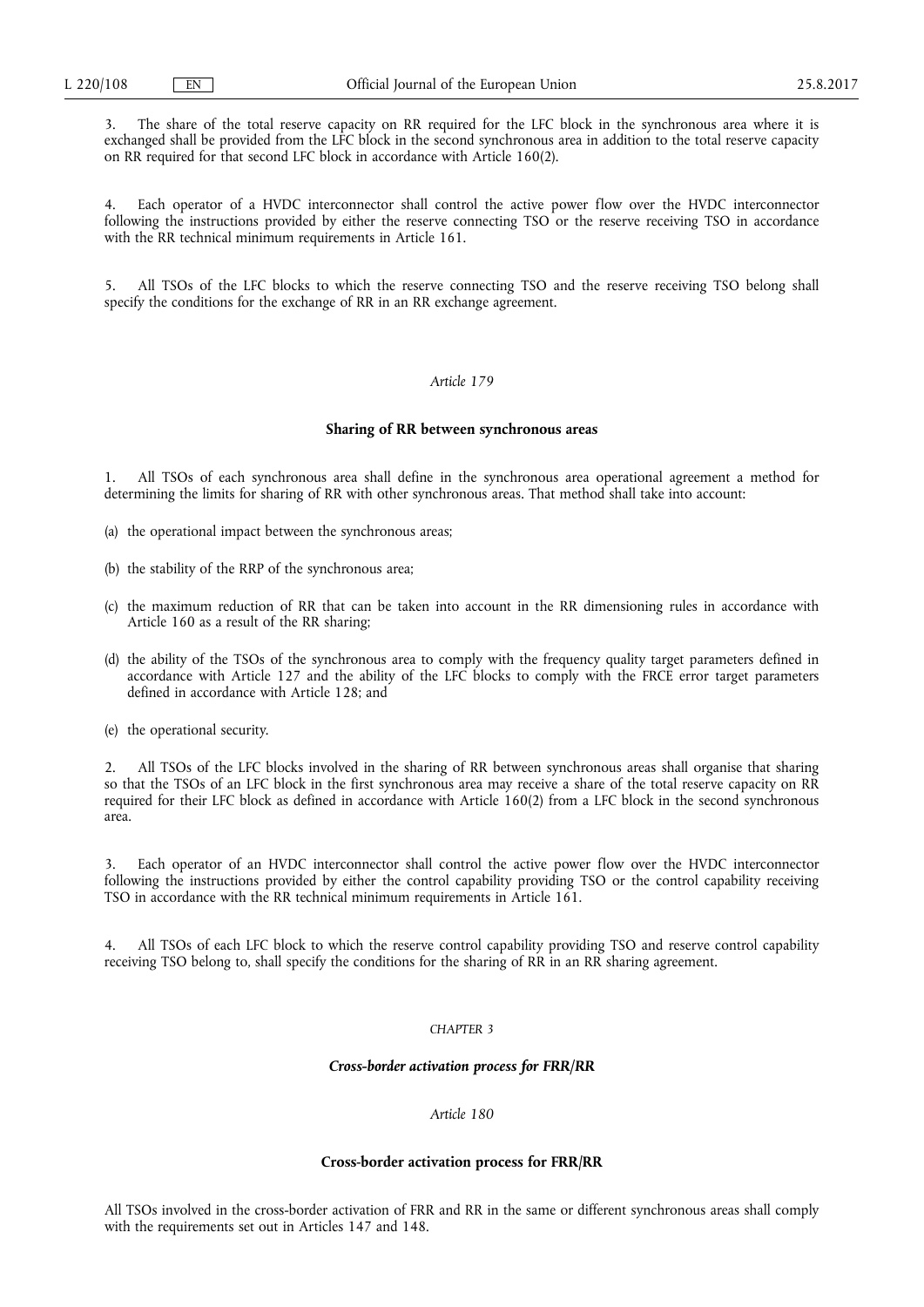TITLE 9

#### **TIME CONTROL PROCESS**

#### *Article 181*

#### **Time control process**

The control target of the electrical time control process shall be to control the average value of the system frequency to the nominal frequency.

2. Where applicable, all TSOs of a synchronous area shall define in the synchronous area operational agreement the methodology to correct the electrical time deviation, which shall include:

(a) the time ranges within which TSOs shall endeavour to maintain the electrical time deviation;

(b) the frequency setpoint adjustments to return electrical time deviation to zero; and

(c) the actions to increase or decrease the average system frequency by means of active power reserves.

3. The synchronous area monitor shall:

(a) monitor the electrical time deviation;

(b) calculate the frequency setpoint adjustments; and

(c) coordinate the actions of the time control process.

### TITLE 10

### **COOPERATION WITH DSOS**

#### *Article 182*

#### **Reserve providing groups or units connected to the DSO grid**

1. TSOs and DSOs shall cooperate in order to facilitate and enable the delivery of active power reserves by reserve providing groups or reserve providing units located in the distribution systems.

2. For the purposes of the prequalification processes for FCR in Article 155, FRR in Article 159 and RR in Article 162, each TSO shall develop and specify, in an agreement with its reserve connecting DSOs and intermediate DSOs, the terms of the exchange of information required for these prequalification processes for reserve providing units or groups located in the distribution systems and for the delivery of active power reserves. The prequalification processes for FCR in Article 155, FRR in Article 159 and RR in Article 162 shall specify the information to be provided by the potential reserve providing units or groups, which shall include:

(a) voltage levels and connection points of the reserve providing units or groups;

(b) the type of active power reserves;

(c) the maximum reserve capacity provided by the reserve providing units or groups at each connection point; and

(d) the maximum rate of change of active power for the reserve providing units or groups.

The prequalification process shall rely on the agreed timeline and rules concerning information exchanges and the delivery of active power reserves between the TSO, the reserve connecting DSO and the intermediate DSOs. The prequalification process shall have a maximum duration of 3 months from the submission of a complete formal application by the reserve providing unit or group.

4. During the prequalification of a reserve providing unit or group connected to its distribution system, each reserve connecting DSO and each intermediate DSO, in cooperation with the TSO, shall have the right to set limits to or exclude the delivery of active power reserves located in its distribution system, based on technical reasons such as the geographical location of the reserve providing units and reserve providing groups.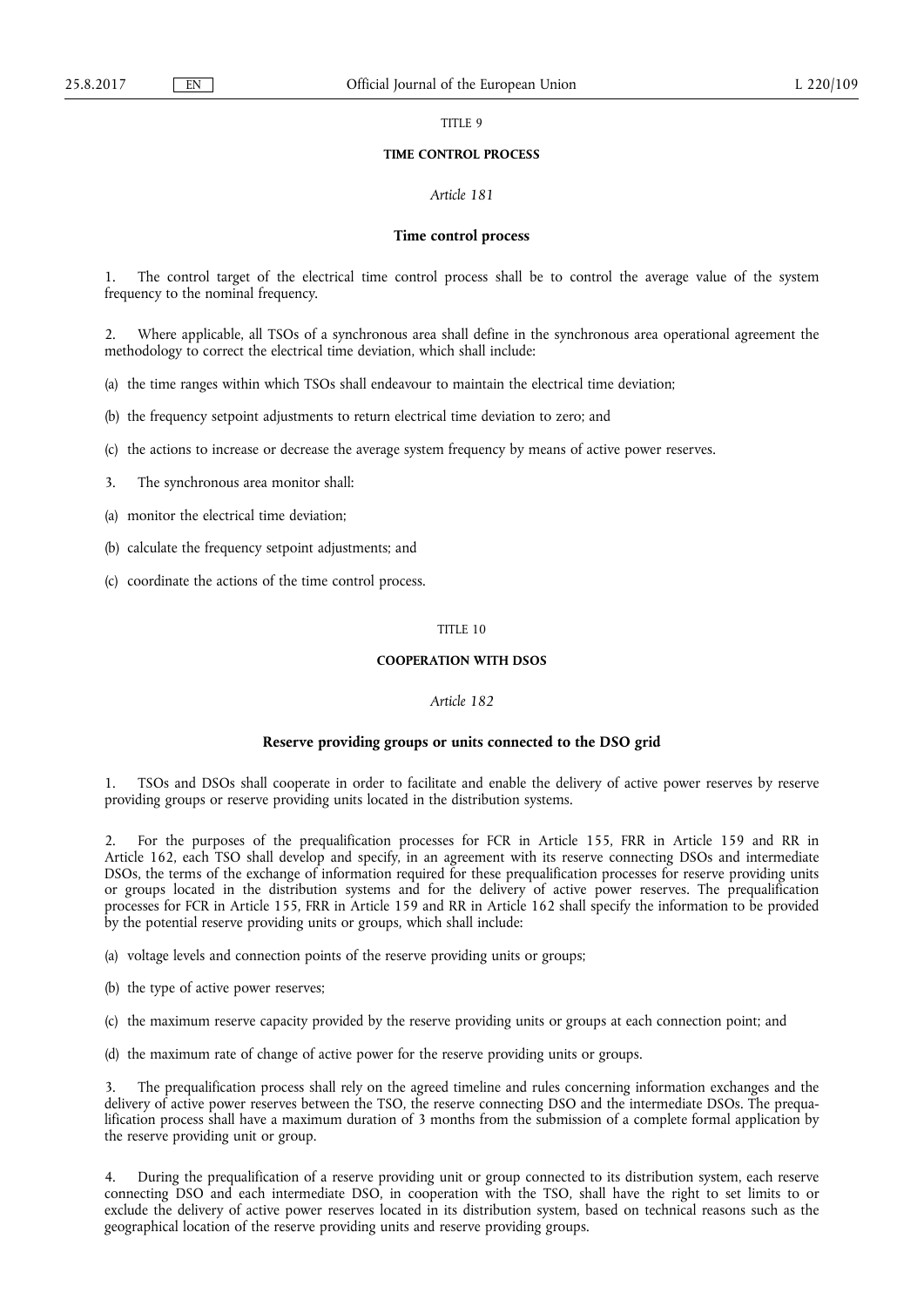5. Each reserve connecting DSO and each intermediate DSO shall have the right, in cooperation with the TSO, to set, before the activation of reserves, temporary limits to the delivery of active power reserves located in its distribution system. The respective TSOs shall agree with their reserve connecting DSOs and intermediate DSOs on the applicable procedures.

### TITLE 11

#### **TRANSPARENCY OF INFORMATION**

### *Article 183*

#### **General transparency requirements**

1. All TSOs shall ensure that the information listed in this Title is published at a time and in a format that does not create an actual or potential competitive advantage or disadvantage to any individual party or category of party and taking due account of sensitive commercial information.

2. Each TSO shall use available knowledge and tools to overcome technical limits and to ensure the availability and the accuracy of the information made available to ENTSO for Electricity in accordance with Article 16 and Article 185(3).

Each TSO shall ensure the availability and the accuracy of the information made available to ENTSO for Electricity in accordance with Articles 184 to 190.

4. All material for publication mentioned in Articles 184 to 190 shall be made available to ENTSO for Electricity at least in English. ENTSO for Electricity shall publish this material on the information transparency platform established in accordance with Article 3 of Regulation (EU) No 543/2013.

#### *Article 184*

#### **Information on operational agreements**

1. Each TSO shall share the contents of its synchronous area operational agreement with its regulatory authority or, where applicable, with another competent authority no later than 1 month before its entry into force.

2. All TSOs of each synchronous area shall notify the contents of their synchronous area operational agreement to ENTSO for Electricity for publication no later than 1 week after its entry into force.

3. Each TSO of each LFC block shall share the contents of its LFC block operational agreement with its regulatory authority or, where applicable, with another competent authority.

### *Article 185*

#### **Information on frequency quality**

1. Where the TSOs of a synchronous area propose to modify the values for the frequency quality defining parameters or the frequency quality target parameter in accordance with Article 127, they shall notify the modified values to ENTSO for Electricity for publication at least 1 month before the entry into force of the synchronous area operational agreement.

2. Where applicable, all TSOs of each synchronous area shall notify the values of the FRCE target parameters for each LFC block and each LFC area to ENTSO for Electricity for publication at least 1 month before their applicability.

3. All TSOs of each synchronous area shall notify the methodology used to determine the risk of exhaustion of FCR to ENTSO for Electricity for publication at least 3 months before the application of the synchronous area operational agreement.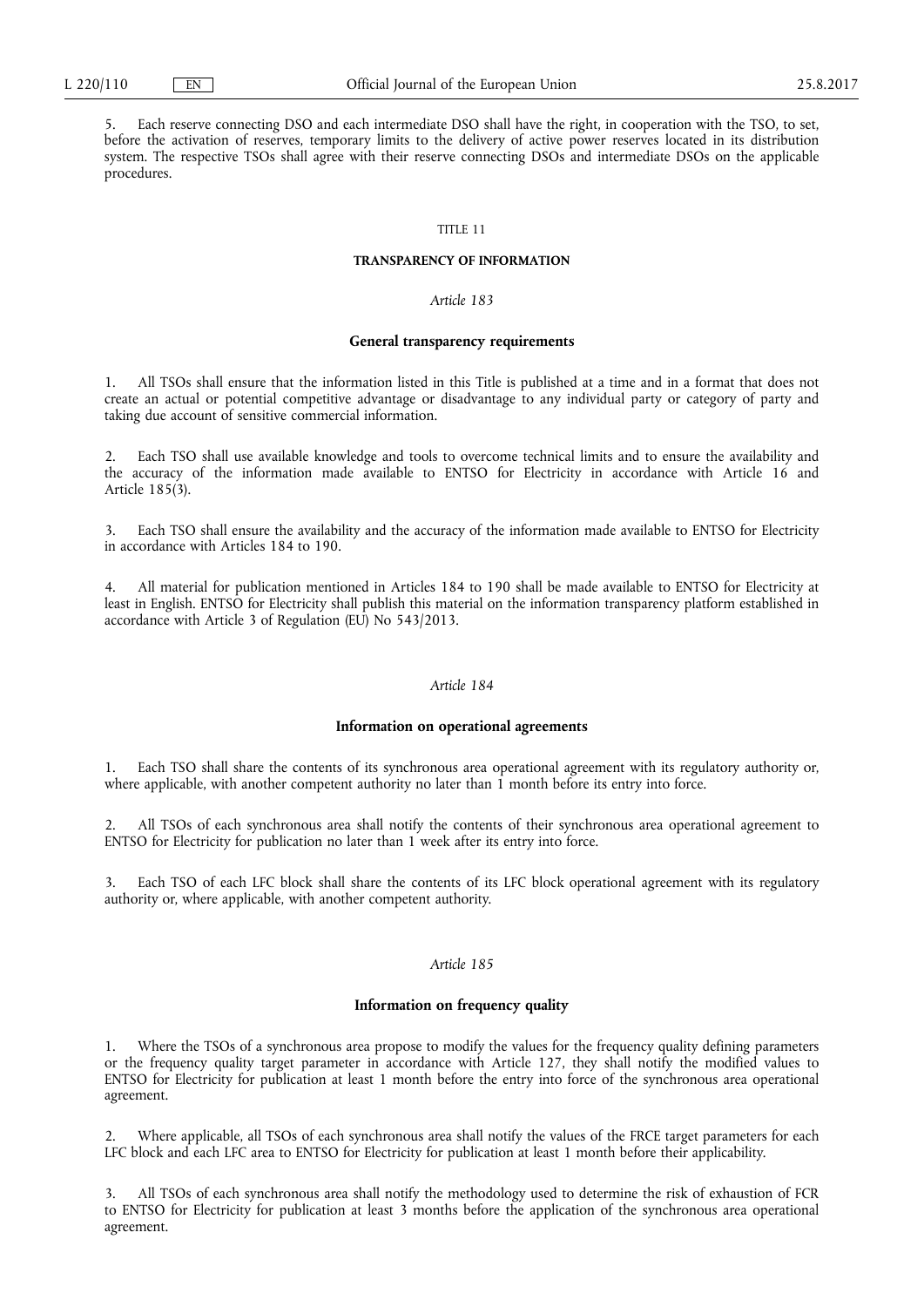4. The synchronous area monitor of each synchronous area shall notify the results of the criteria application process for their synchronous area to ENTSO for Electricity for publication within 3 months after the last time-stamp of the measurement period and at least four times a year. Those results shall include at least:

- (a) the values of the frequency quality evaluation criteria calculated for the synchronous area and for each LFC block within the synchronous area in accordance with Article 133(3); and
- (b) the measurement resolution, measurement accuracy and calculation method specified in accordance with Article 132;

5. All TSOs of each synchronous area shall notify the ramping period specified in accordance with Article 136 to ENTSO for Electricity for publication at least 3 months before their applicability.

### *Article 186*

#### **Information on the load-frequency control structure**

1. All TSOs of each synchronous area shall notify the following information to ENTSO for Electricity for publication at least 3 months before the application of the synchronous area operational agreement:

- (a) information on the process activation structure of the synchronous area, including at least information on the monitoring areas, LFC areas and LFC blocks defined and their respective TSOs; and
- (b) information on the process responsibility structure of the synchronous area, including at least information on the processes developed in accordance with Article 140(1) and (2).

2. All TSOs implementing an imbalance netting process shall publish information regarding that process which shall include at least the list of participating TSOs and the starting date of the imbalance netting process.

### *Article 187*

### **Information on FCR**

1. All TSOs of each synchronous area shall notify the dimensioning approach for FCR for their synchronous area in accordance with Article 153(2) to ENTSO for Electricity for publication at least 1 month before its applicability.

2. Where applicable, all TSOs of each synchronous area shall notify the total amount of reserve capacity on FCR and the shares of reserve capacity on FCR required for each TSO specified in accordance with Article 153(1) as the initial FCR obligation to ENTSO for Electricity for publication at least 1 month before their applicability.

3. All TSOs of each synchronous area shall notify the FCR properties established for their synchronous area in accordance with Article 154(2) and the additional requirements for FCR providing groups in accordance with Article 154(3) to ENTSO for Electricity for publication at least 3 months before their applicability.

#### *Article 188*

#### **Information on FRR**

All TSOs of each LFC block shall notify the FRR availability requirements and requirements for the control quality specified in accordance with Article 158(2) and the technical requirements for the connection specified in accordance with Article 158(3) for their LFC block to ENTSO for Electricity for publication at least 3 months before their applicability.

2. All TSOs of each LFC block shall notify the FRR dimensioning rules specified for their LFC block in accordance with Article 157(1) to ENTSO for Electricity for publication at least 3 months before the applicability of the LFC block operational agreement.

3. All TSOs of each synchronous area shall notify, by 30 November of each year, an outlook of the reserve capacities on FRR of each LFC block for the next year to ENTSO for Electricity for publication.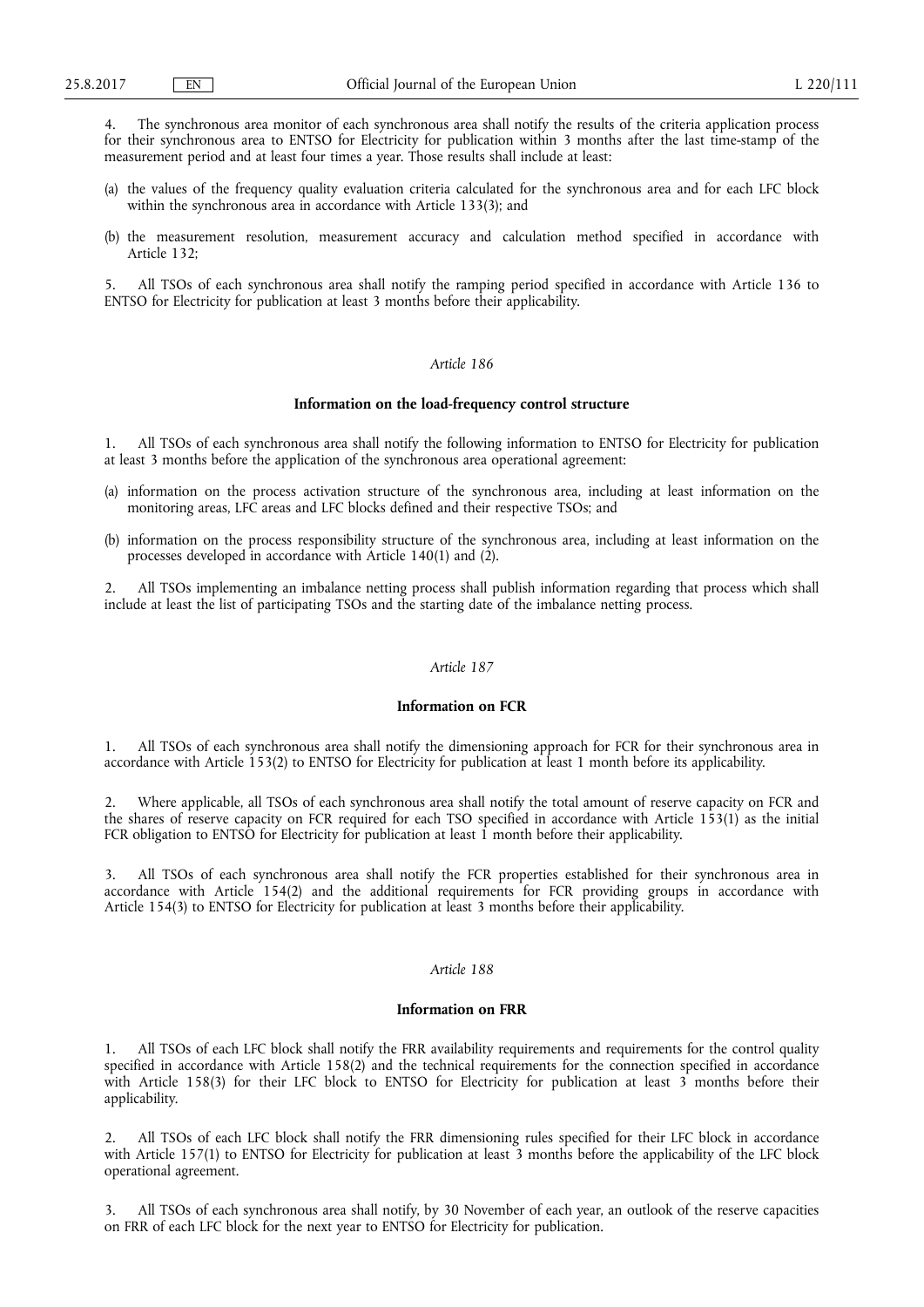4. All TSOs of each synchronous area shall notify, within 30 days after the end of the quarter, the actual reserve capacities on FRR of each LFC block of the past quarter to ENTSO for Electricity for publication.

#### *Article 189*

#### **Information on RR**

1. All TSOs of each LFC block that operates a reserve replacement process shall notify the RR availability requirements specified in accordance with Article 161(2) and the technical requirements for the connection specified in accordance with Article 161(3) for their LFC block available to ENTSO for Electricity for publication within 3 months before their applicability.

2. All TSOs of each synchronous area shall notify, by 30 November of each year, an outlook of the reserve capacities RR of each LFC block for the following year to ENTSO for Electricity for publication.

3. All TSOs of each synchronous area shall notify, within 30 days after the end of the quarter, the actual reserve capacities RR of each LFC block of the past quarter to ENTSO for Electricity for publication.

### *Article 190*

#### **Information on sharing and exchange**

1. All TSOs of each synchronous area shall notify the annual compilations of the agreements for the sharing of FRR and for the sharing of RR for each LFC block within the synchronous area to ENTSO for Electricity for publication in accordance with Articles 188(3) and 189(2). Those compilations shall include the following information:

(a) the identity of the LFC blocks where there is an agreement for the sharing of FRR or RR; and

(b) the share of FRR and RR reduced due to each agreement for the sharing of FRR or RR.

2. All TSOs of each synchronous area shall notify the information on the sharing of FCR between synchronous areas to ENTSO for Electricity for publication in accordance with Article 187(1). That information shall include the following:

- (a) the amount of shared reserve capacity on FCR between TSOs that entered into agreements for the sharing of FCR; and
- (b) the effects of the sharing of FCR on the reserve capacity on FCR of the involved TSOs.
- 3. Where applicable, all TSOs shall publish the information on the exchange of FCR, FRR and RR.

### PART V

#### **FINAL PROVISIONS**

### *Article 191*

#### **Amendments to contracts and general terms and conditions**

All relevant clauses in contracts and general terms and conditions of TSOs, DSOs and significant grid users relating to system operation shall comply with the requirements of this Regulation. To that effect, those contracts and general terms and conditions shall be modified accordingly.

#### *Article 192*

### **Entry into force**

This Regulation shall enter into force on the twentieth day following that of its publication in the *Official Journal of the European Union*.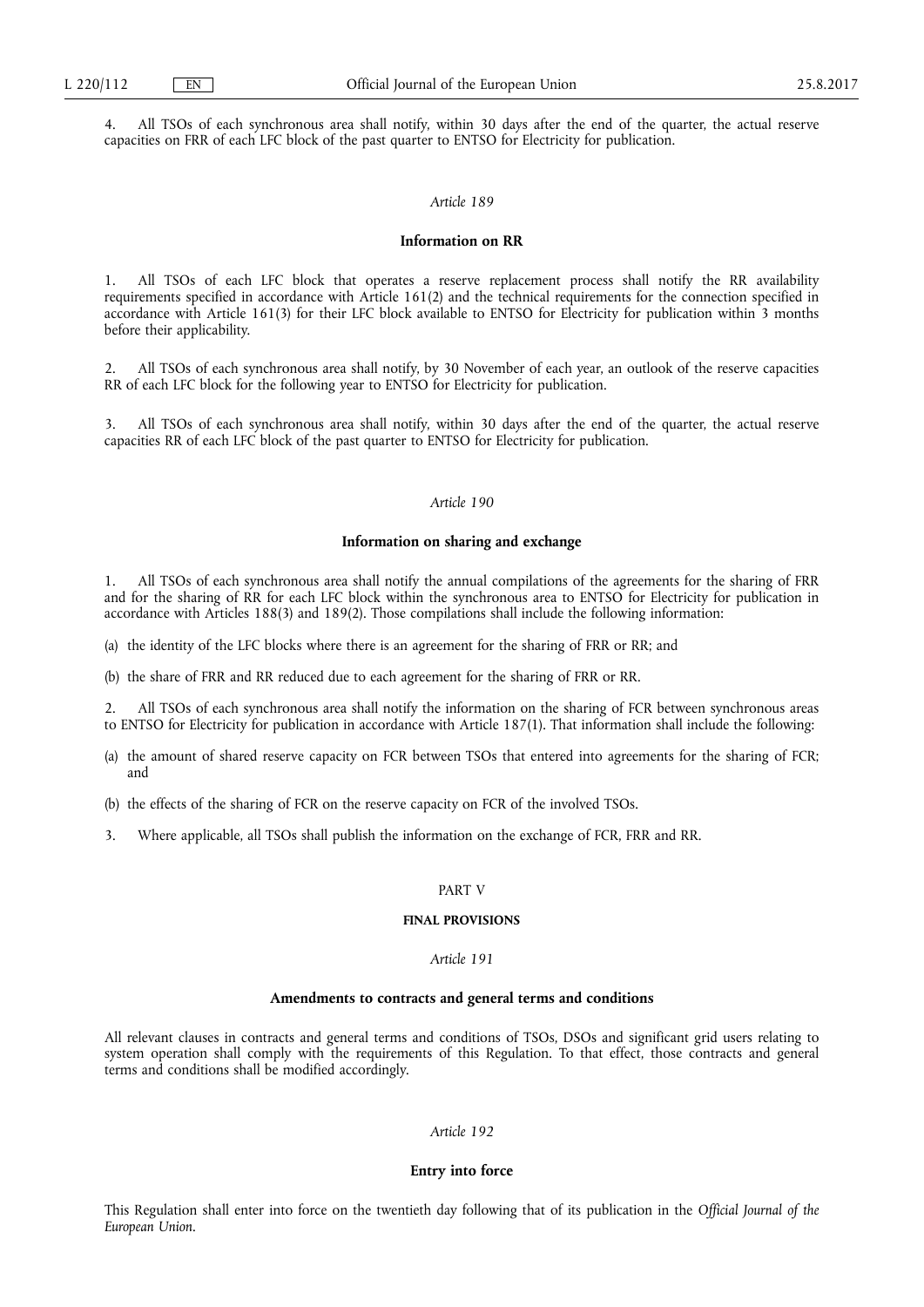Articles 41 to 53 shall apply 18 months after the entry into force of this Regulation. Where other articles foresee the provision or use of data as described in Articles 41 to 53, in the period between entry into force of this Regulation and Articles 41 to 53 becoming applicable, the latest available equivalent data shall be used, in a data format as determined by the entity responsible for the delivery of data, unless otherwise agreed.

Article 54(4) shall apply as of the date of application of Article 41(2) of Commission (EU) 2016/631 and as of the date of application of Article 35(2) of Regulation (EU) 2016/1388.

This Regulation shall be binding in its entirety and directly applicable in all Member States.

Done at Brussels, 2 August 2017.

*For the Commission The President*  Jean-Claude JUNCKER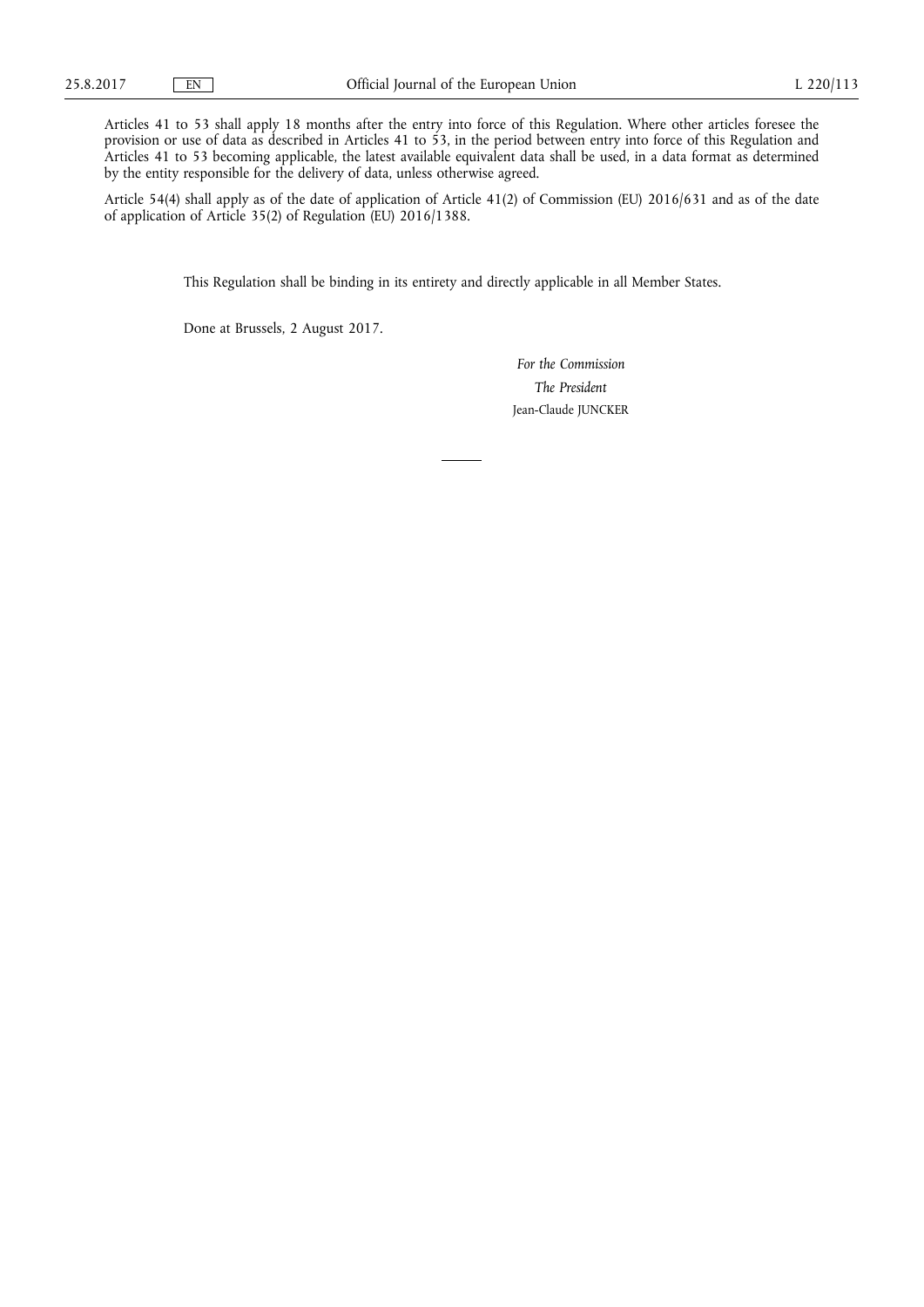### *ANNEX I*

Provisions not applicable to the TSOs of Lithuania, Latvia and Estonia in accordance with Article 2(4):

- (1) Article 16 subparagraphs (d), (e) and (f) of paragraph 2;
- (2) Article 38(2);
- (3) Article 39(3);
- (4) Article 118;
- (5) Article 119;
- (6) Article 125;
- (7) Article 126;
- (8) Article 127 paragraphs 1(i), 3, 4, 5, and 9;
- (9) Article 128, paragraphs 4 and 7;
- (10) Article 130(1)(b);
- (11) Article 131
- (12) Article 132(2);
- (13) from Article 133 to Article 140;
- (14) Article 141 paragraphs 1, 2, 4(c), 5, 6, 9, 10 and 11;
- (15) Article 142;
- (16) Article 143(3);
- (17) Article 145 paragraphs 1, 2, 3, 4 and 6;
- (18) Article 149(3);
- (19) Article 150;
- (20) Article 151(2);
- (21) from Article 152 to Article 181;
- (22) Article 184(2);
- (23) Article 185;
- (24) Article 186(1);
- (25) Article 187;
- (26) Article 188 paragraphs 1 and 2; and
- (27) Article 189(1).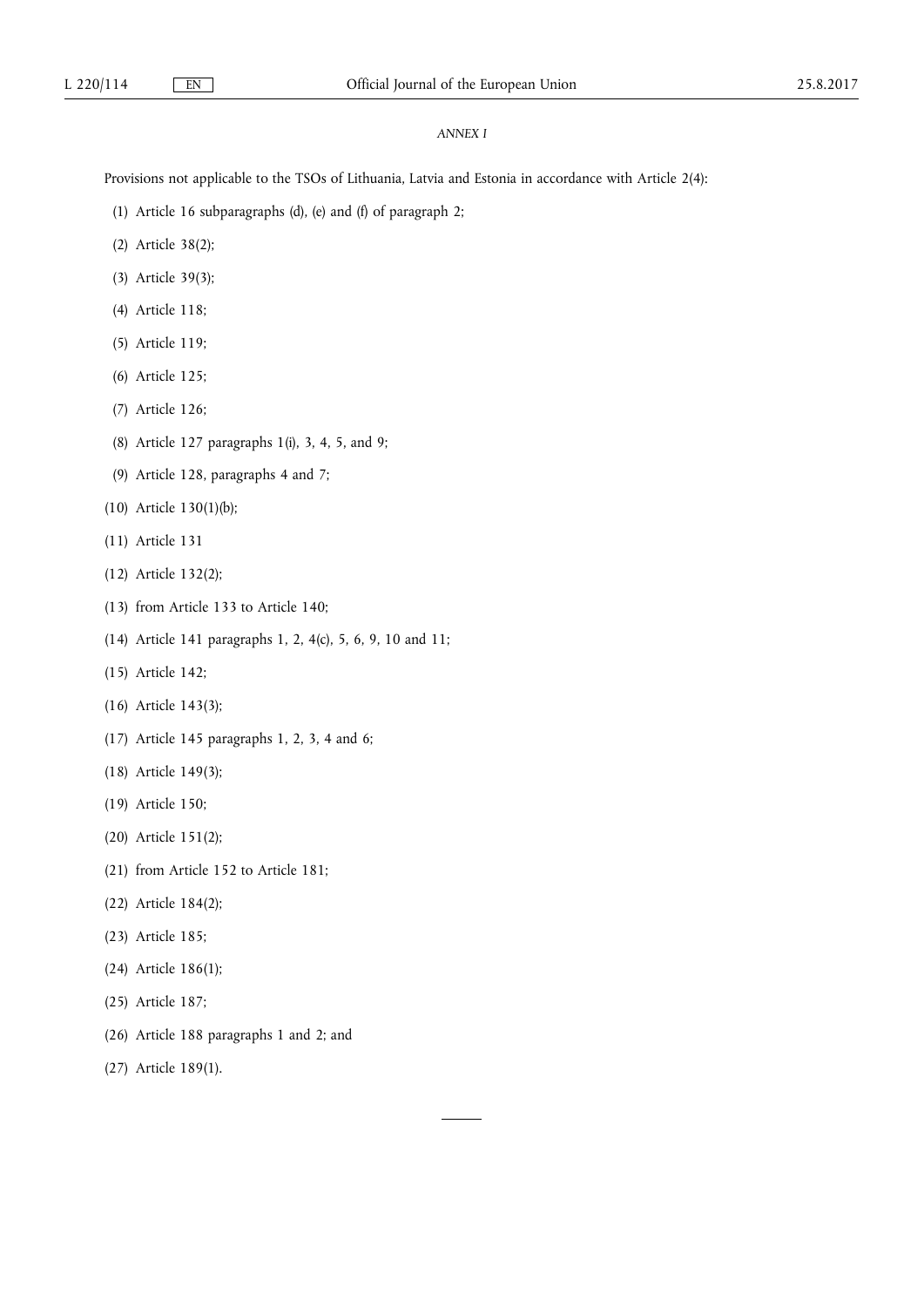## *ANNEX II*

Voltage ranges referred to in Article 27:

## *Table 1*

# **Voltage ranges at the connection point between 110 kV and 300 kV**

| Synchronous area             | Voltage range    |  |
|------------------------------|------------------|--|
| Continental Europe           | 0,90 pu-1,118 pu |  |
| Nordic                       | 0,90 pu-1,05 pu  |  |
| Great Britain                | 0,90 pu-1,10 pu  |  |
| Ireland and Northern Ireland | 0,90 pu-1,118 pu |  |
| Baltic                       | 0,90 pu-1,118 pu |  |

## *Table 2*

# **Voltage ranges at the connection point between 300 kV and 400 kV**

| Synchronous area             | Voltage range     |  |
|------------------------------|-------------------|--|
| Continental Europe           | $0,90$ pu-1,05 pu |  |
| Nordic                       | $0,90$ pu-1,05 pu |  |
| Great Britain                | $0,90$ pu-1,05 pu |  |
| Ireland and Northern Ireland | $0,90$ pu-1,05 pu |  |
| Baltic                       | 0,90 pu-1,097 pu  |  |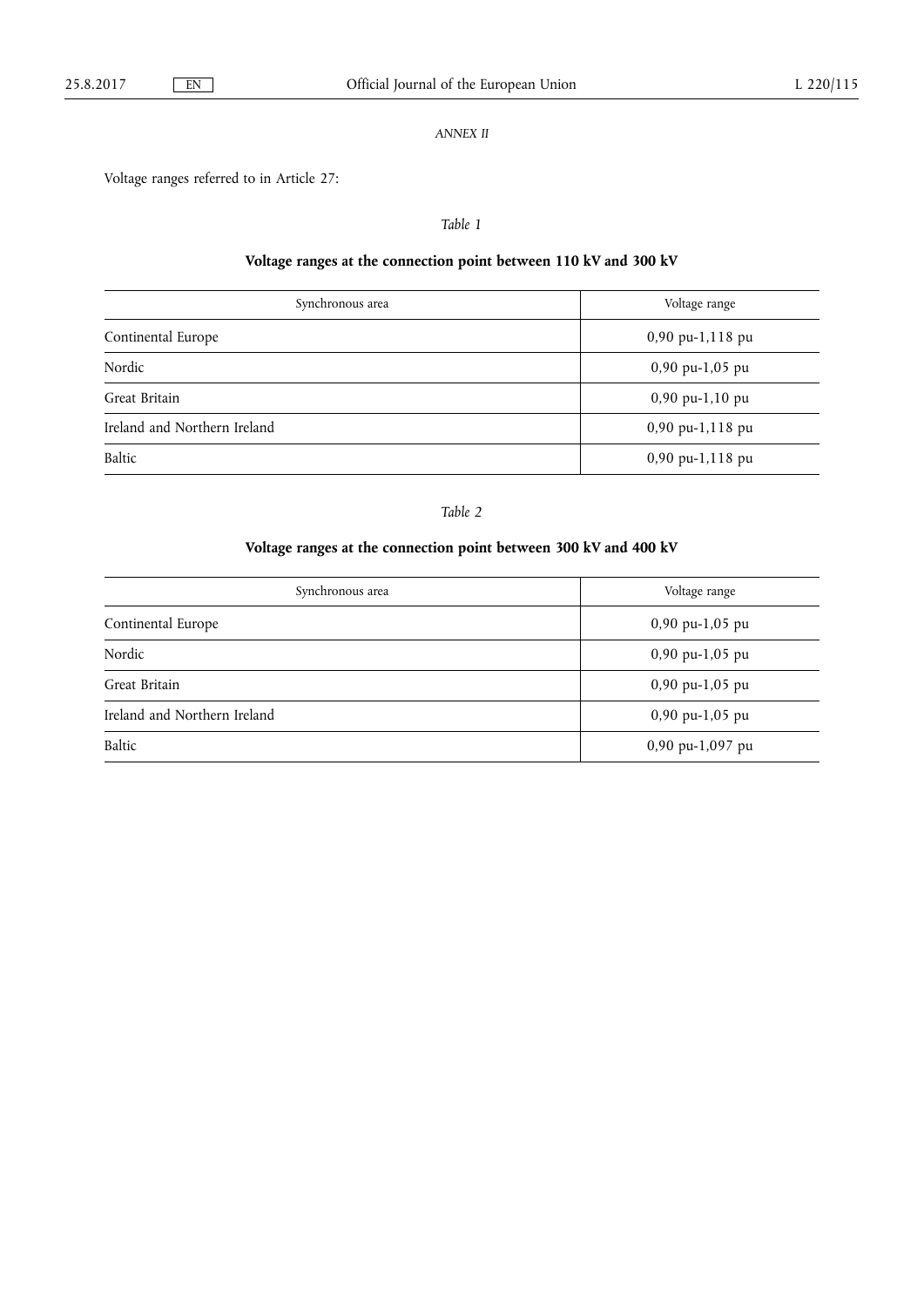## *ANNEX III*

Frequency quality defining parameters referred to in Article 127:

### *Table 1*

## **Frequency quality defining parameters of the synchronous areas**

|                                              | <b>CE</b>  | GB          | IE/NI       | Nordic      |
|----------------------------------------------|------------|-------------|-------------|-------------|
| standard frequency range                     | $± 50$ mHz | $±$ 200 mHz | $±$ 200 mHz | $± 100$ mHz |
| maximum instantaneous frequency<br>deviation | $800$ mHz  | $800$ mHz   | $1000$ mHz  | $1000$ mHz  |
| maximum steady-state frequency<br>deviation  | $200$ mHz  | $500$ mHz   | $500$ mHz   | $500$ mHz   |
| time to recover frequency                    | not used   | 1 minute    | 1 minute    | not used    |
| frequency recovery range                     | not used   | $± 500$ mHz | $± 500$ mHz | not used    |
| time to restore frequency                    | 15 minutes | 15 minutes  | 15 minutes  | 15 minutes  |
| frequency restoration range                  | not used   | $±$ 200 mHz | $±$ 200 mHz | $± 100$ mHz |
| alert state trigger time                     | 5 minutes  | 10 minutes  | 10 minutes  | 5 minutes   |

Frequency quality target parameters referred to in Article 127:

### *Table 2*

# **Frequency quality target parameters of the synchronous areas**

|                                                                   |        | GВ     | IE/NI  | Nordic |
|-------------------------------------------------------------------|--------|--------|--------|--------|
| maximum number of minutes outside<br>the standard frequency range | 15 000 | 15 000 | 15 000 | 5 000  |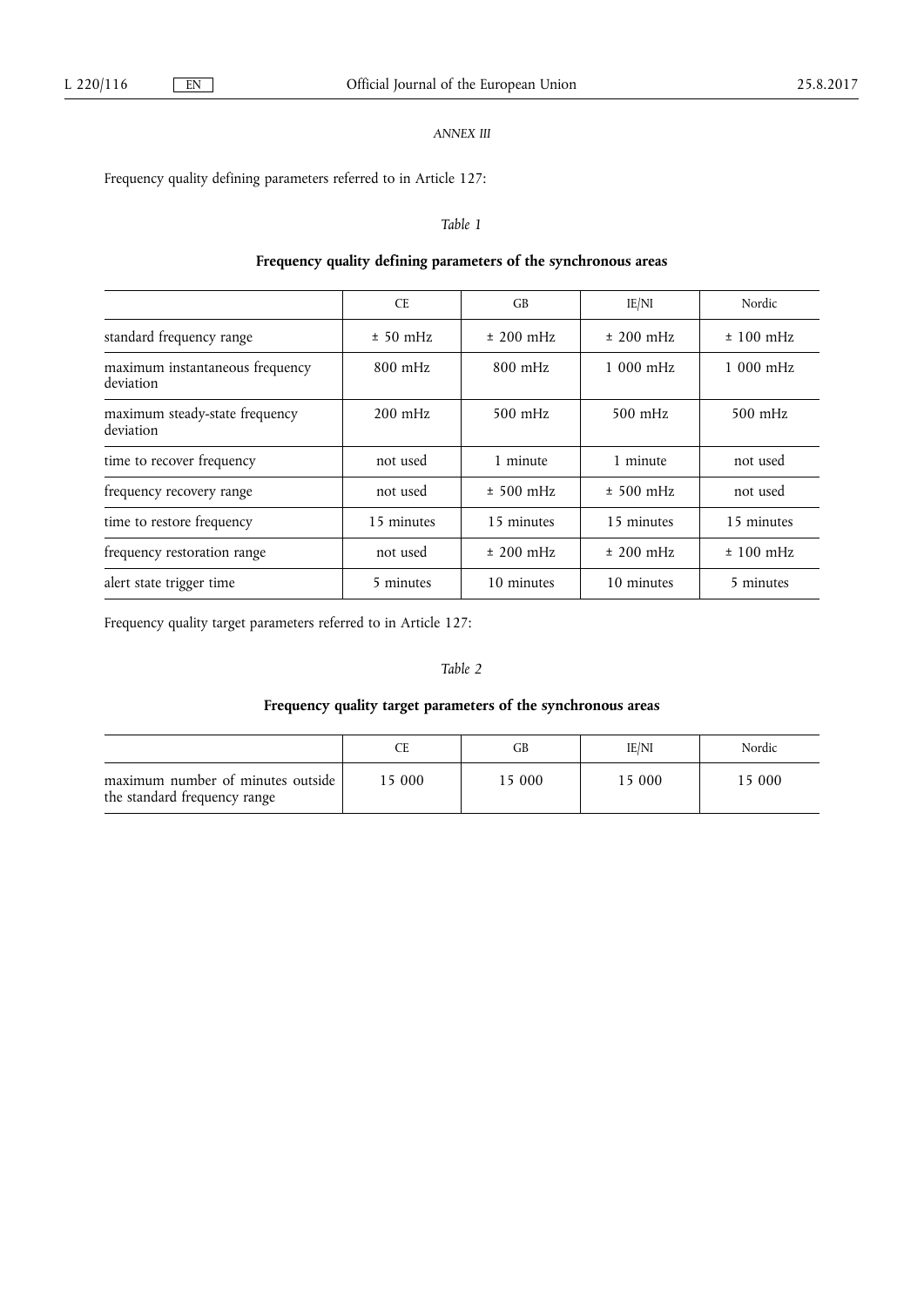### *ANNEX IV*

FRCE target parameters referred to in Article 128:

### *Table*

## **FRCE target parameters for GB and IE/NI**

|         | GB  | IE/NI |
|---------|-----|-------|
| Level 1 | 3 % | 3 %   |
| Level 2 | 1 % | 1 %   |

### *ANNEX V*

FCR technical minimum requirements referred to in Article 154:

*Table* 

# **FCR properties in the different synchronous areas**

| Minimum accuracy of frequency measurement                                                                                                                 | CE, GB, IE/NI and Nordic | 10 mHz or the industrial standard if<br>better                  |
|-----------------------------------------------------------------------------------------------------------------------------------------------------------|--------------------------|-----------------------------------------------------------------|
| Maximum combined effect of inherent frequency                                                                                                             | <b>CE</b>                | $10 \text{ mHz}$                                                |
| response insensitivity and possible intentional<br>frequency response dead band of the governor<br>of the FCR providing units or FCR providing<br>groups. | GB                       | $15 \text{ mHz}$                                                |
|                                                                                                                                                           | IE/NI                    | $15$ mHz                                                        |
|                                                                                                                                                           | Nordic                   | $10 \text{ mHz}$                                                |
| FCR full activation time                                                                                                                                  | <b>CE</b>                | 30 <sub>s</sub>                                                 |
|                                                                                                                                                           | GB                       | 10 <sub>s</sub>                                                 |
|                                                                                                                                                           | IE/NI                    | 15 <sub>s</sub>                                                 |
|                                                                                                                                                           | Nordic                   | 30 s if system frequency is outside<br>standard frequency range |
| FCR full activation frequency deviation.                                                                                                                  | <b>CE</b>                | $±$ 200 mHz                                                     |
|                                                                                                                                                           | GB                       | $± 500$ mHz                                                     |
|                                                                                                                                                           | IE/NI                    | Dynamic FCR ± 500 mHz                                           |
|                                                                                                                                                           |                          | Static FCR $\pm$ 1 000 mHz                                      |
|                                                                                                                                                           | Nordic                   | $± 500$ mHz                                                     |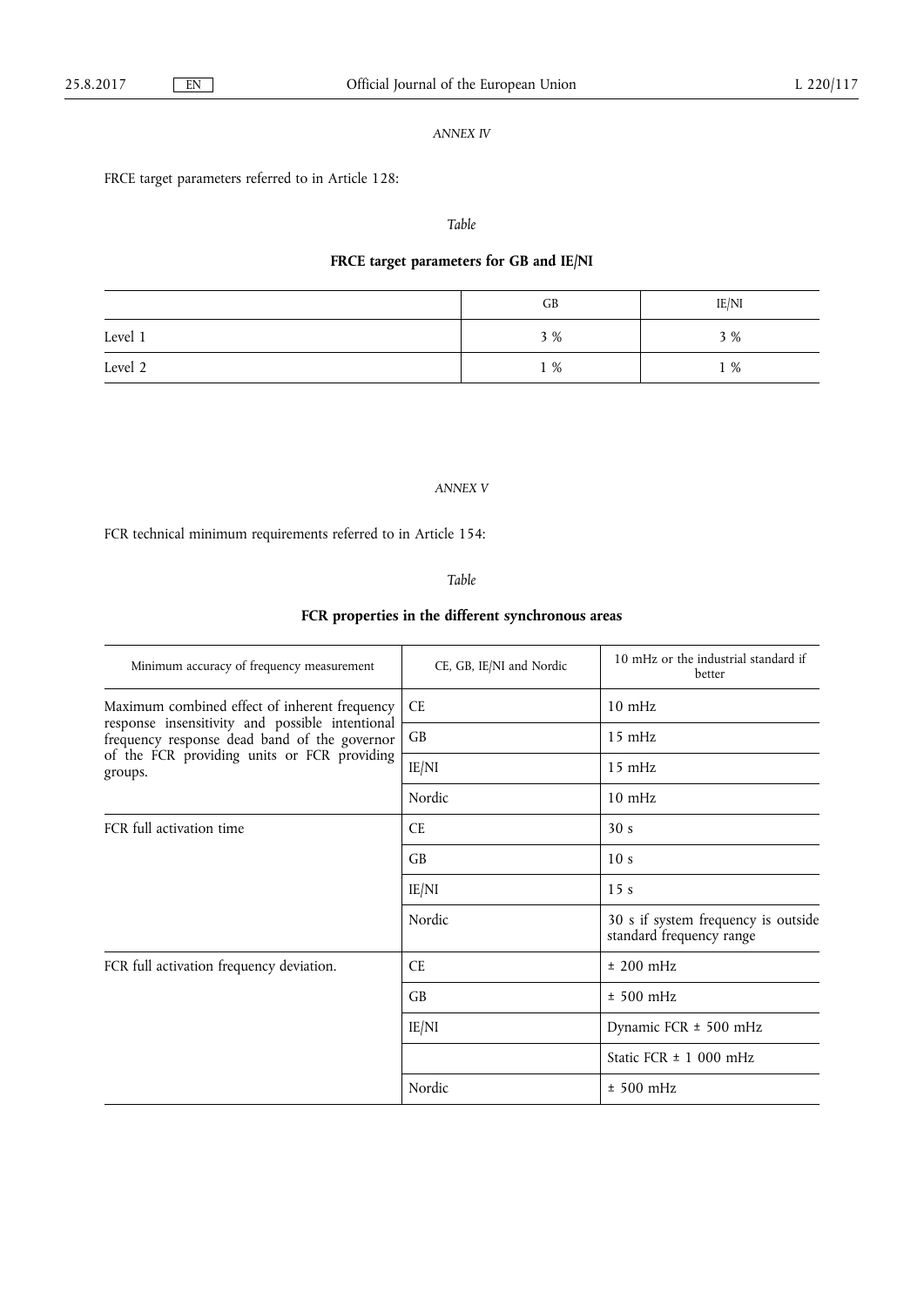## *ANNEX VI*

Limits and requirements for the exchange of FCR referred to in Article 163:

*Table* 

# **Limits and requirements for the exchange of FCR**

| Synchronous area        | Exchange of FCR allowed between:               | Limits for the exchange of FCR                                                                                                                                                                                                           |
|-------------------------|------------------------------------------------|------------------------------------------------------------------------------------------------------------------------------------------------------------------------------------------------------------------------------------------|
| CE synchronous area     | TSOs of adjacent LFC blocks                    | the TSOs of an LFC block shall ensure that at<br>least 30 % of their total combined initial FCR<br>obligations, is physically provided inside their<br>LFC block; and                                                                    |
|                         |                                                | - the amount of reserve capacity on FCR, physi-<br>cally located in an LFC block as a result of the<br>exchange of FCR with other LFC blocks, shall be<br>limited to the maximum of:                                                     |
|                         |                                                | - 30 % of the total combined initial FCR obli-<br>gations of the TSOs of the LFC block to<br>which the reserve capacity on FCR is physi-<br>cally connected; and                                                                         |
|                         |                                                | - 100 MW of reserve capacity on FCR.                                                                                                                                                                                                     |
|                         | TSOs of the LFC areas of the<br>same LFC block | — the TSOs of the LFC areas constituting a LFC<br>block shall have the right to specify in the LFC<br>block operational agreement internal limits for<br>the exchange of FCR between the LFC areas of<br>the same LFC block in order to: |
|                         |                                                | - avoid internal congestions in case of the acti-<br>vation of FCR;                                                                                                                                                                      |
|                         |                                                | - ensure an even distribution of reserve capa-<br>city on FCR for the case of network splitting;<br>and                                                                                                                                  |
|                         |                                                | - avoid that the stability of the FCP or the op-<br>erational security is affected.                                                                                                                                                      |
| Other synchronous areas | TSOs of the synchronous area                   | - The TSOs of the synchronous area shall have<br>the right to specify in the synchronous area op-<br>erational agreement limits for the exchange of<br>FCR in order to:                                                                  |
|                         |                                                | - avoid internal congestions in case of the acti-<br>vation of FCR:                                                                                                                                                                      |
|                         |                                                | ensure an even distribution of FCR in case of<br>network splitting; and                                                                                                                                                                  |
|                         |                                                | avoid that the stability of the FCP or the op-<br>erational security is affected.                                                                                                                                                        |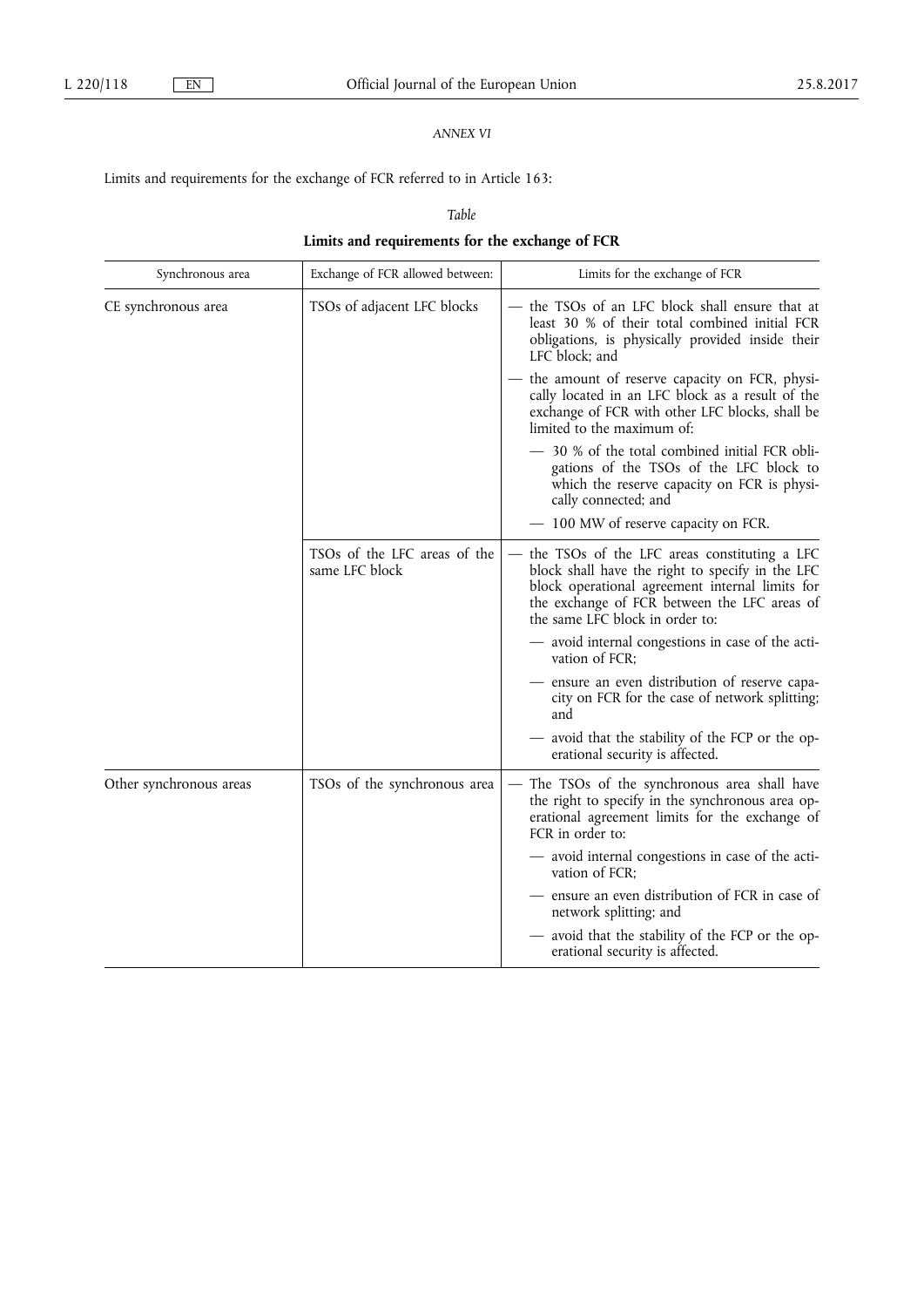## *ANNEX VII*

Requirements and limits for the exchange of FRR within the synchronous area referred to in Article 167:

*Table* 

# **Requirements and limits for the exchange of FRR within a synchronous area**

| Synchronous area                                                 | Exchange of FRR allowed between                                                                                           | Limits for the exchange of FRR                                                                                                                                                                                                                                                                                           |
|------------------------------------------------------------------|---------------------------------------------------------------------------------------------------------------------------|--------------------------------------------------------------------------------------------------------------------------------------------------------------------------------------------------------------------------------------------------------------------------------------------------------------------------|
| All synchronous areas consist-<br>ing of more than one LFC block | TSOs of different LFC blocks                                                                                              | The TSOs of a LFC block shall ensure that at<br>least 50 % of their total combined reserve capa-<br>city on FRR resulting from the FRR dimension-<br>ing rules in Article 157(1) and before any reduc-<br>tion due to the sharing of FRR in accordance<br>with Article 157(2) remains located within their<br>LFC block. |
|                                                                  | TSOs of the LFC areas of the<br>same LFC block                                                                            | The TSOs of the LFC areas constituting a LFC<br>block shall have the right, if needed, to specify<br>internal limits, for the exchange of FRR between<br>the LFC areas of the LFC block in the LFC block<br>operational agreement to:                                                                                    |
|                                                                  | - avoid internal congestions due to the activa-<br>tion of the reserve capacity on FRR subject<br>to the exchange of FRR; |                                                                                                                                                                                                                                                                                                                          |
|                                                                  |                                                                                                                           | - ensure an even distribution of FRR through-<br>out the synchronous area and LFC blocks in<br>case of network splitting;                                                                                                                                                                                                |
|                                                                  |                                                                                                                           | - avoid that the stability of the FRP or the op-<br>erational security is affected.                                                                                                                                                                                                                                      |